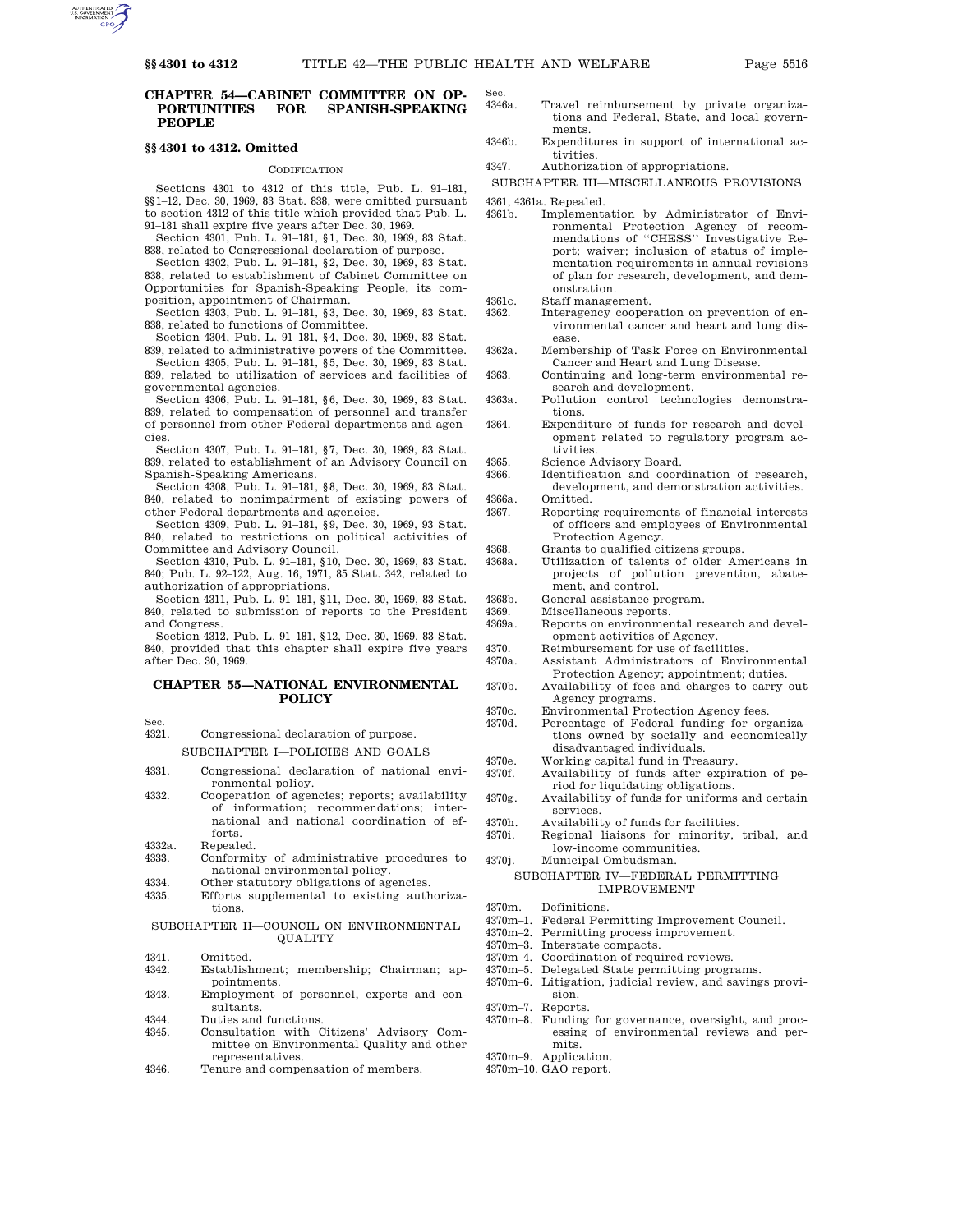Sec. 4370m–11. Savings provision. 4370m–12. Sunset.

#### **§ 4321. Congressional declaration of purpose**

The purposes of this chapter are: To declare a national policy which will encourage productive and enjoyable harmony between man and his environment; to promote efforts which will prevent or eliminate damage to the environment and biosphere and stimulate the health and welfare of man; to enrich the understanding of the ecological systems and natural resources important to the Nation; and to establish a Council on Environmental Quality.

# (Pub. L. 91–190, §2, Jan. 1, 1970, 83 Stat. 852.)

#### SHORT TITLE

Section 1 Pub. L. 91–190 provided: ''That this Act [enacting this chapter] may be cited as the 'National Environmental Policy Act of 1969'.''

#### TRANSFER OF FUNCTIONS

Enforcement functions of Secretary or other official in Department of the Interior related to compliance with system activities requiring coordination and approval under this chapter, and enforcement functions of Secretary or other official in Department of Agriculture, insofar as they involve lands and programs under jurisdiction of that Department, related to compliance with this chapter with respect to pre-construction, construction, and initial operation of transportation system for Canadian and Alaskan natural gas transferred to Federal Inspector, Office of Federal Inspector for Alaska Natural Gas Transportation System, until first anniversary of date of initial operation of Alaska Natural Gas Transportation System, see Reorg. Plan No. 1 of 1979, §§102(e), (f), 203(a), 44 F.R. 33663, 33666, 93 Stat. 1373, 1376, effective July 1, 1979, set out in the Appendix to Title 5, Government Organization and Employees. Office of Federal Inspector for the Alaska Natural Gas Transportation System abolished and functions and authority vested in Inspector transferred to Secretary of Energy by section 3012(b) of Pub. L. 102–486, set out as an Abolition of Office of Federal Inspector note under section 719e of Title 15, Commerce and Trade. Functions and authority vested in Secretary of Energy subsequently transferred to Federal Coordinator for Alaska Natural Gas Transportation Projects by section 720d(f) of Title 15.

### EMERGENCY PREPAREDNESS FUNCTIONS

For assignment of certain emergency preparedness functions to Administrator of Environmental Protection Agency, see Parts 1, 2, and 16 of Ex. Ord. No. 12656, Nov. 18, 1988, 53 F.R. 47491, set out as a note under section 5195 of this title.

### ENVIRONMENTAL PROTECTION AGENCY HEADQUARTERS

Pub. L. 112–237, §2, Dec. 28, 2012, 126 Stat. 1628, provided that:

''(a) *Redesignation*.—The Environmental Protection Agency Headquarters located at 1200 Pennsylvania Avenue N.W. in Washington, D.C., known as the Ariel Rios Building, shall be known and redesignated as the 'William Jefferson Clinton Federal Building'.

''(b) *References*.—Any reference in a law, map, regulation, document, paper, or other record of the United States to the Environmental Protection Agency Headquarters referred to in subsection (a) shall be deemed to be a reference to the 'William Jefferson Clinton Federal Building'.''

### MODIFICATION OR REPLACEMENT OF EXECUTIVE ORDER NO. 13423

Pub. L. 111–117, div. C, title VII, §742(b), Dec. 16, 2009, 123 Stat. 3216, provided that: ''Hereafter, the President may modify or replace Executive Order No. 13423 [formerly set out below] if the President determines that a revised or new executive order will achieve equal or better environmental or energy efficiency results.''

[Pursuant to section 742(b) of Pub. L. 111–117, set out above, Ex. Ord. No. 13423 was replaced by Ex. Ord. No. 13693, Mar. 19, 2015, 80 F.R. 15871, set out below.]

Pub. L. 111–8, div. D, title VII, §748, Mar. 11, 2009, 123 Stat. 693, which provided that Ex. Ord. No. 13423 (formerly set out below) would remain in effect on and after Mar. 11, 2009, except as otherwise provided by law after Mar. 11, 2009, was repealed by Pub. L. 111–117, div. C, title VII, §742(a), Dec. 16, 2009, 123 Stat. 3216.

NECESSITY OF MILITARY LOW-LEVEL FLIGHT TRAINING TO PROTECT NATIONAL SECURITY AND ENHANCE MILI-TARY READINESS

Pub. L. 106–398, §1 [[div. A], title III, §317], Oct. 30, 2000, 114 Stat. 1654, 1654A–57, provided that: ''Nothing in the National Environmental Policy Act of 1969 (42 U.S.C. 4321 et seq.) or the regulations implementing such law shall require the Secretary of Defense or the Secretary of a military department to prepare a programmatic, nation-wide environmental impact statement for low-level flight training as a precondition to the use by the Armed Forces of an airspace for the performance of low-level training flights.''

#### POLLUTION PROSECUTION

Pub. L. 101–593, title II, Nov. 16, 1990, 104 Stat. 2962, provided that:

''SEC. 201. SHORT TITLE.

''This title may be cited as the 'Pollution Prosecution Act of 1990'.

''SEC. 202. EPA OFFICE OF CRIMINAL INVESTIGA-TION.

''(a) The Administrator of the Environmental Protection Agency (hereinafter referred to as the 'Administrator') shall increase the number of criminal investigators assigned to the Office of Criminal Investigations by such numbers as may be necessary to assure that the number of criminal investigators assigned to the office—

''(1) for the period October 1, 1991, through September 30, 1992, is not less than 72;

''(2) for the period October 1, 1992, through September 30, 1993, is not less than 110;

''(3) for the period October 1, 1993, through September 30, 1994, is not less than 123;

''(4) for the period October 1, 1994, through September 30, 1995, is not less than 160;

''(5) beginning October 1, 1995, is not less than 200. ''(b) For fiscal year 1991 and in each of the following 4 fiscal years, the Administrator shall, during each such fiscal year, provide increasing numbers of additional support staff to the Office of Criminal Investigations.

''(c) The head of the Office of Criminal Investigations shall be a position in the competitive service as defined in 2102 of title 5 U.S.C. or a career reserve [reserved] position as defined in 3132(A) [3132(a)] of title 5 U.S.C. and the head of such office shall report directly, without intervening review or approval, to the Assistant Administrator for Enforcement.

#### 'SEC. 203. CIVIL INVESTIGATORS.

''The Administrator, as soon as practicable following the date of the enactment of this Act [Nov. 16, 1990], but no later than September 30, 1991, shall increase by fifty the number of civil investigators assigned to assist the Office of Enforcement in developing and prosecuting civil and administrative actions and carrying out its other functions.

### ''SEC. 204. NATIONAL TRAINING INSTITUTE.

''The Administrator shall, as soon as practicable but no later than September 30, 1991 establish within the Office of Enforcement the National Enforcement Training Institute. It shall be the function of the Institute,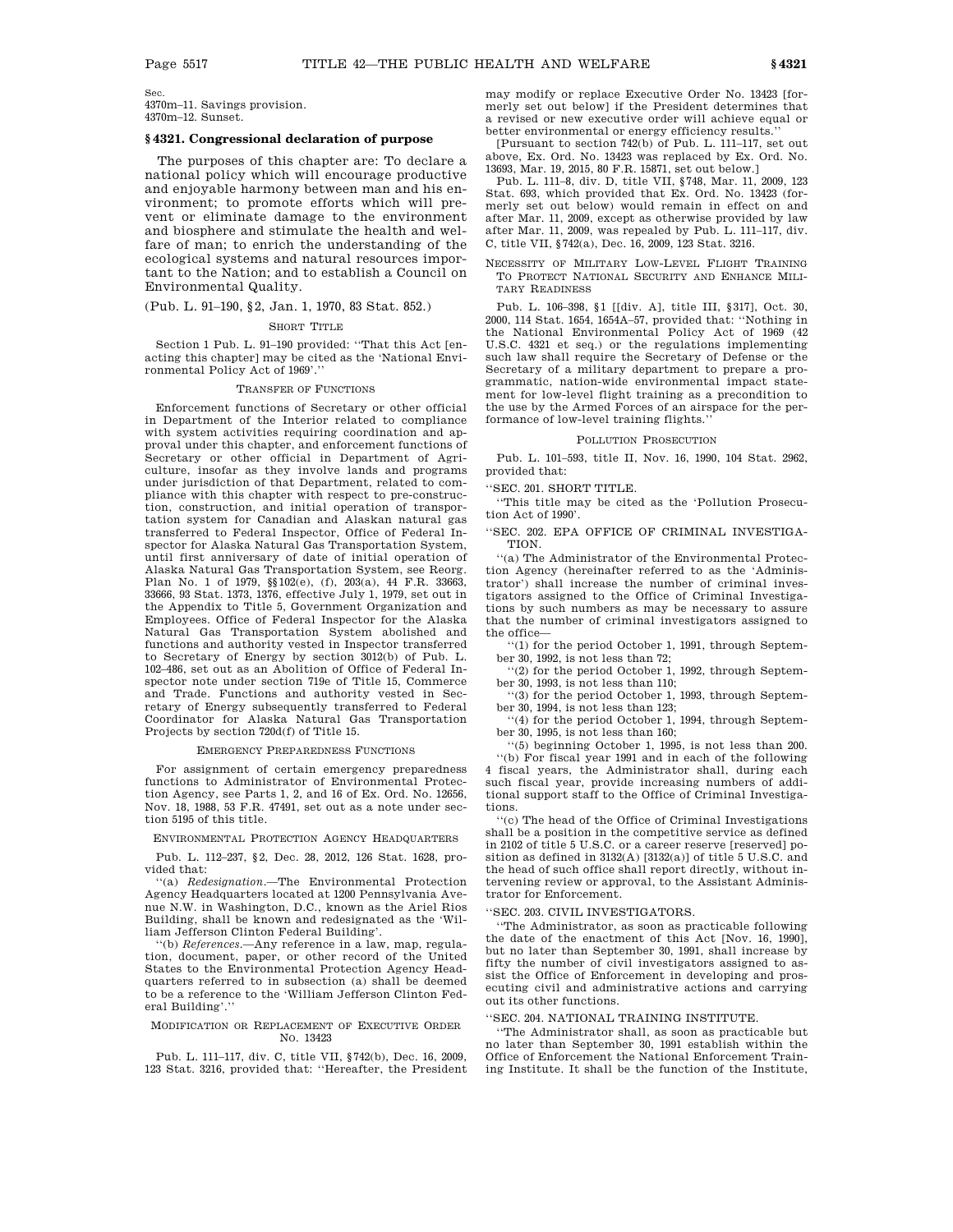among others, to train Federal, State, and local lawyers, inspectors, civil and criminal investigators, and technical experts in the enforcement of the Nation's environmental laws.

### ''SEC. 205. AUTHORIZATION.

''For the purposes of carrying out the provisions of this Act [probably should be ''this title''], there is authorized to be appropriated to the Environmental Protection Agency \$13,000,000 for fiscal year 1991, \$18,000,000 for fiscal year 1992, \$20,000,000 for fiscal year 1993, \$26,000,000 for fiscal year 1994, and \$33,000,000 for fiscal year 1995.''

# **REORGANIZATION PLAN NO. 3 OF 1970**

Eff. Dec. 2, 1970, 35 F.R. 15623, 84 Stat. 2086, as amended Pub. L. 98–80, §2(a)(2), (b)(2), (c)(2)(C), Aug. 23, 1983, 97 Stat. 485, 486

Prepared by the President and transmitted to the Senate and the House of Representatives in Congress assembled, July 9, 1970, pursuant to the provisions of Chapter 9 of Title 5 of the United States Code.

#### ENVIRONMENTAL PROTECTION AGENCY

#### SECTION 1. ESTABLISHMENT OF AGENCY

(a) There is hereby established the Environmental Protection Agency, hereinafter referred to as the 'Agency.'

(b) There shall be at the head of the Agency the Administrator of the Environmental Protection Agency, hereinafter referred to as the ''Administrator.'' The Administrator shall be appointed by the President, by and with the advice and consent of the Senate.

(c) There shall be in the Agency a Deputy Administrator of the Environmental Protection Agency who shall be appointed by the President, by and with the advice and consent of the Senate. The Deputy Administrator shall perform such functions as the Administrator shall from time to time assign or delegate, and shall act as Administrator during the absence or disability of the Administrator or in the event of a vacancy in the office of Administrator.

(d) There shall be in the Agency not to exceed five Assistant Administrators of the Environmental Protection Agency who shall be appointed by the President, by and with the advice and consent of the Senate. Each Assistant Administrator shall perform such functions as the Administrator shall from time to time assign or delegate. [As amended Pub. L.  $98-80$ ,  $\S 2(a)(2)$ ,  $(b)(2)$ , (c)(2)(C), Aug. 23, 1983, 97 Stat. 485, 486.]

#### SEC. 2. TRANSFERS TO ENVIRONMENTAL PROTECTION AGENCY

(a) There are hereby transferred to the Administrator:

(1) All functions vested by law in the Secretary of the Interior and the Department of the Interior which are administered through the Federal Water Quality Administration, all functions which were transferred to the Secretary of the Interior by Reorganization Plan No. 2 of 1966 (80 Stat. 1608), and all functions vested in the Secretary of the Interior or the Department of the Interior by the Federal Water Pollution Control Act or by provisions of law amendatory or supplementary thereof [see 33 U.S.C. 1251 et seq.].

 $(2)(i)$  The functions vested in the Secretary of the Interior by the Act of August 1, 1958, 72 Stat. 479, 16 U.S.C. 742d–1 (being an Act relating to studies on the effects of insecticides, herbicides, fungicides, and pesticides upon the fish and wildlife resources of the United States), and (ii) the functions vested by law in the Secretary of the Interior and the Department of the Interior which are administered by the Gulf Breeze Biological Laboratory of the Bureau of Commercial Fisheries at Gulf Breeze, Florida.

(3) The functions vested by law in the Secretary of Health, Education, and Welfare or in the Department of Health, Education, and Welfare which are administered

through the Environmental Health Service, including the functions exercised by the following components thereof:

(i) The National Air Pollution Control Administration,

- (ii) The Environmental Control Administration:
- (A) Bureau of Solid Waste Management,
- (B) Bureau of Water Hygiene,
- (C) Bureau of Radiological Health,

except that functions carried out by the following components of the Environmental Control Administration of the Environmental Health Service are not transferred: (i) Bureau of Community Environmental Management, (ii) Bureau of Occupational Safety and Health, and (iii) Bureau of Radiological Health, insofar as the functions carried out by the latter Bureau pertain to (A) regulation of radiation from consumer products, including electronic product radiation, (B) radiation as used in the healing arts, (C) occupational exposures to radiation, and (D) research, technical assistance, and training related to clauses (A), (B), and (C).

(4) The functions vested in the Secretary of Health, Education, and Welfare of establishing tolerances for pesticide chemicals under the Federal Food, Drug, and Cosmetic Act, as amended, 21 U.S.C. 346, 346a, and 348, together with authority, in connection with the functions transferred, (i) to monitor compliance with the tolerances and the effectiveness of surveillance and enforcement, and (ii) to provide technical assistance to the States and conduct research under the Federal Food, Drug, and Cosmetic Act, as amended [21 U.S.C. 301 et seq.], and the Public Health Service Act, as amended [42 U.S.C. 201 et seq.].

(5) So much of the functions of the Council on Environmental Quality under section 204(5) of the National Environmental Policy Act of 1969 (Public Law 91–190, approved January 1, 1970, 83 Stat. 855) [42 U.S.C. 4344(5)], as pertains to ecological systems.

(6) The functions of the Atomic Energy Commission under the Atomic Energy Act of 1954, as amended [42 U.S.C. 2011 et seq.], administered through its Division of Radiation Protection Standards, to the extent that such functions of the Commission consist of establishing generally applicable environmental standards for the protection of the general environment from radioactive material. As used herein, standards mean limits on radiation exposures or levels, or concentrations or quantities of radioactive material, in the general environment outside the boundaries of locations under the control of persons possessing or using radio-active material.

(7) All functions of the Federal Radiation Council (42 U.S.C. 2021(h)).

(8)(i) The functions of the Secretary of Agriculture and the Department of Agriculture under the Federal Insecticide, Fungicide, and Rodenticide Act, as amended (7 U.S.C. 135–135k) [7 U.S.C. 136 et seq.], (ii) the functions of the Secretary of Agriculture and the Department of Agriculture under section 408(*l*) of the Federal Food, Drug, and Cosmetic Act, as amended (21 U.S.C. 346a(*l*)), and (iii) the functions vested by law in the Secretary of Agriculture and the Department of Agriculture which are administered through the Environmental Quality Branch of the Plant Protection Division of the Agricultural Research Service.

(9) So much of the functions of the transferor officers and agencies referred to in or affected by the foregoing provisions of this section as is incidental to or necessary for the performance by or under the Administrator of the functions transferred by those provisions or relates primarily to those functions. The transfers to the Administrator made by this section shall be deemed to include the transfer of (1) authority, provided by law, to prescribe regulations relating primarily to the transferred functions, and (2) the functions vested in the Secretary of the Interior and the Secretary of Health, Education, and Welfare by section 169(d)(1)(B) and (3) of the Internal Revenue Code of 1954 (as enacted by section 704 of the Tax Reform Act of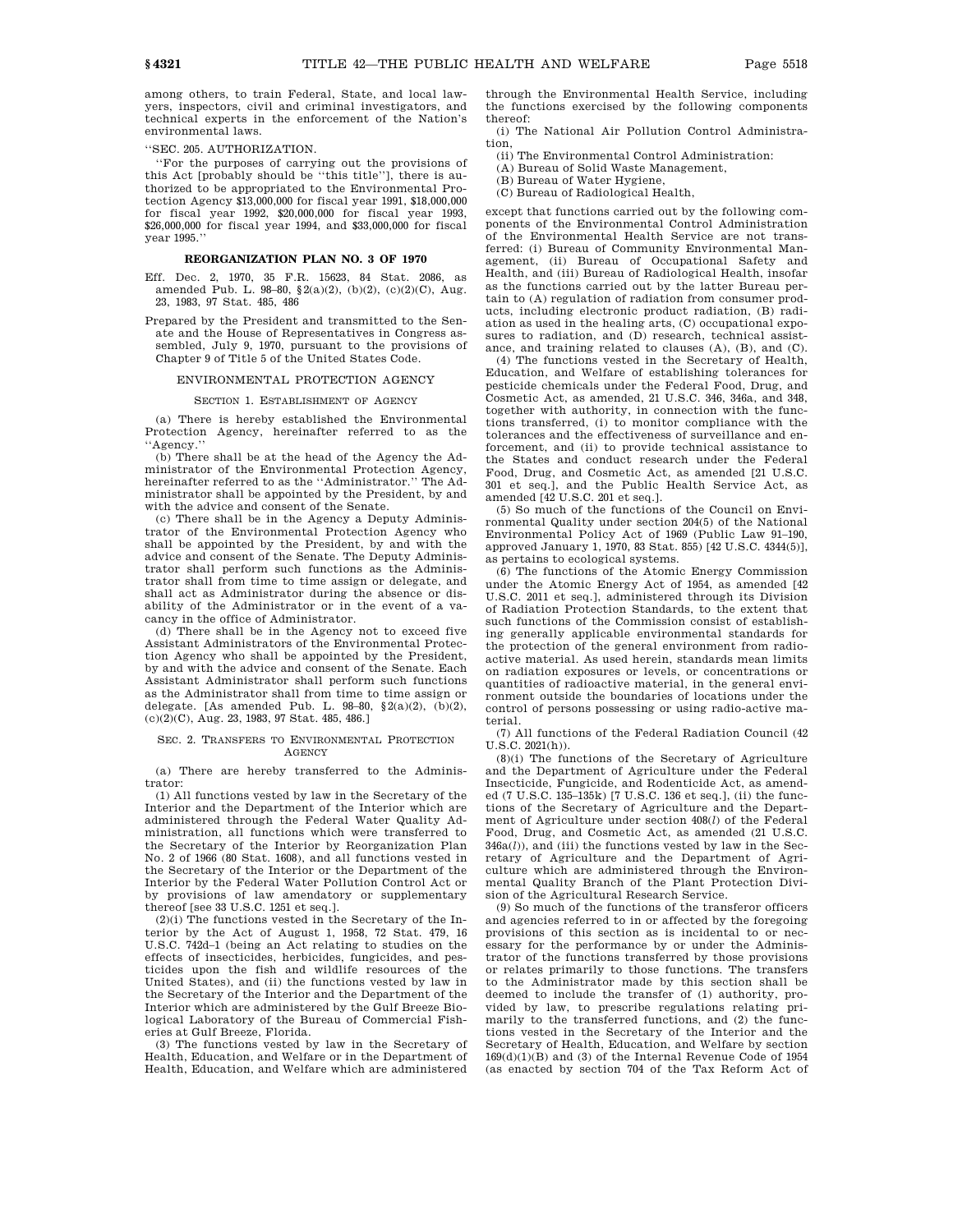1969, 83 Stat. 668); but shall be deemed to exclude the transfer of the functions of the Bureau of Reclamation under section 3(b)(1) of the Water Pollution Control Act (33 U.S.C. [former] 466a(b)(1)).

(b) There are hereby transferred to the Agency:

(1) From the Department of the Interior, (i) the Water Pollution Control Advisory Board (33 U.S.C. [former] 466f) [see 33 U.S.C. 1363], together with its functions, and (ii) the hearing boards provided for in sections  $10(c)(4)$  and  $10(f)$  of the Federal Water Pollution Control Act, as amended (33 U.S.C. [former] 466g(c)(4); 466g(f)). The functions of the Secretary of the Interior with respect to being or designating the Chairman of the Water Pollution Control Advisory Board are hereby transferred to the Administrator.

(2) From the Department of Health, Education, and Welfare, the Air Quality Advisory Board (42 U.S.C. 1857e) [42 U.S.C. 7417], together with its functions. The functions of the Secretary of Health, Education, and Welfare with respect to being a member and the Chairman of that Board are hereby transferred to the Administrator.

SEC. 3. PERFORMANCE OF TRANSFERRED FUNCTIONS

The Administrator may from time to time make such provisions as he shall deem appropriate authorizing the performance of any of the functions transferred to him by the provisions of this reorganization plan by any other officer, or by any organizational entity or employee, of the Agency.

### SEC. 4. INCIDENTAL TRANSFERS

(a) So much of the personnel, property, records, and unexpended balances of appropriations, allocations, and other funds employed, used, held, available or to be made available in connection with the functions transferred to the Administrator or the Agency by this reorganization plan as the Director of the Office of Management and Budget shall determine shall be transferred to the Agency at such time or times as the Director shall direct.

(b) Such further measures and dispositions as the Director of Office of Management and Budget shall deem to be necessary in order to effectuate the transfers referred to in subsection (a) of this section shall be carried out in such manner as he shall direct and by such agencies as he shall designate.

### SEC. 5. INTERIM OFFICERS

(a) The President may authorize any person who immediately prior to the effective date of this reorganization plan held a position in the executive branch of the Government to act as Administrator until the office of Administrator is for the first time filled pursuant to the provisions of this reorganization plan or by recess appointment, as the case may be.

(b) The President may similarly authorize any such person to act as Deputy Administrator, authorize any such person to act as Assistant Administrator, and authorize any such person to act as the head of any principal constituent organizational entity of the Administration.

(c) The President may authorize any person who serves in an acting capacity under the foregoing provisions of this section to receive the compensation attached to the office in respect of which he so serves. Such compensation, if authorized, shall be in lieu of, but not in addition to, other compensation from the United States to which such person may be entitled.

#### SEC. 6. ABOLITIONS

(a) Subject to the provisions of this reorganization plan, the following, exclusive of any functions, are hereby abolished:

(1) The Federal Water Quality Administration in the Department of the Interior (33 U.S.C. [former] 466–1).

(2) The Federal Radiation Council (73 Stat. 690; 42  $U.S.C. 2021(h)$ .

(b) Such provisions as may be necessary with respect to terminating any outstanding affairs shall be made by the Secretary of the Interior in the case of the Federal Water Quality Administration and by the Administrator of General Services in the case of the Federal Radiation Council.

# SEC. 7. EFFECTIVE DATE

The provisions of this reorganization plan shall take effect sixty days after the date they would take effect under 5 U.S.C. 906(a) in the absence of this section.

#### MESSAGE OF THE PRESIDENT

To the Congress of the United States:

I transmit herewith Reorganization Plan No. 3 of 1970, prepared in accordance with chapter 9 of title 5 of the United States Code and providing for an Environmental Protection Agency. My reasons for transmitting this plan are stated in a more extended accompanying message.

After investigation, I have found and hereby declare that each reorganization included in Reorganization Plan No. 3 of 1970 is necessary to accomplish one or more of the purposes set forth in section 901(a) of title 5 of the United States Code. In particular, the plan is responsive to section 901(a)(1), ''to promote the better execution of the laws, the more effective management of the executive branch and of its agencies and functions, and the expeditious administration of the public business;'' and section 901(a)(3), ''to increase the efficiency of the operations of the Government to the fullest extent practicable.''

The reorganizations provided for in the plan make necessary the appointment and compensation of new officers as specified in section 1 of the plan. The rates of compensation fixed for these officers are comparable to those fixed for other officers in the executive branch who have similar responsibilities.

Section 907 of title 5 of the United States Code will operate to preserve administrative proceedings, including any public hearing proceedings, related to the transferred functions, which are pending immediately prior to the taking effect of the reorganization plan.

The reorganization plan should result in more efficient operation of the Government. It is not practical, however, to itemize or aggregate the exact expenditure reductions which will result from this action.

RICHARD NIXON.

# THE WHITE HOUSE, July 9, 1970.

# MESSAGE OF THE PRESIDENT

To the Congress of the United States:

As concern with the condition of our physical environment has intensified, it has become increasingly clear that we need to know more about the total environment—land, water and air. It also has become increasingly clear that only by reorganizing our Federal efforts can we develop that knowledge, and effectively ensure the protection, development and enhancement of the total environment itself.

The Government's environmentally-related activities have grown up piecemeal over the years. The time has come to organize them rationally and systematically. As a major step in this direction, I am transmitting today two reorganization plans: one to establish an Environmental Protection Agency, and one to establish, within the Department of Commerce, a National Oceanic and Atmospheric Administration.

# ENVIRONMENTAL PROTECTION AGENCY (EPA)

Our national government today is not structured to make a coordinated attack on the pollutants which debase the air we breathe, the water we drink, and the land that grows our food. Indeed, the present governmental structure for dealing with environmental pollution often defies effective and concerted action.

Despite its complexity, for pollution control purposes the environment must be perceived as a single, interrelated system. Present assignments of departmental responsibilities do not reflect this interrelatedness.

Many agency missions, for example, are designed primarily along media lines—air, water, and land. Yet the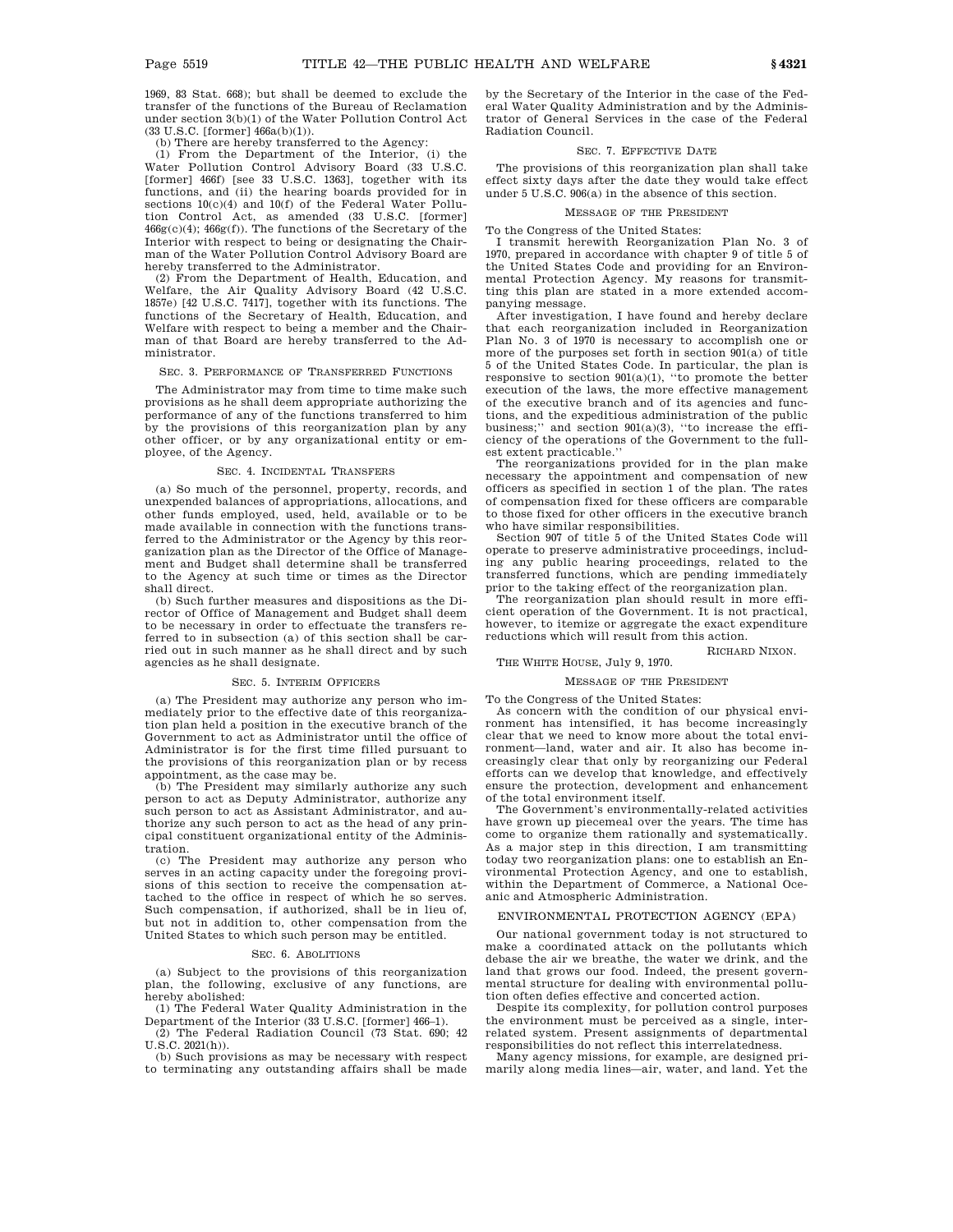sources of air, water, and land pollution are interrelated and often interchangeable. A single source may pollute the air with smoke and chemicals, the land with solid wastes, and a river or lake with chemical and other wastes. Control of the air pollution may produce more solid wastes, which then pollute the land or water. Control of the water-polluting effluent may convert it into solid wastes, which must be disposed of on land.

Similarly, some pollutants—chemicals, radiation, pesticides—appear in all media. Successful control of them at present requires the coordinated efforts of a variety of separate agencies and departments. The results are not always successful.

A far more effective approach to pollution control would:

- —identify pollutants.
- —trace them through the entire ecological chain, observing and recording changes in form as they occur.
- —Determine the total exposure of man his environment.
- —Examine interactions among forms of pollution.
- —Identify where in the ecological chain interdiction would be most appropriate.

In organizational terms, this requires pulling together into one agency a variety of research, monitoring, standard-setting and enforcement activities now scattered through several departments and agencies. It also requires that the new agency include sufficient support elements—in research and in aids to State and local anti-pollution programs, for example—to give it the needed strength and potential for carrying out its mission. The new agency would also, of course, draw upon the results of research conducted by other agencies.

#### COMPONENTS OF THE EPA

Under the terms of Reorganization Plan No. 3, the following would be moved to the new Environmental Protection Agency:

- —The functions carried out by the Federal Water Quality Administration (from the Department of the Interior).
- —Functions with respect to pesticides studies now vested in the Department of the Interior.
- —The functions carried out by the National Air Pollution Control Administration (from the Department of Health, Education, and Welfare).
- —The functions carried out by the Bureau of Solid Waste Management and the Bureau of Water Hygiene, and portions of the functions carried out by the Bureau of Radiological Health of the Environmental Control Administration (from the Department of Health, Education, and Welfare).
- —Certain functions with respect to pesticides carried out by the Food and Drug Administration (from the Department of Health, Education, and Welfare).
- —Authority to perform studies relating to ecological systems now vested in the Council on Environmental Quality.
- —Certain functions respecting radiation criteria and standards now vested in the Atomic Energy Commission and the Federal Radiation Council.
- —Functions respecting pesticides registration and related activities now carried out by the Agricultural Research Service (from the Department of Agriculture).

With its broad mandate, EPA would also develop competence in areas of environmental protection that have not previously been given enough attention, such, for example, as the problem of noise, and it would provide an organization to which new programs in these areas could be added.

In brief, these are the principal functions to be transferred:

Federal Water Quality Administration.—Charged with the control of pollutants which impair water quality, it is broadly concerned with the impact of degraded water quality. It performs a wide variety of functions, including research, standard-setting and enforcement, and provides construction grants and technical assistance.

Certain pesticides research authority from the Department of the Interior.—Authority for research on the effects of pesticides on fish and wildlife would be provided to the EPA through transfer of the specialized research authority of the pesticides act enacted in 1958. Interior would retain its responsibility to do research on all factors affecting fish and wildlife. Under this provision, only one laboratory would be transferred to the EPA—the Gulf Breeze Biological Laboratory of the Bureau of Commercial Fisheries. The EPA would work closely with the fish and wildlife laboratories remaining with the Bureau of Sport Fisheries and Wildlife.

National Air Pollution Control Administration.the principal Federal agency concerned with air pollution, it conducts research on the effects of air pollution, operates a monitoring network, and promulgates criteria which serve as the basis for setting air quality standards. Its regulatory functions are similar to those of the Federal Water Quality Administration. NAPCA is responsible for administering the Clean Air Act, which involves designating air quality regions, approving State standards and providing financial and technical assistance to State Control agencies to enable them to comply with the Act's provisions. It also sets and enforces Federal automotive emission standards.

Elements of the Environmental Control Administration.—ECA is the focal point within HEW for evaluation and control of a broad range of environmental health problems, including water quality, solid wastes, and radiation. Programs in the ECA involve research, development of criteria and standards, and the administration of planning and demonstration grants. From the ECA, the activities of the Bureaus of Water Hygiene and Solid Waste Management and portions of the activities of the Bureau of Radiological Health would be transferred. Other functions of the ECA including those related to the regulation of radiation from consumer products and occupational safety and health would remain in HEW.

Pesticides research and standard-setting programs of the Food and Drug Administration.—FDA's pesticides program consists of setting and enforcing standards which limit pesticide residues in food. EPA would have the authority to set pesticide standards and to monitor compliance with them, as well as to conduct related research. However, as an integral part of its food protection activities, FDA would retain its authority to remove from the market food with excess pesticide residues.

General ecological research from the Council on Environmental Quality.—This authority to perform studies and research relating to ecological systems would be in addition to EPA's other specific research authorities, and it would help EPA to measure the impact of pollutants. The Council on Environmental Quality would retain its authority to conduct studies and research relating to environmental quality. Environmental radiation standards programs.—The

Atomic Energy Commission is now responsible for establishing environmental radiation standards and emission limits for radioactivity. Those standards have been based largely on broad guidelines recommended by the Federal Radiation Council. The Atomic Energy Commission's authority to set standards for the protection of the general environment from radioactive material would be transferred to the Environmental Protection Agency. The functions of the Federal Radiation Council would also be transferred. AEC would retain responsibility for the implementation and enforcement of radiation standards through its licensing authority.

Pesticides registration program of the Agricultural Research Service.—The Department of Agriculture is currently responsible for several distinct functions related to pesticides use. It conducts research on the efficacy of various pesticides as related to other pest control methods and on the effects of pesticides on nontarget plants, livestock, and poultry. It registers pes-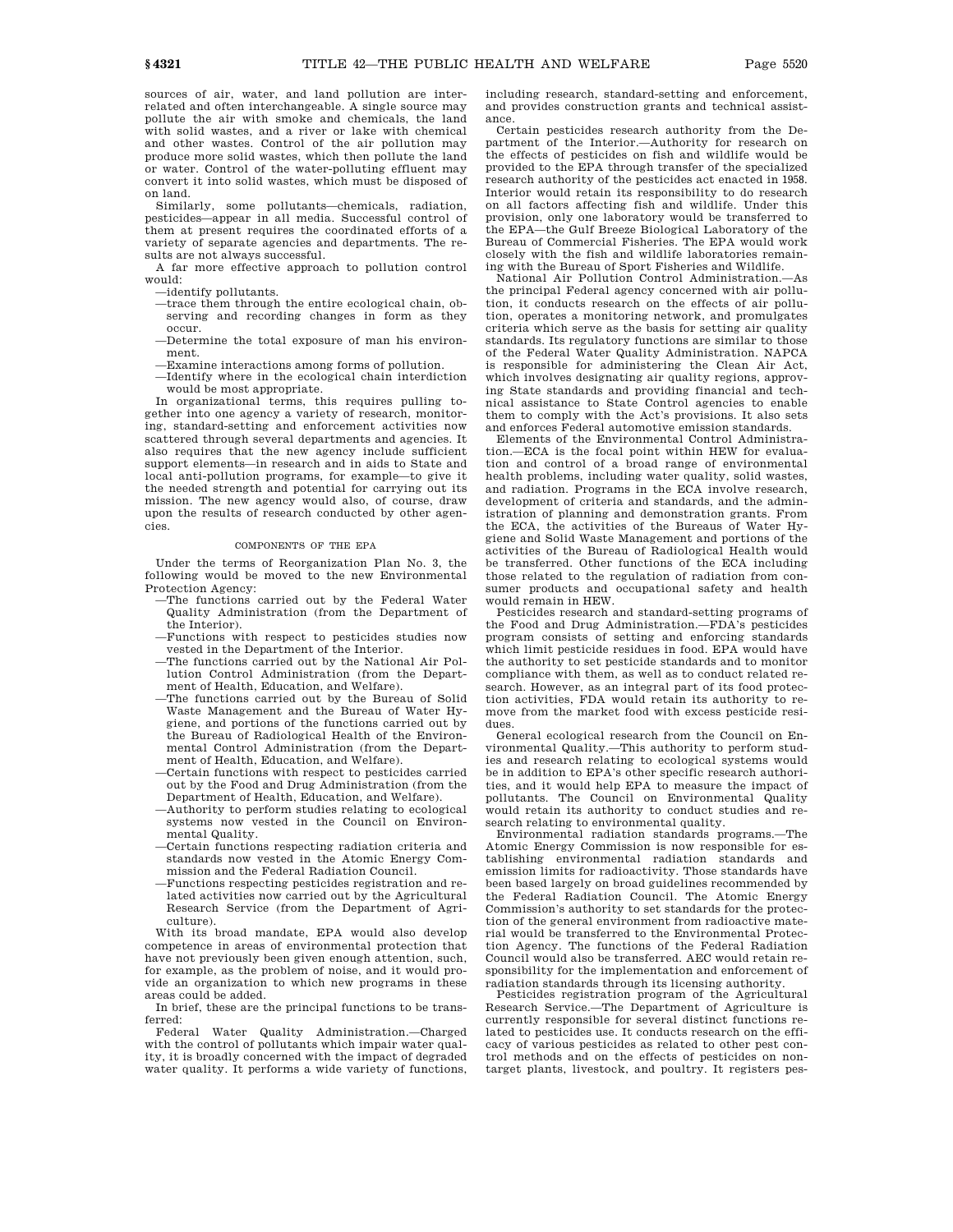ticides, monitors their persistence and carries out an educational program on pesticide use through the extension service. It conducts extensive pest control programs which utilize pesticides.

By transferring the Department of Agriculture's pesticides registration and monitoring function to the EPA and merging it with the pesticides programs being transferred from HEW and Interior, the new agency would be given a broad capability for control over the introduction of pesticides into the environment.

The Department of Agriculture would continue to conduct research on the effectiveness of pesticides. The Department would furnish this information to the EPA, which would have the responsibility for actually licensing pesticides for use after considering environmental and health effects. Thus the new agency would be able to make use of the expertise of the Department.

#### ADVANTAGES OF REORGANIZATION

This reorganization would permit response to environmental problems in a manner beyond the previous capability of our pollution control programs. The EPA would have the capacity to do research on important pollutants irrespective of the media in which they appear, and on the impact of these pollutants on the total environment. Both by itself and together with other agencies, the EPA would monitor the condition of the environment—biological as well as physical. With these data, the EPA would be able to establish quantitative ''environmental baselines''—critical if we are to measure adequately the success or failure of our pollution abatement efforts.

As no disjointed array of separate programs can, the EPA would be able—in concert with the States—to set and enforce standards for air and water quality and for individual pollutants. This consolidation of pollution control authorities would help assure that we do not create new environmental problems in the process of controlling existing ones. Industries seeking to minimize the adverse impact of their activities on the environment would be assured of consistent standards covering the full range of their waste disposal problems. As the States develop and expand their own pollution control programs, they would be able to look to one agency to support their efforts with financial and technical assistance and training.

In proposing that the Environmental Protection Agency be set up as a separate new agency, I am making an exception to one of my own principles: that, as a matter of effective and orderly administration, additional new independent agencies normally should not be created. In this case, however, the arguments against placing environmental protection activities under the jurisdiction of one or another of the existing departments and agencies are compelling.

In the first place, almost every part of government is concerned with the environment in some way, and affects it in some way. Yet each department also has its own primary mission—such as resource development, transportation, health, defense, urban growth or agriculture—which necessarily affects its own view of environmental questions.

In the second place, if the critical standard-setting functions were centralized within any one existing department, it would require that department constantly to make decisions affecting other departments—in which, whether fairly or unfairly, its own objectivity as an impartial arbiter could be called into question.

Because environmental protection cuts across so many jurisdictions, and because arresting environmental deterioration is of great importance to the quality of life in our country and the world, I believe that in this case a strong, independent agency is needed. That agency would, of course, work closely with and draw upon the expertise and assistance of other agencies having experience in the environmental area.

#### ROLES AND FUNCTIONS OF EPA

The principal roles and functions of the EPA would include:

—The establishment and enforcement of environmental protection standards consistent with national environmental goals.

- —The conduct of research on the adverse effects of pollution and on methods and equipment for controlling it, the gathering of information on pollution, and the use of this information in strengthening environmental protection programs and recommending policy changes.
- —Assisting others, through grants, technical assistance and other means in arresting pollution of the environment.
- —Assisting the Council on Environmental Quality in developing and recommending to the President new policies for the protection of the environment.

One natural question concerns the relationship between the EPA and the Council on Environmental Quality, recently established by Act of Congress.

It is my intention and expectation that the two will work in close harmony, reinforcing each other's mission. Essentially, the Council is a top-level advisory group (which might be compared with the Council of Economic Advisers), while the EPA would be an operating, ''line'' organization. The Council will continue to be a part of the Executive Office of the President and will perform its overall coordinating and advisory roles with respect to all Federal programs related to environmental quality.

The Council, then, is concerned with all aspects of environmental quality—wildlife preservation, parklands, land use, and population growth, as well as pollution. The EPA would be charged with protecting the environment by abating pollution. In short, the Council focuses on what our broad policies in the environment field should be; the EPA would focus on setting and enforcing pollution control standards. The two are not competing, but complementary—and taken together, they should give us, for the first time, the means to mount an effectively coordinated campaign against environmental degradation in all of its many forms.

#### NATIONAL OCEANIC AND ATMOSPHERIC ADMINISTRATION

The oceans and the atmosphere are interacting parts of the total environmental system upon which we depend not only for the quality of our lives, but for life itself.

We face immediate and compelling needs for better protection of life and property from natural hazards, and for a better understanding of the total environment—and understanding which will enable us more effectively to monitor and predict its actions, and ultimately, perhaps to exercise some degree of control over them.

We also face a compelling need for exploration and development leading to the intelligent use of our marine resources. The global oceans, which constitute nearly three-fourths of the surface of our planet, are today the least-understood, the least-developed, and the least-protected part of our earth. Food from the oceans will increasingly be a key element in the world's fight against hunger. The mineral resources of the ocean beds and of the oceans themselves, are being increasingly tapped to meet the growing world demand. We must understand the nature of these resources, and assure their development without either contaminating the marine environment or upsetting its balance.

Establishment of the National Oceanic and Atmospheric Administration—NOAA—within the Department of Commerce would enable us to approach these tasks in a coordinated way. By employing a unified approach to the problems of the oceans and atmosphere, we can increase our knowledge and expand our opportunities not only in those areas, but in the third major component of our environment, the solid earth, as well.

Scattered through various Federal departments and agencies, we already have the scientific, technological, and administrative resources to make an effective, unified approach possible. What we need is to bring them together. Establishment of NOAA would do so.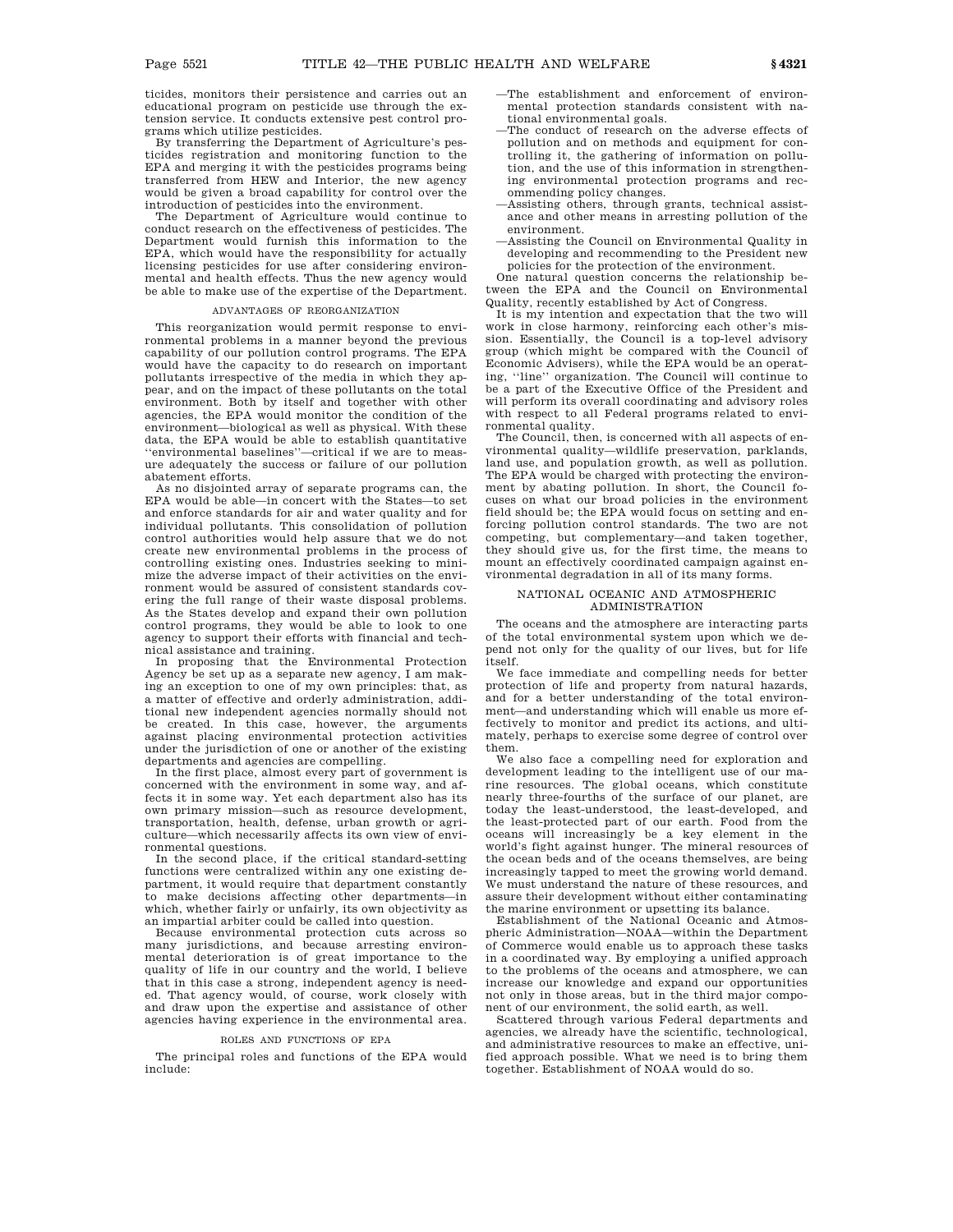By far the largest of the components being merged would be the Commerce Department's Environmental Science Services Administration (ESSA), with some 10,000 employees (70 percent of NOAA's total personnel strength) and estimated Fiscal 1970 expenditures of almost \$200 million. Placing NOAA within the Department of Commerce therefore entails the least dislocation, while also placing it within a Department which has traditionally been a center for service activities in the scientific and technological area.

#### COMPONENTS OF NOAA

Under terms of Reorganization Plan No. 4, the programs of the following organizations would be moved into NOAA:

- —The Environmental Science Services Administration (from within the Department of Commerce).
- —Elements of the Bureau of Commercial Fisheries (from the Department of the Interior).
- —The marine sport fish program of the Bureau of Sport Fisheries and Wildlife (from the Department of the Interior).
- —The Marine Minerals Technology Center of the Bureau of Mines (from the Department of the Interior).
- —The Office of Sea Grant Programs (from the National Science Foundation).
- —Elements of the United States Lake Survey (from the Department of the Army).
- In addition, by executive action, the programs of the following organizations would be transferred to NOAA:
- —The National Oceanographic Data Center (from the
- Department of the Navy). —The National Oceanographic Instrumentation Cen-
- ter (from the Department of the Navy). —The National Data Buoy Project (from the Depart-
- ment of Transportation).

In brief, these are the principal functions of the programs and agencies to be combined:

# THE ENVIRONMENTAL SCIENCE SERVICES ADMINISTRATION

(ESSA) comprises the following components:

- —The Weather Bureau (weather, marine, river and
- flood forecasting and warning). —The Coast and Geodetic Survey (earth and marine
- description, mapping and charting). —The Environmental Data Service (storage and re-
- trieval of environmental data). —The National Environmental Satellite Center (ob-
- servation of the global environment from earth-orbiting satellites).
- —The ESSA Research Laboratories (research on physical environmental problems).

ESSA's activities include observing and predicting the state of the oceans, the state of the lower and upper atmosphere, and the size and shape of the earth. It maintains the nation's warning systems for such natural hazards as hurricanes, tornadoes, floods, earthquakes and seismic sea waves. It provides information for national defense, agriculture, transportation and industry.

ESSA monitors atmospheric, oceanic and geophysical phenomena on a global basis, through an unparalleled complex of air, ocean, earth and space facilities. It also prepares aeronautical and marine maps and charts.

Bureau of Commercial Fisheries and marine sport fish activities.—Those fishery activities of the Department of the Interior's U.S. Fish and Wildlife Service which are ocean related and those which are directed toward commercial fishing would be transferred. The Fish and Wildlife Service's Bureau of Commercial Fisheries has the dual function of strengthening the fishing industry and promoting conservation of fishery stocks. It conducts research on important marine species and on fundamental oceanography, and operates a fleet of oceanographic vessels and a number of laboratories. Most of its activities would be transferred. From the Fish and Wildlife Service's Bureau of Sport Fisheries and Wildlife, the marine sport fishing program would be transferred. This involves five supporting laboratories and three ships engaged in activities to enhance marine sport fishing opportunities.

The Marine Minerals Technology Center is concerned with the development of marine mining technology.

Office of Sea Grant Programs.—The Sea Grant Program was authorized in 1966 to permit the Federal Government to assist the academic and industrial communities in developing marine resources and technology. It aims at strengthening education and training of marine specialists, supporting applied research in the recovery and use of marine resources, and developing extension and advisory services. The Office carries out these objectives by making grants to selected academic institutions.

The U.S. Lake Survey has two primary missions. It prepares and publishes navigation charts of the Great Lakes and tributary waters and conducts research on a variety of hydraulic and hydrologic phenomena of the Great Lakes' waters. Its activities are very similar to those conducted along the Atlantic and Pacific coasts by ESSA's Coast and Geodetic Survey.

The National Oceanographic Data Center is responsible for the collection and dissemination of oceanographic data accumulated by all Federal agencies.

The National Oceanographic Instrumentation Center provides a central Federal service for the calibration and testing of oceanographic instruments.

The National Data Buoy Development Project was established to determine the feasibility of deploying a system of automatic ocean buoys to obtain oceanic and atmospheric data.

#### ROLE OF NOAA

Drawing these activities together into a single agency would make possible a balanced Federal program to improve our understanding of the resources of the sea, and permit their development and use while guarding against the sort of thoughtless exploitation that in the past laid waste to so many of our precious natural assets. It would make possible a consolidated program for achieving a more comprehensive understanding of oceanic and atmospheric phenomena, which so greatly affect our lives and activities. It would facilitate the cooperation between public and private interests that can best serve the interests of all.

I expect that NOAA would exercise leadership in developing a national oceanic and atmospheric program of research and development. It would coordinate its own scientific and technical resources with the technical and operational capabilities of other government agencies and private institutions. As important, NOAA would continue to provide those services to other agencies of government, industry and private individuals which have become essential to the efficient operation of our transportation systems, our agriculture and our national security. I expect it to maintain continuing and close liaison with the new Environmental Protection Agency and the Council on Environmental Quality as part of an effort to ensure that environmental questions are dealt with in their totality and they benefit from the full range of the government's technical and human resources.

Authorities who have studied this matter, including the Commission on Marine Science, Engineering and Resources, strongly recommended the creation of a National Advisory Committee for the Oceans. I agree. Consequently, I will request, upon approval of the plan, that the Secretary of Commerce establish a National Advisory Committee for the Oceans and the Atmosphere to advise him on the progress of governmental and private programs in achieving the nation's oceanic and atmospheric objectives.

### AN ON-GOING PROCESS

The reorganizations which I am here proposing afford both the Congress and the Executive Branch an opportunity to re-evaluate the adequacy of existing program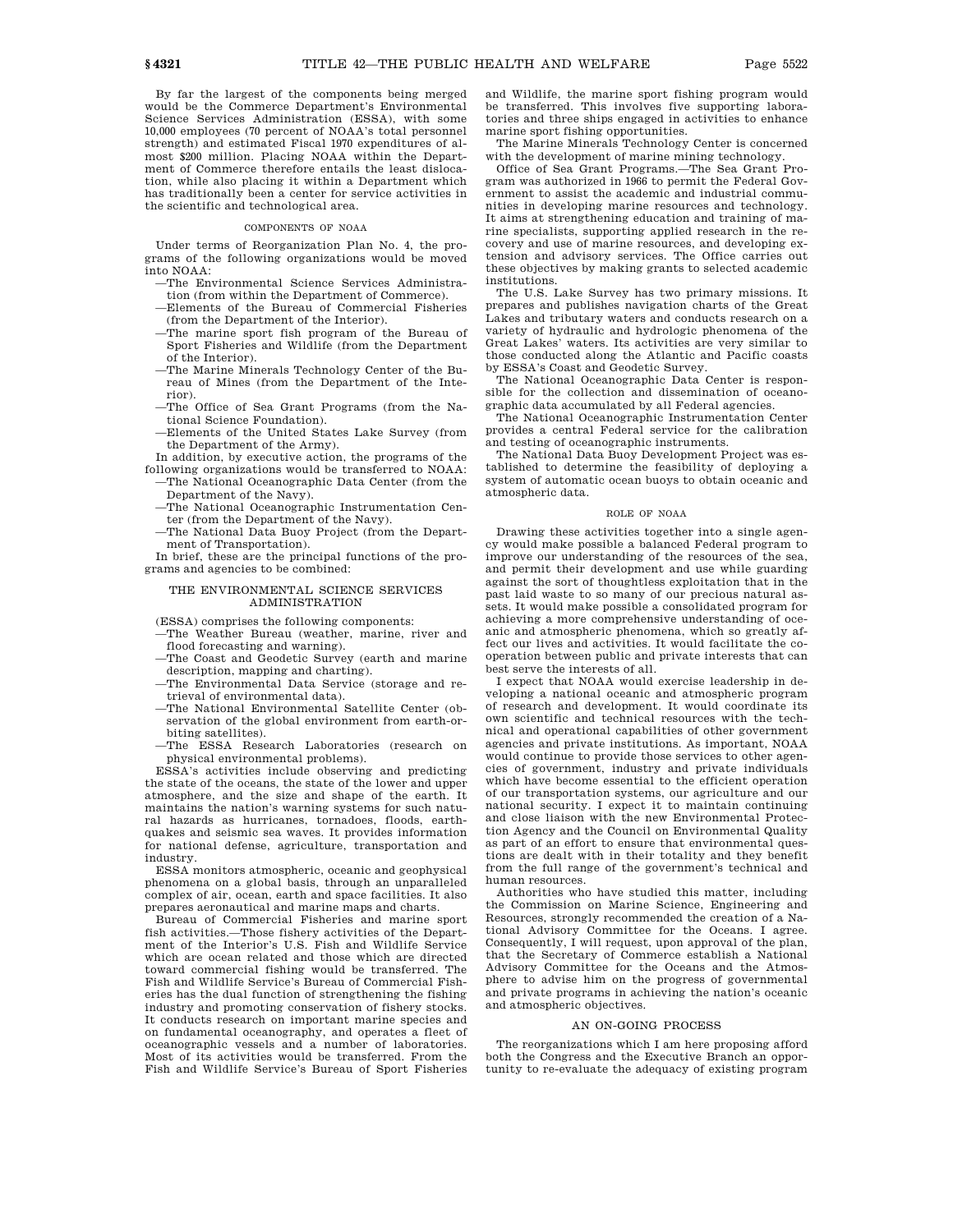authorities involved in these consolidations. As these two new organizations come into being, we may well find that supplementary legislation to perfect their authorities will be necessary. I look forward to working with the Congress in this task.

In formulating these reorganization plans, I have been greatly aided by the work of the President's Advisory Council on Executive Organization (the Ash Council), the Commission on Marine Science, Engineering and Resources (the Stratton Commission, appointed by President Johnson), my special task force on oceanography headed by Dr. James Wakelin, and by the information developed during both House and Senate hearings on proposed NOAA legislation.

Many of those who have advised me have proposed additional reorganizations, and it may well be that in the future I shall recommend further changes. For the present, however, I think the two reorganizations transmitted today represent a sound and significant beginning. I also think that in practical terms, in this sensitive and rapidly developing area, it is better to proceed a step at a time—and thus to be sure that we are not caught up in a form of organizational indigestion from trying to rearrange too much at once. As we see how these changes work out, we will gain a better understanding of what further changes—in addition to these—might be desirable.

Ultimately, our objective should be to insure that the nation's environmental and resource protection activities are so organized as to maximize both the effective coordination of all and the effective functioning of each.

The Congress, the Administration and the public all share a profound commitment to the rescue of our natural environment, and the preservation of the Earth as a place both habitable by and hospitable to man. With its acceptance of these reorganization plans, the Congress will help us fulfill that commitment.

RICHARD NIXON.

THE WHITE HOUSE, July 9, 1970.

EX. ORD. NO. 11472. CABINET COMMITTEE ON THE ENVI-RONMENT AND CITIZENS' ADVISORY COMMITTEE ON ENVI-RONMENTAL QUALITY

Ex. Ord. No. 11472, May 29, 1969, 34 F.R. 8693, as amended by Ex. Ord. No. 11514, Mar. 5, 1970, 35 F.R. 4247; Ex. Ord. No. 12007, Aug. 22, 1977, 42 F.R. 42839, provided:

By virtue of the authority vested in me as President of the United States, it is ordered as follows:

PART I—CABINET COMMITTEE ON THE ENVIRONMENT

SECTION 101. *Establishment of the Cabinet Committee*. (a) There is hereby established the Cabinet Committee on the Environment (hereinafter referred to as ''the Cabinet Committee'').

(b) The President of the United States shall preside over meetings of the Cabinet Committee. The Vice President shall preside in the absence of the President.

(c) The Cabinet Committee shall be composed of the following members:

The Vice President of the United States

Secretary of Agriculture

Secretary of Commerce

Secretary of Health, Education, and Welfare

Secretary of Housing and Urban Development

Secretary of the Interior

Secretary of Transportation

and such other heads of departments and agencies and others as the President may from time to time direct.

(d) Each member of the Cabinet Committee may designate an alternate, who shall serve as a member of the Cabinet Committee whenever the regular member is unable to attend any meeting of the Cabinet Committee.

(e) When matters which affect the interest of Federal agencies the heads of which are not members of the Cabinet Committee are to be considered by the Cabinet Committee, the President or his representative may invite such agency heads or their alternates to participate in the deliberations of the Cabinet Committee.

(f) The Director of the Bureau of the Budget [now the Director of the Office of Management and Budget], the Director of the Office of Science and Technology, the Chairman of the Council of Economic Advisers, and the Executive Secretary of the Council for Urban Affairs or their representatives may participate in the deliberations of the Cabinet Committee on the Environment as observers.

(g) The Chairman of the Council on Environmental Quality (established by Public Law 91–190) [this chapter] shall assist the President in directing the affairs of the Cabinet Committee.

SEC. 102. *Functions of the Cabinet Committee*. (a) The Cabinet Committee shall advise and assist the President with respect to environmental quality matters and shall perform such other related duties as the President may from time to time prescribe. In addition thereto, the Cabinet Committee is directed to:

(1) Recommend measures to ensure that Federal policies and programs, including those for development and conservation of natural resources, take adequate account of environmental effects.

(2) Review the adequacy of existing systems for monitoring and predicting environmental changes so as to achieve effective coverage and efficient use of facilities and other resources.

(3) Foster cooperation between the Federal Government, State and local governments, and private organizations in environmental programs.

(4) Seek advancement of scientific knowledge of changes in the environment and encourage the development of technology to prevent or minimize adverse effects that endanger man's health and well-being.

(5) Stimulate public and private participation in programs and activities to protect against pollution of the Nation's air, water, and land and its living resources.

(6) Encourage timely public disclosure by all levels of government and by private parties of plans that would affect the quality of environment. (7) Assure assessment of new and changing tech-

nologies for their potential effects on the environment. (8) Facilitate coordination among departments and

agencies of the Federal Government in protecting and improving the environment.

(b) The Cabinet Committee shall review plans and actions of Federal agencies affecting outdoor recreation and natural beauty. The Cabinet Committee may conduct studies and make recommendations to the President on matters of policy in the fields of outdoor recreation and natural beauty. In carrying out the foregoing provisions of this subsection, the Cabinet Committee shall, as far as may be practical, advise Federal agencies with respect to the effect of their respective plans and programs on recreation and natural beauty, and may suggest to such agencies ways to accomplish the purposes of this order. For the purposes of this order, plans and programs may include, but are not limited to, those for or affecting: (1) Development, restoration, and preservation of the beauty of the countryside, urban and suburban areas, water resources, wild rivers, scenic roads, parkways and highways, (2) the protection and appropriate management of scenic or primitive areas, natural wonders, historic sites, and recreation areas, (3) the management of Federal land and water resources, including fish and wildlife, to enhance natural beauty and recreational opportunities consistent with other essential uses, (4) cooperation with the States and their local subdivisions and private organizations and individuals in areas of mutual interest, (5) interstate arrangements, including Federal participation where authorized and necessary, and (6) leadership in a nationwide recreation and beautification effort.

SEC. 103. *Coordination*. The Secretary of the Interior may make available to the Cabinet Committee for coordination of outdoor recreation the authorities and resources available to him under the Act of May 28, 1963, 77 Stat. 49 [see 54 U.S.C. 200101], to the extent permitted by law, he may make such authorities and resources available to the Cabinet Committee also for promoting such coordination of other matters assigned to the Cabinet Committee by this order.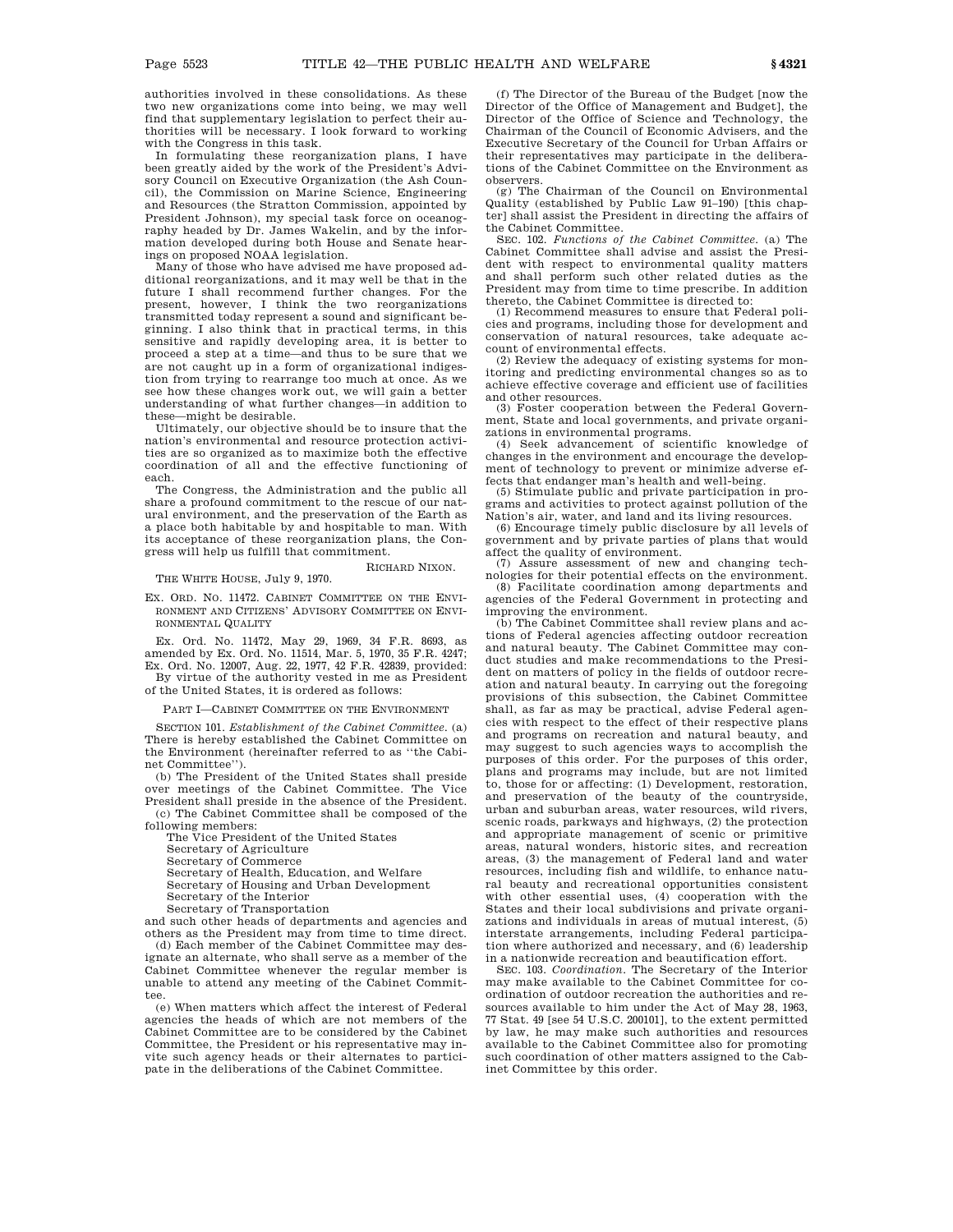SEC. 104. *Assistance for the Cabinet Committee*. In compliance with provisions of applicable law, and as necessary to serve the purposes of this order, (1) the Council on Environmental Quality (established by Public Law 91–190) [this chapter] shall provide or arrange for necessary administrative and staff services, support, and facilities for the Cabinet Committee, and (2) each department and agency which has membership on the Cabinet Committee under Section 101(c) hereof shall furnish the Cabinet Committee such information and other assistance as may be available.

# PART II—CITIZENS' ADVISORY COMMITTEE ON ENVIRONMENTAL QUALITY

[Revoked. Ex. Ord. No. 12007, Aug. 22, 1977, 42 F.R. 42839.]

### PART III—GENERAL PROVISIONS

SEC. 301. *Construction*. Nothing in this order shall be construed as subjecting any department, establishment, or other instrumentality of the executive branch of the Federal Government or the head thereof, or any function vested by law in or assigned pursuant to law to any such agency or head, to the authority of any other such agency or head or as abrogating, modifying, or restricting any such function in any manner.

SEC. 302. *Prior bodies and orders*. The President's Council on Recreation and Natural Beauty and the Citizens' Advisory Committee on Recreation and Natural Beauty are hereby terminated and the following are revoked:

- (1) Executive Order No. 11278 of May 4, 1966.
- (2) Executive Order No. 11359A of June 29, 1967.
- (3) Executive Order No. 11402 of March 29, 1968.

### TERMINATION OF CABINET COMMITTEE ON THE **ENVIRONMENT**

The Cabinet Committee on the Environment was terminated and its functions transferred to the Domestic Council, see section 2(b) of Ex. Ord. No. 11541, eff. July 1, 1970, 35 F.R. 10737, set out as a note under section 501 of Title 31, Money and Finance.

The Domestic Council was abolished by Reorg. Plan No. 1 of 1977, §3, 42 F.R. 56101, 91 Stat. 1633, set out in the Appendix to Title 5, Government Organization and Employees, effective on or before Apr. 1, 1978, at such time as specified by the President. Section 5D of Reorg. Plan No. 1 of 1977 transferred all functions vested in the Domestic Council to the President with power to delegate the performance of such transferred functions within the Executive Office of the President.

### TERMINATION OF CITIZENS' ADVISORY COMMITTEE ON ENVIRONMENTAL QUALITY

For provisions relating to termination of Citizens' Advisory Committee on Environmental Quality see Ex. Ord. No. 12007, Aug. 22, 1977, 42 F.R. 42839, formerly set out as a note under section 14 of the Federal Advisory Committee Act in the Appendix to Title 5, Government Organization and Employees.

#### EX. ORD. NO. 11514. PROTECTION AND ENHANCEMENT OF ENVIRONMENTAL QUALITY

Ex. Ord. No. 11514, Mar. 5, 1970, 35 F.R. 4247, as amended by Ex. Ord. No. 11991, May 24, 1977, 42 F.R. 26967, provided:

By virtue of the authority vested in me as President of the United States and in furtherance of the purpose and policy of the National Environmental Policy Act of 1969 (Public Law No. 91–190, approved January 1, 1970) [this chapter], it is ordered as follows:

SECTION 1. *Policy*. The Federal Government shall provide leadership in protecting and enhancing the quality of the Nation's environment to sustain and enrich human life. Federal agencies shall initiate measures needed to direct their policies, plans and programs so as to meet national environmental goals. The Council on Environmental Quality, through the Chairman, shall advise and assist the President in leading this national effort.

SEC. 2. *Responsibilities of Federal agencies*. Consonant with Title I of the National Environmental Policy Act of 1969 [42 U.S.C. 4331 et seq.], hereafter referred to as the ''Act'', the heads of Federal agencies shall:

(a) Monitor, evaluate, and control on a continuing basis their agencies' activities so as to protect and enhance the quality of the environment. Such activities shall include those directed to controlling pollution and enhancing the environment and those designed to accomplish other program objectives which may affect the quality of the environment. Agencies shall develop programs and measures to protect and enhance environmental quality and shall assess progress in meeting the specific objectives of such activities. Heads of agencies shall consult with appropriate Federal, State and local agencies in carrying out their activities as they affect the quality of the environment.

(b) Develop procedures to ensure the fullest practicable provision of timely public information and understanding of Federal plans and programs with environmental impact in order to obtain the views of interested parties. These procedures shall include, whenever appropriate, provision for public hearings, and shall provide the public with relevant information, including information on alternative courses of action. Federal agencies shall also encourage State and local agencies to adopt similar procedures for informing the public concerning their activities affecting the quality of the environment.

(c) Insure that information regarding existing or potential environmental problems and control methods developed as part of research, development, demonstration, test, or evaluation activities is made available to Federal agencies, States, counties, municipalities, institutions, and other entities, as appropriate. (d) Review their agencies' statutory authority, ad-

ministrative regulations, policies, and procedures, including those relating to loans, grants, contracts, leases, licenses, or permits, in order to identify any deficiencies or inconsistencies therein which prohibit or limit full compliance with the purposes and provisions of the Act. A report on this review and the corrective actions taken or planned, including such measures to be proposed to the President as may be necessary to bring their authority and policies into conformance with the intent, purposes, and procedures of the Act, shall be provided to the Council on Environmental Quality not later than September 1, 1970.

(e) Engage in exchange of data and research results, and cooperate with agencies of other governments to foster the purposes of the Act.

(f) Proceed, in coordination with other agencies, with actions required by section 102 of the Act [42 U.S.C. 4332].

(g) In carrying out their responsibilities under the Act and this Order, comply with the regulations issued by the Council except where such compliance would be inconsistent with statutory requirements.

SEC. 3. *Responsibilities of Council on Environmental Quality*. The Council on Environmental Quality shall:

(a) Evaluate existing and proposed policies and ac-tivities of the Federal Government directed to the control of pollution and the enhancement of the environment and to the accomplishment of other objectives which affect the quality of the environment. This shall include continuing review of procedures employed in the development and enforcement of Federal standards affecting environmental quality. Based upon such evaluations the Council shall, where appropriate, recommend to the President policies and programs to achieve more effective protection and enhancement of environmental quality and shall, where appropriate, seek resolution of significant environmental issues.

(b) Recommend to the President and to the agencies priorities among programs designed for the control of pollution and for enhancement of the environment.

(c) Determine the need for new policies and programs for dealing with environmental problems not being adequately addressed.

(d) Conduct, as it determines to be appropriate, public hearings or conferences on issues of environmental significance.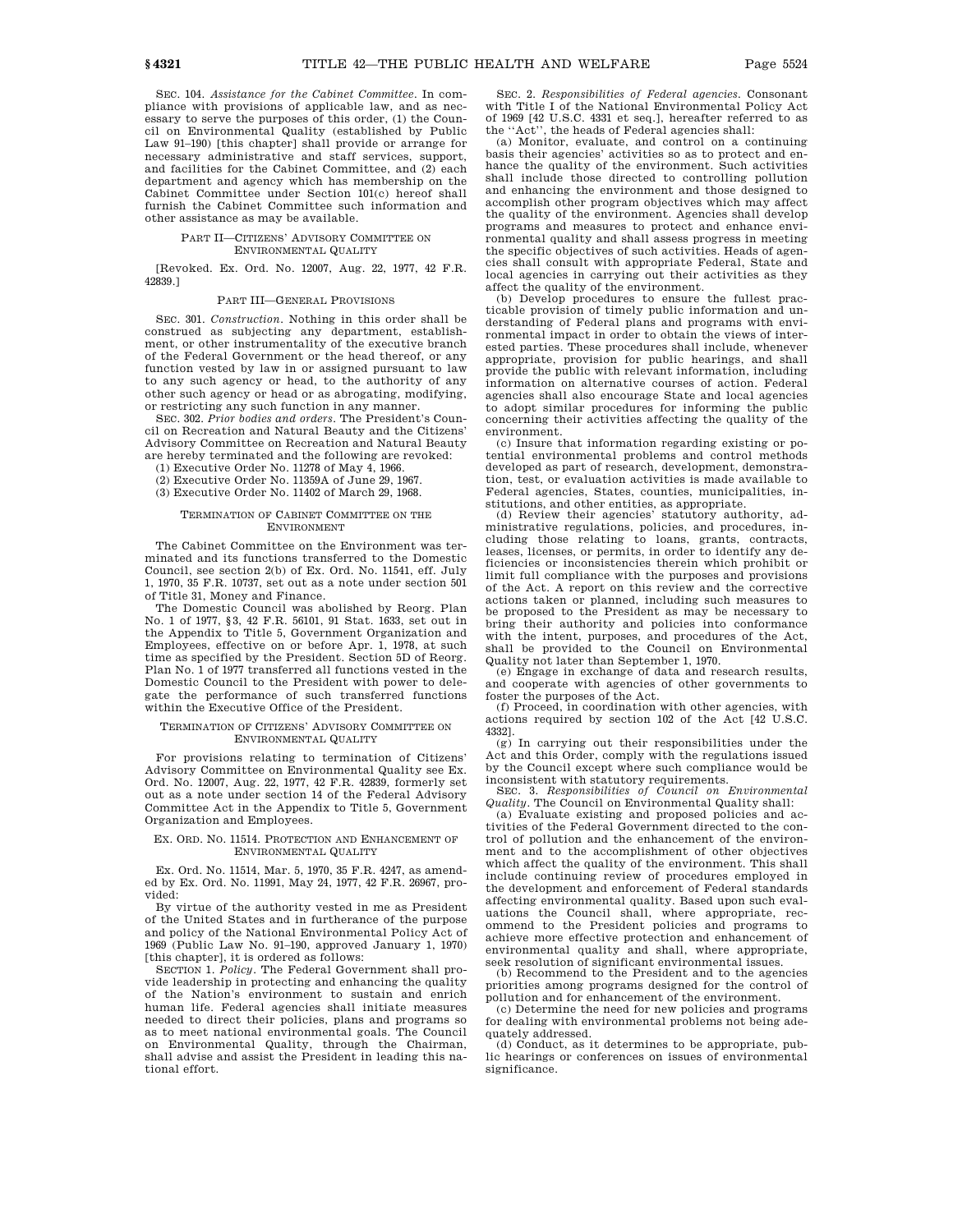(e) Promote the development and use of indices and monitoring systems (1) to assess environmental conditions and trends, (2) to predict the environmental impact of proposed public and private actions, and (3) to determine the effectiveness of programs for protecting and enhancing environmental quality.

(f) Coordinate Federal programs related to environmental quality.

(g) Advise and assist the President and the agencies in achieving international cooperation for dealing with environmental problems, under the foreign policy guidance of the Secretary of State.

(h) Issue regulations to Federal agencies for the implementation of the procedural provisions of the Act (42 U.S.C. 4332(2)). Such regulations shall be developed after consultation with affected agencies and after such public hearings as may be appropriate. They will be designed to make the environmental impact statement process more useful to decisionmakers and the public; and to reduce paperwork and the accumulation of extraneous background data, in order to emphasize the need to focus on real environmental issues and alternatives. They will require impact statements to be concise, clear, and to the point, and supported by evidence that agencies have made the necessary environmental analyses. The Council shall include in its regulations procedures (1) for the early preparation of environmental impact statements, and (2) for the referral to the Council of conflicts between agencies concerning the implementation of the National Environmental Policy Act of 1969, as amended [this chapter], and Section 309 of the Clean Air Act, as amended [42 U.S.C. 7609], for the Council's recommendation as to their prompt resolution.

(i) Issue such other instructions to agencies, and request such reports and other information from them, as may be required to carry out the Council's responsibilities under the Act.

(j) Assist the President in preparing the annual Environmental Quality Report provided for in section 201 of the Act [42 U.S.C. 4341].

(k) Foster investigations, studies, surveys, research, and analyses relating to (i) ecological systems and environmental quality, (ii) the impact of new and changing technologies thereon, and (iii) means of preventing

or reducing adverse effects from such technologies. SEC. 4. *Amendments of E.O. 11472*. Executive Order No. 11472 of May 29, 1969, including the heading thereof, is hereby amended:

(1) By substituting for the term ''the Environmental Quality Council'', wherever it occurs, the following: ''the Cabinet Committee on the Environment''.

(2) By substituting for the term ''the Council'', wherever it occurs, the following: ''the Cabinet Committee''.

(3) By inserting in subsection (f) of section 101, after ''Budget,'', the following: ''the Director of the Office of Science and Technology,'

(4) By substituting for subsection (g) of section 101 the following:

(g) The Chairman of the Council on Environmental Quality (established by Public Law 91–190) [this chapter] shall assist the President in directing the affairs of the Cabinet Committee.''

(5) By deleting subsection (c) of section 102.

(6) By substituting for ''the Office of Science and Technology'', in section 104, the following: ''the Council on Environmental Quality (established by Public Law 91-190) [this chapter]'

(7) By substituting for ''(hereinafter referred to as the 'Committee')'', in section 201, the following: ''(herein-

after referred to as the 'Citizens' Committee')''. (8) By substituting for the term ''the Committee'', wherever it occurs, the following: "the Citizens' Committee''.

#### EX. ORD. NO. 11523. NATIONAL INDUSTRIAL POLLUTION CONTROL COUNCIL

Ex. Ord. No. 11523, eff. Apr. 9, 1970, 35 F.R. 5993, provided:

By virtue of the authority vested in me as President of the United States, and in furtherance of the purpose

and policy of the National Environmental Policy Act of 1969 (Public Law 91–190, approved January 1, 1970) [this chapter], it is ordered as follows:

SECTION 1. *Establishment of the Council*. (a) There is hereby established the National Industrial Pollution Control Council (hereinafter referred to as ''the Industrial Council'') which shall be composed of a Chairman, a Vice-chairman, and other representatives of business and industry appointed by the Secretary of Commerce (hereinafter referred to as ''the Secretary'').

(b) The Secretary, with the concurrence of the Chairman, shall appoint an Executive Director of the Industrial Council.

SEC. 2. *Functions of the Industrial Council*. The Industrial Council shall advise the President and the Chairman of the Council on Environmental Quality, through the Secretary, on programs of industry relating to the quality of the environment. In particular, the Industrial Council may—

(1) Survey and evaluate the plans and actions of industry in the field of environmental quality.

(2) Identify and examine problems of the effects on the environment of industrial practices and the needs of industry for improvements in the quality of the environment, and recommend solutions to those problems.

(3) Provide liaison among members of the business and industrial community on environmental quality matters.

(4) Encourage the business and industrial community to improve the quality of the environment.

(5) Advise on plans and actions of Federal, State, and local agencies involving environmental quality policies affecting industry which are referred to it by the Secretary, or by the Chairman of the Council on Environmental Quality through the Secretary.

SEC. 3. *Subordinate Committees*. The Industrial Council may establish, with the concurrence of the Secretary, such subordinate committees as it may deem appropriate to assist in the performance of its functions. Each subordinate committee shall be headed by a chairman appointed by the Chairman of the Industrial Council with the concurrence of the Secretary.

SEC. 4. *Assistance for the Industrial Council*. In compliance with applicable law, and as necessary to serve the purposes of this order, the Secretary shall provide or arrange for administrative and staff services, support, and facilities for the Industrial Council and any of its subordinate committees.

SEC. 5. *Expenses*. Members of the Industrial Council or any of its subordinate committees shall receive no compensation from the United States by reason of their services hereunder, but may be allowed travel expenses, including per diem in lieu of subsistence, as authorized by law (5 U.S.C. 5703) for persons in the Government service employed intermittently.

SEC. 6. *Regulations*. The provisions of Executive Order No. 11007 of February 26, 1962 (3 CFR 573) [see 5 U.S.C. 901 note] prescribing regulations for the formation and use of advisory committees, are hereby made applicable to the Industrial Council and each of its subordinate committees. The Secretary may exercise the discretionary powers set forth in that order.

SEC. 7. *Construction*. Nothing in this order shall be construed as subjecting any Federal agency, or any function vested by law in, or assigned pursuant to law to, any Federal agency to the authority of any other Federal agency or of the Industrial Council or of any of its subordinate committees, or as abrogating or restricting any such function in any manner.

RICHARD NIXON.

#### EXECUTIVE ORDER NO. 11643

Ex. Ord. No. 11643, eff. Feb. 8, 1972, 37 F.R. 2875, as amended by Ex. Ord. No. 11870, eff. July 18, 1975, 40 F.R. 30611; Ex. Ord. No. 11917, eff. May 28, 1976, 41 F.R. 22239, which related to environmental safeguards on activi-ties for animal damage control on Federal lands, was revoked by Ex. Ord. No. 12342, Jan. 27, 1982, 47 F.R. 4223.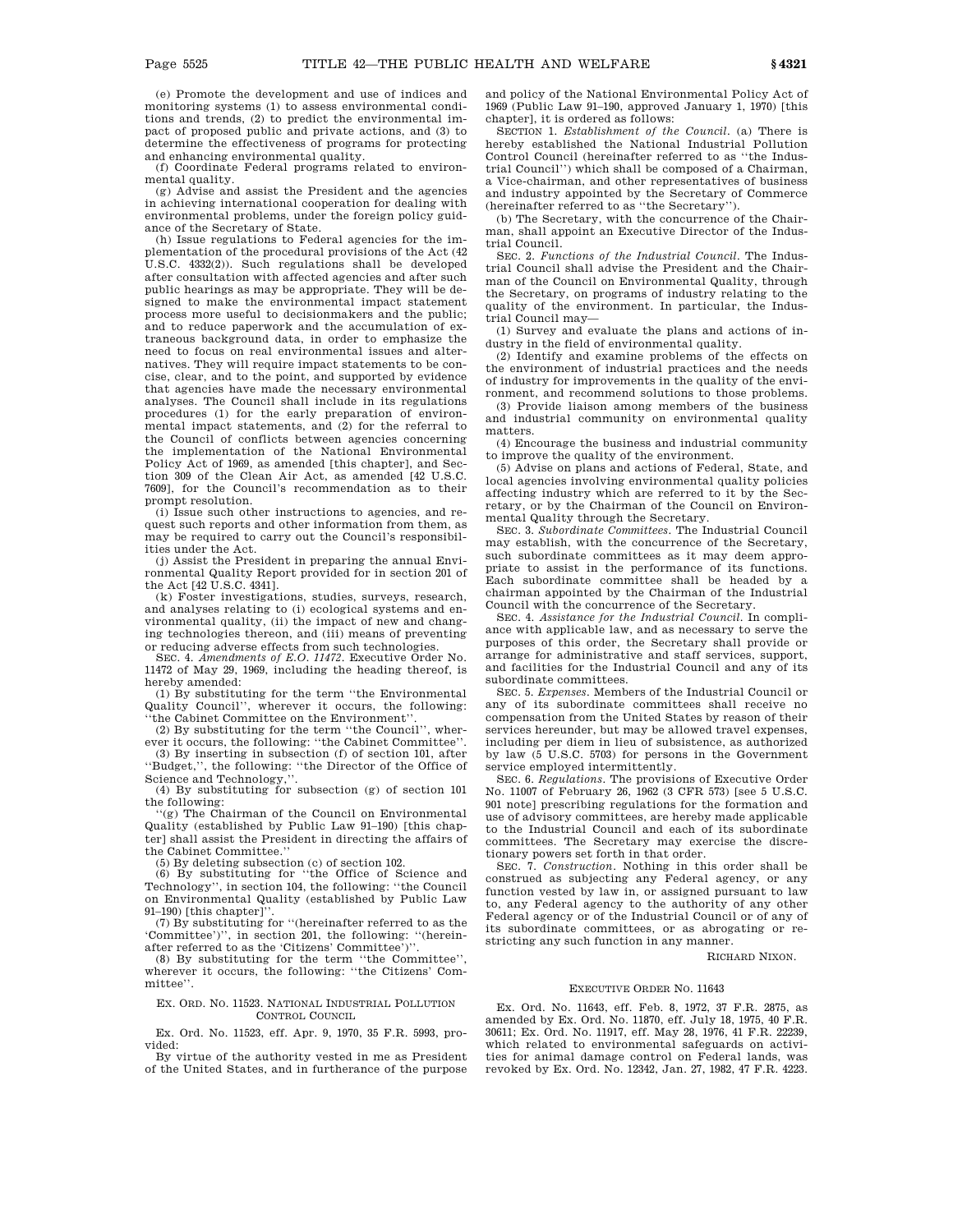# EX. ORD. NO. 11644. USE OF OFF-ROAD VEHICLES ON PUBLIC LANDS

Ex. Ord. No. 11644, Feb. 8, 1972, 37 F.R. 2877, as amended by Ex. Ord. No. 11989, May 24, 1977, 42 F.R. 26959; Ex. Ord. No. 12608, Sept. 9, 1987, 52 F.R. 34617, provided:

An estimated 5 million off-road recreational vehicles—motorcycles, minibikes, trail bikes, snowmobiles, dunebuggies, all-terrain vehicles, and others—are in use in the United States today, and their popularity continues to increase rapidly. The widespread use of such vehicles on the public lands—often for legitimate purposes but also in frequent conflict with wise land and resource management practices, environmental values, and other types of recreational activity—has demonstrated the need for a unified Federal policy toward the use of such vehicles on the public lands.

NOW, THEREFORE, by virtue of the authority vested in me as President of the United States by the Constitution of the United States and in furtherance of the purpose and policy of the National Environmental Policy Act of 1969 (42 U.S.C. 4321), it is hereby ordered as follows:

SECTION 1. *Purpose*. It is the purpose of this order to establish policies and provide for procedures that will ensure that the use of off-road vehicles on public lands will be controlled and directed so as to protect the resources of those lands, to promote the safety of all users of those lands, and to minimize conflicts among the various uses of those lands.

SEC. 2. *Definitions*. As used in this order, the term:<br>(1) "public lands" means (A) all lands under the cus-

tody and control of the Secretary of the Interior and the Secretary of Agriculture, except Indian lands, (B) lands under the custody and control of the Tennessee Valley Authority that are situated in western Kentucky and Tennessee and are designated as ''Land Between the Lakes,'' and (C) lands under the custody and

control of the Secretary of Defense; (2) ''respective agency head'' means the Secretary of the Interior, the Secretary of Defense, the Secretary of Agriculture, and the Board of Directors of the Tennessee Valley Authority, with respect to public lands under the custody and control of each;

(3) ''off-road vehicle'' means any motorized vehicle designed for or capable of cross-country travel on or immediately over land, water, sand, snow, ice, marsh, swampland, or other natural terrain; except that such term excludes (A) any registered motorboat, (B) any fire, military, emergency or law enforcement vehicle when used for emergency purposes, and any combat or combat support vehicle when used for national defense purposes, and (C) any vehicle whose use is expressly authorized by the respective agency head under a permit,

lease, license, or contract; and (4) ''official use'' means use by an employee, agent, or designated representative of the Federal Government or one of its contractors in the course of his employment, agency, or representation.

SEC. 3. *Zones of Use*. (a) Each respective agency head shall develop and issue regulations and administrative instructions, within six months of the date of this order, to provide for administrative designation of the specific areas and trails on public lands on which the use of off-road vehicles may be permitted, and areas in which the use of off-road vehicles may not be permitted, and set a date by which such designation of all public lands shall be completed. Those regulations shall direct that the designation of such areas and trails will be based upon the protection of the resources of the public lands, promotion of the safety of all users of those lands, and minimization of conflicts among the various uses of those lands. The regulations shall further require that the designation of such areas and trails shall be in accordance with the following—

(1) Areas and trails shall be located to minimize damage to soil, watershed, vegetation, or other resources of the public lands.

(2) Areas and trails shall be located to minimize harassment of wildlife or significant disruption of wildlife habitats.

(3) Areas and trails shall be located to minimize conflicts between off-road vehicle use and other existing or proposed recreational uses of the same or neighboring public lands, and to ensure the compatibility of such uses with existing conditions in populated areas, taking into account noise and other factors.

(4) Areas and trails shall not be located in officially designated Wilderness Areas or Primitive Areas. Areas and trails shall be located in areas of the National Park system, Natural Areas, or National Wildlife Refuges and Game Ranges only if the respective agency head determines that off-road vehicle use in such locations will not adversely affect their natural, aesthetic, or scenic values.

(b) The respective agency head shall ensure adequate opportunity for public participation in the promulgation of such regulations and in the designation of areas and trails under this section.

(c) The limitations on off-road vehicle use imposed under this section shall not apply to official use.

SEC. 4. *Operating Conditions*. Each respective agency head shall develop and publish, within one year of the date of this order, regulations prescribing operating conditions for off-road vehicles on the public lands. These regulations shall be directed at protecting resource values, preserving public health, safety, and welfare, and minimizing use conflicts.

SEC. 5. *Public Information*. The respective agency head shall ensure that areas and trails where off-road vehicle use is permitted are well marked and shall provide for the publication and distribution of information, including maps, describing such areas and trails and explaining the conditions on vehicle use. He shall seek cooperation of relevant State agencies in the dissemination of this information.

SEC. 6. *Enforcement*. The respective agency head shall, where authorized by law, prescribe appropriate penalties for violation of regulations adopted pursuant to this order, and shall establish procedures for the enforcement of those regulations. To the extent permitted by law, he may enter into agreements with State or local governmental agencies for cooperative enforcement of laws and regulations relating to offroad vehicle use.

SEC. 7. *Consultation*. Before issuing the regulations or administrative instructions required by this order or designating areas or trails are required by this order and those regulations and administrative instructions, the Secretary of the Interior shall, as appropriate, consult with the Secretary of Energy and the Nuclear Regulatory Commission.

SEC. 8. *Monitoring of Effects and Review*. (a) The respective agency head shall monitor the effects of the use of off-road vehicles on lands under their jurisdictions. On the basis of the information gathered, they shall from time to time amend or rescind designation of areas or other actions taken pursuant to this order as necessary to further the policy of this order.

(b) The Council on Environmental Quality shall maintain a continuing review of the implementation of this order.

SEC. 9. *Special Protection of the Public Lands*. (a) Notwithstanding the provisions of Section 3 of this Order, the respective agency head shall, whenever he determines that the use of off-road vehicles will cause or is causing considerable adverse effects on the soil, vegetation, wildlife, wildlife habitat or cultural or historic resources of particular areas or trails of the public lands, immediately close such areas or trails to the type of off-road vehicle causing such effects, until such time as he determines that such adverse effects have been eliminated and that measures have been implemented to prevent future recurrence.

(b) Each respective agency head is authorized to adopt the policy that portions of the public lands within his jurisdiction shall be closed to use by off-road vehicles except those areas or trails which are suitable and specifically designated as open to such use pursuant to Section 3 of this Order.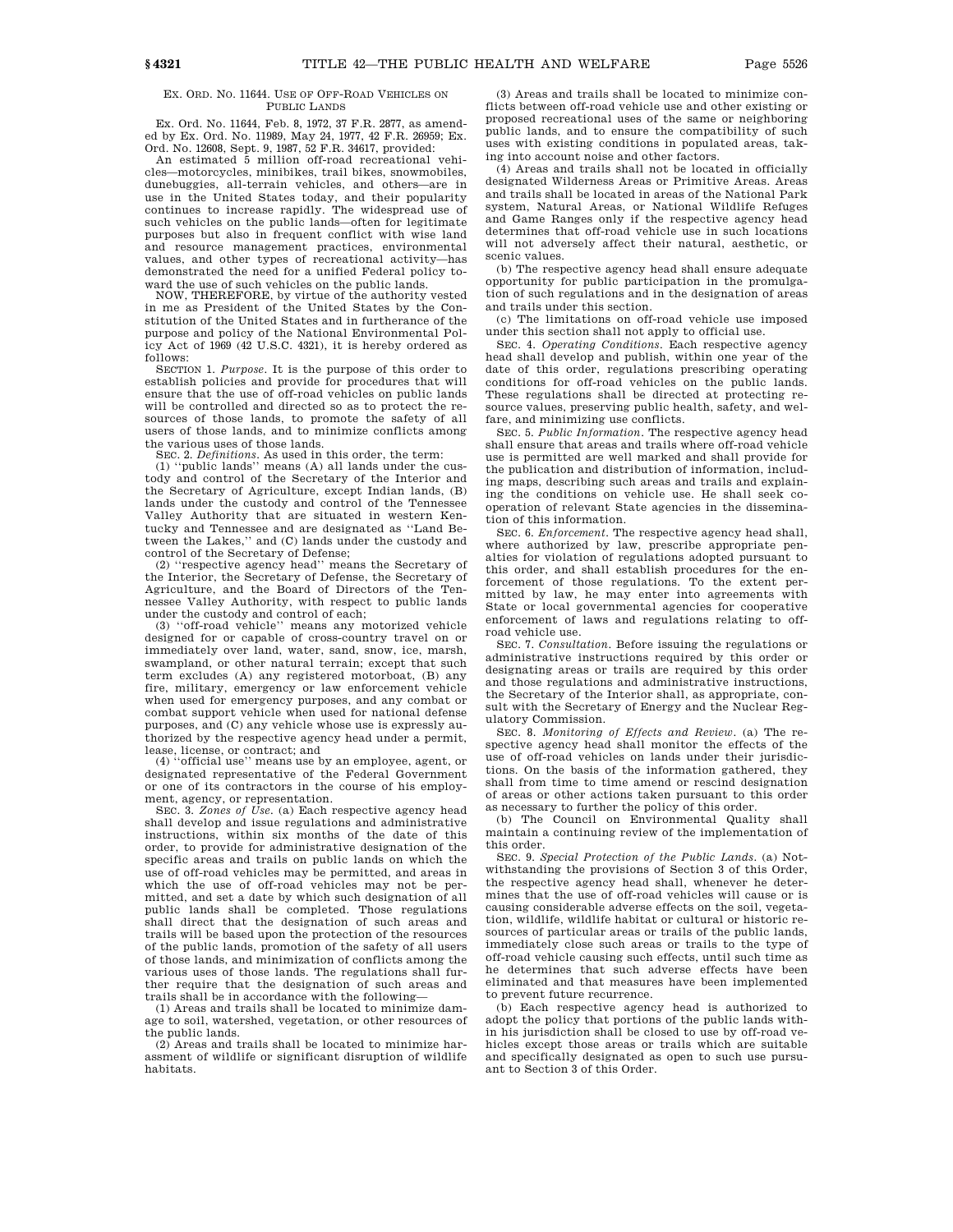# EXECUTIVE ORDER NO. 11987

Ex. Ord. No. 11987, May 24, 1977, 42 F.R. 26949, which directed executive agencies, and encouraged States, local governments, and private citizens, to restrict the introduction of exotic species into the natural ecosystems on lands and waters under their control, and which directed executive agencies to restrict the exportation of native species for introduction of such species into ecosystems outside the United States where they do not naturally occur, unless such introduction or exportation was found not to have an adverse effect on natural ecosystems, was revoked by Ex. Ord. No. 13112, §6(b), Feb. 3, 1999, 64 F.R. 6186, set out below.

#### EX. ORD. NO. 11988. FLOODPLAIN MANAGEMENT

Ex. Ord. No. 11988, May 24, 1977, 42 F.R. 26951, as amended by Ex. Ord. No. 12148, July 20, 1979, 44 F.R. 43239; Ex. Ord. No. 13690, §2, Jan. 30, 2015, 80 F.R. 6425, provided:

By virtue of the authority vested in me by the Constitution and statutes of the United States of America, and as President of the United States of America, in furtherance of the National Environmental Policy Act of 1969, as amended (42 U.S.C. 4321 et seq.), the National Flood Insurance Act of 1968, as amended (42 U.S.C. 4001 et seq.), and the Flood Disaster Protection Act of 1973 (Public Law 93–234, 87 Stat. 975) [see Short Title of 1973 Amendment note set out under 42 U.S.C. 4001], in order to avoid to the extent possible the long and short term adverse impacts associated with the occupancy and modification of floodplains and to avoid direct or indirect support of floodplain development wherever there is a practicable alternative, it is hereby ordered as follows:

SECTION 1. Each agency shall provide leadership and shall take action to reduce the risk of flood loss, to minimize the impact of floods on human safety, health and welfare, and to restore and preserve the natural and beneficial values served by floodplains in carrying out its responsibilities for (1) acquiring, managing, and disposing of Federal lands and facilities; (2) providing Federally undertaken, financed, or assisted construction and improvements; and (3) conducting Federal activities and programs affecting land use, including but not limited to water and related land resources planning, regulating, and licensing activities.

SEC. 2. In carrying out the activities described in Section 1 of this Order, each agency has a responsibility to evaluate the potential effects of any actions it may take in a floodplain; to ensure that its planning programs and budget requests reflect consideration of flood hazards and floodplain management; and to prescribe procedures to implement the policies and requirements of this Order, as follows, to the extent permitted by law:

(a)(1) Before taking an action, each agency shall determine whether the proposed action will occur in a floodplain—for major Federal actions significantly affecting the quality of the human environment, the evaluation required below will be included in any statement prepared under Section 102(2)(C) of the National Environmental Policy Act [42 U.S.C. 4332(2)(C)]. To determine whether the action is located in a floodplain, the agency shall use one of the approaches in Section 6(c) of this Order based on the best-available information and the Federal Emergency Management Agency's effective Flood Insurance Rate Map.

(2) If an agency has determined to, or proposes to, conduct, support, or allow an action to be located in a floodplain, the agency shall consider alternatives to avoid adverse effects and incompatible development in the floodplains. Where possible, an agency shall use natural systems, ecosystem processes, and naturebased approaches when developing alternatives for consideration. If the head of the agency finds that the only practicable alternative consistent with the law and with the policy set forth in this Order requires siting in a floodplain, the agency shall, prior to taking action, (i) design or modify its action in order to minimize potential harm to or within the floodplain, consistent with regulations issued in accord with Section 2(d) of this Order, and (ii) prepare and circulate a notice containing an explanation of why the action is proposed to be located in the floodplain.

(3) For programs subject to the Office of Management and Budget Circular A–95, the agency shall send the notice, not to exceed three pages in length including a location map, to the state and areawide A–95 clearinghouses for the geographic areas affected. The notice shall include: (i) the reasons why the action is proposed to be located in a floodplain; (ii) a statement indicating whether the action conforms to applicable state or local floodplain protection standards and (iii) a list of the alternatives considered. Agencies shall endeavor to allow a brief comment period prior to taking any action.

(4) Each agency shall also provide opportunity for early public review of any plans or proposals for actions in floodplains, in accordance with Section 2(b) of Executive Order No. 11514, as amended [set out above], including the development of procedures to accomplish this objective for Federal actions whose impact is not significant enough to require the preparation of an environmental impact statement under Section 102(2)(C) of the National Environmental Policy Act of 1969, as amended [42 U.S.C. 4332(2)(C)].

(b) Any requests for new authorizations or appropriations transmitted to the Office of Management and Budget shall indicate, if an action to be proposed will be located in a floodplain, whether the proposed action is in accord with this Order.

(c) Each agency shall take floodplain management into account when formulating or evaluating any water and land use plans and shall require land and water resources use appropriate to the degree of hazard involved. Agencies shall include adequate provision for the evaluation and consideration of flood hazards in the regulations and operating procedures for the licenses, permits, loan or grants-in-aid programs that they administer. Agencies shall also encourage and provide appropriate guidance to applicants to evaluate the effects of their proposals in floodplains prior to submitting applications for Federal licenses, permits, loans or grants.

(d) As allowed by law, each agency shall issue or amend existing regulations and procedures within one year to comply with this Order. These procedures shall incorporate the Unified National Program for Floodplain Management of the Water Resources Council, and shall explain the means that the agency will employ to pursue the nonhazardous use of riverine, coastal and other floodplains in connection with the activities under its authority. To the extent possible, existing processes, such as those of the Council on Environmental Quality and the Water Resources Council, shall be utilized to fulfill the requirements of this Order. Agencies shall prepare their procedures in consultation with the Water Resources Council, the Administrator of the Federal Emergency Management Agency, and the Council on Environmental Quality, and shall up-

date such procedures as necessary. SEC. 3. In addition to the requirements of Section 2, agencies with responsibilities for Federal real property and facilities shall take the following measures:

(a) The regulations and procedures established under Section 2(d) of this Order shall, at a minimum, require the construction of Federal structures and facilities to be in accordance with the standards and criteria and to be consistent with the intent of those promulgated under the National Flood Insurance Program. The regulations and procedures must also be consistent with the Federal Flood Risk Management Standard (FFRMS). They shall deviate only to the extent that the standards of the Flood Insurance Program and FFRMS are demonstrably inappropriate for a given type of structure or facility.

(b) If, after compliance with the requirements of this Order, new construction of structures or facilities are to be located in a floodplain, accepted floodproofing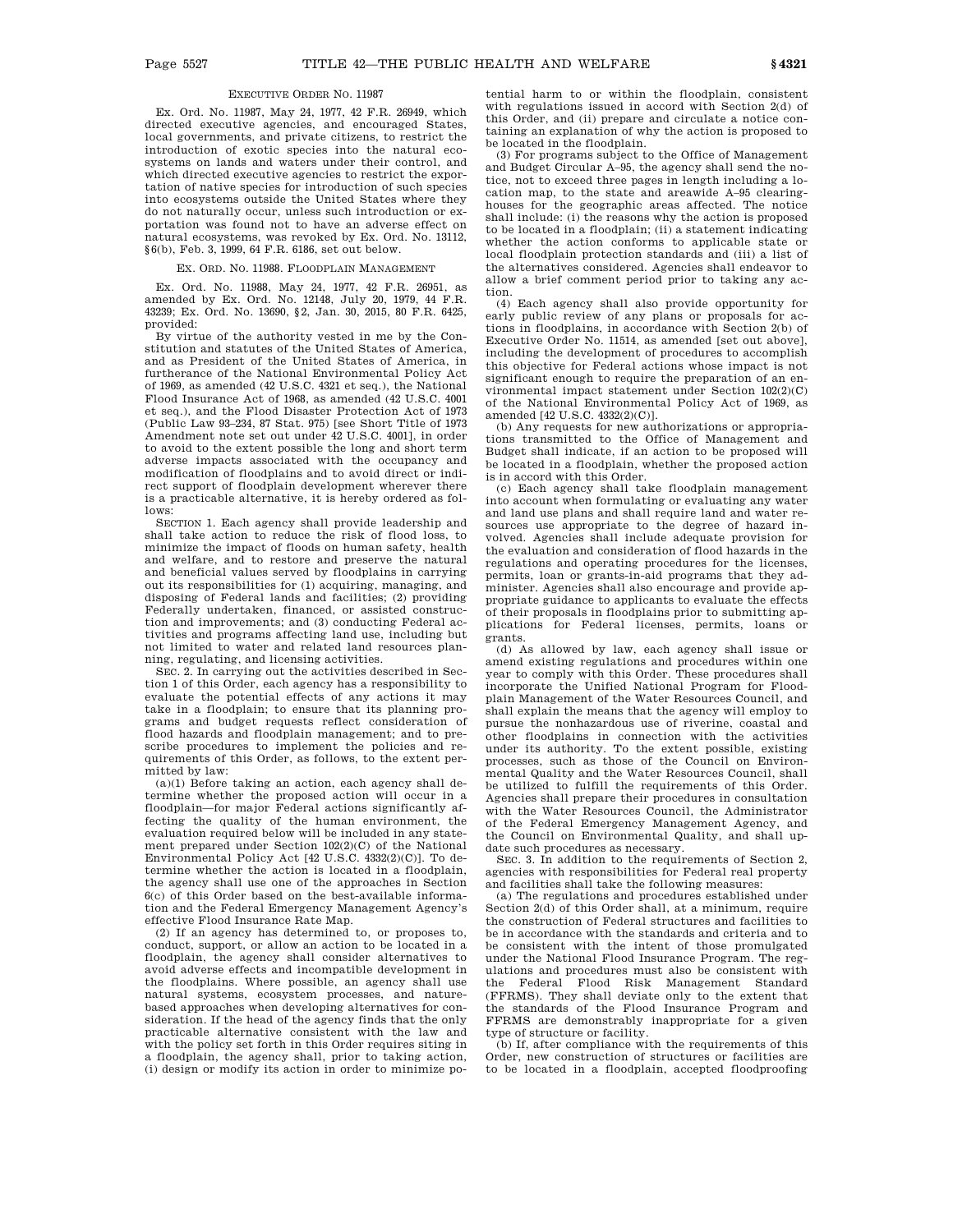and other flood protection measures shall be applied to new construction or rehabilitation. To achieve flood protection, agencies shall, wherever practicable, elevate structures above the elevation of the floodplain as defined in Section 6(c) of this Order rather than filling in land.

(c) If property used by the general public has suffered flood damage or is located in an identified flood hazard area, the responsible agency shall provide on structures, and other places where appropriate, conspicuous delineation of past and probable flood height in order to enhance public awareness of and knowledge about flood hazards.

(d) When property in floodplains is proposed for lease, easement, right-of-way, or disposal to non-Federal public or private parties, the Federal agency shall (1) reference in the conveyance those uses that are restricted under identified Federal, State or local floodplain regulations; and (2) attach other appropriate restrictions to the uses of properties by the grantee or purchaser and any successors, except where prohibited by law; or (3) withhold such properties from conveyance.

SEC. 4. In addition to any responsibilities under this Order and Sections 102, 202, and 205 of the Flood Disaster Protection Act of 1973, as amended (42 U.S.C. 4012a, 4106, and 4128), agencies which guarantee, approve, regulate, or insure any financial transaction which is related to an area located in an area subject to the base flood shall, prior to completing action on such transaction, inform any private parties participating in the transaction of the hazards of locating structures in the area subject to the base flood.

SEC. 5. The head of each agency shall submit a report to the Council on Environmental Quality and to the Water Resources Council on June 30, 1978, regarding the status of their procedures and the impact of this Order on the agency's operations. Thereafter, the Water Resources Council shall periodically evaluate agency procedures and their effectiveness.

SEC. 6. As used in this Order:

(a) The term ''agency'' shall have the same meaning as the term ''Executive agency'' in Section 105 of Title 5 of the United States Code and shall include the military departments; the directives contained in this Order, however, are meant to apply only to those agencies which perform the activities described in Section 1 which are located in or affecting floodplains.

(b) The term ''base flood'' shall mean that flood which has a one percent or greater chance of occurrence in any given year.

(c) The term ''floodplain'' shall mean the lowland and relatively flat areas adjoining inland and coastal waters including floodprone areas of offshore islands. The floodplain shall be established using one of the following approaches:

(1) Unless an exception is made under paragraph (2), the floodplain shall be:

(i) the elevation and flood hazard area that result from using a climate-informed science approach that uses the best-available, actionable hydrologic and hydraulic data and methods that integrate current and future changes in flooding based on climate science. This approach will also include an emphasis on whether the action is a critical action as one of the factors to be considered when conducting the analysis;

(ii) the elevation and flood hazard area that result from using the freeboard value, reached by adding an additional 2 feet to the base flood elevation for noncritical actions and by adding an additional 3 feet to the base flood elevation for critical actions;

(iii) the area subject to flooding by the 0.2 percent annual chance flood; or

(iv) the elevation and flood hazard area that result from using any other method identified in an update to the FFRMS.

(2) The head of an agency may except an agency action from paragraph (1) where it is in the interest of national security, where the agency action is an emergency action, where application to a Federal facility or structure is demonstrably inappropriate, or where the

agency action is a mission-critical requirement related to a national security interest or an emergency action. When an agency action is excepted from paragraph (1) because it is in the interest of national security, it is an emergency action, or it is a mission-critical requirement related to a national security interest or an emergency action, the agency head shall rely on the area of land subject to the base flood.

(d) The term ''critical action'' shall mean any activity for which even a slight chance of flooding would be too great.

SEC. 7. Executive Order No. 11296 of August 10, 1966, is hereby revoked. All actions, procedures, and issuances taken under that Order and still in effect shall remain in effect until modified by appropriate authority under the terms of this Order.

SEC. 8. Nothing in this Order shall apply to assistance provided for emergency work essential to save lives and protect property and public health and safety, performed pursuant to Sections 403 and 502 of the Robert T. Stafford Disaster Relief and Emergency Assistance Act of 1988 (42 U.S.C. 5170b and 5192).

SEC. 9. To the extent the provisions of Section 2(a) of this Order are applicable to projects covered by Section 104(h) of the Housing and Community Development Act of 1974, as amended (88 Stat. 640, 42 U.S.C. 5304(h)), the responsibilities under those provisions may be assumed by the appropriate applicant, if the applicant has also assumed, with respect to such projects, all of the responsibilities for environmental review, decisionmaking, and action pursuant to the National Environmental Policy Act of 1969, as amended [42 U.S.C. 4321].

### EX. ORD. NO. 11990. PROTECTION OF WETLANDS

Ex. Ord. No. 11990, May 24, 1977, 42 F.R. 26961, as amended by Ex. Ord. No. 12608, Sept. 9, 1987, 52 F.R. 34617, provided:

By virtue of the authority vested in me by the Constitution and statutes of the United States of America, and as President of the United States of America, in furtherance of the National Environmental Policy Act of 1969, as amended (42 U.S.C. 4321 *et seq*.), in order to avoid to the extent possible the long and short term adverse impacts associated with the destruction or modification of wetlands and to avoid direct or indirect support of new construction in wetlands wherever there is a practicable alternative, it is hereby ordered as follows:

SECTION 1. (a) Each agency shall provide leadership and shall take action to minimize the destruction, loss or degradation of wetlands, and to preserve and enhance the natural and beneficial values of wetlands in carrying out the agency's responsibilities for (1) acquiring, managing, and disposing of Federal lands and facilities; and (2) providing Federally undertaken, financed, or assisted construction and improvements; and (3) conducting Federal activities and programs affecting land use, including but not limited to water and related land resources planning, regulating, and licensing activities.

(b) This Order does not apply to the issuance by Federal agencies of permits, licenses, or allocations to private parties for activities involving wetlands on non-Federal property.

SEC. 2. (a) In furtherance of Section 101(b)(3) of the National Environmental Policy Act of 1969 (42 U.S.C. 4331(b)(3)) to improve and coordinate Federal plans, functions, programs and resources to the end that the Nation may attain the widest range of beneficial uses of the environment without degradation and risk to health or safety, each agency, to the extent permitted by law, shall avoid undertaking or providing assistance for new construction located in wetlands unless the head of the agency finds (1) that there is no practicable alternative to such construction, and (2) that the proposed action includes all practicable measures to minimize harm to wetlands which may result from such use. In making this finding the head of the agency may take into account economic, environmental and other pertinent factors.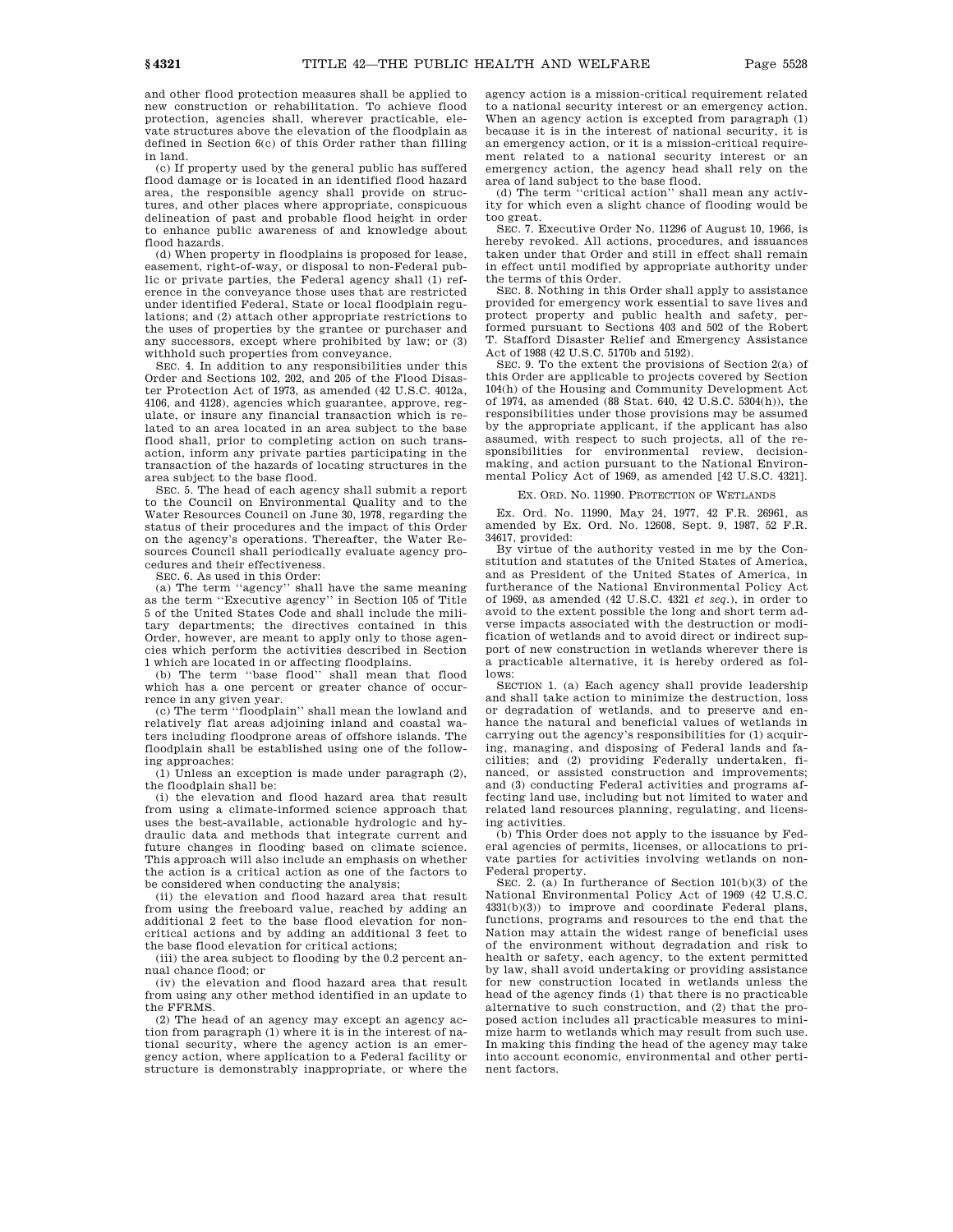(b) Each agency shall also provide opportunity for early public review of any plans or proposals for new construction in wetlands, in accordance with Section 2(b) of Executive Order No. 11514, as amended [set out above], including the development of procedures to accomplish this objective for Federal actions whose impact is not significant enough to require the preparation of an environmental impact statement under Section 102(2)(C) of the National Environmental Policy Act of 1969, as amended [42 U.S.C. 4332(2)(C)].

SEC. 3. Any requests for new authorizations or appropriations transmitted to the Office of Management and Budget shall indicate, if an action to be proposed will be located in wetlands, whether the proposed action is in accord with this Order.

SEC. 4. When Federally-owned wetlands or portions of wetlands are proposed for lease, easement, right-of-way or disposal to non-Federal public or private parties, the Federal agency shall (a) reference in the conveyance those uses that are restricted under identified Federal, State or local wetlands regulations; and (b) attach other appropriate restrictions to the uses of properties by the grantee or purchaser and any successor, except where prohibited by law; or (c) withhold such properties from disposal.

SEC. 5. In carrying out the activities described in Section 1 of this Order, each agency shall consider factors relevant to a proposal's effect on the survival and quality of the wetlands. Among these factors are:

(a) public health, safety, and welfare, including water supply, quality, recharge and discharge; pollution; flood and storm hazards; and sediment and erosion;

(b) maintenance of natural systems, including conservation and long term productivity of existing flora and fauna, species and habitat diversity and stability, hydrologic utility, fish, wildlife, timber, and food and fiber resources; and

(c) other uses of wetlands in the public interest, including recreational, scientific, and cultural uses.

SEC. 6. As allowed by law, agencies shall issue or amend their existing procedures in order to comply with this Order. To the extent possible, existing processes, such as those of the Council on Environmental Quality, shall be utilized to fulfill the requirements of this Order.

SEC. 7. As used in this Order:

(a) The term ''agency'' shall have the same meaning as the term ''Executive agency'' in Section 105 of Title 5 of the United States Code and shall include the military departments; the directives contained in this Order, however, are meant to apply only to those agencies which perform the activities described in Section 1 which are located in or affecting wetlands.

(b) The term ''new construction'' shall include draining, dredging, channelizing, filling, diking, impounding, and related activities and any structures or facilities begun or authorized after the effective date of this Order.

(c) The term ''wetlands'' means those areas that are inundated by surface or ground water with a frequency sufficient to support and under normal circumstances does or would support a prevalence of vegetative or aquatic life that requires saturated or seasonally saturated soil conditions for growth and reproduction. Wetlands generally include swamps, marshes, bogs, and similar areas such as sloughs, potholes, wet meadows, river overflows, mud flats, and natural ponds.

SEC. 8. This Order does not apply to projects presently under construction, or to projects for which all of the funds have been appropriated through Fiscal Year 1977, or to projects and programs for which a draft or final environmental impact statement will be filed prior to October 1, 1977. The provisions of Section 2 of this Order shall be implemented by each agency not later than October 1, 1977.

SEC. 9. Nothing in this Order shall apply to assistance provided for emergency work, essential to save lives and protect property and public health and safety, performed pursuant to Sections 305 and 306 of the Disaster Relief Act of 1974 (88 Stat. 148, 42 U.S.C. 5145 and 5146).

SEC. 10. To the extent the provisions of Sections 2 and 5 of this Order are applicable to projects covered by Section 104(h) of the Housing and Community Development Act of 1974, as amended (88 Stat. 640, 42 U.S.C. 5304(h)), the responsibilities under those provisions may be assumed by the appropriate applicant, if the applicant has also assumed, with respect to such projects, all of the responsibilities for environmental review, decisionmaking, and action pursuant to the National Environmental Policy Act of 1969, as amended [42 U.S.C. 4321 et seq.].

#### EX. ORD. NO. 12088. FEDERAL COMPLIANCE WITH POLLUTION CONTROL STANDARDS

Ex. Ord. No. 12088, Oct. 13, 1978, 43 F.R. 47707, as amended by Ex. Ord. No. 12580, Jan. 23, 1987, 52 F.R. 2928; Ex. Ord. No. 13148, §901, Apr. 21, 2000, 65 F.R. 24604, provided:

By the authority vested in me as President by the Constitution and statutes of the United States of America, including Section 22 of the Toxic Substances Control Act (15 U.S.C. 2621), Section 313 of the Federal Water Pollution Control Act, as amended (33 U.S.C. 1323), Section 1447 of the Public Health Service Act, as amended by the Safe Drinking Water Act [now Safe Drinking Water Act of 1974] (42 U.S.C. 300j–6), Section 118 of the Clean Air Act, as amended (42 U.S.C. 7418(b)), Section 4 of the Noise Control Act of 1972 (42 U.S.C. 4903), Section 6001 of the Solid Waste Disposal Act, as amended (42 U.S.C. 6961), and Section 301 of Title 3 of the United States Code, and to ensure Federal compliance with applicable pollution control standards, it is hereby ordered as follows:

1–1. APPLICABILITY OF POLLUTION CONTROL STANDARDS

1–101. The head of each Executive agency is responsible for ensuring that all necessary actions are taken for the prevention, control, and abatement of environmental pollution with respect to Federal facilities and activities under the control of the agency.

1–102. The head of each Executive agency is responsible for compliance with applicable pollution control standards, including those established pursuant to, but not limited to, the following:

(a) Toxic Substances Control Act (15 U.S.C. 2601 et seq.).

(b) Federal Water Pollution Control Act, as amended (33 U.S.C. 1251 et seq.).

(c) Public Health Service Act, as amended by the Safe Drinking Water Act [now Safe Drinking Water Act of 1974] (42 U.S.C. 300f et seq.).

(d) Clean Air Act, as amended (42 U.S.C. 7401 et seq.).

(e) Noise Control Act of 1972 (42 U.S.C. 4901 et seq.). (f) Solid Waste Disposal Act, as amended (42 U.S.C.

6901 et seq.). (g) Radiation guidance pursuant to Section 274(h) of the Atomic Energy Act of 1954, as amended (42 U.S.C. 2021(h); see also, the Radiation Protection Guidance to Federal Agencies for Diagnostic X Rays approved by the President on January 26, 1978 and published at page 4377 of the Federal Register on February 1, 1978).

(h) Marine Protection, Research, and Sanctuaries Act of 1972, as amended (33 U.S.C. 1401, 1402, 1411–1421, 1441–1444 and 16 U.S.C. 1431–1434) [16 U.S.C. 1431 et seq., 1447 et seq.; 33 U.S.C. 1401 et seq., 2801 et seq.].

(i) Federal Insecticide, Fungicide, and Rodenticide Act, as amended (7 U.S.C. 136 et seq.).

1–103. ''Applicable pollution control standards'' means the same substantive, procedural, and other requirements that would apply to a private person.

### 1–2. AGENCY COORDINATION

1–201. Each Executive agency shall cooperate with the Administrator of the Environmental Protection Agency, hereinafter referred to as the Administrator, and State, interstate, and local agencies in the prevention, control, and abatement of environmental pollution.

1–202. Each Executive agency shall consult with the Administrator and with State, interstate, and local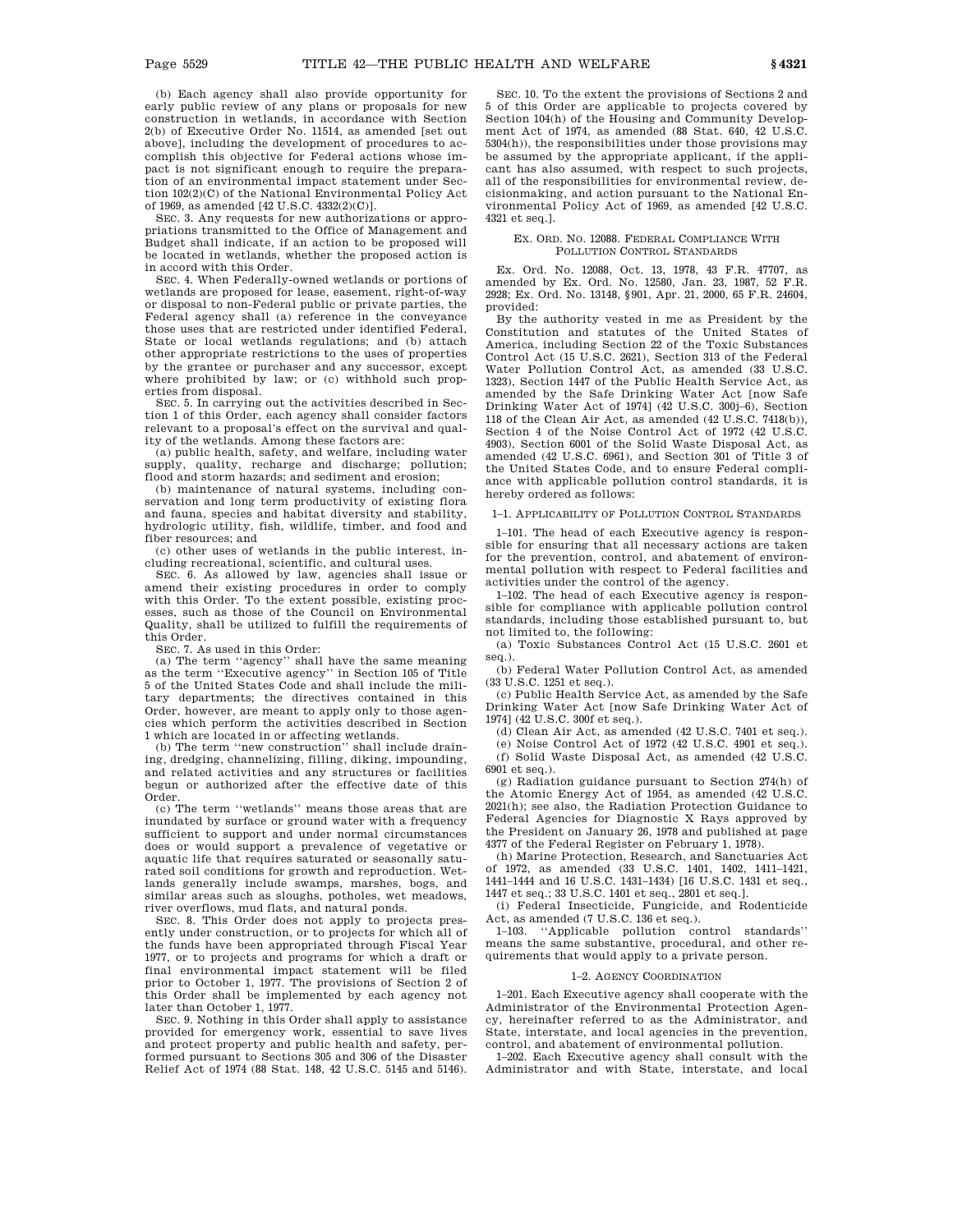agencies concerning the best techniques and methods available for the prevention, control, and abatement of environmental pollution.

### 1–3. TECHNICAL ADVICE AND OVERSIGHT

1–301. The Administrator shall provide technical advice and assistance to Executive agencies in order to ensure their cost effective and timely compliance with applicable pollution control standards.

1–302. The administrator shall conduct such reviews and inspections as may be necessary to monitor compliance with applicable pollution control standards by Federal facilities and activities.

#### 1–4. POLLUTION CONTROL PLAN

[Revoked by Ex. Ord. No. 13148, §901, Apr. 21, 2000, 65 F.R. 24604.]

#### 1–5. FUNDING

1–501. The head of each Executive agency shall ensure that sufficient funds for compliance with applicable pollution control standards are requested in the agency budget.

1–502. The head of each Executive agency shall ensure that funds appropriated and apportioned for the prevention, control and abatement of environmental pollution are not used for any other purpose unless permitted by law and specifically approved by the Office of Management and Budget.

# 1–6. COMPLIANCE WITH POLLUTION CONTROLS

1–601. Whenever the Administrator or the appropriate State, interstate, or local agency notifies an Executive agency that it is in violation of an applicable pollution control standard (see Section 1–102 of this Order), the Executive agency shall promptly consult with the notifying agency and provide for its approval a plan to achieve and maintain compliance with the applicable pollution control standard. This plan shall include an implementation schedule for coming into compliance as soon as practicable.

1–602. The Administrator shall make every effort to resolve conflicts regarding such violation between Executive agencies and, on request of any party, such conflicts between an Executive agency and a State, interstate, or a local agency. If the Administrator cannot resolve a conflict, the Administrator shall request the Director of the Office of Management and Budget to resolve the conflict.

1–603. The Director of the Office of Management and Budget shall consider unresolved conflicts at the request of the Administrator. The Director shall seek the Administrator's technological judgment and determination with regard to the applicability of statues and regulations.

1–604. These conflict resolution procedures are in addition to, not in lieu of, other procedures, including sanctions, for the enforcement of applicable pollution control standards.

1–605. Except as expressly provided by a Presidential exemption under this Order, nothing in this Order, nor any action or inaction under this Order, shall be construed to revise or modify any applicable pollution control standard.

### 1–7. LIMITATION ON EXEMPTIONS

1–701. Exemptions from applicable pollution control standards may only be granted under statues cited in Section 1–102(a) through 1–102(f) if the President makes the required appropriate statutory determination: that such exemption is necessary (a) in the interest of national security, or (b) in the paramount interest of the United States.

1–702. The head of an Executive agency may, from time to time, recommend to the President through the Director of the Office of Management and Budget, that an activity or facility, or uses thereof, be exempt from an applicable pollution control standard.

1–703. The Administrator shall advise the President, through the Director of the Office of Management and Budget, whether he agrees or disagrees with a recommendation for exemption and his reasons therefor.

1–704. The Director of the Office of Management and Budget must advise the President within sixty days of receipt of the Administrator's views.

#### 1–8. GENERAL PROVISIONS

1–801. The head of each Executive agency that is responsible for the construction or operation of Federal facilities outside the United States shall ensure that such construction or operation complies with the environmental pollution control standards of general applicability in the host country or jurisdiction.

1–802. Nothing in this Order shall create any right or benefit, substantive or procedural, enforceable at law by a party against the United States, its agencies, its officers, or any person.

1–803. Executive Order No. 11752 of December 17, 1973, is revoked.

### EX. ORD. NO. 12114. ENVIRONMENTAL EFFECTS ABROAD OF MAJOR FEDERAL ACTIONS

Ex. Ord. No. 12114, Jan. 4, 1979, 44 F.R. 1957, provided: By virtue of the authority vested in me by the Constitution and the laws of the United States, and as President of the United States, in order to further environmental objectives consistent with the foreign policy and national security policy of the United States, it is ordered as follows:

#### SECTION 1

1–1. *Purpose and Scope*. The purpose of this Executive Order is to enable responsible officials of Federal agencies having ultimate responsibility for authorizing and approving actions encompassed by this Order to be informed of pertinent environmental considerations and to take such considerations into account, with other pertinent considerations of national policy, in making decisions regarding such actions. While based on independent authority, this Order furthers the purpose of the National Environmental Policy Act [42 U.S.C. 4321 et seq.] and the Marine Protection Research and Sanctuaries Act [16 U.S.C. 1431 et seq. and 33 U.S.C. 1401 et seq.] and the Deepwater Port Act [33 U.S.C. 1501 et seq.] consistent with the foreign policy and national security policy of the United States, and represents the United States government's exclusive and complete determination of the procedural and other actions to be taken by Federal agencies to further the purpose of the National Environmental Policy Act, with respect to the environment outside the United States, its territories and possessions.

### SECTION 2

2–1. *Agency Procedures*. Every Federal agency taking major Federal actions encompassed hereby and not exempted herefrom having significant effects on the environment outside the geographical borders of the United States and its territories and possessions shall within eight months after the effective date of this Order have in effect procedures to implement this Order. Agencies shall consult with the Department of State and the Council on Environmental Quality concerning such procedures prior to placing them in effect.

2–2. *Information Exchange*. To assist in effectuating the foregoing purpose, the Department of State and the Council on Environmental Quality in collaboration with other interested Federal agencies and other nations shall conduct a program for exchange on a continuing basis of information concerning the environment. The objectives of this program shall be to provide information for use by decisionmakers, to heighten awareness of and interest in environmental concerns and, as appropriate, to facilitate environmental cooperation with foreign nations.

2–3. *Actions Included*. Agencies in their procedures under Section 2–1 shall establish procedures by which their officers having ultimate responsibility for authorizing and approving actions in one of the following cat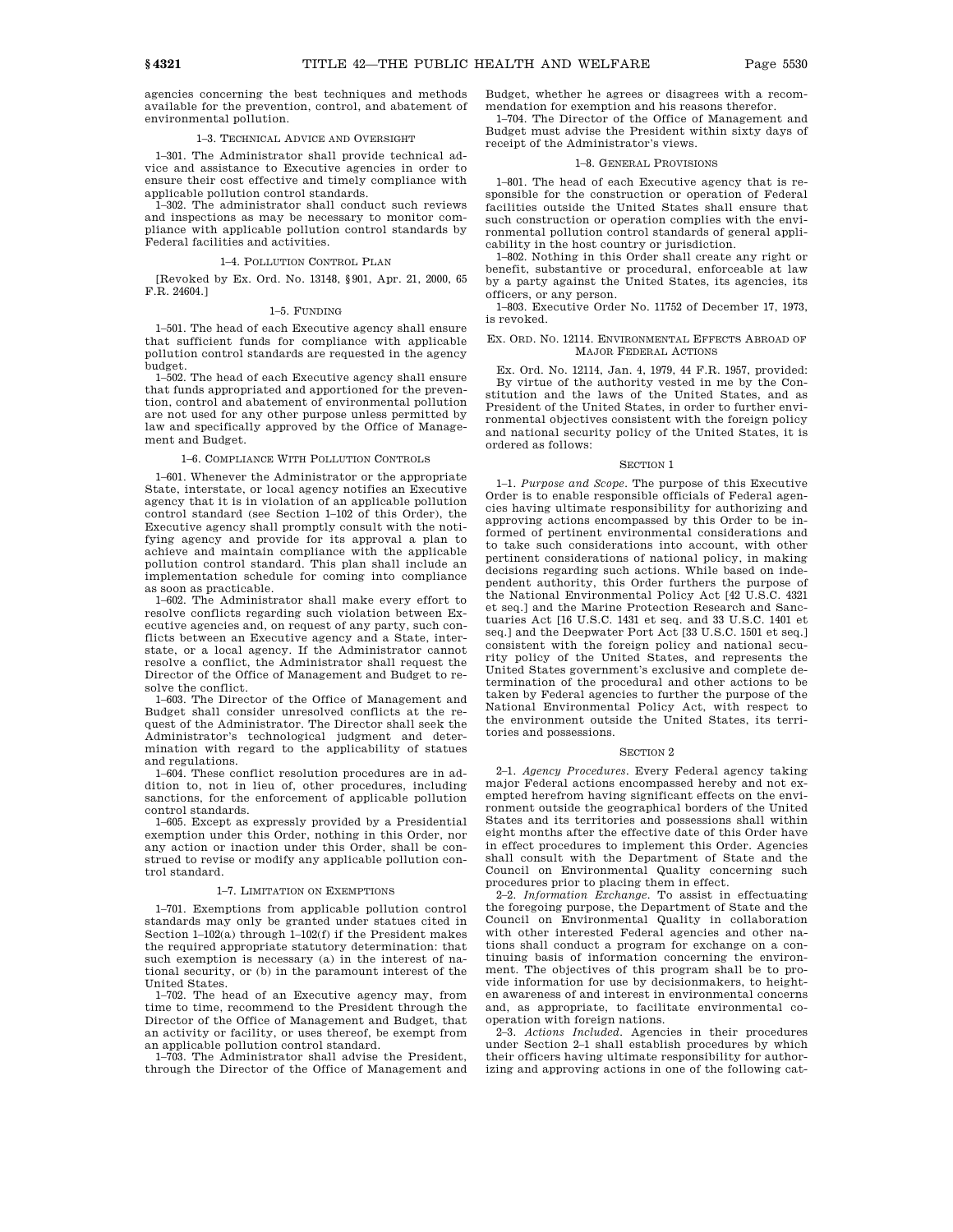egories encompassed by this Order, take into consideration in making decisions concerning such actions, a document described in Section 2–4(a):

(a) major Federal actions significantly affecting the environment of the global commons outside the jurisdiction of any nation (e.g., the oceans or Antarctica);

(b) major Federal actions significantly affecting the environment of a foreign nation not participating with the United States and not otherwise involved in the action;

(c) major Federal actions significantly affecting the environment of a foreign nation which provide to that nation:

(1) a product, or physical project producing a principal product or an emission or effluent, which is prohibited or strictly regulated by Federal law in the United States because its toxic effects on the environment create a serious public health risk; or

(2) a physical project which in the United States is prohibited or strictly regulated by Federal law to protect the environment against radioactive substances.

(d) major Federal actions outside the United States, its territories and possessions which significantly affect natural or ecological resources of global importance designated for protection under this subsection by the President, or, in the case of such a resource protected by international agreement binding on the United States, by the Secretary of State. Recommendations to the President under this subsection shall be accompanied by the views of the Council on Environmental Quality and the Secretary of State.

2–4. *Applicable Procedures*. (a) There are the following types of documents to be used in connection with actions described in Section 2–3:

(i) environmental impact statements (including generic, program and specific statements);

(ii) bilateral or multilateral environmental studies, relevant or related to the proposed action, by the United States and one [or more] more foreign nations, or by an international body or organization in which the United States is a member or participant; or

(iii) concise reviews of the environmental issues involved, including environmental assessments, summary environmental analyses or other appropriate documents.

(b) Agencies shall in their procedures provide for preparation of documents described in Section 2–4(a), with respect to actions described in Section 2–3, as follows:

(i) for effects described in Section 2–3(a), an environmental impact statement described in Section 2–4(a)(i);

(ii) for effects described in Section 2–3(b), a document described in Section 2–4(a)(ii) or (iii), as determined by the agency;

(iii) for effects described in Section 2–3(c), a document described in Section 2–4(a)(ii) or (iii), as determined by the agency;

(iv) for effects described in Section 2–3(d), a document described in Section  $2-4(a)(i)$ , (ii) or (iii), as determined by the agency.

Such procedures may provide that an agency need not prepare a new document when a document described in Section 2–4(a) already exists.

(c) Nothing in this Order shall serve to invalidate any existing regulations of any agency which have been adopted pursuant to court order or pursuant to judicial settlement of any case or to prevent any agency from providing in its procedures for measures in addition to those provided for herein to further the purpose of the National Environmental Policy Act [43 U.S.C. 4321 et seq.] and other environmental laws, including the Marine Protection Research and Sanctuaries Act [16 U.S.C. 1431 et seq. and 33 U.S.C. 1401 et seq.], and the Deepwater Port Act [33 U.S.C. 1501 et seq.], consistent with the foreign and national security policies of the United States.

(d) Except as provided in Section 2–5(b), agencies taking action encompassed by this Order shall, as soon as feasible, inform other Federal agencies with relevant expertise of the availability of environmental documents prepared under this Order.

Agencies in their procedures under Section 2–1 shall make appropriate provision for determining when an affected nation shall be informed in accordance with Section 3–2 of this Order of the availability of environmental documents prepared pursuant to those procedures.

In order to avoid duplication of resources, agencies in their procedures shall provide for appropriate utilization of the resources of other Federal agencies with relevant environmental jurisdiction or expertise.

2–5. *Exemptions and Considerations*. (a) Notwithstanding Section 2–3, the following actions are exempt from this Order:

(i) actions not having a significant effect on the environment outside the United States as determined by the agency;

(ii) actions taken by the President;

(iii) actions taken by or pursuant to the direction of the President or Cabinet officer when the national security or interest is involved or when the action occurs in the course of an armed conflict;

(iv) intelligence activities and arms transfers;

(v) export licenses or permits or export approvals, and actions relating to nuclear activities except actions providing to a foreign nation a nuclear production or utilization facility as defined in the Atomic Energy Act of 1954 [42 U.S.C. 2011 et seq.], as amended, or a nuclear waste management facility;

(vi) votes and other actions in international conferences and organizations;

(vii) disaster and emergency relief action.

(b) Agency procedures under Section 2–1 implementing Section 2–4 may provide for appropriate modifications in the contents, timing and availability of documents to other affected Federal agencies and affected nations, where necessary to:

(i) enable the agency to decide and act promptly as and when required;

(ii) avoid adverse impacts on foreign relations or infringement in fact or appearance of other nations' sovereign responsibilities, or

(iii) ensure appropriate reflection of:

(1) diplomatic factors;

(2) international commercial, competitive and export promotion factors;

(3) needs for governmental or commercial confidentiality;

(4) national security considerations;

(5) difficulties of obtaining information and agency ability to analyze meaningfully environmental effects of a proposed action; and

(6) the degree to which the agency is involved in or able to affect a decision to be made.

(c) Agency procedure under Section 2–1 may provide for categorical exclusions and for such exemptions in addition to those specified in subsection (a) of this Section as may be necessary to meet emergency circumstances, situations involving exceptional foreign policy and national security sensitivities and other such special circumstances. In utilizing such additional exemptions agencies shall, as soon as feasible, consult with the Department of State and the Council on Environmental Quality.

(d) The provisions of Section 2–5 do not apply to actions described in Section 2–3(a) unless permitted by law.

#### SECTION 3

3–1. *Rights of Action*. This Order is solely for the purpose of establishing internal procedures for Federal agencies to consider the significant effects of their actions on the environment outside the United States, its territories and possessions, and nothing in this Order shall be construed to create a cause of action.

3–2. *Foreign Relations*. The Department of State shall coordinate all communications by agencies with foreign governments concerning environmental agreements and other arrangements in implementation of this Order.

3–3. *Multi-Agency Actions*. Where more than one Federal agency is involved in an action or program, a lead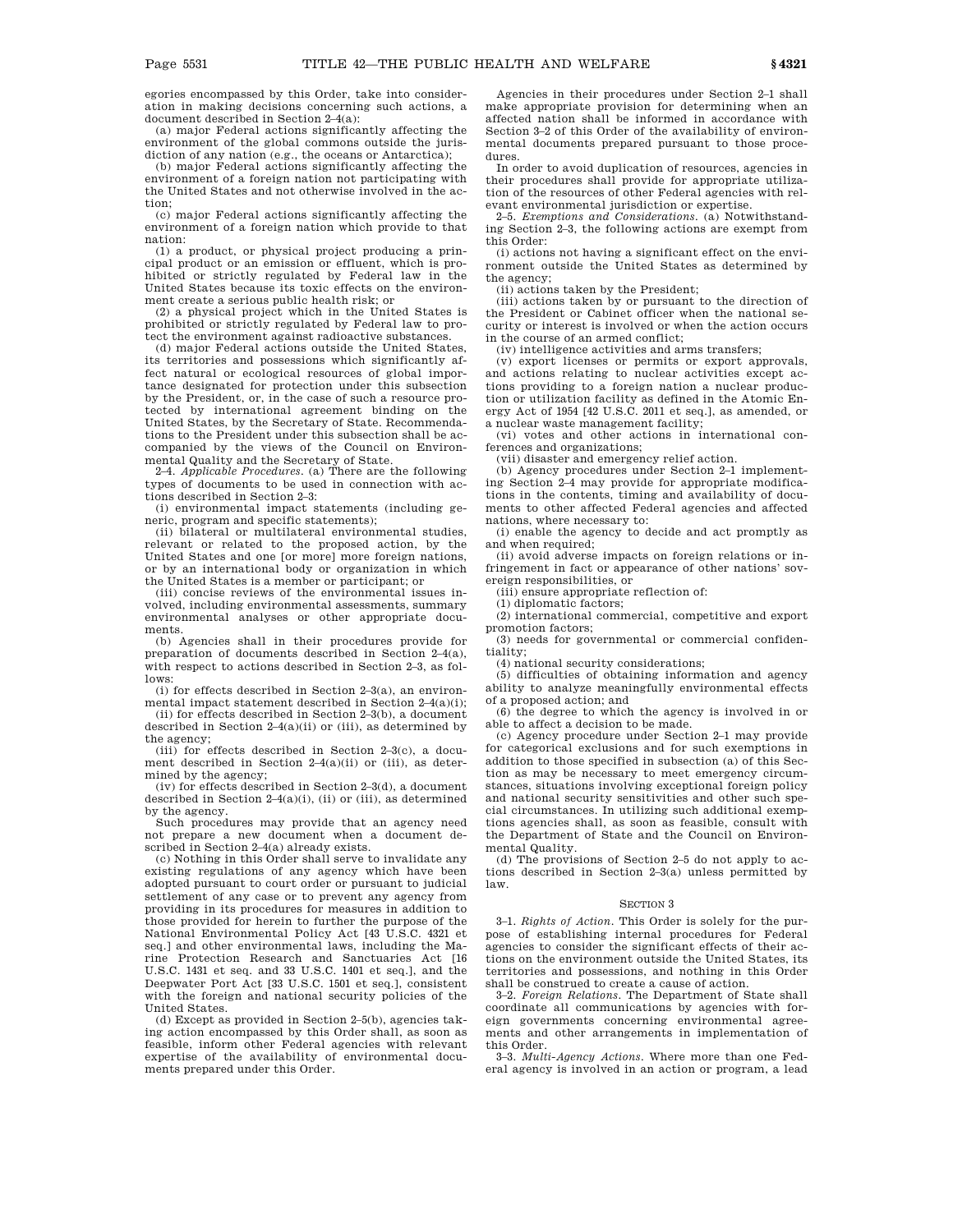agency, as determined by the agencies involved, shall have responsibility for implementation of this Order.

3–4. *Certain Terms*. For purposes of this Order, ''environment'' means the natural and physical environment and excludes social, economic and other environments; and an action significantly affects the environment if it does significant harm to the environment even though on balance the agency believes the action to be beneficial to the environment. The term ''export approvals'' in Section 2–5(a)(v) does not mean or include

direct loans to finance exports. 3–5. *Multiple Impacts*. If a major Federal action having effects on the environment of the United States or the global commons requires preparation of an environmental impact statement, and if the action also has effects on the environment of a foreign nation, an environmental impact statement need not be prepared with respect to the effects on the environment of the foreign nation.

#### JIMMY CARTER.

#### EXECUTIVE ORDER NO. 12194

Ex. Ord. No. 12194, Feb. 21, 1980, 45 F.R. 12209, which established the Radiation Policy Council and provided for its membership, functions, etc., was revoked by Ex. Ord. No. 12379, §23, Aug. 17, 1982, 47 F.R. 36100, formerly set out as a note under section 14 of the Federal Advisory Committee Act in the Appendix to Title 5, Government Organization and Employees.

#### EXECUTIVE ORDER NO. 12737

Ex. Ord. No. 12737, Dec. 12, 1990, 55 F.R. 51681, which established President's Commission on Environmental Quality and provided for its functions and administration, was revoked by Ex. Ord. No. 12852, §4(c), June 29, 1993, 58 F.R. 35841, formerly set out below.

EX. ORD. NO. 12761. ESTABLISHMENT OF PRESIDENT'S ENVIRONMENT AND CONSERVATION CHALLENGE AWARDS

Ex. Ord. No. 12761, May 21, 1991, 56 F.R. 23645, provided:

By the authority vested in me as President by the Constitution and the laws of the United States of America, and in order to establish, in accordance with the goals and purposes of the National Environmental Policy Act of 1969, as amended (42 U.S.C. 4321 *et seq*.), the Environmental Quality Improvement Act of 1970, as amended (42 U.S.C. 4371 *et seq*.), and the National Environmental Education Act, Public Law 101–619, 104 Stat. 3325 (1990) [20 U.S.C. 5501 et seq.], an awards program to raise environmental awareness and to recognize outstanding achievements in the United States and in its territories in the areas of conservation and environmental protection by both the public and private sectors, it is hereby ordered as follows:

SECTION 1. *Establishment*. The President's Environment and Conservation Challenge Awards program is established for the purposes of recognizing outstanding environmental achievements by U.S. citizens, enterprises, or programs; providing an incentive for environmental accomplishment; promoting cooperative partnerships between diverse groups working together to achieve common environmental goals; and identifying successful environmental programs that can be replicated.

SEC. 2. *Administration*. (a) The Council on Environmental Quality, with the assistance of the President's Commission on Environmental Quality, shall organize, manage, and administer the awards program, including the development of selection criteria, the nomination of eligible individuals to receive the award, and the selection of award recipients.

(b) Any expenses of the program shall be paid from funds available for the expenses of the Council on Environmental Quality.

SEC. 3. *Awards*. (a) Up to three awards in each of the following four categories shall be made annually to eligible individuals, organizations, groups, or entities:

(i) Quality Environmental Management Awards (incorporation of environmental concerns into management decisions and practices);

(ii) Partnership Awards (successful coalition building efforts);

(iii) Innovation Awards (innovative technology programs, products, or processes); and

(iv) Education and Communication Awards (education and information programs contributing to the development of an ethic fostering conservation and environmental protection).

(b) Presidential citations shall be given to eligible program finalists who demonstrate notable or unique achievements, but who are not selected to receive awards.

SEC. 4. *Eligibility*. Only residents of the United States and organizations, groups, or entities doing business in the United States are eligible to receive an award under this program. An award under this program shall be given only for achievements in the United States or its territories. Organizations, groups, or entities may be profit or nonprofit, public or private entities.

SEC. 5. *Information System*. The Council on Environmental Quality shall establish and maintain a data bank with information about award nominees to catalogue and publicize model conservation or environmental protection programs which could be replicated.

# GEORGE BUSH.

#### EXECUTIVE ORDER NO. 12852

Ex. Ord. No. 12852, June 29, 1993, 58 F.R. 35841, as amended by Ex. Ord. No. 12855, July 19, 1993, 58 F.R. 39107; Ex. Ord. No. 12965, June 27, 1995, 60 F.R. 34087; Ex. Ord. No. 12980, Nov. 17, 1995, 60 F.R. 57819; Ex. Ord. No. 13053, June 30, 1997, 62 F.R. 39945 [35945]; Ex. Ord. No. 13114, Feb. 25, 1999, 64 F.R. 10099, which established the President's Council on Sustainable Development, was revoked by Ex. Ord. No. 13138, §3(f), Sept. 30, 1999, 64 F.R. 53880, formerly set out as a note under section 14 of the Appendix to Title 5, Government Organization and Employees.

EX. ORD. NO. 12898. FEDERAL ACTIONS TO ADDRESS ENVI-RONMENTAL JUSTICE IN MINORITY POPULATIONS AND LOW-INCOME POPULATIONS

Ex. Ord. No. 12898, Feb. 11, 1994, 59 F.R. 7629, as amended by Ex. Ord. No. 12948, Jan. 30, 1995, 60 F.R. 6381, provided:

By the authority vested in me as President by the Constitution and the laws of the United States of America, it is hereby ordered as follows:

SECTION 1–1. IMPLEMENTATION.

1–101. *Agency Responsibilities*. To the greatest extent practicable and permitted by law, and consistent with the principles set forth in the report on the National Performance Review, each Federal agency shall make achieving environmental justice part of its mission by identifying and addressing, as appropriate, disproportionately high and adverse human health or environmental effects of its programs, policies, and activities on minority populations and low-income populations in the United States and its territories and possessions, the District of Columbia, the Commonwealth of Puerto Rico, and the Commonwealth of the Mariana Islands.

1–102. *Creation of an Interagency Working Group on Environmental Justice*. (a) Within 3 months of the date of this order, the Administrator of the Environmental Protection Agency (''Administrator'') or the Administrator's designee shall convene an interagency Federal Working Group on Environmental Justice (''Working Group''). The Working Group shall comprise the heads of the following executive agencies and offices, or their designees: (a) Department of Defense; (b) Department of Health and Human Services; (c) Department of Housing and Urban Development; (d) Department of Labor; (e) Department of Agriculture; (f) Department of Transportation; (g) Department of Justice; (h) Department of the Interior; (i) Department of Commerce; (j) Department of Energy; (k) Environmental Protection Agency; (*l*) Office of Management and Budget; (m) Office of Science and Technology Policy; (n) Office of the Deputy Assistant to the President for Environmental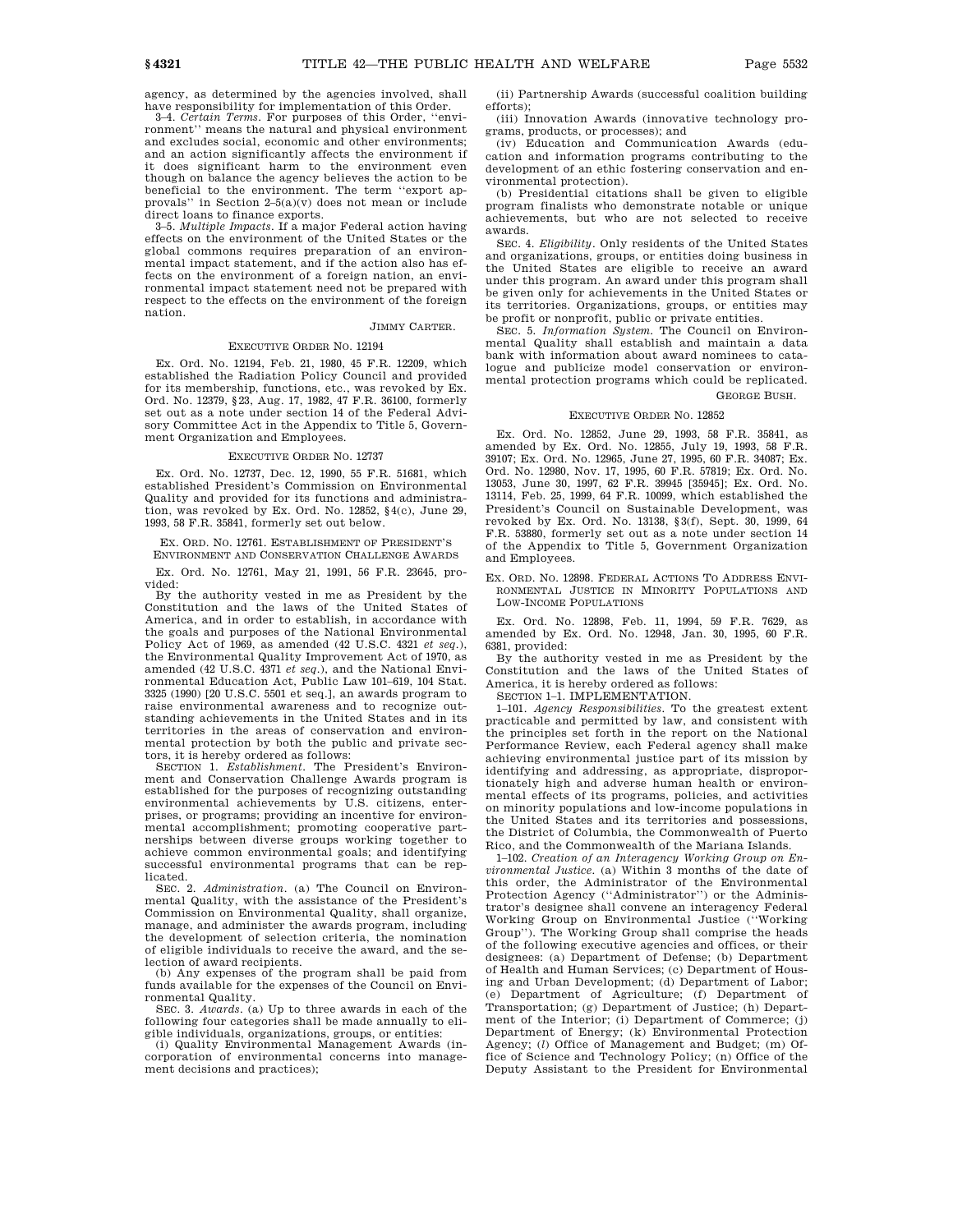Policy; (*o*) Office of the Assistant to the President for Domestic Policy; (p) National Economic Council; (q) Council of Economic Advisers; and (r) such other Government officials as the President may designate. The Working Group shall report to the President through the Deputy Assistant to the President for Environmental Policy and the Assistant to the President for Domestic Policy.

(b) The Working Group shall: (1) provide guidance to Federal agencies on criteria for identifying disproportionately high and adverse human health or environmental effects on minority populations and low-income populations;

(2) coordinate with, provide guidance to, and serve as a clearinghouse for, each Federal agency as it develops an environmental justice strategy as required by section 1–103 of this order, in order to ensure that the administration, interpretation and enforcement of programs, activities and policies are undertaken in a consistent manner;

(3) assist in coordinating research by, and stimulating cooperation among, the Environmental Protection Agency, the Department of Health and Human Services, the Department of Housing and Urban Development, and other agencies conducting research or other activities in accordance with section 3–3 of this order; (4) assist in coordinating data collection, required by

this order; (5) examine existing data and studies on environmental justice;

(6) hold public meetings as required in section 5–502(d) of this order; and

(7) develop interagency model projects on environmental justice that evidence cooperation among Federal agencies.

1–103. *Development of Agency Strategies*. (a) Except as provided in section 6–605 of this order, each Federal agency shall develop an agency-wide environmental justice strategy, as set forth in subsections (b)–(e) of this section that identifies and addresses disproportionately high and adverse human health or environmental effects of its programs, policies, and activities on minority populations and low-income populations. The environmental justice strategy shall list programs, policies, planning and public participation processes, enforcement, and/or rulemakings related to human health or the environment that should be revised to, at a minimum: (1) promote enforcement of all health and environmental statutes in areas with minority populations and low-income populations; (2) ensure greater public participation; (3) improve research and data collection relating to the health of and environment of minority populations and low-income populations; and (4) identify differential patterns of consumption of natural resources among minority populations and low-income populations. In addition, the environmental justice strategy shall include, where appropriate, a timetable for undertaking identified revisions and consideration of economic and social implications of the revisions.

(b) Within 4 months of the date of this order, each Federal agency shall identify an internal administrative process for developing its environmental justice strategy, and shall inform the Working Group of the process.

(c) Within 6 months of the date of this order, each Federal agency shall provide the Working Group with an outline of its proposed environmental justice strategy.

(d) Within 10 months of the date of this order, each Federal agency shall provide the Working Group with its proposed environmental justice strategy.

(e) By March 24, 1995, each Federal agency shall finalize its environmental justice strategy and provide a copy and written description of its strategy to the Working Group. From the date of this order through March 24, 1995, each Federal agency, as part of its environmental justice strategy, shall identify several specific projects that can be promptly undertaken to address particular concerns identified during the development of the proposed environmental justice strategy, and a schedule for implementing those projects.

(f) Within 24 months of the date of this order, each Federal agency shall report to the Working Group on its progress in implementing its agency-wide environmental justice strategy.

(g) Federal agencies shall provide additional periodic reports to the Working Group as requested by the Working Group.

1–104. *Reports to the President*. Within 14 months of the date of this order, the Working Group shall submit to the President, through the Office of the Deputy Assistant to the President for Environmental Policy and the Office of the Assistant to the President for Domestic Policy, a report that describes the implementation of this order, and includes the final environmental justice strategies described in section 1–103(e) of this order.

SEC. 2–2. FEDERAL AGENCY RESPONSIBILITIES FOR FEDERAL PROGRAMS. Each Federal agency shall conduct its programs, policies, and activities that substantially affect human health or the environment, in a manner that ensures that such programs, policies, and activities do not have the effect of excluding persons (including populations) from participation in, denying persons (including populations) the benefits of, or subjecting persons (including populations) to discrimination under, such programs, policies, and activities, because of their race, color, or national origin.

SEC. 3–3. RESEARCH, DATA COLLECTION, AND ANALYSIS.

3–301. *Human Health and Environmental Research and Analysis*. (a) Environmental human health research, whenever practicable and appropriate, shall include diverse segments of the population in epidemiological and clinical studies, including segments at high risk from environmental hazards, such as minority populations, low-income populations and workers who may be exposed to substantial environmental hazards.

(b) Environmental human health analyses, whenever practicable and appropriate, shall identify multiple and cumulative exposures.

(c) Federal agencies shall provide minority populations and low-income populations the opportunity to comment on the development and design of research strategies undertaken pursuant to this order.

3–302. *Human Health and Environmental Data Collection and Analysis*. To the extent permitted by existing law, including the Privacy Act, as amended (5 U.S.C. section 552a): (a) each Federal agency, whenever practicable and appropriate, shall collect, maintain, and analyze information assessing and comparing environmental and human health risks borne by populations identified by race, national origin, or income. To the extent practical and appropriate, Federal agencies shall use this information to determine whether their programs, policies, and activities have disproportionately high and adverse human health or environmental effects on minority populations and low-income populations;

(b) In connection with the development and implementation of agency strategies in section 1–103 of this order, each Federal agency, whenever practicable and appropriate, shall collect, maintain and analyze information on the race, national origin, income level, and other readily accessible and appropriate information for areas surrounding facilities or sites expected to have a substantial environmental, human health, or economic effect on the surrounding populations, when such facilities or sites become the subject of a substantial Federal environmental administrative or judicial action. Such information shall be made available to the public, unless prohibited by law; and

(c) Each Federal agency, whenever practicable and appropriate, shall collect, maintain, and analyze information on the race, national origin, income level, and other readily accessible and appropriate information for areas surrounding Federal facilities that are: (1) subject to the reporting requirements under the Emergency Planning and Community Right-to-Know Act, 42 U.S.C. section 11001–11050 as mandated in Executive Order No. 12856 [former 42 U.S.C. 11001 note]; and (2) ex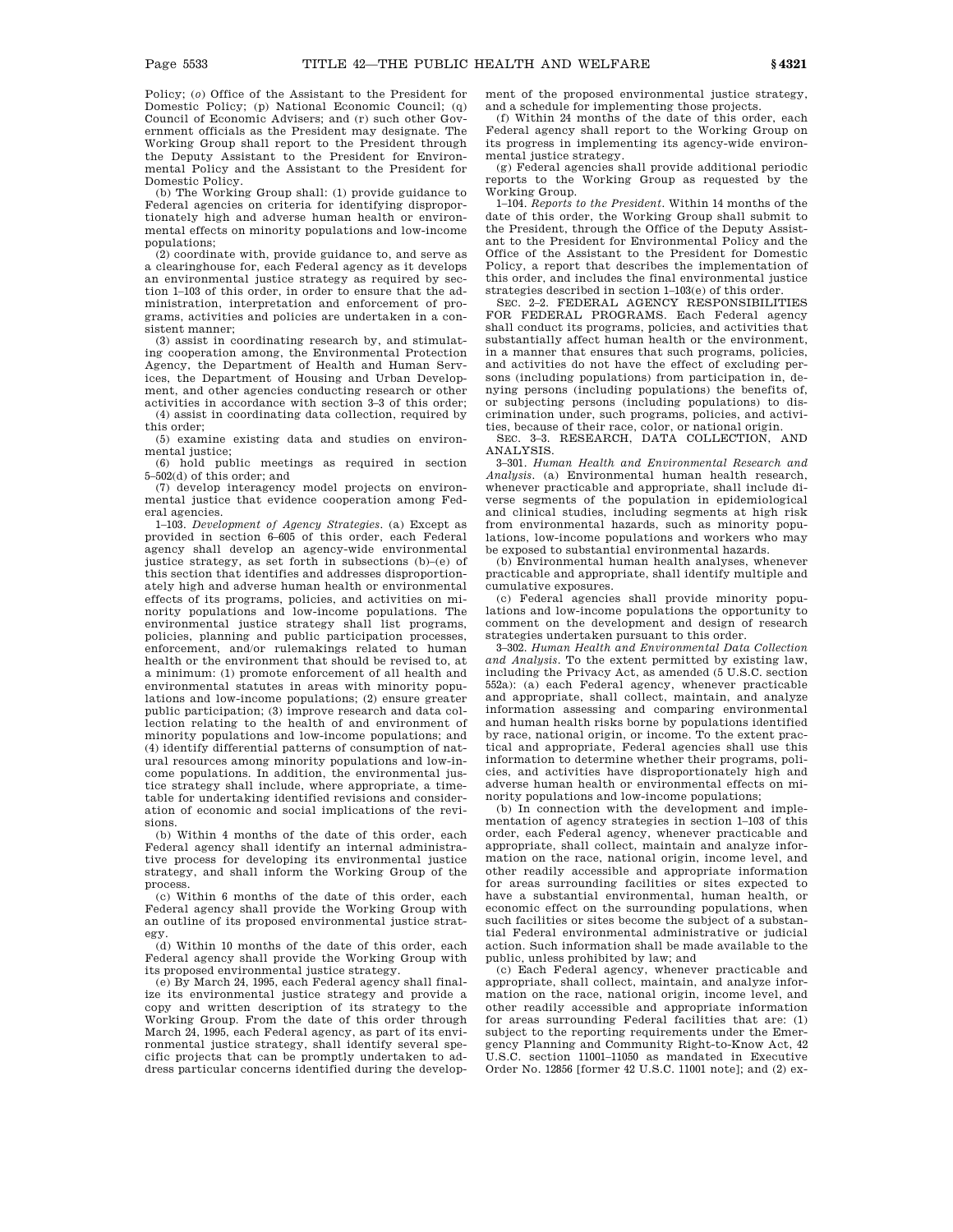pected to have a substantial environmental, human health, or economic effect on surrounding populations. Such information shall be made available to the public, unless prohibited by law.

(d) In carrying out the responsibilities in this section, each Federal agency, whenever practicable and appropriate, shall share information and eliminate unnecessary duplication of efforts through the use of existing data systems and cooperative agreements among Federal agencies and with State, local, and tribal govern-

ments. SEC. 4–4. SUBSISTENCE CONSUMPTION OF FISH AND WILDLIFE.

4–401. *Consumption Patterns*. In order to assist in identifying the need for ensuring protection of populations with differential patterns of subsistence consumption of fish and wildlife, Federal agencies, whenever practicable and appropriate, shall collect, maintain, and analyze information on the consumption patterns of populations who principally rely on fish and/or wildlife for subsistence. Federal agencies shall communicate to the public the risks of those consumption patterns.

4–402. *Guidance*. Federal agencies, whenever practicable and appropriate, shall work in a coordinated manner to publish guidance reflecting the latest scientific information available concerning methods for evaluating the human health risks associated with the consumption of pollutant-bearing fish or wildlife. Agencies shall consider such guidance in developing their policies and rules.

SEC. 5–5. PUBLIC PARTICIPATION AND ACCESS TO INFORMATION. (a) The public may submit recommendations to Federal agencies relating to the incorporation of environmental justice principles into Federal agency programs or policies. Each Federal agency shall convey such recommendations to the Working Group.

(b) Each Federal agency may, whenever practicable and appropriate, translate crucial public documents, notices, and hearings relating to human health or the environment for limited English speaking populations.

(c) Each Federal agency shall work to ensure that public documents, notices, and hearings relating to human health or the environment are concise, understandable, and readily accessible to the public. (d) The Working Group shall hold public meetings, as

appropriate, for the purpose of fact-finding, receiving public comments, and conducting inquiries concerning environmental justice. The Working Group shall prepare for public review a summary of the comments and recommendations discussed at the public meetings. SEC. 6–6. GENERAL PROVISIONS.

6–601. *Responsibility for Agency Implementation*. The head of each Federal agency shall be responsible for ensuring compliance with this order. Each Federal agency shall conduct internal reviews and take such other steps as may be necessary to monitor compliance with this order.

6–602. *Executive Order No. 12250*. This Executive order is intended to supplement but not supersede Executive Order No. 12250 [42 U.S.C. 2000d–1 note], which requires consistent and effective implementation of various laws prohibiting discriminatory practices in programs receiving Federal financial assistance. Nothing herein shall limit the effect or mandate of Executive Order No. 12250.

6–603. *Executive Order No. 12875*. This Executive order is not intended to limit the effect or mandate of Executive Order No. 12875 [former 5 U.S.C. 601 note].

6–604. *Scope*. For purposes of this order, Federal agency means any agency on the Working Group, and such other agencies as may be designated by the President, that conducts any Federal program or activity that substantially affects human health or the environment. Independent agencies are requested to comply with the provisions of this order.

6–605. *Petitions for Exemptions*. The head of a Federal agency may petition the President for an exemption from the requirements of this order on the grounds that all or some of the petitioning agency's programs or activities should not be subject to the requirements of this order.

6–606. *Native American Programs*. Each Federal agency responsibility set forth under this order shall apply equally to Native American programs. In addition, the Department of the Interior, in coordination with the Working Group, and, after consultation with tribal leaders, shall coordinate steps to be taken pursuant to this order that address Federally-recognized Indian Tribes.

6–607. *Costs*. Unless otherwise provided by law, Federal agencies shall assume the financial costs of complying with this order.

6–608. *General*. Federal agencies shall implement this order consistent with, and to the extent permitted by, existing law.

6–609. *Judicial Review*. This order is intended only to improve the internal management of the executive branch and is not intended to, nor does it create any right, benefit, or trust responsibility, substantive or procedural, enforceable at law or equity by a party against the United States, its agencies, its officers, or any person. This order shall not be construed to create any right to judicial review involving the compliance or noncompliance of the United States, its agencies, its officers, or any other person with this order.

#### WILLIAM J. CLINTON.

EX. ORD. NO. 13045. PROTECTION OF CHILDREN FROM ENVIRONMENTAL HEALTH RISKS AND SAFETY RISKS

Ex. Ord. No. 13045, Apr. 21, 1997, 62 F.R. 19885, as amended by Ex. Ord. No. 13229, Oct. 9, 2001, 66 F.R. 52013; Ex. Ord. No. 13296, Apr. 18, 2003, 68 F.R. 19931, provided: By the authority vested in me as President by the Constitution and the laws of the United States of America, it is hereby ordered as follows:

SECTION 1. *Policy.*

1–101. A growing body of scientific knowledge demonstrates that children may suffer disproportionately from environmental health risks and safety risks. These risks arise because: children's neurological, immunological, digestive, and other bodily systems are still developing; children eat more food, drink more fluids, and breathe more air in proportion to their body weight than adults; children's size and weight may diminish their protection from standard safety features; and children's behavior patterns may make them more susceptible to accidents because they are less able to protect themselves. Therefore, to the extent permitted by law and appropriate, and consistent with the agency's mission, each Federal agency:

(a) shall make it a high priority to identify and assess environmental health risks and safety risks that may disproportionately affect children; and

(b) shall ensure that its policies, programs, activities, and standards address disproportionate risks to children that result from environmental health risks or safety risks.

1–102. Each independent regulatory agency is encouraged to participate in the implementation of this order and comply with its provisions.

SEC. 2. *Definitions*. The following definitions shall apply to this order.

2–201. ''Federal agency'' means any authority of the United States that is an agency under 44 U.S.C. 3502(1) other than those considered to be independent regulatory agencies under 44 U.S.C. 3502(5). For purposes of this order, ''military departments,'' as defined in 5 U.S.C. 102, are covered under the auspices of the Department of Defense.

2–202. ''Covered regulatory action'' means any substantive action in a rulemaking, initiated after the date of this order or for which a Notice of Proposed Rulemaking is published 1 year after the date of this order, that is likely to result in a rule that may:

(a) be ''economically significant'' under Executive Order 12866 [5 U.S.C. 601 note] (a rulemaking that has an annual effect on the economy of \$100 million or more or would adversely affect in a material way the economy, a sector of the economy, productivity, competition, jobs, the environment, public health or safety, or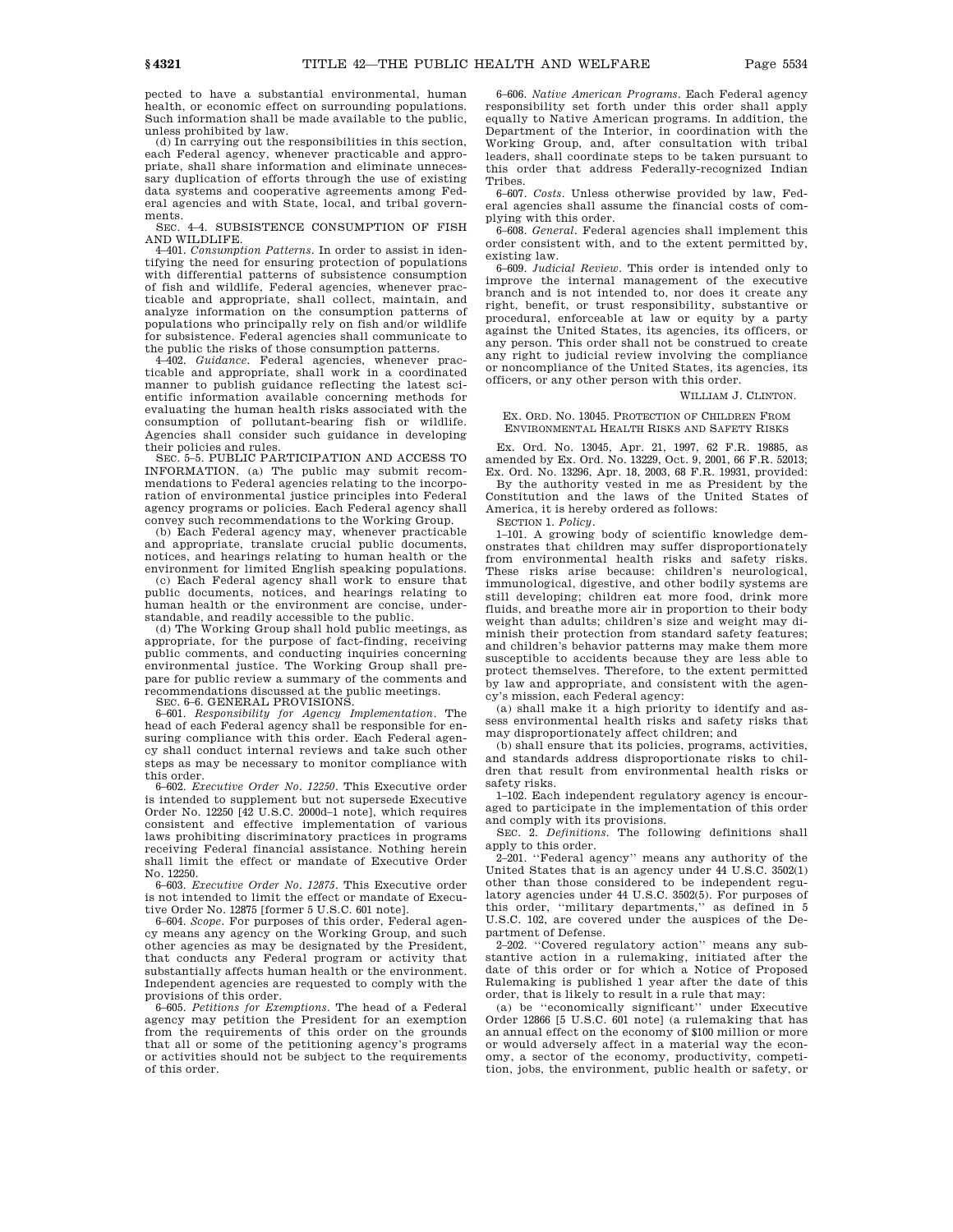State, local, or tribal governments or communities); and

(b) concern an environmental health risk or safety risk that an agency has reason to believe may disproportionately affect children.

2–203. ''Environmental health risks and safety risks'' mean risks to health or to safety that are attributable to products or substances that the child is likely to come in contact with or ingest (such as the air we breath, the food we eat, the water we drink or use for recreation, the soil we live on, and the products we use or are exposed to).

SEC. 3. *Task Force on Environmental Health Risks and Safety Risks to Children.*

3–301. There is hereby established the Task Force on Environmental Health Risks and Safety Risks to Children (''Task Force'').

3–302. The Task Force will report to the President in consultation with the Domestic Policy Council, the National Science and Technology Council, the Council on Environmental Quality, and the Office of Management and Budget (OMB).

3–303. *Membership*. The Task Force shall be composed of the:

(a) Secretary of Health and Human Services, who shall serve as a Co-Chair of the Council;

(b) Administrator of the Environmental Protection Agency, who shall serve as a Co-Chair of the Council; (c) Secretary of Education;

(d) Secretary of Labor; (e) Attorney General;

(f) Secretary of Energy;

(g) Secretary of Housing and Urban Development;

(h) Secretary of Agriculture;

(i) Secretary of Transportation;

(j) Director of the Office of Management and Budget;

(k) Chair of the Council on Environmental Quality; (l) Chair of the Consumer Product Safety Commis-

sion; (m) Assistant to the President for Economic Policy;

(n) Assistant to the President for Domestic Policy; (o) Director of the Office of Science and Technology Policy;

(p) Chair of the Council of Economic Advisers; and

(q) Such other officials of executive departments and agencies as the President may, from time to time, designate.

Members of the Task Force may delegate their responsibilities under this order to subordinates.

3–304. *Functions*. The Task Force shall recommend to the President Federal strategies for children's environmental health and safety, within the limits of the Administration's budget, to include the following elements:

(a) statements of principles, general policy, and targeted annual priorities to guide the Federal approach to achieving the goals of this order;

(b) a coordinated research agenda for the Federal Government, including steps to implement the review of research databases described in section 4 of this order;

(c) recommendations for appropriate partnerships among Federal, State, local, and tribal governments and the private, academic, and nonprofit sectors;

(d) proposals to enhance public outreach and communication to assist families in evaluating risks to children and in making informed consumer choices;

(e) an identification of high-priority initiatives that the Federal Government has undertaken or will undertake in advancing protection of children's environmental health and safety; and

(f) a statement regarding the desirability of new legislation to fulfill or promote the purposes of this order.

3–305. The Task Force shall prepare a biennial report on research, data, or other information that would enhance our ability to understand, analyze, and respond to environmental health risks and safety risks to children. For purposes of this report, executive depart-ments, the Environmental Protection Agency, and other agencies identified by the Task Force shall identify and specifically describe for the Task Force key data needs related to environmental health risks and safety risks to children that have arisen in the course of the agency's programs and activities. Each report shall also detail the accomplishments of the Task Force from the date of the preceding report. The Task Force shall incorporate agency submissions into its report and ensure that this report is publicly available and widely disseminated. The Office of Science and Technology Policy and the National Science and Technology Council shall ensure that this report is fully considered in establishing research priorities.

3–306. The Task Force shall exist for 8 years from the date of this order.

SEC. 4. *Research Coordination and Integration.*

4–401. Within 6 months of the date of this order, the Task Force shall develop or direct to be developed a review of existing and planned data resources and a proposed plan for ensuring that researchers and Federal research agencies have access to information on all research conducted or funded by the Federal Government that is related to adverse health risks in children resulting from exposure to environmental health risks or safety risks. The National Science and Technology Council shall review the plan.

4–402. The plan shall promote the sharing of information on academic and private research. It shall include recommendations to encourage that such data, to the extent permitted by law, is available to the public, the scientific and academic communities, and all Federal agencies.

SEC. 5. *Agency Environmental Health Risk or Safety Risk Regulations.*

5–501. For each covered regulatory action submitted to OMB's Office of Information and Regulatory Affairs (OIRA) for review pursuant to Executive Order 12866 [5 U.S.C. 601 note], the issuing agency shall provide to OIRA the following information developed as part of the agency's decisionmaking process, unless prohibited by law:

(a) an evaluation of the environmental health or safety effects of the planned regulation on children; and

(b) an explanation of why the planned regulation is preferable to other potentially effective and reasonably feasible alternatives considered by the agency.

5–502. In emergency situations, or when an agency is obligated by law to act more quickly than normal review procedures allow, the agency shall comply with the provisions of this section to the extent practicable. For those covered regulatory actions that are governed by a court-imposed or statutory deadline, the agency shall, to the extent practicable, schedule any rulemaking proceedings so as to permit sufficient time for completing the analysis required by this section.

5–503. The analysis required by this section may be included as part of any other required analysis, and shall be made part of the administrative record for the covered regulatory action or otherwise made available to the public, to the extent permitted by law.

SEC. 6. *Interagency Forum on Child and Family Statistics.*

6–601. The Director of the OMB (''Director'') shall convene an Interagency Forum on Child and Family Statistics (''Forum''), which will include representatives from the appropriate Federal statistics and research agencies. The Forum shall produce a biennial compendium (''Report'') of the most important indicators of the well-being of the Nation's children.

6–602. The Forum shall determine the indicators to be included in each Report and identify the sources of data to be used for each indicator. The Forum shall provide an ongoing review of Federal collection and dissemination of data on children and families, and shall make recommendations to improve the coverage and coordination of data collection and to reduce duplication and overlap.

6–603. The Report shall be published by the Forum in collaboration with the National Institute of Child Health and Human Development [now the Eunice Kennedy Shriver National Institute of Child Health and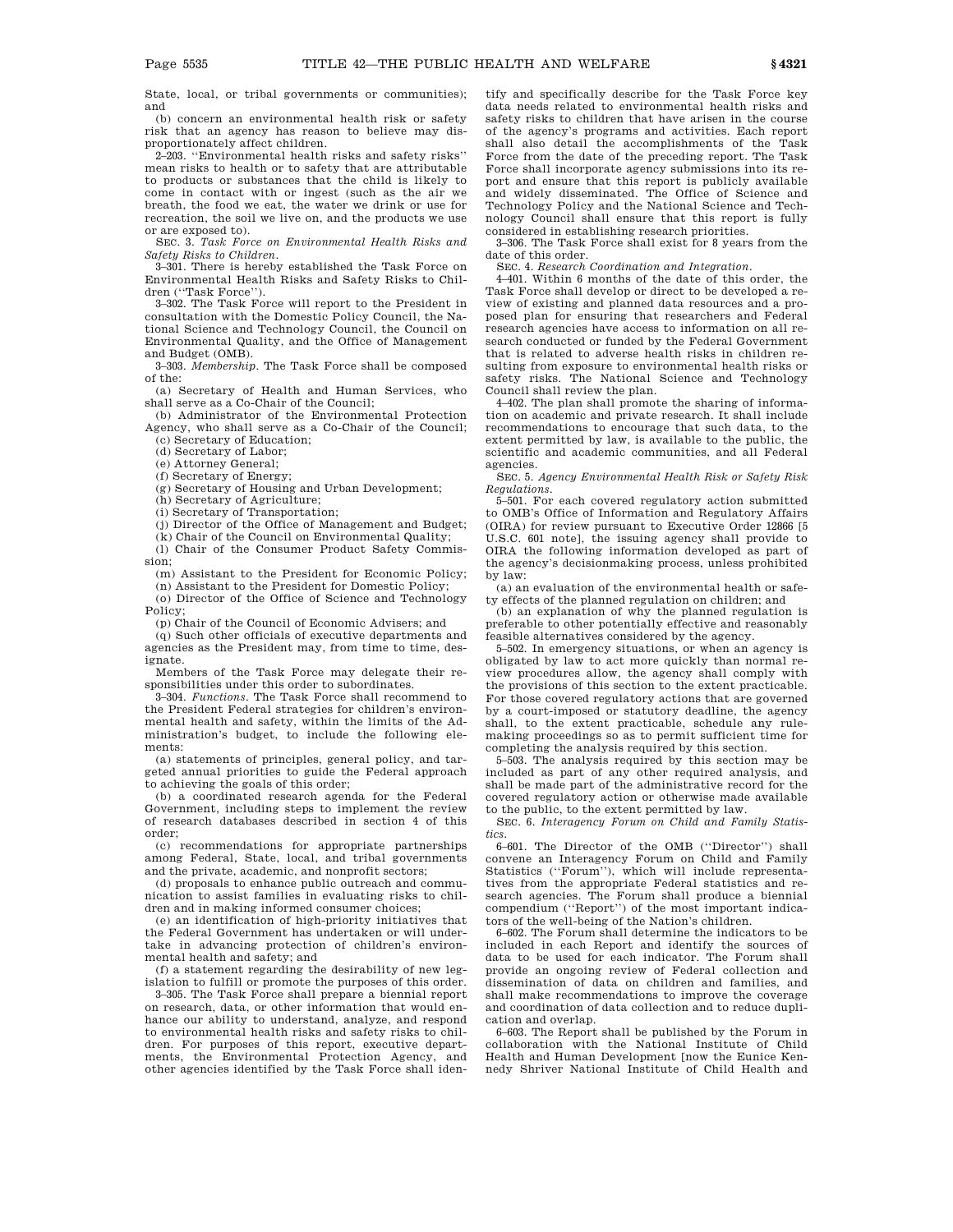Human Development]. The Forum shall present the first annual Report to the President, through the Director, by July 31, 1997. The Report shall be published biennially thereafter, using the most recently available data.

SEC. 7. *General Provisions.*

7–701. This order is intended only for internal management of the executive branch. This order is not intended, and should not be construed to create, any right, benefit, or trust responsibility, substantive or procedural, enforceable at law or equity by a party against the United States, its agencies, its officers, or its employees. This order shall not be construed to create any right to judicial review involving the compliance or noncompliance with this order by the United States, its agencies, its officers, or any other person.

7–702. Executive Order 12606 of September 2, 1987 is revoked.

7–703. Nothing in this order shall be construed to impair or otherwise affect the functions of the Director of the Office of Management and Budget relating to budget, administrative, or legislative proposals.

EX. ORD. NO. 13061. FEDERAL SUPPORT OF COMMUNITY EFFORTS ALONG AMERICAN HERITAGE RIVERS

Ex. Ord. No. 13061, Sept. 11, 1997, 62 F.R. 48445, as amended by Ex. Ord. No. 13093, July 27, 1998, 63 F.R. 40357, provided:

By the authority vested in me as President by the Constitution and the laws of the United States of America, including the National Environmental Policy Act of 1969 (Public Law 91–190) [42 U.S.C. 4321 et seq.], and in order to protect and restore rivers and their adjacent communities, it is hereby ordered as follows:

SECTION 1. *Policies.*

(a) The American Heritage Rivers initiative has three objectives: natural resource and environmental protection, economic revitalization, and historic and cultural preservation.

(b) Executive agencies (''agencies''), to the extent permitted by law and consistent with their missions and resources, shall coordinate Federal plans, functions, programs, and resources to preserve, protect, and restore rivers and their associated resources important to our history, culture, and natural heritage.

(c) Agencies shall develop plans to bring increased efficiencies to existing and authorized programs with goals that are supportive of protection and restoration of communities along rivers.

(d) In accordance with Executive Order 12630 [5 U.S.C. 601 note], agencies shall act with due regard for the protection of private property provided for by the Fifth Amendment to the United States Constitution. No new regulatory authority is created as a result of the American Heritage Rivers initiative. This initiative will not interfere with matters of State, local, and tribal government jurisdiction.

(e) In furtherance of these policies, the President will designate rivers that meet certain criteria as ''American Heritage Rivers.

(f) It is the policy of the Federal Government that communities shall nominate rivers as American Heritage Rivers and the Federal role will be solely to support community-based efforts to preserve, protect, and restore these rivers and their communities.

(g) Agencies should, to the extent practicable, help identify resources in the private and nonprofit sectors to aid revitalization efforts.

(h) Agencies are encouraged, to the extent permitted by law, to develop partnerships with State, local, and tribal governments and community and nongovernmental organizations. Agencies will be responsive to the diverse needs of different kinds of communities from the core of our cities to remote rural areas and shall seek to ensure that the role played by the Federal Government is complementary to the plans and work being carried out by State, local, and tribal governments. To the extent possible, Federal resources will be strategically directed to complement resources being spent by these governments.

(i) Agencies shall establish a method for field offices to assess the success of the American Heritage River initiative and provide a means to recommend changes that will improve the delivery and accessibility of Federal services and programs. Agencies are directed, where appropriate, to reduce and make more flexible procedural requirements and paperwork related to providing assistance to communities along designated rivers.

(j) Agencies shall commit to a policy under which they will seek to ensure that their actions have a positive effect on the natural, historic, economic, and cultural resources of American Heritage River communities. The policy will require agencies to consult with American Heritage River communities early in the planning stages of Federal actions, take into account the communities' goals and objectives and ensure that actions are compatible with the overall character of these communities. Agencies shall seek to ensure that their help for one community does not adversely affect neighboring communities. Additionally, agencies are encouraged to develop formal and informal partnerships to assist communities. Local Federal facilities, to the extent permitted by law and consistent with the agencies' missions and resources, should provide public access, physical space, technical assistance, and other support for American Heritage River communities.

(k) In addition to providing support to designated rivers, agencies will work together to provide information and services to all communities seeking support.

SEC. 2. *Process for Nominating an American Heritage River.*

(a) *Nomination*. Communities, in coordination with their State, local, or tribal governments, can nominate their river, river stretch, or river confluence for designation as an American Heritage River. When several communities are involved in the nomination of the same river, nominations will detail the coordination among the interested communities and the role each will play in the process. Individuals living outside the community may not nominate a river.

(b) *Selection Criteria*. Nominations will be judged based on the following:

(1) the characteristics of the natural, economic, agricultural, scenic, historic, cultural, or recreational resources of the river that render it distinctive or unique;

(2) the effectiveness with which the community has defined its plan of action and the extent to which the plan addresses, either through planned actions or past accomplishments, all three American Heritage Rivers objectives, which are set forth in section 1(a) of this order;

(3) the strength and diversity of community support for the nomination as evidenced by letters from elected officials; landowners; private citizens; businesses; and especially State, local, and tribal governments. Broad community support is essential to receiving the American Heritage River designation; and

(4) willingness and capability of the community to forge partnerships and agreements to implement their plan to meet their goals and objectives.

(c) *Recommendation Process.*

The Chair of the Council on Environmental Quality "CEQ") shall develop a fair and objective procedure to obtain the views of a diverse group of experts for the purpose of making recommendations to the President as to which rivers shall be designated. These experts shall reflect a variety of viewpoints, such as those representing natural, cultural, and historic resources; scenic, environmental, and recreation interests; tourism, transportation, and economic development interests; and industries such as agriculture, hydropower, manufacturing, mining, and forest management. The Chair of the CEQ will ensure that the rivers recommended represent a variety of stream sizes, diverse geographical locations, and a wide range of settings from urban to rural and ensure that relatively pristine, successful revitalization efforts are considered as well as degraded rivers in need of restoration.

(d) *Designation.*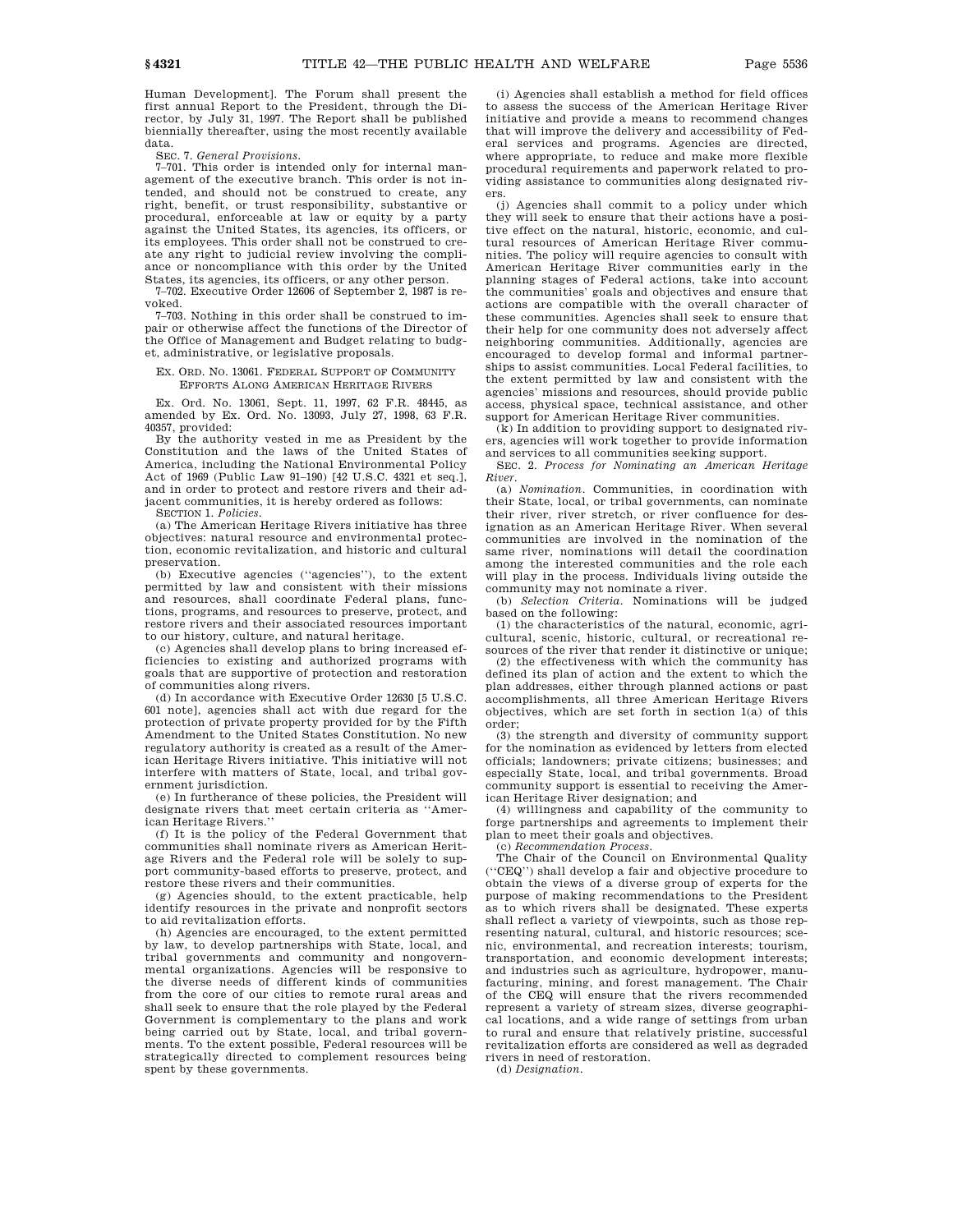(1) The President will designate certain rivers as American Heritage Rivers. Based on the receipt of a sufficient number of qualified nominations, up to 20 rivers will be designated in the first phase of the initiative.

(2) The Interagency Committee provided for in section 3 of this order shall develop a process by which any community that nominates and has its river designated may have this designation terminated at its request.

(3) Upon a determination by the Chair of the CEQ that a community has failed to implement its plan, the Chair may recommend to the President that a designation be revoked. The Chair shall notify the community at least 30 days prior to making such a recommendation to the President. Based on that recommendation, the President may revoke the designation.

SEC. 3. *Establishment of an Interagency Committee*. There is hereby established the American Heritage Rivers Interagency Committee (''Committee''). The Committee shall have two co-chairs. The Chair of the CEQ shall be a permanent co-chair. The other co-chair will rotate among the heads of the agencies listed below.

(a) The Committee shall be composed of the following members or their designees at the Assistant Secretary level or equivalent:

(1) The Secretary of Defense;

(2) The Attorney General;

(3) The Secretary of the Interior;

(4) The Secretary of Agriculture; (5) The Secretary of Commerce;

(6) The Secretary of Housing and Urban Development;

(7) The Secretary of Transportation;

(8) The Secretary of Energy;

(9) The Administrator of the Environmental Protection Agency;

(10) The Chair of the Advisory Council on Historic Preservation;

(11) The Chairperson of the National Endowment for the Arts; and

(12) The Chairperson of the National Endowment for the Humanities.

The Chair of the CEQ may invite to participate in meetings of the Committee, representatives of other agencies, as appropriate.

(b) The Committee shall:

(1) establish formal guidelines for designation as an American Heritage River;

(2) periodically review the actions of agencies in support of the American Heritage Rivers;

(3) report to the President on the progress, accomplishments, and effectiveness of the American Heritage Rivers initiative; and

(4) perform other duties as directed by the Chair of the CEQ.

SEC. 4. *Responsibilities of the Federal Agencies*. Consistent with Title I of the National Environmental Policy Act of 1969 [42 U.S.C. 4331 et seq.], agencies shall:

(a) identify their existing programs and plans that give them the authority to offer assistance to communities involved in river conservation and community health and revitalization;

(b) to the extent practicable and permitted by law and regulation, refocus programs, grants, and technical assistance to provide support for communities adjacent to American Heritage Rivers;

(c) identify all technical tools, including those developed for purposes other than river conservation, that can be applied to river protection, restoration, and community revitalization;

(d) provide access to existing scientific data and information to the extent permitted by law and consistent with the agencies mission and resources;

(e) cooperate with State, local, and tribal governments and communities with respect to their activities that take place in, or affect the area around, an American Heritage River;

(f) commit to a policy, as set forth in section 1(j) of this order, in making decisions affecting the quality of an American Heritage River;

(g) select from among all the agencies a single individual called the ''River Navigator,'' for each river that is designated an American Heritage River, with whom the communities can communicate goals and needs and who will facilitate community-agency interchange;

(h) allow public access to the river, for agencies with facilities along American Heritage Rivers, to the extent practicable and consistent with their mission; and

(i) cooperate, as appropriate, with communities on projects that protect or preserve stretches of the river that are on Federal property or adjacent to a Federal facility.

SEC. 5. *Responsibilities of the Committee and the Council on Environmental Quality*. The CEQ shall serve as Executive agent for the Committee, and the CEQ and the Committee shall ensure the implementation of the policies and purposes of this initiative.

SEC. 6. *Definition*. For the purposes of this order, Executive agency means any agency on the Committee and such other agency as may be designated by the President.

SEC. 7. *Judicial Review*. This order does not create any right or benefit, substantive or procedural, enforceable by any party against the United States, its agencies or instrumentalities, its officers or employees, or any other person.

#### WILLIAM J. CLINTON.

#### EXECUTIVE ORDER NO. 13080

Ex. Ord. No. 13080, Apr. 7, 1998, 63 F.R. 17667, as amended by Ex. Ord. No. 13093, July 27, 1998, 63 F.R. 40357, which established the American Heritage Rivers Initiative Advisory Committee, was revoked by Ex. Ord. No. 13225, §3(b), Sept. 28, 2001, 66 F.R. 50292, formerly set out as a note under section 14 of the Federal Advisory Committee Act in the Appendix to Title 5, Government Organization and Employees.

#### PROC. NO. 7112. DESIGNATION OF AMERICAN HERITAGE RIVERS

Proc. No. 7112, July 30, 1998, 63 F.R. 41949, provided:

In celebration of America's rivers, and to recognize and reward grassroots efforts to restore them, last year I announced the American Heritage Rivers initiative. My goal was to help communities realize their visions for their rivers by making it easier for them to tap existing programs and resources of the Federal Government. From across the country, hundreds of communities answered my call for nominations, asking that their rivers be designated American Heritage Rivers. I applaud all of the communities that have drawn together and dedicated themselves to the goal of healthy rivers, now and forever.

Having reviewed the recommendations of the American Heritage Rivers Initiative Advisory Committee, I am pleased to be able to recognize a select group of rivers and communities that reflect the true diversity and splendor of America's natural endowment, and the tremendous energy and commitment of its citizenry.

Pursuant to Executive Orders 13061 [set out above], 13080, and 13093 [set out above], I hereby designate the following American Heritage Rivers:

• The Blackstone and Woonasquatucket Rivers, in the States of Massachusetts and Rhode Island;

• The Connecticut River, in the States of Connecticut, Massachusetts, New Hampshire, and Vermont;

• The Cuyahoga River, in the State of Ohio;

• The Detroit River, in the State of Michigan;

• The Hanalei River, in the State of Hawaii;

• The Hudson River, in the State of New York;

• The Upper Mississippi River, in the States of Illinois, Iowa, Minnesota, Missouri, and Wisconsin;

• The Lower Mississippi River, in the States of Louisiana and Tennessee;

• The New River, in the States of North Carolina, Virginia, and West Virginia;

• The Rio Grande, in the State of Texas;

• The Potomac River, in the District of Columbia and the States of Maryland, Pennsylvania, Virginia, and West Virginia;

• The St. Johns River, in the State of Florida;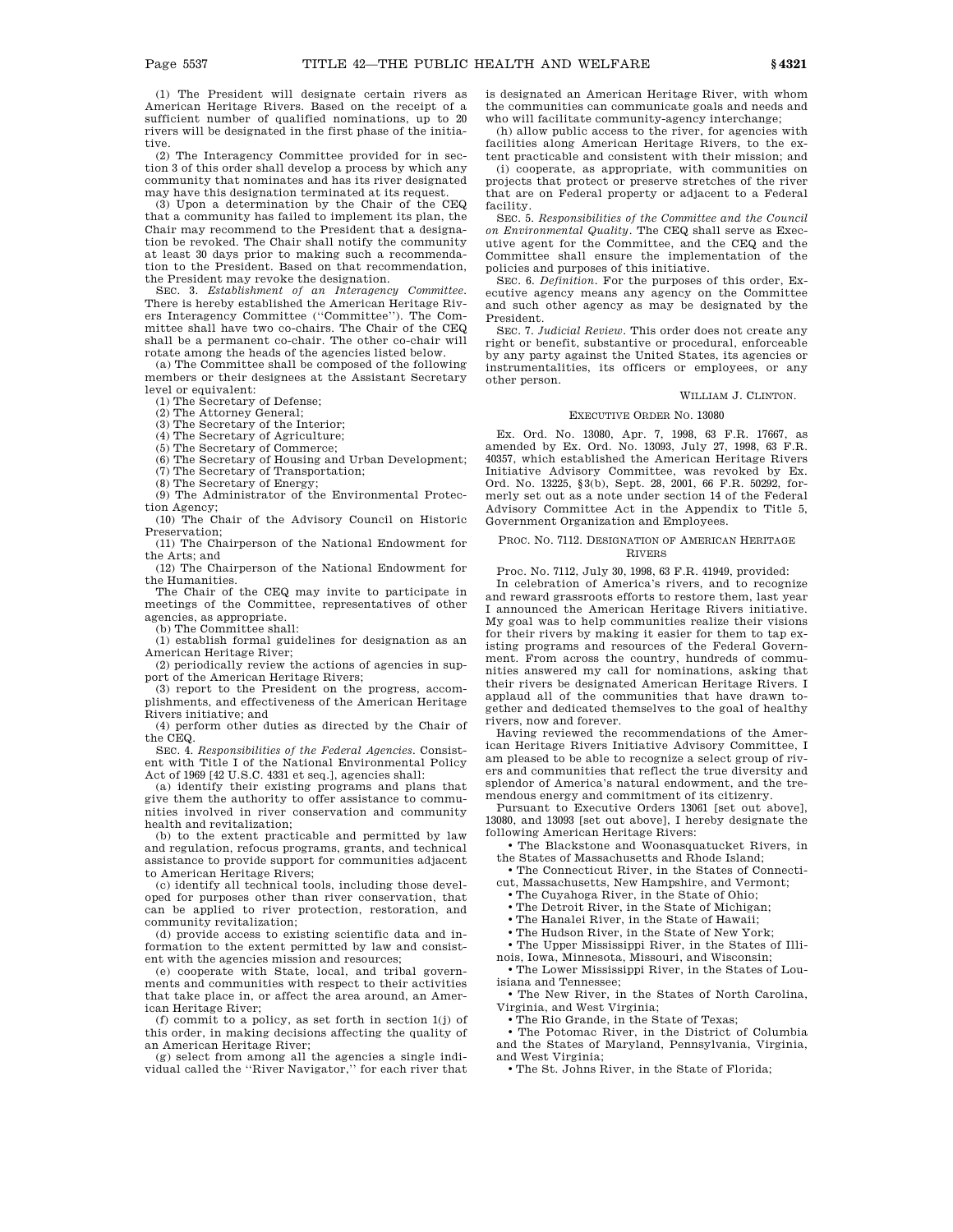• The Upper Susquehanna and Lackawanna Rivers, in the State of Pennsylvania;

The Willamette River, in the State of Oregon.

IN WITNESS WHEREOF, I have hereunto set my hand this thirtieth day of July, in the year of our Lord nineteen hundred and ninety-eight, and of the Independence of the United States of America the two hundred and twenty-third.

### WILLIAM J. CLINTON.

### EX. ORD. NO. 13112. INVASIVE SPECIES

Ex. Ord. No. 13112, Feb. 3, 1999, 64 F.R. 6183, as amended by Ex. Ord. No. 13286, §15, Feb. 28, 2003, 68 F.R. 10623; Ex. Ord. No. 13751, §§2, 3, 5–9, Dec. 5, 2016, 81 F.R. 88610, 88612–88614, provided:

By the authority vested in me as President by the Constitution and the laws of the United States of America, including the National Environmental Policy Act of 1969, as amended (42 U.S.C. 4321 *et seq*.), Nonindigenous Aquatic Nuisance Prevention and Control Act of 1990, as amended (16 U.S.C. 4701 *et seq*.), Lacey Act, as amended (18 U.S.C. 42), Federal Plant Pest Act (7 U.S.C. 150aa *et seq*.), Federal Noxious Weed Act of 1974, as amended (7 U.S.C. 2801 *et seq*.), Endangered Species Act of 1973, as amended (16 U.S.C. 1531 *et seq*.), and other pertinent statutes, to prevent the introduction of invasive species and provide for their control and to minimize the economic, ecological, and human health impacts that invasive species cause, it is ordered as follows:

SECTION 1. *Definitions*. (a) ''Control'' means containing, suppressing, or reducing populations of invasive species.

(b) ''Eradication'' means the removal or destruction of an entire population of invasive species.

(c) ''Federal agency'' means an executive department or agency, but does not include independent establishments as defined by 5 U.S.C. 104. (d) ''Introduction'' means, as a result of human activ-

ity, the intentional or unintentional escape, release, dissemination, or placement of an organism into an ecosystem to which it is not native. (e) ''Invasive species'' means, with regard to a par-

ticular ecosystem, a non-native organism whose introduction causes or is likely to cause economic or environmental harm, or harm to human, animal, or plant health.

(f) ''Non-native species'' or ''alien species'' means, with respect to a particular ecosystem, an organism, including its seeds, eggs, spores, or other biological material capable of propagating that species, that occurs

outside of its natural range. (g) ''Pathway'' means the mechanisms and processes by which non-native species are moved, intentionally or unintentionally, into a new ecosystem. (h) ''Prevention'' means the action of stopping inva-

sive species from being introduced or spreading into a new ecosystem.

(i) ''United States'' means the 50 States, the District of Columbia, the Commonwealth of Puerto Rico, Guam, American Samoa, the U.S. Virgin Islands, the Commonwealth of the Northern Mariana Islands, all possessions, and the territorial sea of the United States as defined by Presidential Proclamation 5928 of December 27, 1988.

SEC. 2. *Federal Agency Duties*. (a) Each Federal agency for which that agency's actions may affect the introduction, establishment, or spread of invasive species shall, to the extent practicable and permitted by law, (1) identify such agency actions;

(2) subject to the availability of appropriations, and within administrative, budgetary, and jurisdictional limits, use relevant agency programs and authorities to:

(i) prevent the introduction, establishment, and spread of invasive species;

(ii) detect and respond rapidly to eradicate or control populations of invasive species in a manner that is cost-effective and minimizes human, animal, plant, and environmental health risks;

(iii) monitor invasive species populations accurately and reliably;

(iv) provide for the restoration of native species, ecosystems, and other assets that have been impacted by invasive species;

(v) conduct research on invasive species and develop and apply technologies to prevent their introduction, and provide for environmentally sound methods of eradication and control of invasive species;

(vi) promote public education and action on invasive species, their pathways, and ways to address them, with an emphasis on prevention, and early detection and rapid response;

(vii) assess and strengthen, as appropriate, policy and regulatory frameworks pertaining to the prevention, eradication, and control of invasive species and address regulatory gaps, inconsistencies, and conflicts;

(viii) coordinate with and complement similar efforts of States, territories, federally recognized American Indian tribes, Alaska Native Corporations, Native Hawaiians, local governments, nongovernmental organizations, and the private sector; and

(ix) in consultation with the Department of State and with other agencies as appropriate, coordinate with foreign governments to prevent the movement and minimize the impacts of invasive species; and

(3) refrain from authorizing, funding, or implementing actions that are likely to cause or promote the introduction, establishment, or spread of invasive species in the United States unless, pursuant to guidelines that it has prescribed, the agency has determined and made public its determination that the benefits of such actions clearly outweigh the potential harm caused by invasive species; and that all feasible and prudent measures to minimize risk of harm will be taken in conjunction with the actions.

(c) [sic] Federal agencies shall pursue the duties set forth in this section in coordination, to the extent practicable, with other member agencies of the Council and staff, consistent with the National Invasive Species Council Management Plan, and in cooperation with State, local, tribal, and territorial governments, and stakeholders, as appropriate, and in consultation with the Department of State when Federal agencies are working with international organizations and foreign nations.

(d) Federal agencies that are members of the Council, and Federal interagency bodies working on issues relevant to the prevention, eradication, and control of invasive species, shall provide the Council with annual information on actions taken that implement these duties and identify barriers to advancing priority actions.

(e) To the extent practicable, Federal agencies shall also expand the use of new and existing technologies and practices; develop, share, and utilize similar metrics and standards, methodologies, and databases and, where relevant, platforms for monitoring invasive species; and, facilitate the interoperability of information systems, open data, data analytics, predictive modeling, and data reporting necessary to inform timely, science-based decision making.

SEC. 3. *National Invasive Species Council*. (a) A National Invasive Species Council (Council) is hereby established. The mission of the Council is to provide the vision and leadership to coordinate, sustain, and expand Federal efforts to safeguard the interests of the United States through the prevention, eradication, and control of invasive species, and through the restoration of ecosystems and other assets impacted by invasive species.

(b) The Council's membership shall be composed of the following officials, who may designate a seniorlevel representative to perform the functions of the member:

(i) Secretary of State;

(ii) Secretary of the Treasury;

(iii) Secretary of Defense;

(iv) Secretary of the Interior;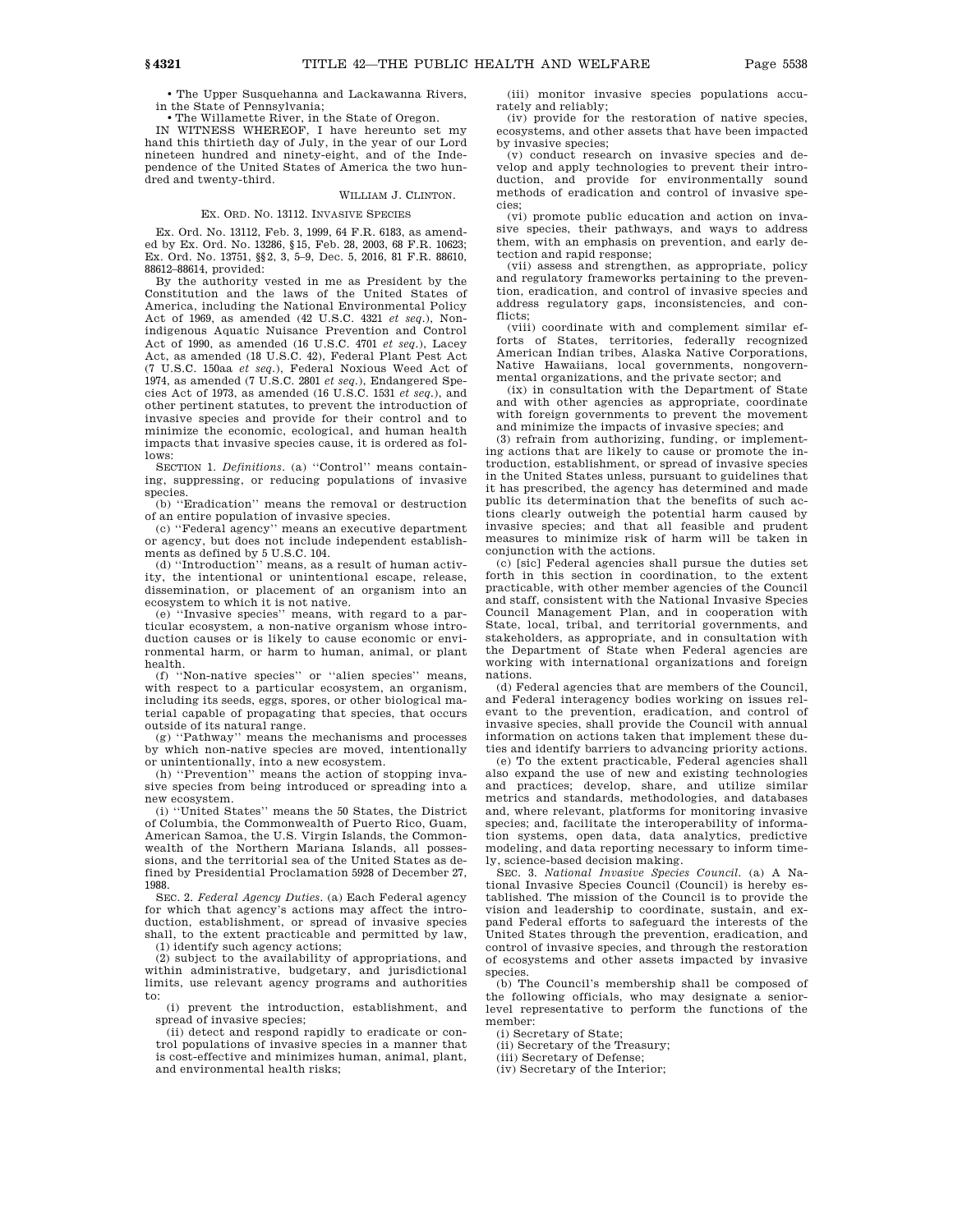(v) Secretary of Agriculture;

(vi) Secretary of Commerce;

(vii) Secretary of Health and Human Services;

(viii) Secretary of Transportation;

(ix) Secretary of Homeland Security;

(x) Administrator of the National Aeronautics and Space Administration;

(xi) Administrator of the Environmental Protection Agency;

(xii) Administrator of the United States Agency for International Development;

(xiii) United States Trade Representative;

(xiv) Director or Chair of the following components of the Executive Office of the President: the Office of Science and Technology Policy, the Council on Environmental Quality, and the Office of Management and Budget; and

(xv) Officials from such other departments, agencies, offices, or entities as the agencies set forth above, by consensus, deem appropriate.

(c) The Council shall be co-chaired by the Secretary of the Interior (Secretary), the Secretary of Agriculture, and the Secretary of Commerce, who shall meet quarterly or more frequently if needed, and who may designate a senior-level representative to perform the functions of the Co-Chair. The Council shall meet no less than once each year. The Secretary of the Interior shall, after consultation with the Co-Chairs, appoint an Executive Director of the Council to oversee a staff that supports the duties of the Council. Within 1 year of the date of this order, the Co-Chairs of the Council shall, with consensus of its members, complete a charter, which shall include any administrative policies and processes necessary to ensure the Council can satisfy the functions and responsibilities described in this order.

(d) The Secretary of the Interior shall maintain the current Invasive Species Advisory Committee established under the Federal Advisory Committee Act, 5 U.S.C. App., to provide information and advice for consideration by the Council. The Secretary shall, after consultation with other members of the Council, appoint members of the advisory committee who represent diverse stakeholders and who have expertise to advise the Council.

(e) Administration of the Council. The Department of the Interior shall provide funding and administrative support for the Council and the advisory committee consistent with existing authorities. To the extent permitted by law, including the Economy Act, and within existing appropriations, participating agencies may detail staff to the Department of the Interior to support the Council's efforts.

SEC. 4. *Duties of the National Invasive Species Council*. The Council shall provide national leadership regarding invasive species and shall:

(a) with regard to the implementation of this order, work to ensure that the Federal agency and interagency activities concerning invasive species are coordinated, complementary, cost-efficient, and effective;

(b) undertake a National Invasive Species Assessment in coordination with the U.S. Global Change Research Program's periodic national assessment, that evaluates the impact of invasive species on major U.S. assets, including food security, water resources, infrastructure, the environment, human, animal, and plant health, natural resources, cultural identity and resources, and military readiness, from ecological, social, and economic perspectives;

(c) advance national incident response, data collection, and rapid reporting capacities that build on existing frameworks and programs and strengthen early detection of and rapid response to invasive species, including those that are vectors, reservoirs, or causative agents of disease;

(d) publish an assessment by 2020 that identifies the most pressing scientific, technical, and programmatic coordination challenges to the Federal Government's capacity to prevent the introduction of invasive species, and that incorporate recommendations and priority actions to overcome these challenges into the National Invasive Species Council Management Plan, as appropriate;

(e) support and encourage the development of new technologies and practices, and promote the use of existing technologies and practices, to prevent, eradicate, and control invasive species, including those that are vectors, reservoirs, and causative agents of disease;

(f) convene annually to discuss and coordinate interagency priorities and report annually on activities and budget requirements for programs that contribute directly to the implementation of this order; and

(g) publish a National Invasive Species Council Management Plan as set forth in section 5 of this order.

SEC. 5. *National Invasive Species Council Management Plan*. (a) By December 31, 2019, the Council shall publish a National Invasive Species Council Management Plan (Management Plan), which shall, among other priorities identified by the Council, include actions to further the implementation of the duties of the National Invasive Species Council.

(b) The Management Plan shall recommend strategies to:

(1) provide institutional leadership and priority setting;

(2) achieve effective interagency coordination and cost-efficiency;

(3) raise awareness and motivate action, including through the promotion of appropriate transparency, community-level consultation, and stakeholder outreach concerning the benefits and risks to human, animal, or plant health when controlling or eradicating an invasive species;

(4) remove institutional and policy barriers;

(5) assess and strengthen capacities; and

(6) foster scientific, technical, and programmatic innovation.

(c) The Council shall evaluate the effectiveness of the Management Plan implementation and update the Plan every 3 years. The Council shall provide an annual report of its achievements to the public.

(d) Council members may complement the Management Plan with invasive species policies and plans specific to their respective agency's roles, responsibilities, and authorities.

SEC. 6. *Judicial Review and Administration*. (a) This order is intended only to improve the internal management of the executive branch and is not intended to create any right, benefit, or trust responsibility, substantive or procedural, enforceable at law or equity by a party against the United States, its agencies, its officers, or any other person.

(b) Executive Order 11987 of May 24, 1977, is hereby revoked.

(c) The requirements of this order do not affect the obligations of Federal agencies under 16 U.S.C. 4713 with respect to ballast water programs.

(d) The duties of section  $3(a)(2)$  [probably means  $2(a)(2)$ ] and section  $3(a)(3)$  [ $2(a)(3)$ ] of this order shall not apply to any action of the Department of State if the Secretary of State finds that exemption from such requirements is necessary for foreign policy, readiness, or national security reasons. The duties of section  $3(a)(2)$  [2(a)(2)] and section  $3(a)(3)$  [2(a)(3)] of this order shall not apply to any action of the Department of Defense if the Secretary of Defense finds that exemption from such requirements is necessary for foreign policy, readiness, or national security reasons.

(e) The requirements of this order do not affect the obligations of the Department of Health and Human Services under the Public Health Service Act or the Federal Food, Drug, and Cosmetic Act.

#### EXTENSION OF TERM OF INVASIVE SPECIES ADVISORY **COMMITTEE**

Term of Invasive Species Advisory Committee extended until Sept. 30, 2019, by Ex. Ord. No. 13811, Sept. 29, 2017, 82 F.R. 46363, set out as a note under section 14 of the Federal Advisory Committee Act in the Appendix to Title 5, Government Organization and Employees.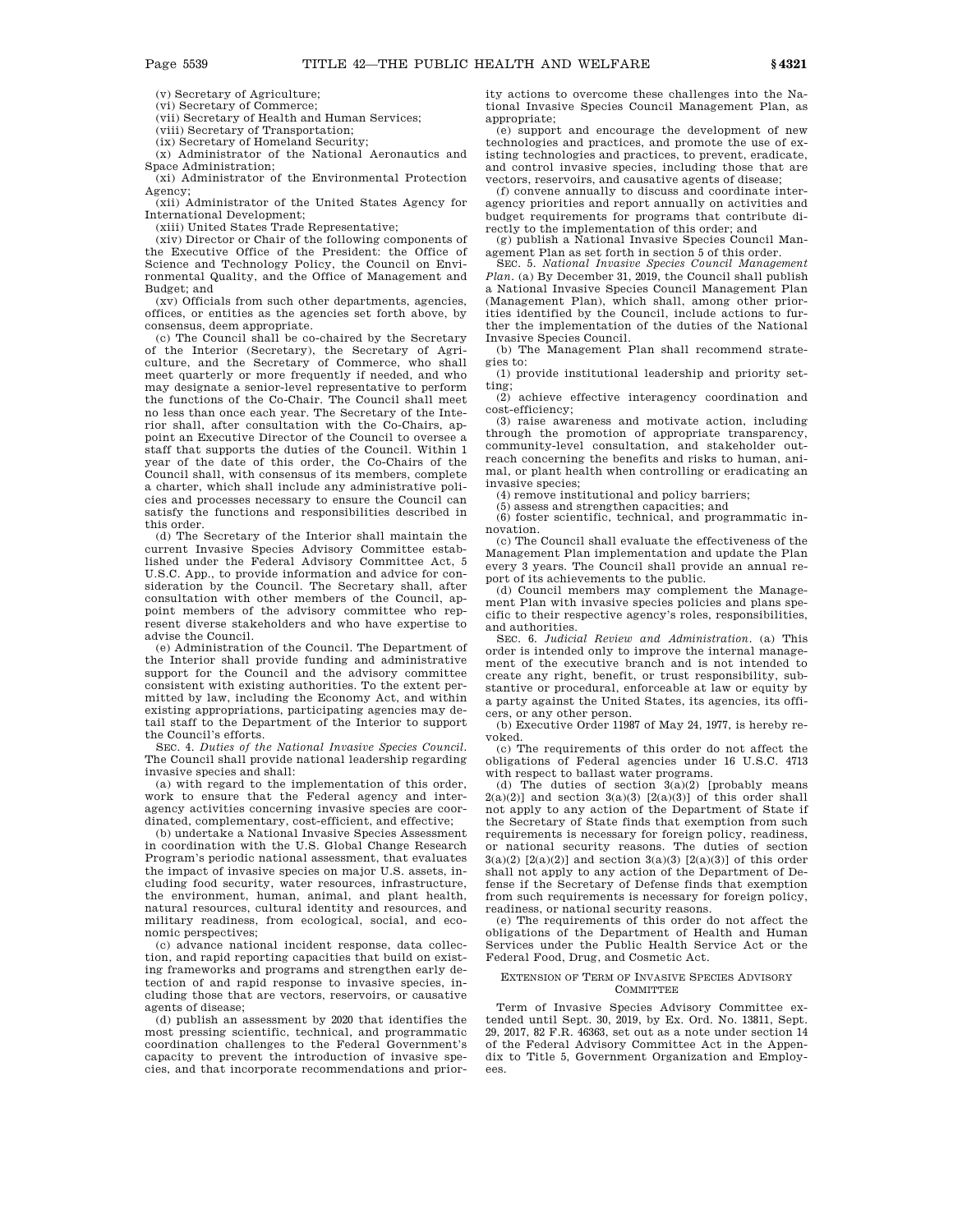Previous extension of term of Invasive Species Advisory Committee was contained in the following prior Executive Order:

Ex. Ord. No. 13708, Sept. 30, 2015, 80 F.R. 60271, extended term until Sept. 30, 2017.

#### EXECUTIVE ORDER NO. 13148

Ex. Ord. No. 13148, Apr. 21, 2000, 65 F.R. 24595, which directed Federal agencies to establish strategies that supported environmental leadership programs, policies, and procedures and to implement environmental compliance audit programs and policies that emphasized pollution prevention, was revoked by Ex. Ord. No. 13423, §11(a)(iv), Jan. 24, 2007, 72 F.R. 3923, formerly set out below.

# EXECUTIVE ORDER NO. 13423

Ex. Ord. No. 13423, Jan. 24, 2007, 72 F.R. 3919, which set out various goals and duties for Federal Agencies to conduct their environmental, transportation, and energy-related activities under the law in support of their respective missions in an environmentally, economically and fiscally sound, integrated, continuously improving, efficient, and sustainable manner, was revoked by Ex. Ord. No. 13693, §16(a), Mar. 19, 2015, 80 F.R. 15880, formerly set out below.

#### EXECUTIVE ORDER NO. 13514

Ex. Ord. No. 13514, Oct. 5, 2009, 74 F.R. 52117, which related to environmental sustainability in the Federal Government, was revoked by Ex. Ord. No. 13693, §16(b), Mar. 19, 2015, 80 F.R. 15880, formerly set out below.

#### EXECUTIVE ORDER NO. 13653

Ex. Ord. No. 13653, Nov. 1, 2013, 78 F.R. 66819, as amended by Ex. Ord. No. 13683, §2, Dec. 11, 2014, 79 F.R. 75041; Ex. Ord. No. 13693, §16(f), Mar. 19, 2015, 80 F.R. 15881, which related to preparing the United States for the impacts of climate change by undertaking actions to enhance climate preparedness and resilience, was revoked by Ex. Ord. No. 13783, §3(a)(i), Mar. 28, 2017, 82 F.R. 16094, set out as a note under section 13201 of this title.

#### EXECUTIVE ORDER NO. 13690

Ex. Ord. No. 13690, Jan. 30, 2015, 80 F.R. 6425, which related to stakeholder input on and annual reassessment and updates to the Federal Flood Risk Management Standard, was revoked by Ex. Ord. No. 13807, §6, Aug. 15, 2017, 82 F.R. 40469, set out as a note under section 4370m of this title.

#### EXECUTIVE ORDER NO. 13693

Ex. Ord. No. 13693, Mar. 19, 2015, 80 F.R. 15871, which related to planning by executive departments and agencies for environmental sustainability, was revoked by Ex. Ord. No. 13834, §8, May 17, 2018, 83 F.R. 23773, set out below.

#### EX. ORD. NO. 13751. SAFEGUARDING THE NATION FROM THE IMPACTS OF INVASIVE SPECIES

Ex. Ord. No. 13751, Dec. 5, 2016, 81 F.R. 88609, provided: By the authority vested in me as President by the Constitution and to ensure the faithful execution of the laws of the United States of America, including the National Environmental Policy Act of 1969, as amended (42 U.S.C. 4321 et seq.), the Nonindigenous Aquatic Nuisance Prevention and Control Act of 1990, (16 U.S.C. 4701 et seq.), the Plant Protection Act (7 U.S.C. 7701 et seq.), the Lacey Act, as amended (18 U.S.C. 42, 16 U.S.C. 3371–3378 et seq.), the Endangered Species Act of 1973, as amended (16 U.S.C. 1531 et seq.), the Noxious Weed Control and Eradication Act of 2004 (7 U.S.C. 7781 et seq.), and other pertinent statutes, to prevent the introduction of invasive species and provide for their control, and to minimize the economic, plant, animal, ecological, and human health impacts that invasive species cause, it is hereby ordered as follows:

SECTION 1. *Policy*. It is the policy of the United States to prevent the introduction, establishment, and spread of invasive species, as well as to eradicate and control populations of invasive species that are established. Invasive species pose threats to prosperity, security, and quality of life. They have negative impacts on the environment and natural resources, agriculture and food production systems, water resources, human, animal, and plant health, infrastructure, the economy, energy, cultural resources, and military readiness. Every year, invasive species cost the United States billions of dollars in economic losses and other damages.

Of substantial growing concern are invasive species that are or may be vectors, reservoirs, and causative agents of disease, which threaten human, animal, and plant health. The introduction, establishment, and spread of invasive species create the potential for serious public health impacts, especially when considered in the context of changing climate conditions. Climate change influences the establishment, spread, and impacts of invasive species.

Executive Order 13112 of February 3, 1999 (Invasive Species), called upon executive departments and agencies to take steps to prevent the introduction and spread of invasive species, and to support efforts to eradicate and control invasive species that are established. Executive Order 13112 also created a coordinating body—the Invasive Species Council, also referred to as the National Invasive Species Council—to oversee implementation of the order, encourage proactive planning and action, develop recommendations for international cooperation, and take other steps to improve the Federal response to invasive species. Past efforts at preventing, eradicating, and controlling invasive species demonstrated that collaboration across Federal, State, local, tribal, and territorial government; stakeholders; and the private sector is critical to minimizing the spread of invasive species and that coordinated action is necessary to protect the assets and security of the United States.

This order amends Executive Order 13112 and directs actions to continue coordinated Federal prevention and control efforts related to invasive species. This order maintains the National Invasive Species Council (Council) and the Invasive Species Advisory Committee; expands the membership of the Council; clarifies the operations of the Council; incorporates considerations of human and environmental health, climate change, technological innovation, and other emerging priorities into Federal efforts to address invasive species; and strengthens coordinated, cost-efficient Federal action.

SEC. 2. *Definitions*. [Amended Ex. Ord. No. 13112, set out as a note above.]

SEC. 3. *Federal Agency Duties*. [Amended Ex. Ord. No. 13112, set out as a note above.] SEC. 4. *Emerging Priorities*. Federal agencies that are

members of the Council and Federal interagency bodies working on issues relevant to the prevention, eradication, and control of invasive species shall take emerging priorities into consideration, including:

(a) Federal agencies shall consider the potential public health and safety impacts of invasive species, especially those species that are vectors, reservoirs, and causative agents of disease. The Department of Health and Human Services, in coordination and consultation with relevant agencies as appropriate, shall within 1 year of this order, and as requested by the Council thereafter, provide the Office of Science and Technology Policy and the Council a report on public health impacts associated with invasive species. That report shall describe the disease, injury, immunologic, and safety impacts associated with invasive species, including any direct and indirect impacts on low-income, minority, and tribal communities.

(b) Federal agencies shall consider the impacts of climate change when working on issues relevant to the prevention, eradication, and control of invasive species, including in research and monitoring efforts, and integrate invasive species into Federal climate change coordinating frameworks and initiatives.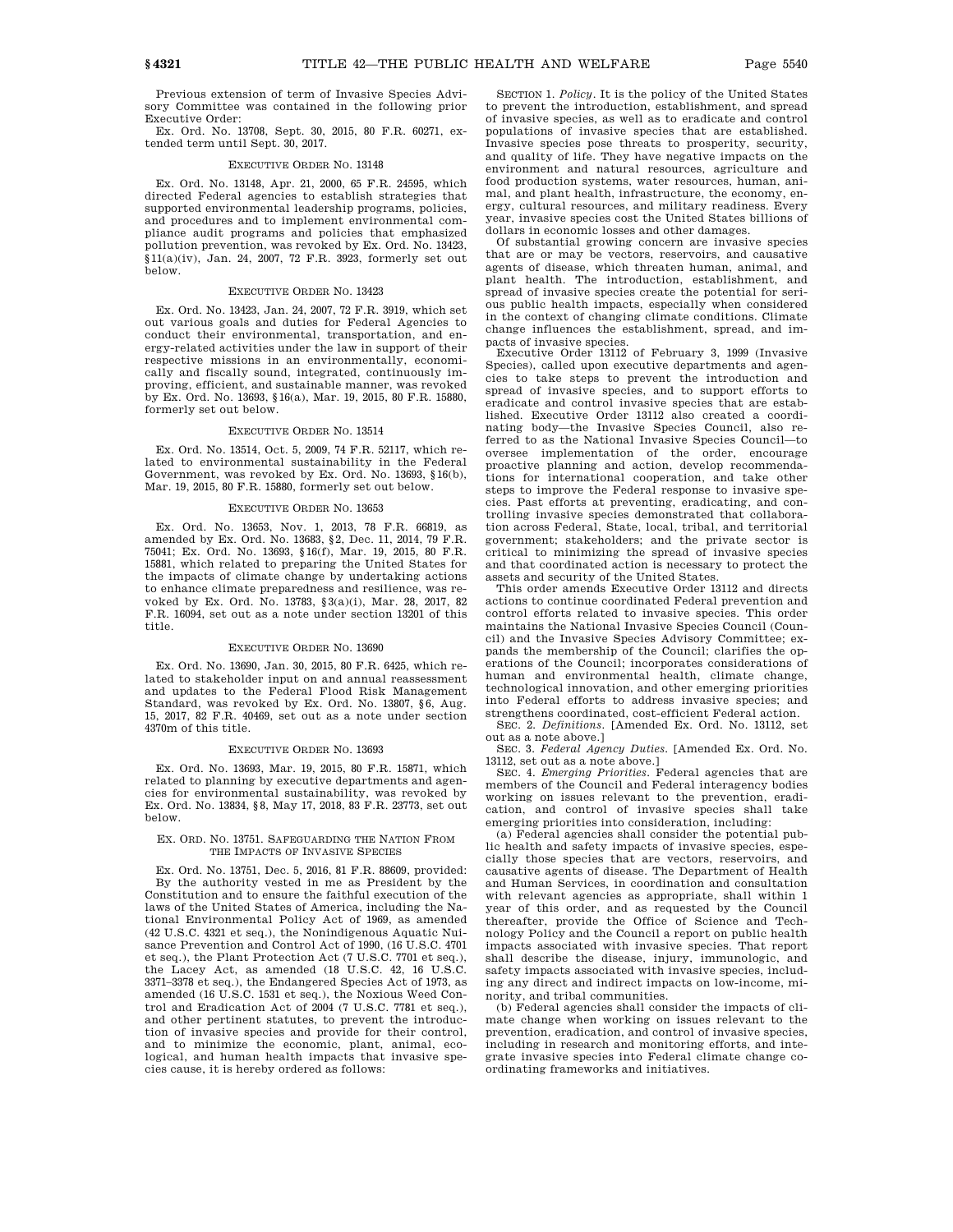(c) Federal agencies shall consider opportunities to apply innovative science and technology when addressing the duties identified in section 2 of Executive Order 13112, as amended, including, but not limited to, promoting open data and data analytics; harnessing technological advances in remote sensing technologies, molecular tools, cloud computing, and predictive analytics; and using tools such as challenge prizes, citizen science, and crowdsourcing.

SEC. 5. *National Invasive Species Council*. [Amended Ex. Ord. No. 13112, set out as a note above.]

SEC. 6. *Duties of the National Invasive Species Council*. [Amended Ex. Ord. No. 13112, set out as a note above.] SEC. 7. *National Invasive Species Council Management Plan*. [Amended Ex. Ord. No. 13112, set out as a note above.]

SEC. 8. *Actions of the Department of State and Department of Defense*. [Amended Ex. Ord. No. 13112, set out as a note above.]

SEC. 9. *Obligations of the Department of Health and Human Services*. [Amended Ex. Ord. No. 13112, set out as a note above.]

SEC. 10. *General Provisions*. (a) Nothing in this order shall be construed to impair or otherwise affect:

(1) the authority granted by law to an executive department or agency, or the head thereof; or

(2) the functions of the Director of the Office of Management and Budget relating to budgetary, administrative, or legislative proposals.

(b) This order shall be implemented consistent with applicable law and subject to the availability of appropriations.

(c) This order is not intended to, and does not, create any right or benefit, substantive or procedural, enforceable at law or in equity by any party against the United States, its departments, agencies, or entities, its officers, employees, or agents, or any other person. BARACK OBAMA.

EX. ORD. NO. 13834. EFFICIENT FEDERAL OPERATIONS

Ex. Ord. No. 13834, May 17, 2018, 83 F.R. 23771, provided: By the authority vested in me as President by the

Constitution and the laws of the United States of America, it is hereby ordered as follows: SECTION 1. *Policy*. The Congress has enacted a wide

range of statutory requirements related to energy and environmental performance of executive departments and agencies (agencies), including with respect to facilities, vehicles, and overall operations. It is the policy of the United States that agencies shall meet such statutory requirements in a manner that increases efficiency, optimizes performance, eliminates unnecessary use of resources, and protects the environment. In implementing this policy, each agency shall prioritize actions that reduce waste, cut costs, enhance the resilience of Federal infrastructure and operations, and enable more effective accomplishment of its mission.

SEC. 2. *Goals for Agencies*. In implementing the policy set forth in section 1 of this order, the head of each agency shall meet the following goals, which are based on statutory requirements, in a cost-effective manner:

(a) Achieve and maintain annual reductions in building energy use and implement energy efficiency meas-

ures that reduce costs; (b) Meet statutory requirements relating to the con-

sumption of renewable energy and electricity; (c) Reduce potable and non-potable water consumption, and comply with stormwater management requirements;

(d) Utilize performance contracting to achieve energy, water, building modernization, and infrastructure goals;

(e) Ensure that new construction and major renovations conform to applicable building energy efficiency requirements and sustainable design principles; consider building efficiency when renewing or entering into leases; implement space utilization and optimization practices; and annually assess and report on building conformance to sustainability metrics;

(f) Implement waste prevention and recycling measures and comply with all Federal requirements with regard to solid, hazardous, and toxic waste management and disposal;

(g) Acquire, use, and dispose of products and services, including electronics, in accordance with statutory mandates for purchasing preference, Federal Acquisition Regulation requirements, and other applicable Federal procurement policies; and

(h) Track and, as required by section 7(b) of this order, report on energy management activities, performance improvements, cost reductions, greenhouse gas emissions, energy and water savings, and other appropriate performance measures.

SEC. 3. *Implementation and Immediate Actions*. (a) The Chairman of the Council on Environmental Quality (CEQ) and the Director of the Office of Management and Budget (OMB) shall coordinate in developing, issuing, and updating, as necessary, requirements and streamlined metrics to assess agency progress in achieving the goals set forth in section 2 of this order.

(b) Within 90 days of the date of this order [May 17, 2018], the Secretary of Agriculture, Secretary of Energy, Administrator of General Services, and the Administrator of the Environmental Protection Agency (EPA) shall review relevant Government-wide guidance related to energy and environmental performance issued by their respective agencies and shall, in conjunction with CEQ, develop a plan and proposed timeline to modify, replace, or rescind such guidance, as necessary, to facilitate implementation of this order.

(c) Within 120 days of the date of this order, the Secretary of Energy, in coordination with the Secretary of Defense, the Administrator of General Services, and the heads of other agencies as appropriate, shall review existing Federal vehicle fleet requirements and report to the Chairman of CEQ and the Director of OMB regarding opportunities to optimize Federal fleet performance, reduce associated costs, and streamline reporting and compliance requirements.

(d) Within 150 days of the date of this order, the Chairman of CEQ, in coordination with the Director of OMB, shall review and, where needed, revise existing CEQ guidance related to energy and environmental performance, and shall issue instructions for implementation of this order.

SEC. 4. *Additional Duties of the Chairman of the Council on Environmental Quality*. In implementing the policy set forth in section 1 of this order, the Chairman of CEQ shall:

(a) in coordination with the Director of OMB, continue to oversee the Federal Interagency Sustainability Steering Committee (Steering Committee), which shall continue in effect, and shall advise the Director of OMB and the Chairman of CEQ regarding agency compliance with section 2 of this order; and

(b) issue, as necessary and appropriate and in coordination with the Director of OMB, additional guidance to assist agencies in implementing this order.

SEC. 5. *Additional Duties of the Director of the Office of Management and Budget*. In implementing the policy set forth in section 1 of this order, the Director of OMB shall:

(a) issue, as necessary and after consultation with the Chairman of CEQ, instructions, directions, and guidance to the heads of agencies concerning evaluation of agency progress and performance related to the implementation of this order; and

(b) prepare periodic scorecards evaluating agency performance and identify additional actions needed to implement this order.

SEC. 6. *Duties of the Federal Chief Sustainability Officer*. A Federal Chief Sustainability Officer, designated by the President, shall head an Office of Federal Sustainability, which shall be maintained as an interagency environmental project within CEQ, and for which EPA shall provide funding through the Office of Environmental Quality Management Fund, 42 U.S.C. 4375. In implementing the policy set forth in section 1 of this order, the Federal Chief Sustainability Officer shall: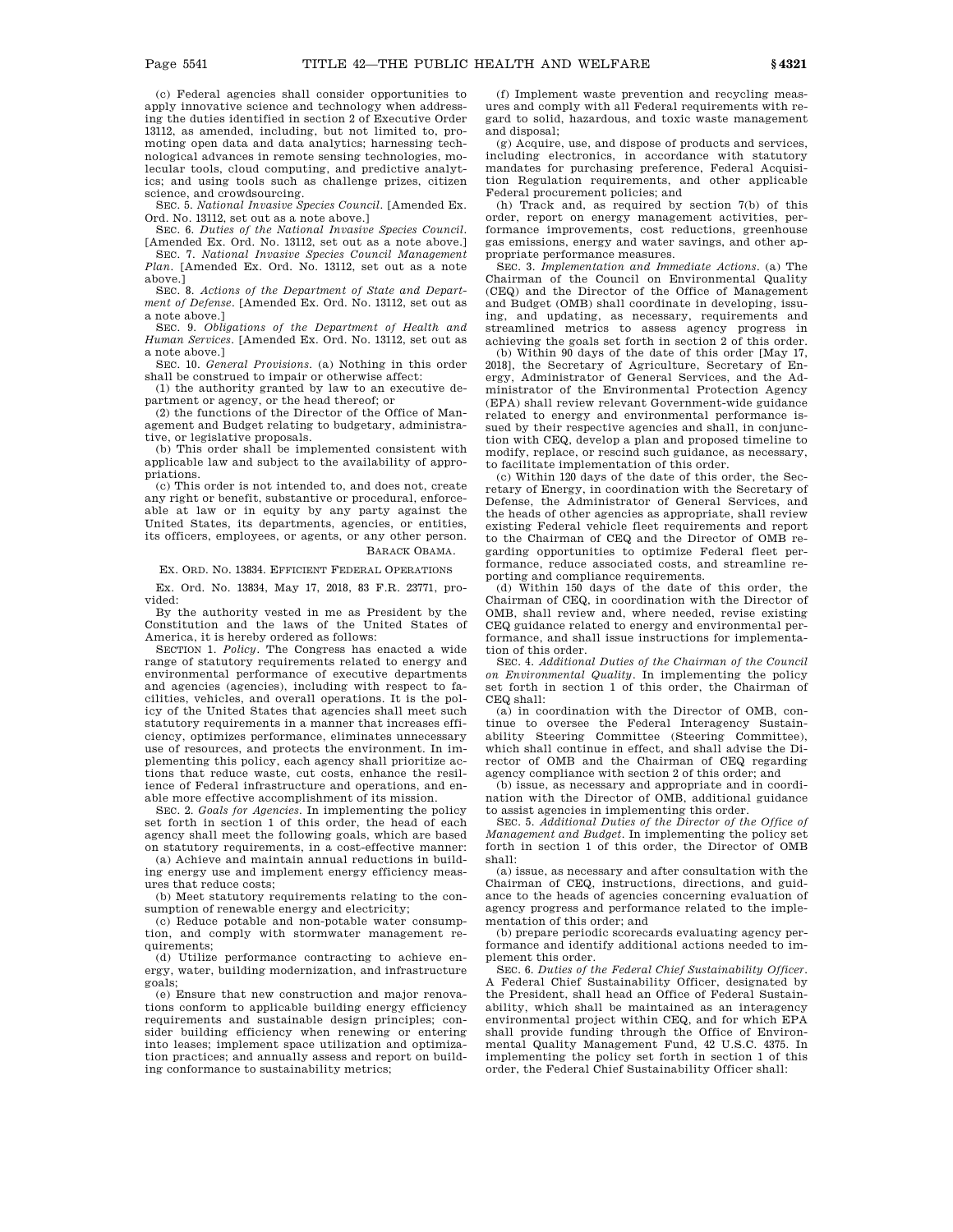(a) monitor progress and advise the Chairman of CEQ on agency performance and implementation of this order;

(b) lead the development of programs and policies to assist agencies in implementing the goals of this order; and

(c) chair, convene, and preside at meetings and direct the work of the Steering Committee.

SEC. 7. *Duties of Heads of Agencies*. In implementing the policy set forth in section 1 of this order, the head of each agency shall:

(a) within 45 days of the date of this order, designate an agency Chief Sustainability Officer—who shall be a senior civilian official, compensated annually in an amount at or above the amount payable at level IV of the Executive Schedule—and assign the designated official the authority to perform duties relating to the implementation of this order within the agency; and

(b) report to the Chairman of CEQ and the Director of OMB regarding agency implementation and progress toward the goals of this order and relevant statutory requirements.

SEC. 8. *Revocations*. Executive Order 13693 of March 19, 2015 (Planning for Federal Sustainability in the Next Decade) [formerly set out above], is revoked.

SEC. 9. *Limitations*. (a) This order shall apply only to agency activities, personnel, resources, and facilities that are located within the United States. The head of an agency may provide that this order shall apply in whole or in part with respect to agency activities, personnel, resources, and facilities that are not located within the United States, if the head of the agency determines that such application is in the interest of the United States.

(b) The head of an agency shall manage agency activities, personnel, resources, and facilities that are not located within the United States, and with respect to which the head of the agency has not made a determination under subsection (a) of this section, in a manner consistent with the policy set forth in section 1 of this order, and to the extent the head of the agency determines practicable.

SEC. 10. *Exemption Authority*. (a) The Director of National Intelligence may exempt an intelligence activity of the United States—and related personnel, resources, and facilities—from the provisions of this order, other than this subsection, to the extent the Director determines necessary to protect intelligence sources and methods from unauthorized disclosure.

(b) The head of an agency may exempt law enforcement activities of that agency, and related personnel, resources, and facilities, from the provisions of this order, other than this subsection, to the extent the head of an agency determines necessary to protect undercover operations from unauthorized disclosure.

(c) The head of an agency may exempt law enforcement, protective, emergency response, or military tactical vehicle fleets of that agency from the provisions of this order, other than this subsection. Heads of agencies shall manage fleets to which this paragraph refers in a manner consistent with the policy set forth in section 1 of this order to the extent they determine practicable.

(d) The head of an agency may exempt particular agency activities and facilities from the provisions of this order, other than this subsection, if it is in the interest of national security. If the head of an agency issues an exemption under this subsection, the agency must notify the Chairman of CEQ in writing within 30 days of issuance of that exemption. To the maximum extent practicable, and without compromising national security, each agency shall strive to comply with the purposes, goals, and implementation steps in this order.

(e) The head of an agency may submit to the President, through the Chairman of CEQ, a request for an exemption of an agency activity, and related personnel, resources, and facilities, from this order.

SEC. 11. *General Provisions*. (a) Nothing in this order shall be construed to impair or otherwise affect:

(i) the authority granted by law to an executive department or agency, or the head thereof; or

(ii) the functions of the Director of OMB relating to budgetary, administrative, or legislative proposals.

(b) This order shall be implemented in a manner consistent with applicable law and subject to the availability of appropriations.

(c) This order is not intended to, and does not, create any right or benefit, substantive or procedural, enforceable at law or in equity by any party against the United States, its departments, agencies, or entities, its officers, employees, or agents, or any other person. DONALD J. TRUMP.

SUBCHAPTER I—POLICIES AND GOALS

# **§ 4331. Congressional declaration of national environmental policy**

(a) The Congress, recognizing the profound impact of man's activity on the interrelations of all components of the natural environment, particularly the profound influences of population growth, high-density urbanization, industrial expansion, resource exploitation, and new and expanding technological advances and recognizing further the critical importance of restoring and maintaining environmental quality to the overall welfare and development of man, declares that it is the continuing policy of the Federal Government, in cooperation with State and local governments, and other concerned public and private organizations, to use all practicable means and measures, including financial and technical assistance, in a manner calculated to foster and promote the general welfare, to create and maintain conditions under which man and nature can exist in productive harmony, and fulfill the social, economic, and other requirements of present and future generations of Americans.

(b) In order to carry out the policy set forth in this chapter, it is the continuing responsibility of the Federal Government to use all practicable means, consistent with other essential considerations of national policy, to improve and coordinate Federal plans, functions, programs, and resources to the end that the Nation may-

(1) fulfill the responsibilities of each generation as trustee of the environment for succeeding generations;

(2) assure for all Americans safe, healthful, productive, and esthetically and culturally pleasing surroundings;

(3) attain the widest range of beneficial uses of the environment without degradation, risk to health or safety, or other undesirable and unintended consequences;

(4) preserve important historic, cultural, and natural aspects of our national heritage, and maintain, wherever possible, an environment which supports diversity and variety of individual choice;

(5) achieve a balance between population and resource use which will permit high standards of living and a wide sharing of life's amenities; and

(6) enhance the quality of renewable resources and approach the maximum attainable recycling of depletable resources.

(c) The Congress recognizes that each person should enjoy a healthful environment and that each person has a responsibility to contribute to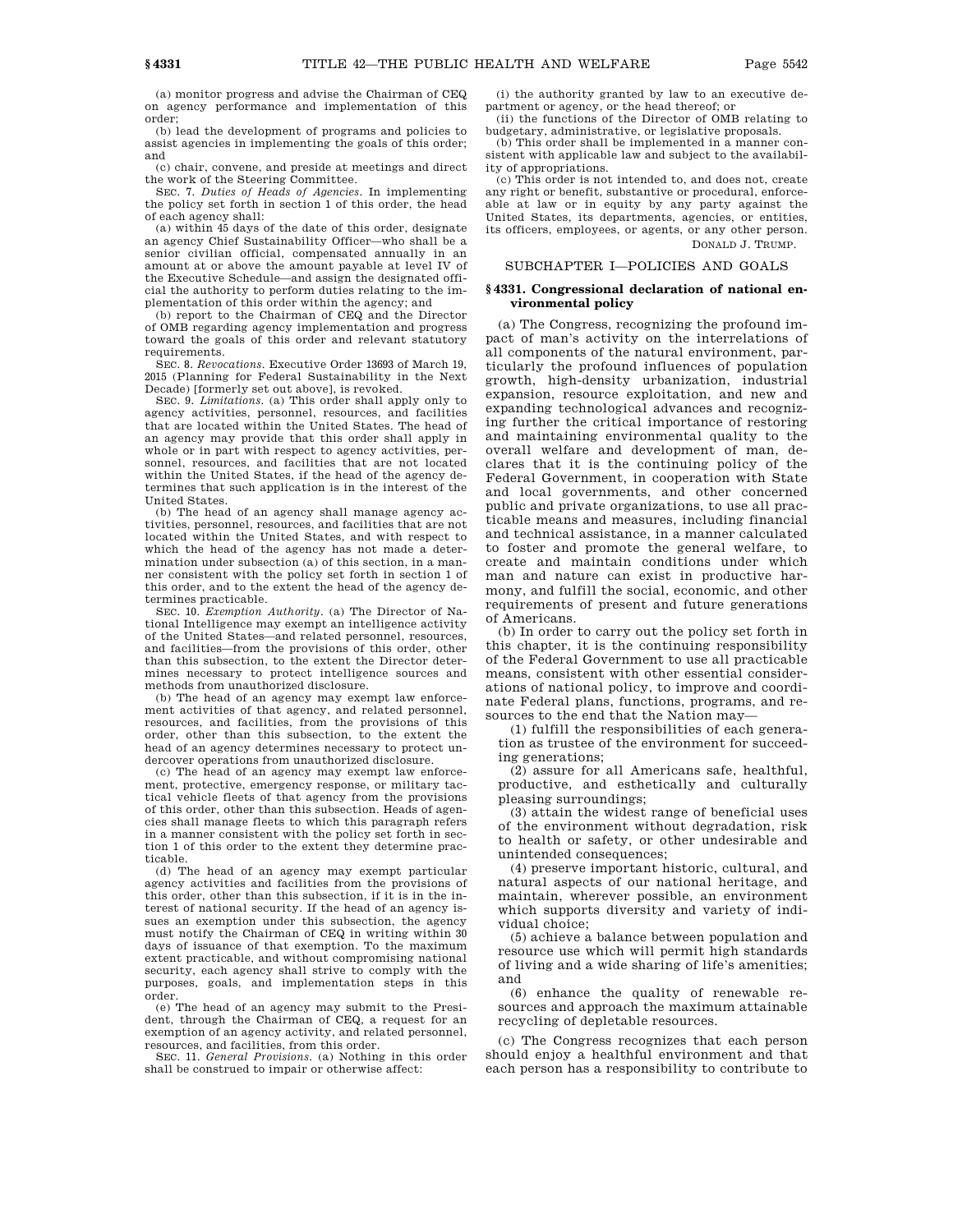the preservation and enhancement of the environment.

(Pub. L. 91–190, title I, §101, Jan. 1, 1970, 83 Stat. 852.)

# COMMISSION ON POPULATION GROWTH AND THE AMERICAN FUTURE

Pub. L. 91–213, §§1–9, Mar. 16, 1970, 84 Stat. 67–69, established the Commission on Population Growth and the American Future to conduct and sponsor such studies and research and make such recommendations as might be necessary to provide information and education to all levels of government in the United States, and to our people regarding a broad range of problems associated with population growth and their implications for America's future; prescribed the composition of the Commission; provided for the appointment of its members, and the designation of a Chairman and Vice Chairman; required a majority of the members of the Commission to constitute a quorum, but allowed a lesser number to conduct hearings; prescribed the compensation of members of the Commission; required the Commission to conduct an inquiry into certain prescribed aspects of population growth in the United States and its foreseeable social consequences; provided for the appointment of an Executive Director and other personnel and prescribed their compensation; authorized the Commission to enter into contracts with public agencies, private firms, institutions, and individuals for the conduct of research and surveys, the preparation of reports, and other activities necessary to the discharge of its duties, and to request from any Federal department or agency any information and assistance it deems necessary to carry out its functions; required the General Services Administration to provide administrative services for the Commission on a reimbursable basis; required the Commission to submit an interim report to the President and the Congress one year after it was established and to submit its final report two years after Mar. 16, 1970; terminated the Commission sixty days after the date of the submission of its final report; and authorized to be appropriated, out of any money in the Treasury not otherwise appropriated, such amounts as might be necessary to carry out the provisions of Pub. L. 91–213.

### EXECUTIVE ORDER NO. 11507

Ex. Ord. No. 11507, eff. Feb. 4, 1970, 35 F.R. 2573, which related to prevention, control, and abatement of air and water pollution at federal facilities was superseded by Ex. Ord. No. 11752, eff. Dec. 17, 1973, 38 F.R. 34793, formerly set out below.

# EXECUTIVE ORDER NO. 11752

Ex. Ord. No. 11752, Dec. 17, 1973, 38 F.R. 34793, which related to the prevention, control, and abatement of environmental pollution at Federal facilities, was revoked by Ex. Ord. No. 12088, Oct. 13, 1978, 43 F.R. 47707, set out as a note under section 4321 of this title.

# **§ 4332. Cooperation of agencies; reports; availability of information; recommendations; international and national coordination of efforts**

The Congress authorizes and directs that, to the fullest extent possible: (1) the policies, regulations, and public laws of the United States shall be interpreted and administered in accordance with the policies set forth in this chapter, and (2) all agencies of the Federal Government shall—

(A) utilize a systematic, interdisciplinary approach which will insure the integrated use of the natural and social sciences and the environmental design arts in planning and in decisionmaking which may have an impact on man's environment;

(B) identify and develop methods and procedures, in consultation with the Council on Environmental Quality established by subchapter II of this chapter, which will insure that presently unquantified environmental amenities and values may be given appropriate consideration in decisionmaking along with economic and technical considerations;

(C) include in every recommendation or report on proposals for legislation and other major Federal actions significantly affecting the quality of the human environment, a detailed statement by the responsible official on—

(i) the environmental impact of the proposed action,

(ii) any adverse environmental effects which cannot be avoided should the proposal be implemented,

(iii) alternatives to the proposed action,

(iv) the relationship between local shortterm uses of man's environment and the maintenance and enhancement of long-term productivity, and

(v) any irreversible and irretrievable commitments of resources which would be involved in the proposed action should it be implemented.

Prior to making any detailed statement, the responsible Federal official shall consult with and obtain the comments of any Federal agency which has jurisdiction by law or special expertise with respect to any environmental impact involved. Copies of such statement and the comments and views of the appropriate Federal, State, and local agencies, which are authorized to develop and enforce environmental standards, shall be made available to the President, the Council on Environmental Quality and to the public as provided by section 552 of title 5, and shall accompany the proposal through the existing agency review processes;

(D) Any detailed statement required under subparagraph (C) after January 1, 1970, for any major Federal action funded under a program of grants to States shall not be deemed to be legally insufficient solely by reason of having been prepared by a State agency or official, if:

(i) the State agency or official has statewide jurisdiction and has the responsibility for such action,

(ii) the responsible Federal official furnishes guidance and participates in such preparation,

(iii) the responsible Federal official independently evaluates such statement prior to its approval and adoption, and

 $(iv)$  after January 1, 1976, the responsible Federal official provides early notification to, and solicits the views of, any other State or any Federal land management entity of any action or any alternative thereto which may have significant impacts upon such State or affected Federal land management entity and, if there is any disagreement on such impacts, prepares a written assessment of such impacts and views for incorporation into such detailed statement.

The procedures in this subparagraph shall not relieve the Federal official of his responsibil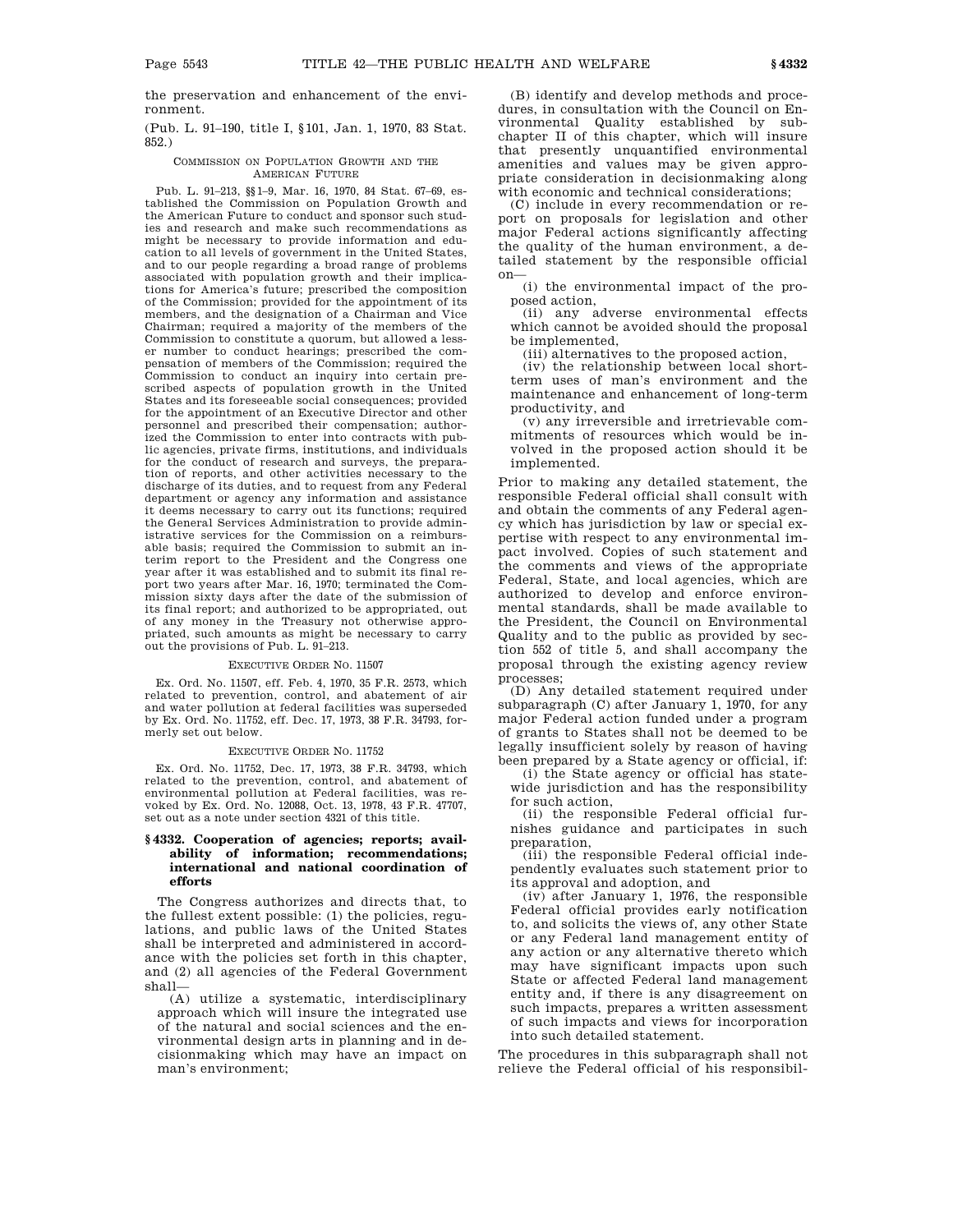ities for the scope, objectivity, and content of the entire statement or of any other responsibility under this chapter; and further, this subparagraph does not affect the legal sufficiency of statements prepared by State agencies with less than statewide jurisdiction.1

(E) study, develop, and describe appropriate alternatives to recommended courses of action in any proposal which involves unresolved conflicts concerning alternative uses of available resources;

(F) recognize the worldwide and long-range character of environmental problems and, where consistent with the foreign policy of the United States, lend appropriate support to initiatives, resolutions, and programs designed to maximize international cooperation in anticipating and preventing a decline in the quality of mankind's world environment;

(G) make available to States, counties, municipalities, institutions, and individuals, advice and information useful in restoring, maintaining, and enhancing the quality of the environment;

(H) initiate and utilize ecological information in the planning and development of resource-oriented projects; and

(I) assist the Council on Environmental Quality established by subchapter II of this chapter.

(Pub. L. 91–190, title I, §102, Jan. 1, 1970, 83 Stat. 853; Pub. L. 94–83, Aug. 9, 1975, 89 Stat. 424.)

#### **AMENDMENTS**

1975—Subpars. (D) to (I). Pub. L. 94–83 added subpar. (D) and redesignated former subpars. (D) to (H) as (E) to (I), respectively.

CERTAIN COMMERCIAL SPACE LAUNCH ACTIVITIES

Pub. L. 104–88, title IV, §401, Dec. 29, 1995, 109 Stat. 955, provided that: ''The licensing of a launch vehicle or launch site operator (including any amendment, extension, or renewal of the license) under [former] chapter 701 of title 49, United States Code [now chapter 509 (§50901 et seq.) of Title 51, National and Commercial Space Programs], shall not be considered a major Federal action for purposes of section 102(C) of the National Environmental Policy Act of 1969 (42 U.S.C. 4332(C)) if—

''(1) the Department of the Army has issued a permit for the activity; and

''(2) the Army Corps of Engineers has found that the activity has no significant impact.''

### EX. ORD. NO. 13352. FACILITATION OF COOPERATIVE CONSERVATION

Ex. Ord. No. 13352, Aug. 26, 2004, 69 F.R. 52989, provided:

By the authority vested in me as President by the Constitution and the laws of the United States of America, it is hereby ordered as follows:

SECTION 1. *Purpose*. The purpose of this order is to ensure that the Departments of the Interior, Agriculture, Commerce, and Defense and the Environmental Protection Agency implement laws relating to the environment and natural resources in a manner that promotes cooperative conservation, with an emphasis on appropriate inclusion of local participation in Federal decisionmaking, in accordance with their respective agency missions, policies, and regulations.

SEC. 2. *Definition*. As used in this order, the term ''cooperative conservation'' means actions that relate to use, enhancement, and enjoyment of natural resources, protection of the environment, or both, and that involve collaborative activity among Federal, State, local, and tribal governments, private for-profit and nonprofit institutions, other nongovernmental entities and individuals.

SEC. 3. *Federal Activities*. To carry out the purpose of this order, the Secretaries of the Interior, Agriculture, Commerce, and Defense and the Administrator of the Environmental Protection Agency shall, to the extent permitted by law and subject to the availability of appropriations and in coordination with each other as appropriate:

(a) carry out the programs, projects, and activities of the agency that they respectively head that implement laws relating to the environment and natural resources in a manner that:

(i) facilitates cooperative conservation;

(ii) takes appropriate account of and respects the interests of persons with ownership or other legally recognized interests in land and other natural resources;

(iii) properly accommodates local participation in Federal decisionmaking; and

(iv) provides that the programs, projects, and activities are consistent with protecting public health and safety;

(b) report annually to the Chairman of the Council on Environmental Quality on actions taken to implement this order; and

(c) provide funding to the Office of Environmental Quality Management Fund (42 U.S.C. 4375) for the Conference for which section 4 of this order provides.

SEC. 4. *White House Conference on Cooperative Conservation*. The Chairman of the Council on Environmental Quality shall, to the extent permitted by law and subject to the availability of appropriations:

(a) convene not later than 1 year after the date of this order, and thereafter at such times as the Chairman deems appropriate, a White House Conference on Cooperative Conservation (Conference) to facilitate the exchange of information and advice relating to (i) cooperative conservation and (ii) means for achievement of the purpose of this order; and

(b) ensure that the Conference obtains information in a manner that seeks from Conference participants their individual advice and does not involve collective judgment or consensus advice or deliberation.

SEC. 5. *General Provision*. This order is not intended to, and does not, create any right or benefit, substantive or procedural, enforceable at law or in equity by any party against the United States, its departments, agencies, instrumentalities or entities, its officers, employees or agents, or any other person.

GEORGE W. BUSH.

# **§ 4332a. Repealed. Pub. L. 114–94, div. A, title I, § 1304(j)(2), Dec. 4, 2015, 129 Stat. 1386**

Section, Pub. L. 112–141, div. A, title I, §1319, July 6, 2012, 126 Stat. 551, related to accelerated decisionmaking in environmental reviews.

### EFFECTIVE DATE OF REPEAL

Repeal effective Oct. 1, 2015, see section 1003 of Pub. L. 114–94, set out as an Effective Date of 2015 Amendment note under section 5313 of Title 5, Government Organization and Employees.

# **§ 4333. Conformity of administrative procedures to national environmental policy**

All agencies of the Federal Government shall review their present statutory authority, administrative regulations, and current policies and procedures for the purpose of determining whether there are any deficiencies or inconsistencies therein which prohibit full compliance with the purposes and provisions of this chapter

<sup>1</sup>So in original. The period probably should be a semicolon.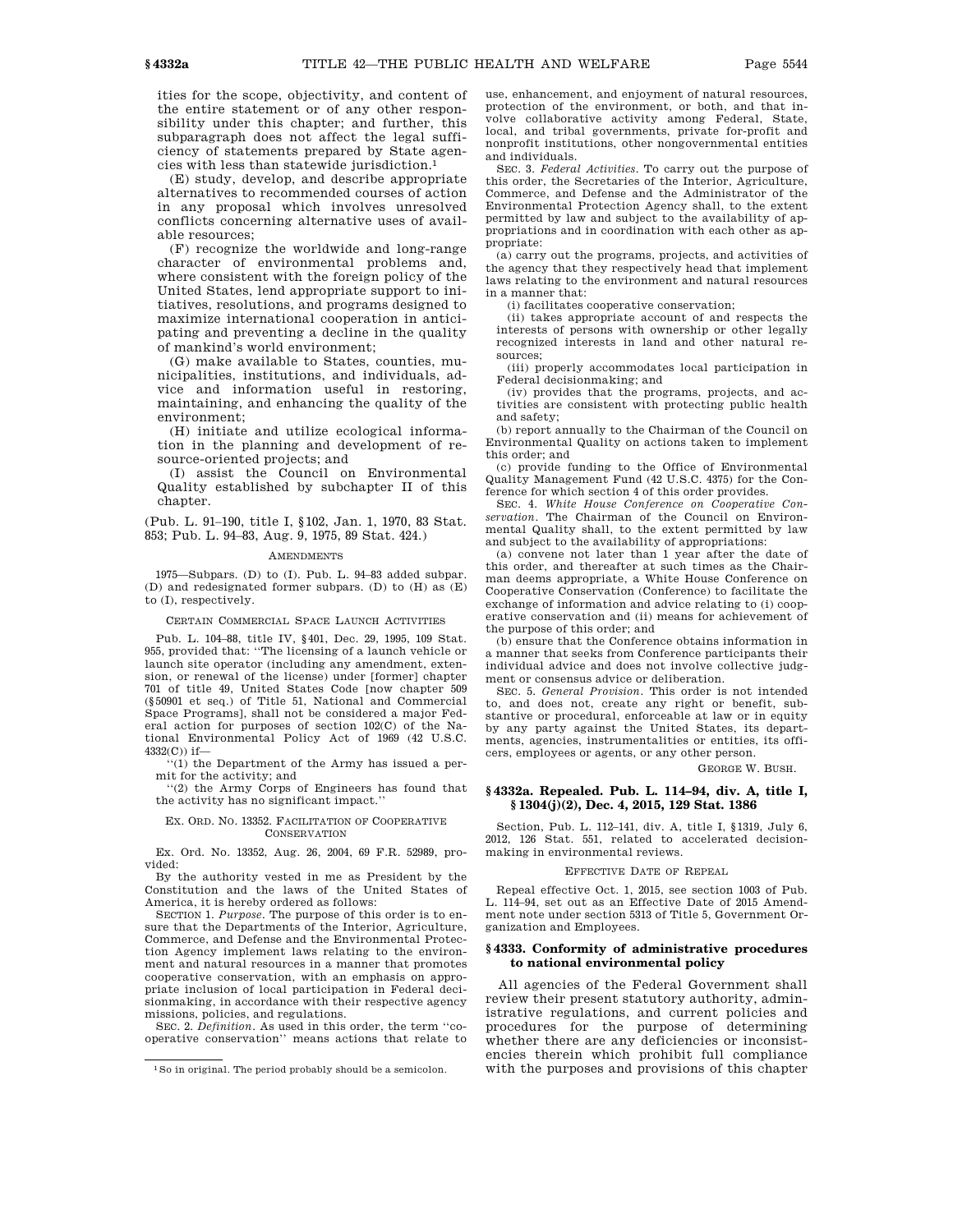and shall propose to the President not later than July 1, 1971, such measures as may be necessary to bring their authority and policies into conformity with the intent, purposes, and procedures set forth in this chapter.

(Pub. L. 91–190, title I, §103, Jan. 1, 1970, 83 Stat. 854.)

# **§ 4334. Other statutory obligations of agencies**

Nothing in section 4332 or 4333 of this title shall in any way affect the specific statutory obligations of any Federal agency (1) to comply with criteria or standards of environmental quality, (2) to coordinate or consult with any other Federal or State agency, or (3) to act, or refrain from acting contingent upon the recommendations or certification of any other Federal or State agency.

(Pub. L. 91–190, title I, §104, Jan. 1, 1970, 83 Stat. 854.)

# **§ 4335. Efforts supplemental to existing authorizations**

The policies and goals set forth in this chapter are supplementary to those set forth in existing authorizations of Federal agencies.

(Pub. L. 91–190, title I, §105, Jan. 1, 1970, 83 Stat. 854.)

# SUBCHAPTER II—COUNCIL ON ENVIRONMENTAL QUALITY

# **§ 4341. Omitted**

#### CODIFICATION

Section, Pub. L. 91–190, title II, §201, Jan. 1, 1970, 83 Stat. 854, which required the President to transmit to Congress annually an Environmental Quality Report, terminated, effective May 15, 2000, pursuant to section 3003 of Pub. L. 104–66, as amended, set out as a note under section 1113 of Title 31, Money and Finance. See, also, item 1 on page 41 of House Document No. 103–7.

# **§ 4342. Establishment; membership; Chairman; appointments**

There is created in the Executive Office of the President a Council on Environmental Quality (hereinafter referred to as the ''Council''). The Council shall be composed of three members who shall be appointed by the President to serve at his pleasure, by and with the advice and consent of the Senate. The President shall designate one of the members of the Council to serve as Chairman. Each member shall be a person who, as a result of his training, experience, and attainments, is exceptionally well qualified to analyze and interpret environmental trends and information of all kinds; to appraise programs and activities of the Federal Government in the light of the policy set forth in subchapter I of this chapter; to be conscious of and responsive to the scientific, economic, social, esthetic, and cultural needs and interests of the Nation; and to formulate and recommend national policies to promote the improvement of the quality of the environment.

(Pub. L. 91–190, title II, §202, Jan. 1, 1970, 83 Stat. 854.)

COUNCIL ON ENVIRONMENTAL QUALITY; REDUCTION OF MEMBERS

Provisions stating that notwithstanding this section, the Council was to consist of one member, appointed by the President, by and with the advice and consent of the Senate, serving as chairman and exercising all powers, functions, and duties of the Council, were contained in the Department of the Interior, Environment, and Related Agencies Appropriations Act, 2006, Pub. L. 109–54, title III, Aug. 2, 2005, 119 Stat. 543, and were repeated in provisions of subsequent appropriations acts which are not set out in the Code. Similar provisions were also contained in the following prior appropriations acts:

Pub. L. 108–447, div. I, title III, Dec. 8, 2004, 118 Stat. 3332.

Pub. L. 108–199, div. G, title III, Jan. 23, 2004, 118 Stat. 408.

Pub. L. 108–7, div. K, title III, Feb. 20, 2003, 117 Stat. 514.

Pub. L. 107–73, title III, Nov. 26, 2001, 115 Stat. 686.

Pub. L. 106–377, §1(a)(1) [title III], Oct. 27, 2000, 114 Stat. 1441, 1441A–45.

Pub. L. 106–74, title III, Oct. 20, 1999, 113 Stat. 1084. Pub. L. 105–276, title III, Oct. 21, 1998, 112 Stat. 2500. Pub. L. 105–65, title III, Oct. 27, 1997, 111 Stat. 1375.

# **§ 4343. Employment of personnel, experts and consultants**

(a) The Council may employ such officers and employees as may be necessary to carry out its functions under this chapter. In addition, the Council may employ and fix the compensation of such experts and consultants as may be necessary for the carrying out of its functions under this chapter, in accordance with section 3109 of title 5 (but without regard to the last sentence thereof).

(b) Notwithstanding section 1342 of title 31, the Council may accept and employ voluntary and uncompensated services in furtherance of the purposes of the Council.

(Pub. L. 91–190, title II, §203, Jan. 1, 1970, 83 Stat. 855; Pub. L. 94–52, §2, July 3, 1975, 89 Stat. 258.)

### REFERENCES IN TEXT

The last sentence of section 3109 of title 5, referred to in subsec. (a), probably means the last sentence of section 3109(b) of title 5, which was the last sentence of that section when the reference was enacted. Since then, section 3109 of title 5 has been amended to add subsecs. (c) to (e) at the end.

#### CODIFICATION

In subsec. (b), ''section 1342 of title 31'' substituted for ''section 3679(b) of the Revised Statutes (31 U.S.C. 665(b))'' on authority of Pub. L. 97–258, §4(b), Sept. 13, 1982, 96 Stat. 1067, the first section of which enacted Title 31, Money and Finance.

#### **AMENDMENTS**

1975—Pub. L. 94–52 designated existing provisions as subsec. (a) and added subsec. (b).

### **§ 4344. Duties and functions**

It shall be the duty and function of the Council—

(1) to assist and advise the President in the preparation of the Environmental Quality Report required by section  $4341<sup>1</sup>$  of this title;

(2) to gather timely and authoritative information concerning the conditions and trends

<sup>1</sup>See References in Text note below.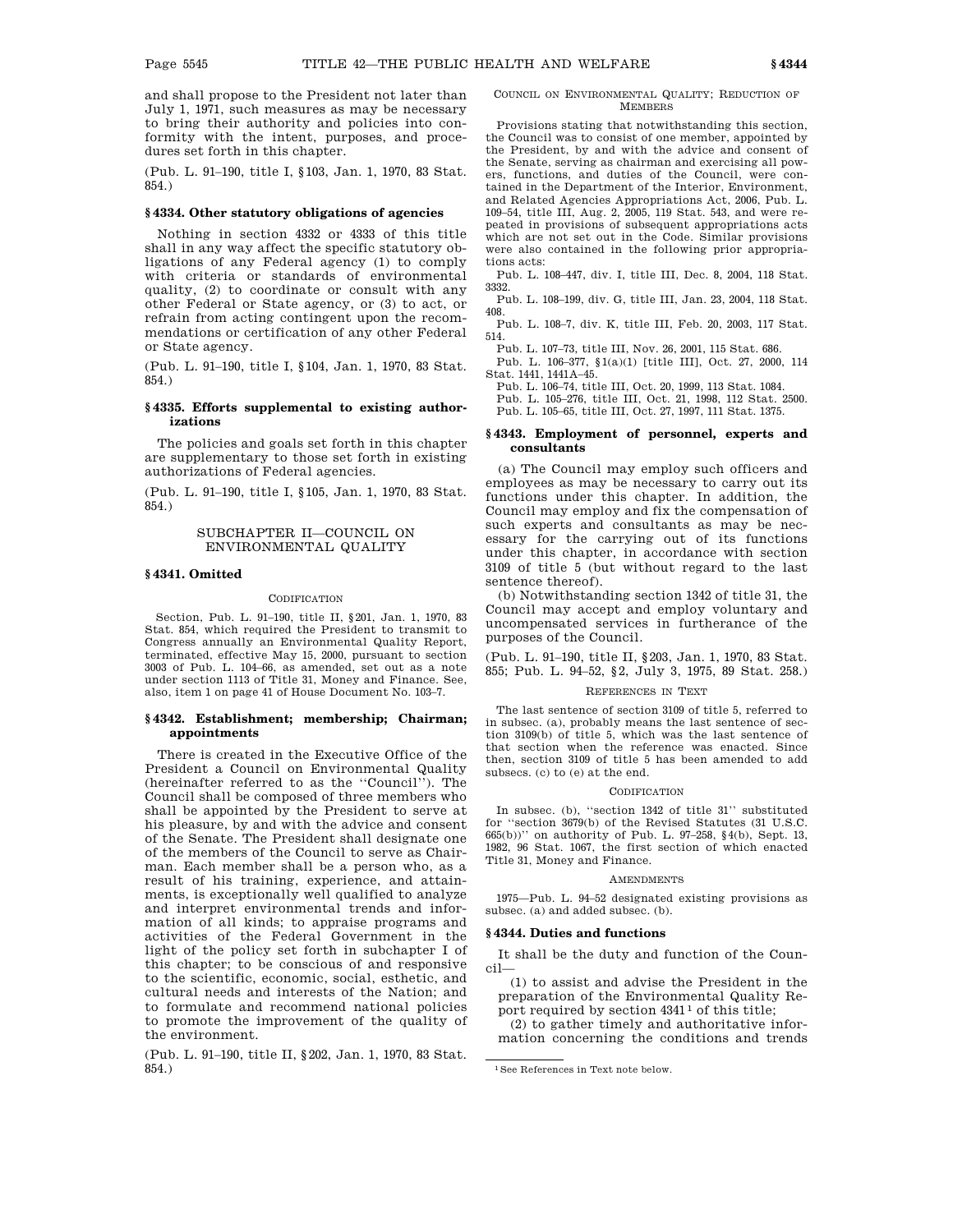in the quality of the environment both current and prospective, to analyze and interpret such information for the purpose of determining whether such conditions and trends are interfering, or are likely to interfere, with the achievement of the policy set forth in subchapter I of this chapter, and to compile and submit to the President studies relating to such conditions and trends;

(3) to review and appraise the various programs and activities of the Federal Government in the light of the policy set forth in subchapter I of this chapter for the purpose of determining the extent to which such programs and activities are contributing to the achievement of such policy, and to make recommendations to the President with respect thereto;

(4) to develop and recommend to the President national policies to foster and promote the improvement of environmental quality to meet the conservation, social, economic, health, and other requirements and goals of the Nation;

(5) to conduct investigations, studies, surveys, research, and analyses relating to ecological systems and environmental quality;

(6) to document and define changes in the natural environment, including the plant and animal systems, and to accumulate necessary data and other information for a continuing analysis of these changes or trends and an interpretation of their underlying causes;

(7) to report at least once each year to the President on the state and condition of the environment; and

(8) to make and furnish such studies, reports thereon, and recommendations with respect to matters of policy and legislation as the President may request.

(Pub. L. 91–190, title II, §204, Jan. 1, 1970, 83 Stat. 855.)

#### REFERENCES IN TEXT

Section 4341 of this title, referred to in par. (1), was omitted from the Code.

#### TRANSFER OF FUNCTIONS

So much of functions of Council on Environmental Quality under par. (5) of this section as pertains to ecological systems transferred to Administrator of Environmental Protection Agency by Reorg. Plan No. 3 of 1970, §2(a)(5), eff. Dec. 2, 1970, 35 F.R. 15623, 84 Stat. 2086, set out under section 4321 of this title.

# **§ 4345. Consultation with Citizens' Advisory Committee on Environmental Quality and other representatives**

In exercising its powers, functions, and duties under this chapter, the Council shall—

(1) consult with the Citizens' Advisory Committee on Environmental Quality established by Executive Order numbered 11472, dated May 29, 1969, and with such representatives of science, industry, agriculture, labor, conservation organizations, State and local governments and other groups, as it deems advisable; and

(2) utilize, to the fullest extent possible, the services, facilities, and information (including statistical information) of public and private agencies and organizations, and individuals, in order that duplication of effort and expense may be avoided, thus assuring that the Council's activities will not unnecessarily overlap or conflict with similar activities authorized by law and performed by established agencies.

(Pub. L. 91–190, title II, §205, Jan. 1, 1970, 83 Stat. 855.)

#### REFERENCES IN TEXT

Executive Order numbered 11472, dated May 29, 1969, referred to in par. (1), is set out as a note under section 4321 of this title.

#### CITIZENS' ADVISORY COMMITTEE ON ENVIRONMENTAL **QUALITY**

For provisions relating to termination of Citizens' Advisory Committee on Environmental Quality, see Ex. Ord. No. 12007, Aug. 22, 1977, 42 F.R. 42839, set out as a note under section 14 of the Federal Advisory Committee Act in the Appendix to Title 5, Government Organization and Employees.

### **§ 4346. Tenure and compensation of members**

Members of the Council shall serve full time and the Chairman of the Council shall be compensated at the rate provided for Level II of the Executive Schedule Pay Rates (5 U.S.C. 5313). The other members of the Council shall be compensated at the rate provided for Level IV or 1 the Executive Schedule Pay Rates (5 U.S.C. 5315).

(Pub. L. 91–190, title II, §206, Jan. 1, 1970, 83 Stat. 856.)

# **§ 4346a. Travel reimbursement by private organizations and Federal, State, and local governments**

The Council may accept reimbursements from any private nonprofit organization or from any department, agency, or instrumentality of the Federal Government, any State, or local government, for the reasonable travel expenses incurred by an officer or employee of the Council in connection with his attendance at any conference, seminar, or similar meeting conducted for the benefit of the Council.

(Pub. L. 91–190, title II, §207, as added Pub. L. 94–52, §3, July 3, 1975, 89 Stat. 258.)

### **§ 4346b. Expenditures in support of international activities**

The Council may make expenditures in support of its international activities, including expenditures for: (1) international travel; (2) activities in implementation of international agreements; and (3) the support of international exchange programs in the United States and in foreign countries.

(Pub. L. 91–190, title II, §208, as added Pub. L. 94–52, §3, July 3, 1975, 89 Stat. 258.)

#### **§ 4347. Authorization of appropriations**

There are authorized to be appropriated to carry out the provisions of this chapter not to exceed \$300,000 for fiscal year 1970, \$700,000 for fiscal year 1971, and \$1,000,000 for each fiscal year thereafter.

<sup>&</sup>lt;sup>1</sup>So in original. Probably should be "of".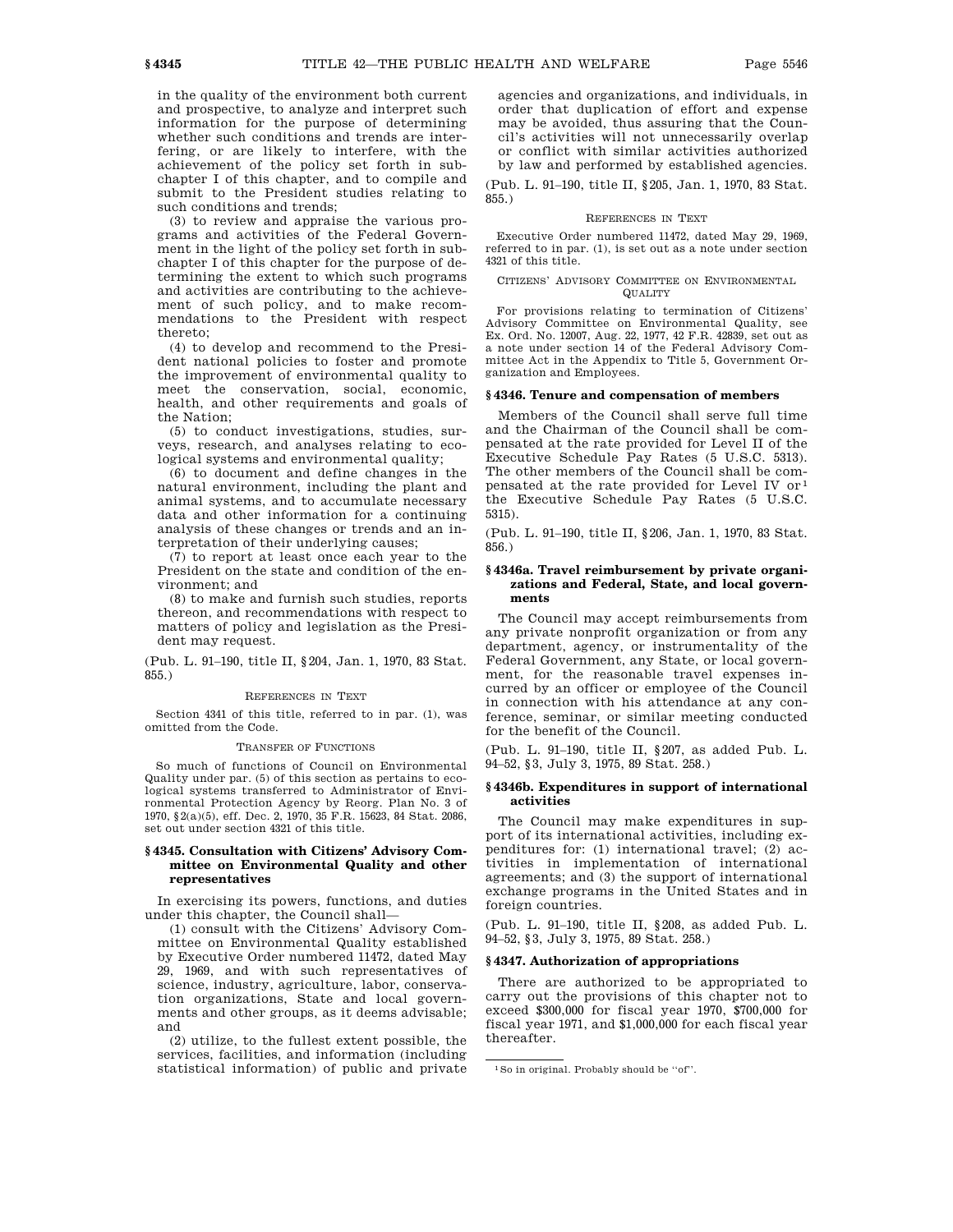(Pub. L. 91–190, title II, §209, formerly §207, Jan. 1, 1970, 83 Stat. 856, renumbered §209, Pub. L. 94–52, §3, July 3, 1975, 89 Stat. 258.)

# SUBCHAPTER III—MISCELLANEOUS PROVISIONS

# **§§ 4361, 4361a. Repealed. Pub. L. 104–66, title II, § 2021(k)(1), (2), Dec. 21, 1995, 109 Stat. 728**

Section 4361, Pub. L. 94–475, §5, Oct. 11, 1976, 90 Stat. 2071, related to 5-year plan for research, development, and demonstration.

Section 4361a, Pub. L. 95–155, §4, Nov. 8, 1977, 91 Stat. 1258, related to budget projections in annual revisions of the plan for research, development, and demonstration.

# **§ 4361b. Implementation by Administrator of Environmental Protection Agency of recommendations of ''CHESS'' Investigative Report; waiver; inclusion of status of implementation requirements in annual revisions of plan for research, development, and demonstration**

The Administrator of the Environmental Protection Agency shall implement the recommendations of the report prepared for the House Committee on Science and Technology entitled ''The Environmental Protection Agency Research Program with primary emphasis on the Community Health and Environmental Surveillance System (CHESS): An Investigative Report'', unless for any specific recommendation he determines (1) that such recommendation has been implemented, (2) that implementation of such recommendation would not enhance the quality of the research, or (3) that implementation of such recommendation will require funding which is not available. Where such funding is not available, the Administrator shall request the required authorization or appropriation for such implementation. The Administrator shall report the status of such implementation in each annual revision of the five-year plan transmitted to the Congress under section  $4361<sup>1</sup>$  of this title.

(Pub. L. 95–155, §10, Nov. 8, 1977, 91 Stat. 1262.)

# REFERENCES IN TEXT

Section 4361 of this title, referred to in text, was repealed by Pub. L. 104–66, title II, §2021(k)(1), Dec. 21, 1995, 109 Stat. 728.

#### CODIFICATION

Section was enacted as part of the Environmental Research, Development, and Demonstration Authorization Act of 1978, and not as part of the National Environmental Policy Act of 1969 which comprises this chapter.

#### CHANGE OF NAME

Committee on Science and Technology of House of Representatives changed to Committee on Science, Space, and Technology of House of Representatives by House Resolution No. 5, One Hundred Twelfth Congress, Jan. 5, 2011.

# **§ 4361c. Staff management**

#### **(a) Appointments for educational programs**

(1) The Administrator is authorized to select and appoint up to 75 full-time permanent staff members in the Office of Research and Development to pursue full-time educational programs for the purpose of (A) securing an advanced degree or (B) securing academic training, for the purpose of making a career change in order to better carry out the Agency's research mission.

(2) The Administrator shall select and appoint staff members for these assignments according to rules and criteria promulgated by him. The Agency may continue to pay the salary and benefits of the appointees as well as reasonable and appropriate relocation expenses and tuition.

(3) The term of each appointment shall be for up to one year, with a single renewal of up to one year in appropriate cases at the discretion of the Administrator.

(4) Staff members appointed to this program shall not count against any Agency personnel ceiling during the term of their appointment.

### **(b) Post-doctoral research fellows**

(1) The Administrator is authorized to appoint up to 25 Post-doctoral Research Fellows in accordance with the provisions of section 213.3102(aa) of title 5 of the Code of Federal Regulations.

(2) Persons holding these appointments shall not count against any personnel ceiling of the Agency.

### **(c) Non-Government research associates**

(1) The Administrator is authorized and encouraged to utilize research associates from outside the Federal Government in conducting the research, development, and demonstration programs of the Agency.

(2) These persons shall be selected and shall serve according to rules and criteria promulgated by the Administrator.

# **(d) Women and minority groups**

For all programs in this section, the Administrator shall place special emphasis on providing opportunities for education and training of women and minority groups.

(Pub. L. 95–477, §6, Oct. 18, 1978, 92 Stat. 1510.)

# **CODIFICATION**

Section was enacted as part of the Environmental Research, Development, and Demonstration Authorization Act of 1979, and not as part of the National Environmental Policy Act of 1969 which comprises this chapter.

CONTRACTS BY OFFICE OF RESEARCH AND DEVELOPMENT OF THE ENVIRONMENTAL PROTECTION AGENCY

Pub. L. 108–7, div. K, title III, Feb. 20, 2003, 117 Stat. 509, provided in part: ''That the Office of Research and Development of the Environmental Protection Agency may hereafter contract directly with individuals or indirectly with institutions or nonprofit organizations, without regard to 41 U.S.C. 5 [see 41 U.S.C. 6101], for the temporary or intermittent personal services of students or recent graduates, who shall be considered employees for the purposes of chapters 57 and 81 of title 5, United States Code, relating to compensation for travel and work injuries, and chapter 171 of title 28, United States Code, relating to tort claims, but shall not be considered to be Federal employees for any other purposes.''

# **§ 4362. Interagency cooperation on prevention of environmental cancer and heart and lung disease**

(a) Not later than three months after August 7, 1977, there shall be established a Task Force

<sup>1</sup>See References in Text note below.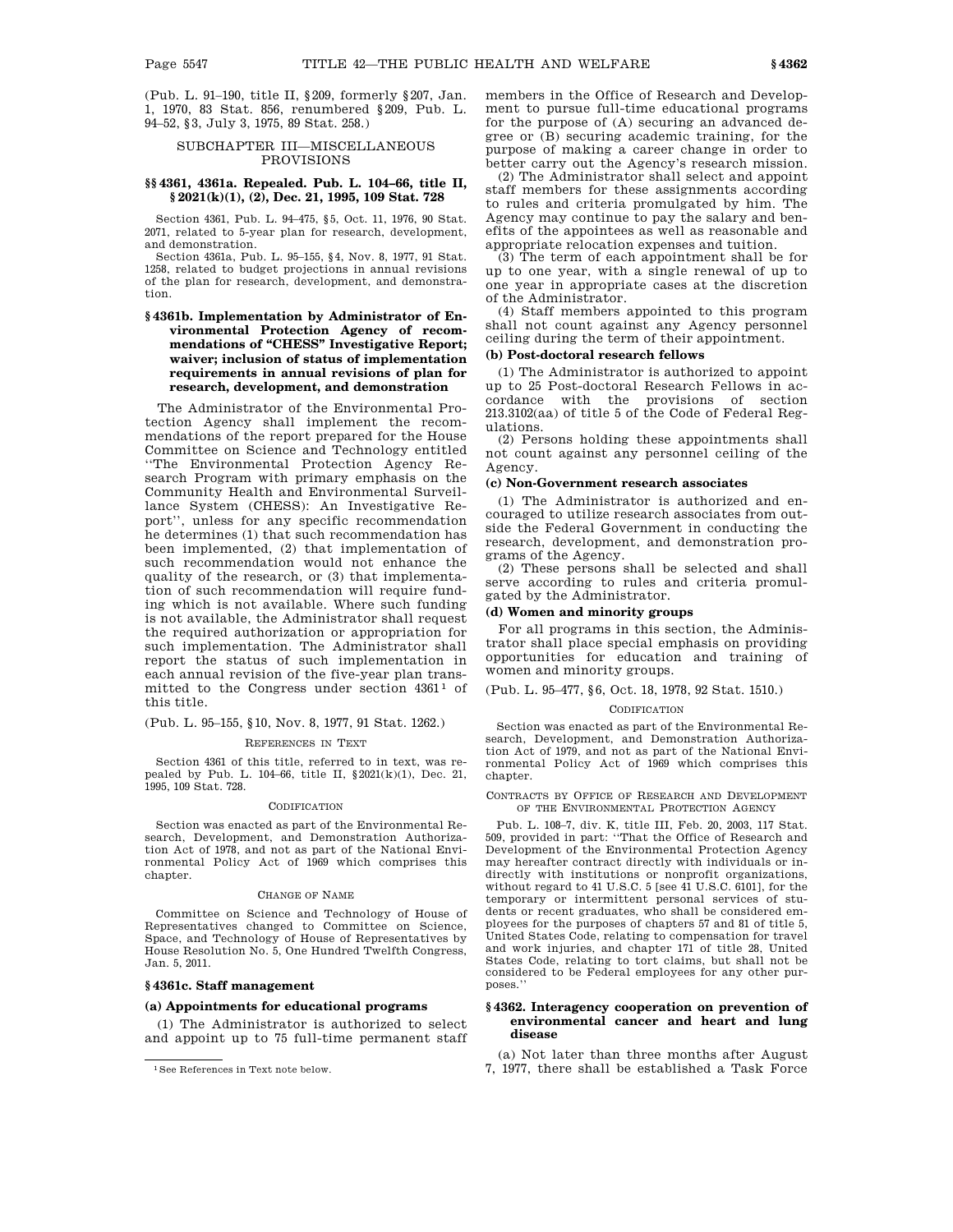on Environmental Cancer and Heart and Lung Disease (hereinafter referred to as the ''Task Force''). The Task Force shall include representatives of the Environmental Protection Agency, the National Cancer Institute, the National Heart, Lung, and Blood Institute, the National Institute of Occupational Safety and Health, and the National Institute on Environmental Health Sciences, and shall be chaired by the Administrator (or his delegate).

(b) The Task Force shall—

(1) recommend a comprehensive research program to determine and quantify the relationship between environmental pollution and human cancer and heart and lung disease;

(2) recommend comprehensive strategies to reduce or eliminate the risks of cancer or such other diseases associated with environmental pollution;

(3) recommend research and such other measures as may be appropriate to prevent or reduce the incidence of environmentally related cancer and heart and lung diseases;

(4) coordinate research by, and stimulate cooperation between, the Environmental Protection Agency, the Department of Health and Human Services, and such other agencies as may be appropriate to prevent environmentally related cancer and heart and lung diseases; and

(5) report to Congress, not later than one year after August 7, 1977, and annually thereafter, on the problems and progress in carrying out this section.

(Pub. L. 95–95, title IV, §402, Aug. 7, 1977, 91 Stat. 791; Pub. L. 96–88, title V, §509(b), Oct. 17, 1979, 93 Stat. 695.)

#### **CODIFICATION**

Section was enacted as part of the Clean Air Act Amendments of 1977, and not as part of the National Environmental Policy Act of 1969 which comprises this chapter.

#### CHANGE OF NAME

''Department of Health and Human Services'' substituted for ''Department of Health, Education, and Welfare'' in subsec. (b)(4) pursuant to section 509(b) of Pub. L. 96–88, which is classified to section 3508(b) of Title 20, Education.

#### EFFECTIVE DATE

Section effective Aug. 7, 1977, except as otherwise expressly provided, see section 406(d) of Pub. L. 95–95, set out as an Effective Date of 1977 Amendment note under section 7401 of this title.

### TERMINATION OF REPORTING REQUIREMENTS

For termination, effective May 15, 2000, of provisions in subsec. (b)(5) of this section relating to annual report to Congress, see section 3003 of Pub. L. 104–66, as amended, set out as a note under section 1113 of Title 31, Money and Finance, and item 18 on page 164 of House Document No. 103–7.

# **§ 4362a. Membership of Task Force on Environmental Cancer and Heart and Lung Disease**

The Director of the National Center for Health Statistics and the head of the Center for Disease Control (or the successor to such entity) shall each serve as members of the Task Force on Environmental Cancer and Heart and Lung Disease established under section 4362 of this title.

(Pub. L. 95–623, §9, Nov. 9, 1978, 92 Stat. 3455.)

#### CODIFICATION

Section was enacted as part of the Health Services Research, Health Statistics, and Health Care Technology Act of 1978, and not as part of the National Environmental Policy Act of 1969 which comprises this chapter.

### CHANGE OF NAME

Centers for Disease Control changed to Centers for Disease Control and Prevention by Pub. L. 102–531, title III, §312, Oct. 27, 1992, 106 Stat. 3504.

# **§ 4363. Continuing and long-term environmental research and development**

The Administrator of the Environmental Protection Agency shall establish a separately identified program of continuing, long-term environmental research and development for each activity listed in section 2(a) of this Act. Unless otherwise specified by law, at least 15 per centum of funds appropriated to the Administrator for environmental research and development for each activity listed in section 2(a) of this Act shall be obligated and expended for such longterm environmental research and development under this section.

(Pub. L. 96–569, §2(f), Dec. 22, 1980, 94 Stat. 3337.)

#### REFERENCES IN TEXT

Section 2(a) of this Act, referred to in text, is section 2(a) of Pub. L. 96–569, Dec. 22, 1980, 94 Stat. 3335, which is not classified to the Code.

#### **CODIFICATION**

Section was enacted as part of the Environmental Research, Development, and Demonstration Authorization Act of 1981, and not as part of the National Environmental Policy Act of 1969 which comprises this chapter.

#### PRIOR PROVISIONS

Provisions similar to those in this section were contained in the following prior authorization acts:

1980—Pub. L. 96–229, §2(e), Apr. 7, 1980, 94 Stat. 327.

1977—Pub. L. 95–155, §6, Nov. 8, 1977, 91 Stat. 1259.

### **§ 4363a. Pollution control technologies demonstrations**

(1) The Administrator shall continue to be responsible for conducting and shall continue to conduct full-scale demonstrations of energy-related pollution control technologies as necessary in his judgment to fulfill the provisions of the Clean Air Act as amended [42 U.S.C. 7401 et seq.], the Federal Water Pollution Control Act as amended [33 U.S.C. 1251 et seq.], and other pertinent pollution control statutes.

(2) Energy-related environmental protection projects authorized to be administered by the Environmental Protection Agency under this Act shall not be transferred administratively to the Department of Energy or reduced through budget amendment. No action shall be taken through administrative or budgetary means to diminish the ability of the Environmental Protection Agency to initiate such projects.

# (Pub. L. 96–229, §2(d), Apr. 7, 1980, 94 Stat. 327.)

# REFERENCES IN TEXT

The Clean Air Act as amended, referred to in par. (1), is act July 14, 1955, ch. 360, 69 Stat. 322, as amended,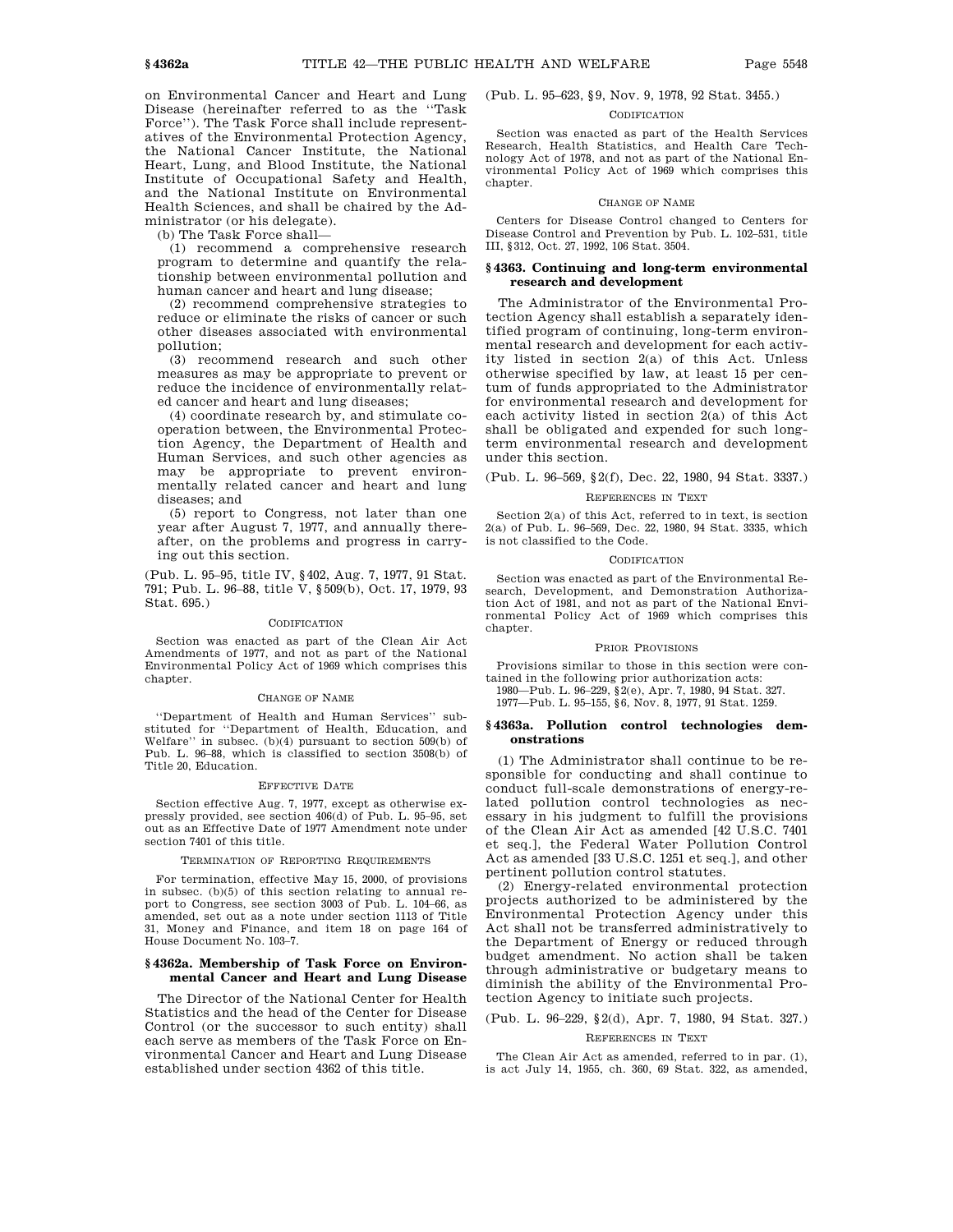which is classified generally to chapter 85 (§7401 et seq.) of this title. For complete classification of this Act to the Code, see Short Title note set out under section 7401 of this title and Tables.

The Federal Water Pollution Control Act as amended, referred to in par. (1), is act June 30, 1948, ch. 758, as amended generally by Pub. L. 92–500, §2, Oct. 18, 1972, 86 Stat. 816, which is classified generally to chapter 26 (§1251 et seq.) of Title 33, Navigation and Navigable Waters. For complete classification of this Act to the Code, see Short Title note set out under section 1251 of Title 33 and Tables.

This Act, referred to in par. (2), is Pub. L. 96–229, Apr. 7, 1980, 94 Stat. 325, known as the Environmental, Research, Development, and Demonstration Authorization Act of 1980, which enacted sections 4363, 4363a, 4369a, and 4370 of this title. For complete classification of this Act to the Code, see Tables.

#### CODIFICATION

Section was enacted as part of the Environmental Research, Development, and Demonstration Authorization Act of 1980, and not as part of the National Environmental Policy Act of 1969 which comprises this chapter.

### PRIOR PROVISIONS

Provisions similar to those in this section were contained in the following prior authorization act: 1979—Pub. L. 95–477, §2(d), Oct. 18, 1978, 92 Stat. 1508.

# **§ 4364. Expenditure of funds for research and development related to regulatory program activities**

# **(a) Coordination, etc., with research needs and priorities of program offices and Environmental Protection Agency**

The Administrator of the Environmental Protection Agency shall assure that the expenditure of any funds appropriated pursuant to this Act or any other provision of law for environmental research and development related to regulatory program activities shall be coordinated with and reflect the research needs and priorities of the program offices, as well as the overall research needs and priorities of the Agency, including those defined in the five-year research plan.

# **(b) Program offices subject to coverage**

For purposes of subsection (a), the appropriate program offices are—

(1) the Office of Air and Waste Management, for air quality activities;

(2) the Office of Water and Hazardous Materials, for water quality activities and water supply activities;

(3) the Office of Pesticides, for environmental effects of pesticides;

(4) the Office of Solid Waste, for solid waste activities;

(5) the Office of Toxic Substances, for toxic substance activities;

(6) the Office of Radiation Programs, for radiation activities; and

(7) the Office of Noise Abatement and Control, for noise activities.

### **(c) Report to Congress; contents**

The Administrator shall submit to the President and the Congress a report concerning the most appropriate means of assuring, on a continuing basis, that the research efforts of the Agency reflect the needs and priorities of the regulatory program offices, while maintaining a high level of scientific quality. Such report shall be submitted on or before March 31, 1978.

# (Pub. L. 95–155, §7, Nov. 8, 1977, 91 Stat. 1259.)

# REFERENCES IN TEXT

This Act, referred to in subsec. (a), is Pub. L. 95–155, Nov. 8, 1977, 91 Stat. 1257, as amended, known as the Environmental Research, Development, and Demonstration Authorization Act of 1978, which to the extent classified to the Code enacted sections 300j–3a, 4361a, 4361b, and 4363 to 4367 of this title. For complete classification of this Act to the Code, see Tables.

#### CODIFICATION

Section was enacted as part of the Environmental Research, Development, and Demonstration Authorization Act of 1978, and not as part of the National Environmental Policy Act of 1969 which comprises this chapter.

#### **§ 4365. Science Advisory Board**

# **(a) Establishment; requests for advice by Administrator of Environmental Protection Agency and Congressional committees**

The Administrator of the Environmental Protection Agency shall establish a Science Advisory Board which shall provide such scientific advice as may be requested by the Administrator, the Committee on Environment and Public Works of the United States Senate, or the Committee on Science, Space, and Technology, on Energy and Commerce, or on Public Works and Transportation of the House of Representatives.

# **(b) Membership; Chairman; meetings; qualifications of members**

Such Board shall be composed of at least nine members, one of whom shall be designated Chairman, and shall meet at such times and places as may be designated by the Chairman of the Board in consultation with the Administrator. Each member of the Board shall be qualified by education, training, and experience to evaluate scientific and technical information on matters referred to the Board under this section.

# **(c) Proposed environmental criteria document, standard, limitation, or regulation; functions respecting in conjunction with Administrator**

(1) The Administrator, at the time any proposed criteria document, standard, limitation, or regulation under the Clean Air Act [42 U.S.C. 7401 et seq.], the Federal Water Pollution Control Act [33 U.S.C. 1251 et seq.], the Resource Conservation and Recovery Act of 1976 [42 U.S.C. 6901 et seq.], the Noise Control Act [42 U.S.C. 4901 et seq.], the Toxic Substances Control Act [15 U.S.C. 2601 et seq.], or the Safe Drinking Water Act [42 U.S.C. 300f et seq.], or under any other authority of the Administrator, is provided to any other Federal agency for formal review and comment, shall make available to the Board such proposed criteria document, standard, limitation, or regulation, together with relevant scientific and technical information in the possession of the Environmental Protection Agency on which the proposed action is based.

(2) The Board may make available to the Administrator, within the time specified by the Administrator, its advice and comments on the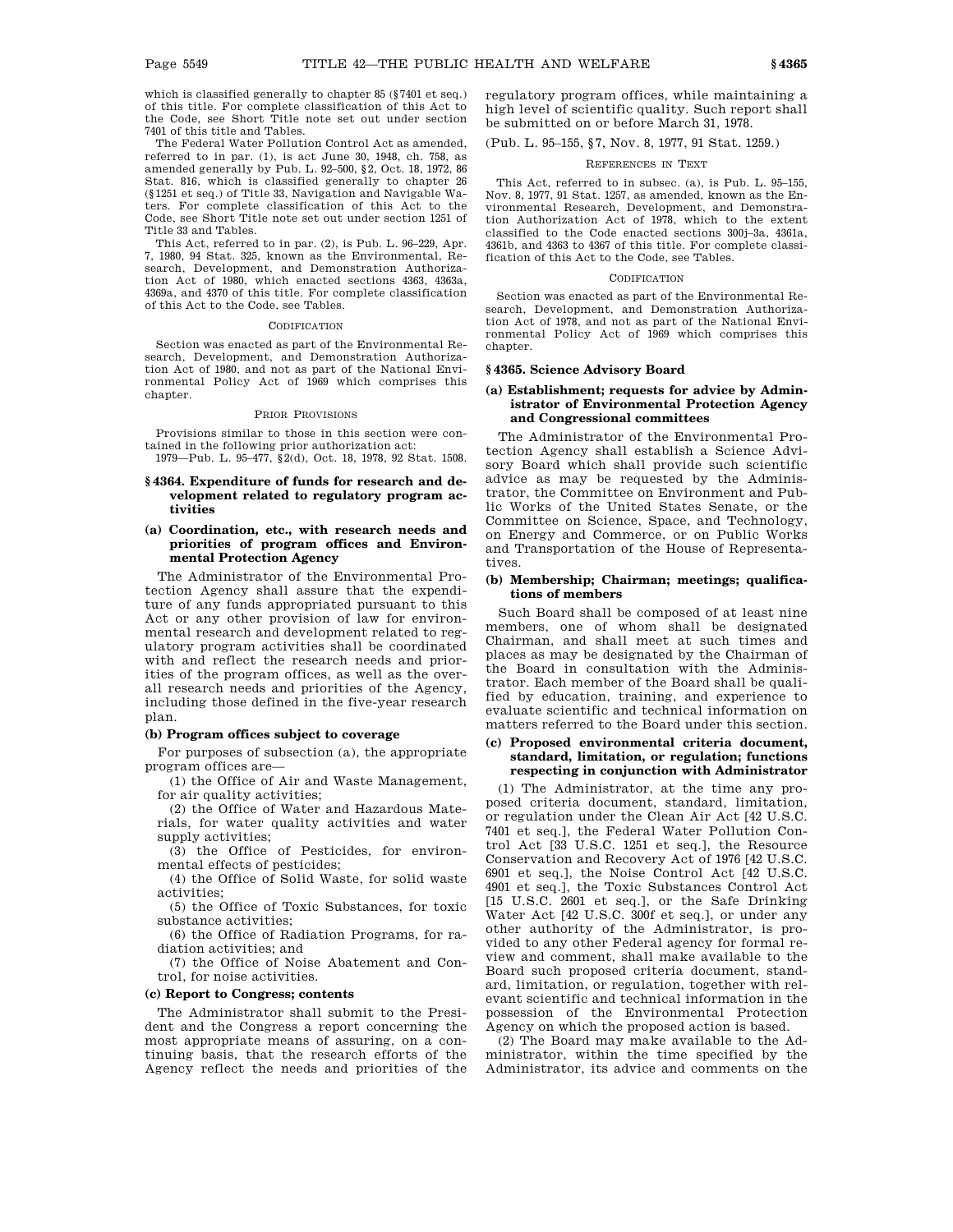adequacy of the scientific and technical basis of the proposed criteria document, standard, limitation, or regulation, together with any pertinent information in the Board's possession.

# **(d) Utilization of technical and scientific capabilities of Federal agencies and national environmental laboratories for determining adequacy of scientific and technical basis of proposed criteria document, etc.**

In preparing such advice and comments, the Board shall avail itself of the technical and scientific capabilities of any Federal agency, including the Environmental Protection Agency and any national environmental laboratories.

# **(e) Committees**

# **(1) Member committees**

# **(A) In general**

The Board is authorized to establish such member committees and investigative panels as the Administrator and the Board determine to be necessary to carry out this section.

# **(B) Chairmanship**

Each member committee or investigative panel established under this subsection shall be chaired by a member of the Board.

### **(2) Agriculture-related committees**

# **(A) In general**

The Administrator and the Board—

(i) shall establish a standing agriculturerelated committee; and

(ii) may establish such additional agriculture-related committees and investigative panels as the Administrator and the Board determines to be necessary to carry out the duties under subparagraph (C).

### **(B) Membership**

The standing committee and each agriculture-related committee or investigative panel established under subparagraph (A) shall be—

# (i) composed of—

(I) such quantity of members as the Administrator and the Board determines to be necessary; and

(II) individuals who are not members of the Board on the date of appointment to the committee or investigative panel; and

(ii) appointed by the Administrator and the Board, in consultation with the Secretary of Agriculture.

### **(C) Duties**

The agriculture-related standing committee and each additional committee and investigative panel established under subparagraph (A) shall provide scientific and technical advice to the Board relating to matters referred to the Board that the Administrator and the Board determines, in consultation with the Secretary of Agriculture, to have a significant direct impact on enterprises that are engaged in the business of the production of food and fiber, ranching and raising livestock, aquaculture, and all other farming- and agriculture-related industries.

# **(f) Appointment and compensation of secretary and other personnel; compensation of members**

(1) Upon the recommendation of the Board, the Administrator shall appoint a secretary, and such other employees as deemed necessary to exercise and fulfill the Board's powers and responsibilities. The compensation of all employees appointed under this paragraph shall be fixed in accordance with chapter 51 and subchapter III of chapter 53 of title 5.

(2) Members of the Board may be compensated at a rate to be fixed by the President but not in excess of the maximum rate of pay for grade GS–18, as provided in the General Schedule under section 5332 of title 5.

# **(g) Consultation and coordination with Scientific Advisory Panel**

In carrying out the functions assigned by this section, the Board shall consult and coordinate its activities with the Scientific Advisory Panel established by the Administrator pursuant to section 136w(d) of title 7.

### **(h) Public participation and transparency**

The Board shall make every effort, consistent with applicable law, including section 552 of title 5 (commonly known as the ''Freedom of Information Act'') and section 552a of title 5 (commonly known as the ''Privacy Act''), to maximize public participation and transparency, including making the scientific and technical advice of the Board and any committees or investigative panels of the Board publically available in electronic form on the website of the Environmental Protection Agency.

### **(i) Report to Congress**

The Administrator shall annually report to the Committees on Environment and Public Works and Agriculture of the Senate and the Committees on Transportation and Infrastructure, Energy and Commerce, and Agriculture of the House of Representatives regarding the membership and activities of the standing agriculture-related committee established pursuant to subsection  $(e)(2)(A)(i)$ .

(Pub. L. 95–155, §8, Nov. 8, 1977, 91 Stat. 1260; Pub. L. 96–569, §3, Dec. 22, 1980, 94 Stat. 3337; Pub. L. 103–437, §15(*o*), Nov. 2, 1994, 108 Stat. 4593; Pub. L. 104–66, title II, §2021(k)(3), Dec. 21, 1995, 109 Stat. 728; Pub. L. 113–79, title XII, §12307, Feb. 7, 2014, 128 Stat. 989.)

#### REFERENCES IN TEXT

The Clean Air Act, referred to in subsec. (c)(1), is act July 14, 1955, ch. 360, 69 Stat. 322, as amended, which is classified generally to chapter 85 (§7401 et seq.) of this title. For complete classification of this Act to the Code, see Short Title note set out under section 7401 of this title and Tables.

The Federal Water Pollution Control Act, referred to in subsec. (c)(1), is act June 30, 1948, ch. 758, as amended generally by Pub. L. 92–500, §2, Oct. 18, 1972, 86 Stat. 816, which is classified generally to chapter 26 (§1251 et seq.) of Title 33, Navigation and Navigable Waters. For complete classification of this Act to the Code, see Short Title note set out under section 1251 of Title 33 and Tables.

The Resource Conservation and Recovery Act of 1976, referred to in subsec.  $(c)(1)$ , is Pub. L. 94-580, Oct. 21. 1976, 90 Stat. 2796, as amended, which is classified gen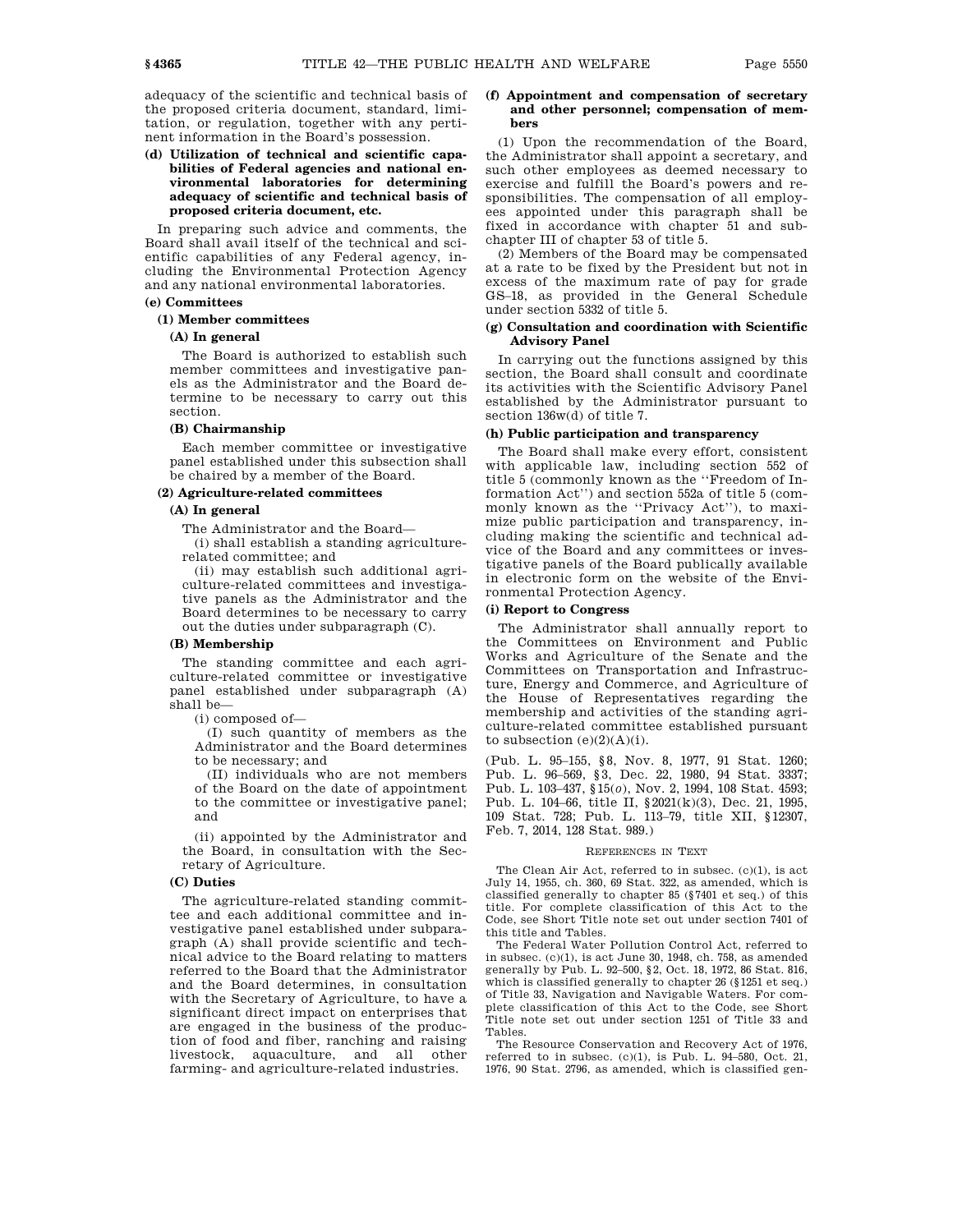erally to chapter 82 (§6901 et seq.) of this title. For complete classification of this Act to the Code, see Short Title of 1976 Amendment note set out under section 6901 of this title and Tables.

The Noise Control Act, referred to in subsec. (c)(1), probably means the Noise Control Act of 1972, Pub. L. 92–574, Oct. 27, 1972, 86 Stat. 1234, as amended, which is classified principally to chapter 65 (§4901 et seq.) of this title. For complete classification of this Act to the Code, see Short Title note set out under section 4901 of this title and Tables.

The Toxic Substances Control Act, referred to in subsec. (c)(1), is Pub. L. 94–469, Oct. 11, 1976, 90 Stat. 2003. as amended, which is classified generally to chapter 53 (§2601 et seq.) of Title 15, Commerce and Trade. For complete classification of this Act to the Code, see Short Title note set out under section 2601 of Title 15 and Tables.

The Safe Drinking Water Act, referred to in subsec.  $(c)(1)$ , is title XIV of act July 1, 1944, as added Dec. 16, 1974, Pub. L. 93–523, §2(a), 88 Stat. 1660, as amended, which is classified generally to subchapter XII (§300f et seq.) of chapter 6A of this title. For complete classification of this Act to the Code, see Short Title note set out under section 201 of this title and Tables.

#### **CODIFICATION**

Section was enacted as part of the Environmental Research, Development, and Demonstration Authorization Act of 1978, and not as part of the National Environmental Policy Act of 1969 which comprises this chapter.

#### AMENDMENTS

2014—Subsec. (e). Pub. L. 113–79, §12307(1), added subsec. (e) and struck out former subsec. (e). Text read as follows: ''The Board is authorized to constitute such member committees and investigative panels as the Administrator and the Board find necessary to carry out this section. Each such member committee or investigative panel shall be chaired by a member of the Board.''

Subsecs. (h), (i). Pub. L. 113–79, §12307(2), added subsecs. (h) and (i).

1995—Subsecs. (c) to (i). Pub. L. 104–66 redesignated subsecs. (e) to (i) as (c) to (g), respectively, and struck out former subsec. (c) which read as follows: ''In addition to providing scientific advice when requested by the Administrator under subsection (a) of this section, the Board shall review and comment on the Administration's five-year plan for environmental research, development, and demonstration provided for by section 4361 of this title and on each annual revision thereof. Such review and comment shall be transmitted to the Congress by the Administrator, together with his comments thereon, at the time of the transmission to the Congress of the annual revision involved.''

1994—Subsec. (a). Pub. L. 103–437, §15(*o*)(1), substituted ''Committee on Science, Space, and Technology, on Energy and Commerce, or on'' for ''Committees on Science and Technology, Interstate and Foreign Commerce, or''.

Subsec. (d). Pub. L. 103–437, §15(*o*)(2), struck out subsec. (d) which related to review and report to Administrator, President, and Congress on health effects research.

1980—Subsec. (a). Pub. L. 96–569 inserted provisions relating to requests by the enumerated Congressional committees.

#### CHANGE OF NAME

Committee on Energy and Commerce of House of Representatives treated as referring to Committee on Commerce of House of Representatives by section 1(a) of Pub. L. 104–14, set out as a note preceding section 21 of Title 2. Committee on Commerce of House of Representatives changed to Committee on Energy and Commerce of House of Representatives, and jurisdiction over matters relating to securities and exchanges

and insurance generally transferred to Committee on Financial Services of House of Representatives by House Resolution No. 5, One Hundred Seventh Congress, Jan. 3, 2001.

Committee on Public Works and Transportation of House of Representatives treated as referring to Committee on Transportation and Infrastructure of House of Representatives by section 1(a) of Pub. L. 104–14, set out as a note preceding section 21 of Title 2.

#### TERMINATION OF ADVISORY BOARDS

Advisory boards established after Jan. 5, 1973, to terminate not later than the expiration of the 2-year period beginning on the date of their establishment, unless, in the case of a board established by the President or an officer of the Federal Government, such board is renewed by appropriate action prior to the expiration of such 2-year period, or in the case of a board established by the Congress, its duration is otherwise provided for by law. See sections 3(2) and 14 of Pub. L. 92–463, Oct. 6, 1972, 86 Stat. 770, 776, set out in the Appendix to Title 5, Government Organization and Employees.

#### REFERENCES IN OTHER LAWS TO GS–16, 17, OR 18 PAY RATES

References in laws to the rates of pay for GS–16, 17, or 18, or to maximum rates of pay under the General Schedule, to be considered references to rates payable under specified sections of Title 5, Government Organization and Employees, see section 529 [title I, §101(c)(1)] of Pub. L. 101–509, set out in a note under section 5376 of Title 5.

# **§ 4366. Identification and coordination of research, development, and demonstration activities**

# **(a) Consultation and cooperation of Administrator of Environmental Protection Agency with heads of Federal agencies; inclusion of activities in annual revisions of plan for research, etc.**

The Administrator of the Environmental Protection Agency, in consultation and cooperation with the heads of other Federal agencies, shall take such actions on a continuing basis as may be necessary or appropriate—

(1) to identify environmental research, development, and demonstration activities, within and outside the Federal Government, which may need to be more effectively coordinated in order to minimize unnecessary duplication of programs, projects, and research facilities;

(2) to determine the steps which might be taken under existing law, by him and by the heads of such other agencies, to accomplish or promote such coordination, and to provide for or encourage the taking of such steps; and

(3) to determine the additional legislative actions which would be needed to assure such coordination to the maximum extent possible.

The Administrator shall include in each annual revision of the five-year plan provided for by section  $4361<sup>1</sup>$  of this title a full and complete report on the actions taken and determinations made during the preceding year under this subsection, and may submit interim reports on such actions and determinations at such other times as he deems appropriate.

<sup>1</sup>See References in Text note below.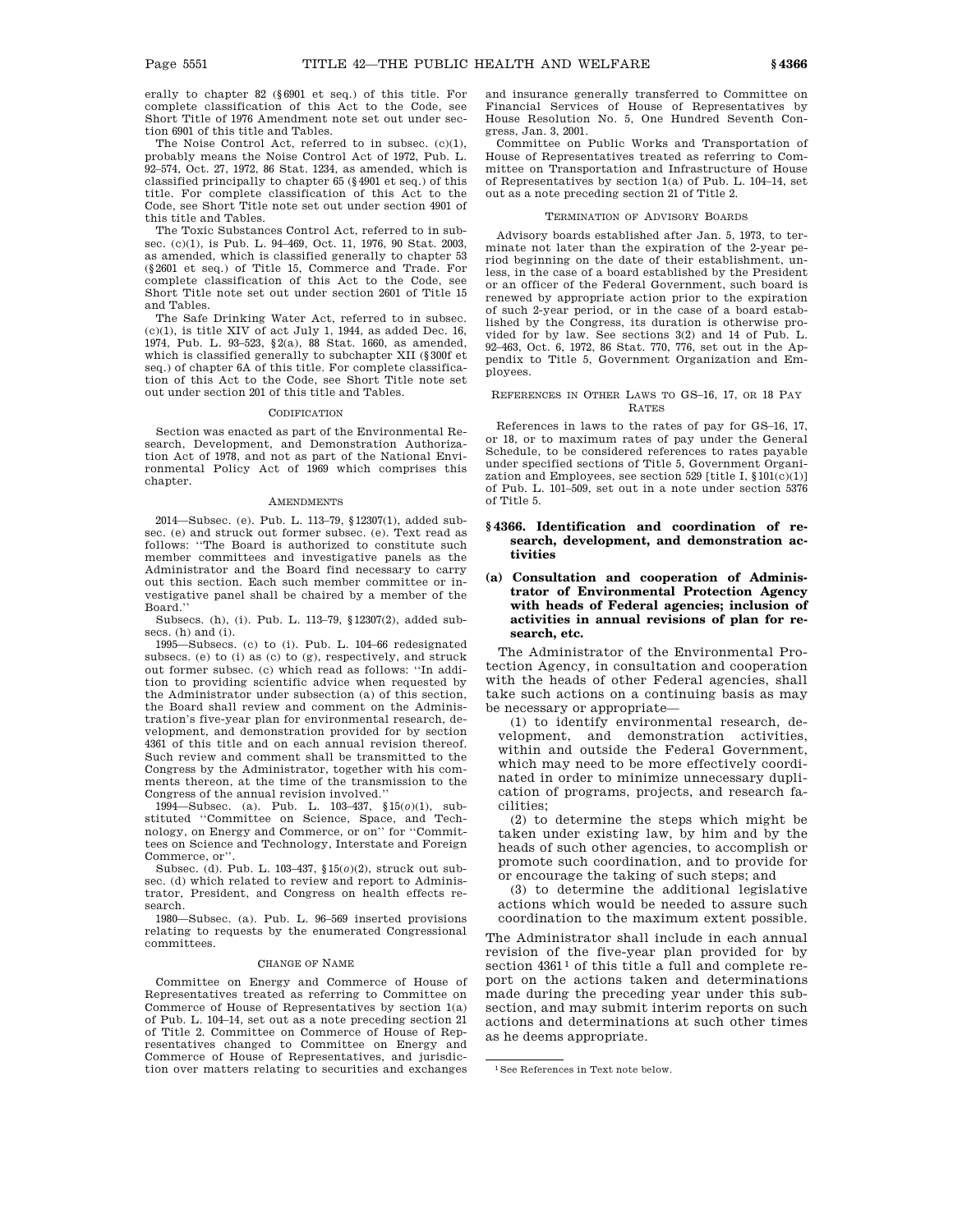# **(b) Coordination of programs by Administrator**

The Administrator of the Environmental Protection Agency shall coordinate environmental research, development, and demonstration programs of such Agency with the heads of other Federal agencies in order to minimize unnecessary duplication of programs, projects, and research facilities.

# **(c) Joint study by Council on Environmental Quality in consultation with Office of Science and Technology Policy for coordination of activities; report to President and Congress; report by President to Congress on implementation of joint study and report**

(1) In order to promote the coordination of environmental research and development activities, and to assure that the action taken and methods used (under subsection (a) and otherwise) to bring about such coordination will be as effective as possible for that purpose, the Council on Environmental Quality in consultation with the Office of Science and Technology Policy shall promptly undertake and carry out a joint study of all aspects of the coordination of environmental research and development. The Chairman of the Council shall prepare a report on the results of such study, together with such recommendations (including legislative recommendations) as he deems appropriate, and shall submit such report to the President and the Congress not later than May 31, 1978.

(2) Not later than September 30, 1978, the President shall report to the Congress on steps he has taken to implement the recommendations included in the report under paragraph (1), including any recommendations he may have for legislation.

(Pub. L. 95–155, §9, Nov. 8, 1977, 91 Stat. 1261.)

#### REFERENCES IN TEXT

Section 4361 of this title, referred to in subsec. (a), was repealed by Pub. L. 104–66, title II,  $\S 2021(k)(1)$ , Dec. 21, 1995, 109 Stat. 728.

#### **CODIFICATION**

Section was enacted as part of the Environmental Research, Development, and Demonstration Authorization Act of 1978, and not as part of the National Environmental Policy Act of 1969 which comprises this chapter.

COORDINATION OF ENVIRONMENTAL RESEARCH, DEVELOP-MENT, AND DEMONSTRATION EFFORTS; STUDY AND RE-PORT

Pub. L. 95–477, §3(c), Oct. 18, 1978, 92 Stat. 1509, authorized to be appropriated to the Environmental Protection Agency for the fiscal year 1979, \$1,000,000, and for the fiscal year 1980, \$1,000,000, for a study and report, under a contract let by the Administrator, to be conducted outside the Federal Government, on coordination of the Federal Government's efforts in environmental research, development, and demonstration, and the application of the results of such efforts to environmental problems, with the report on the study submitted to the President, the Administrator, and the Congress within two years after Oct. 18, 1978, accompanied by recommendations for action by the President, the Administrator, other agencies, or the Congress, as may be appropriate.

### **§ 4366a. Omitted**

#### **CODIFICATION**

Section, Pub. L. 101–617, §4, Nov. 16, 1990, 104 Stat. 3287, which related to development of data base of environmental research articles indexed by geographic location, expired 10 years after Nov. 16, 1990, pursuant to section 6 of Pub. L. 101-617, formerly set out as a Termination Date note under this section.

#### TERMINATION DATE

Pub. L. 101–617, §6, Nov. 16, 1990, 104 Stat. 3287, provided that Pub. L. 101–617, which enacted this section and provisions formerly set out under this section, was to expire 10 years after Nov. 16, 1990.

SHORT TITLE; FINDINGS; PURPOSE; AUTHORIZATION

Pub. L. 101–617, §§1–3, 5, Nov. 16, 1990, 104 Stat. 3287, which provided that Pub. L. 101–617, which enacted this section and provisions formerly set out under this section, could be cited as the ''Environmental Research Geographic Location Information Act'', and further provided for findings, purpose to develop data base of environmental research articles indexed by geographic location, and authorization of appropriations, expired 10 years after Nov. 16, 1990, pursuant to section 6 of Pub. L. 101–617, formerly set out as a note under this section.

# **§ 4367. Reporting requirements of financial interests of officers and employees of Environmental Protection Agency**

### **(a) Covered officers and employees**

Each officer or employee of the Environmental Protection Agency who—

(1) performs any function or duty under this Act; and

(2) has any known financial interest in any person who applies for or receives grants, contracts, or other forms of financial assistance under this Act,

shall, beginning on February 1, 1978, annually file with the Administrator a written statement concerning all such interests held by such officer or employee during the preceding calendar year. Such statement shall be available to the public.

# **(b) Implementation of requirements by Administrator**

The Administrator shall—

(1) act within ninety days after November 8, 1977—

(A) to define the term ''known financial interest'' for purposes of subsection (a) of this section; and

(B) to establish the methods by which the requirement to file written statements specified in subsection (a) of this section will be monitored and enforced, including appropriate provision for the filing by such officers and employees of such statements and the review by the Administrator of such statements; and

(2) Omitted.

# **(c) Exemption of positions by Administrator**

In the rules prescribed under subsection (b) of this section, the Administrator may identify specific positions of a nonpolicymaking nature within the Administration and provide that officers or employees occupying such positions shall be exempt from the requirements of this section.

# **(d) Violations; penalties**

Any officer or employee who is subject to, and knowingly violates, this section, shall be fined not more than \$2,500 or imprisoned not more than one year, or both.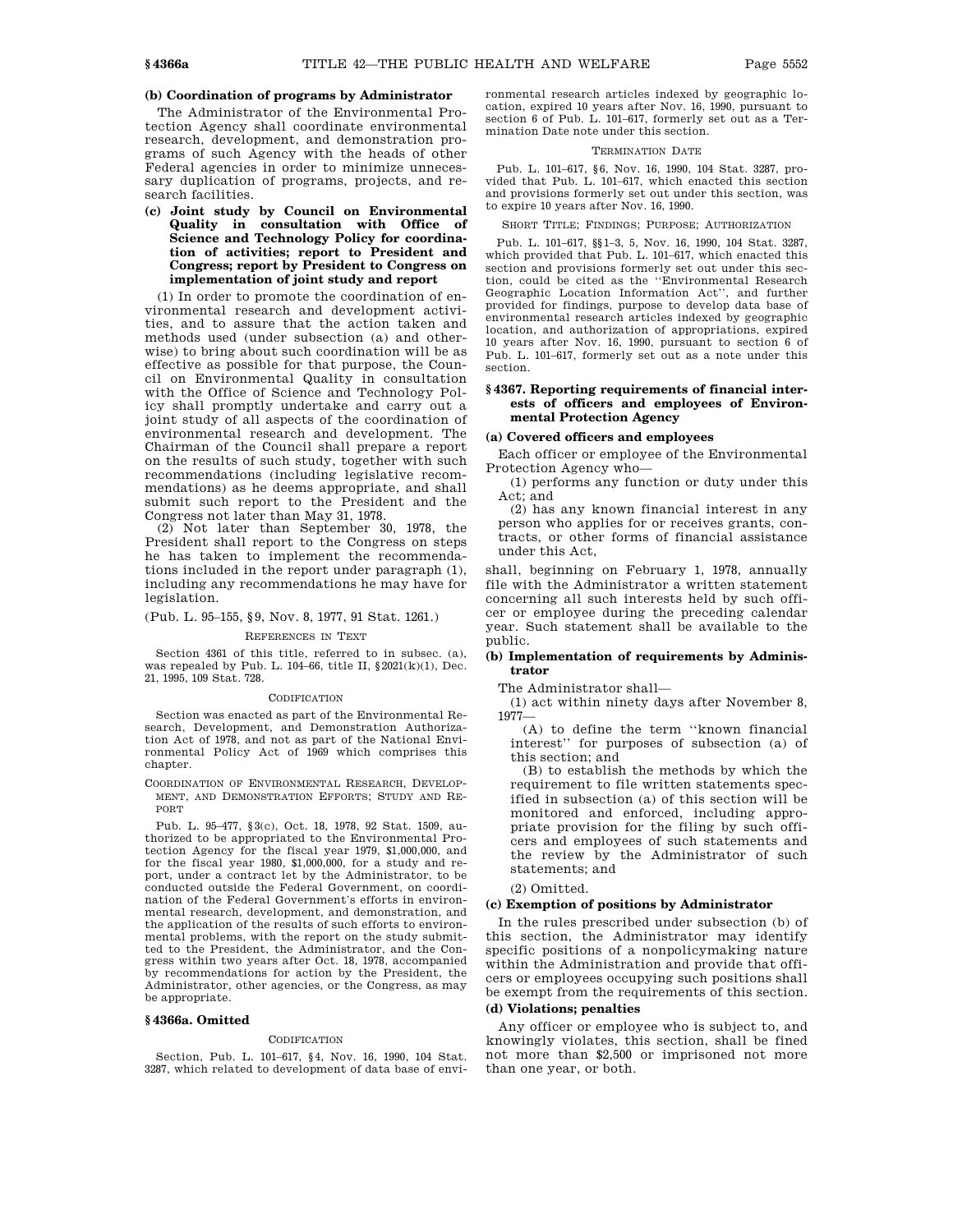# (Pub. L. 95–155, §12, Nov. 8, 1977, 91 Stat. 1263.)

#### REFERENCES IN TEXT

This Act, referred to in subsec. (a)(1), (2), is Pub. L. 95–155, Nov. 8, 1977, 91 Stat. 1257, as amended, known as the Environmental Research, Development, and Demonstration Authorization Act of 1978, which to the extent classified to the Code enacted sections 300j–3a, 4361a, 4361b, and 4363 to 4367 of this title. For complete classification of this Act to the Code, see Tables.

#### CODIFICATION

Subsec. (b)(2) of this section, which required the Administrator to report to Congress on June 1 of each calendar year with respect to such disclosures and the actions taken in regard thereto during the preceding calendar year, terminated, effective May 15, 2000, pursuant to section 3003 of Pub. L. 104–66, as amended, set out as a note under section 1113 of Title 31, Money and Finance. See, also, item 9 on page 164 of House Document No. 103–7.

Section was enacted as part of the Environmental Research, Development, and Demonstration Authorization Act of 1978, and not as part of the National Environmental Policy Act of 1969 which comprises this chapter.

### **§ 4368. Grants to qualified citizens groups**

(1) There is authorized to be appropriated to the Environmental Protection Agency, for grants to qualified citizens groups in States and regions, \$3,000,000.

(2) Grants under this section may be made for the purpose of supporting and encouraging participation by qualified citizens groups in determining how scientific, technological, and social trends and changes affect the future environment and quality of life of an area, and for setting goals and identifying measures for improvement.

(3) The term ''qualified citizens group'' shall mean a nonprofit organization of citizens having an area based focus, which is not single-issue oriented and which can demonstrate a prior record of interest and involvement in goal-setting and research concerned with improving the quality of life, including plans to identify, protect and enhance significant natural and cultural resources and the environment.

(4) A citizens group shall be eligible for assistance only if certified by the Governor in consultation with the State legislature as a bonafide organization entitled to receive Federal assistance to pursue the aims of this program. The group shall further demonstrate its capacity to employ usefully the funds for the purposes of this program and its broad-based representative nature.

(5) After an initial application for assistance under this section has been approved, the Administrator may make grants on an annual basis, on condition that the Governor recertify the group and that the applicant submits to the Administrator annually—

(A) an evaluation of the progress made during the previous year in meeting the objectives for which the grant was made;

(B) a description of any changes in the objectives of the activities; and

(C) a description of the proposed activities for the succeeding one year period.

(6) A grant made under this program shall not exceed 75 per centum of the estimated cost of the project or program for which the grant is made, and no group shall receive more than \$50,000 in any one year.

(7) No financial assistance provided under this section shall be used to support lobbying or litigation by any recipient group.

(Pub. L. 95–477, §3(d), Oct. 18, 1978, 92 Stat. 1509.)

#### REFERENCES IN TEXT

This section, referred to in par. (5), means section 3 of Pub. L. 95–477, in its entirety, subsec. (d) of which enacted this section, subsecs. (a) and (b) of which were not classified to the Code, and subsec. (c) of which is set out as a note under section 4366 of this title.

#### **CODIFICATION**

Section was enacted as part of the Environmental Research, Development, and Demonstration Authorization Act of 1979, and not as part of the National Environmental Policy Act of 1969 which comprises this chapter.

# **§ 4368a. Utilization of talents of older Americans in projects of pollution prevention, abatement, and control**

### **(a) Technical assistance to environmental agencies**

Notwithstanding any other provision of law relating to Federal grants and cooperative agreements, the Administrator of the Environmental Protection Agency is authorized to make grants to, or enter into cooperative agreements with, private nonprofit organizations designated by the Secretary of Labor under title V of the Older Americans Act of 1965 [42 U.S.C. 3056 et seq.] to utilize the talents of older Americans in programs authorized by other provisions of law administered by the Administrator (and consistent with such provisions of law) in providing technical assistance to Federal, State, and local environmental agencies for projects of pollution prevention, abatement, and control. Funding for such grants or agreements may be made available from such programs or through title V of the Older Americans Act of 1965 and subtitle D of title I of the Workforce Innovation and Opportunity Act [29 U.S.C. 3221 et seq.].

#### **(b) Pre-award certifications**

Prior to awarding any grant or agreement under subsection (a), the applicable Federal, State, or local environmental agency shall certify to the Administrator that such grants or agreements will not—

(1) result in the displacement of individuals currently employed by the environmental agency concerned (including partial displacement through reduction of nonovertime hours, wages, or employment benefits);

(2) result in the employment of any individual when any other person is in a layoff status from the same or substantially equivalent job within the jurisdiction of the environmental agency concerned; or

(3) affect existing contracts for services.

# **(c) Prior appropriation Acts**

Grants or agreements awarded under this section shall be subject to prior appropriation Acts.

(Pub. L. 98–313, §2, June 12, 1984, 98 Stat. 235; Pub. L. 105–277, div. A, §101(f) [title VIII,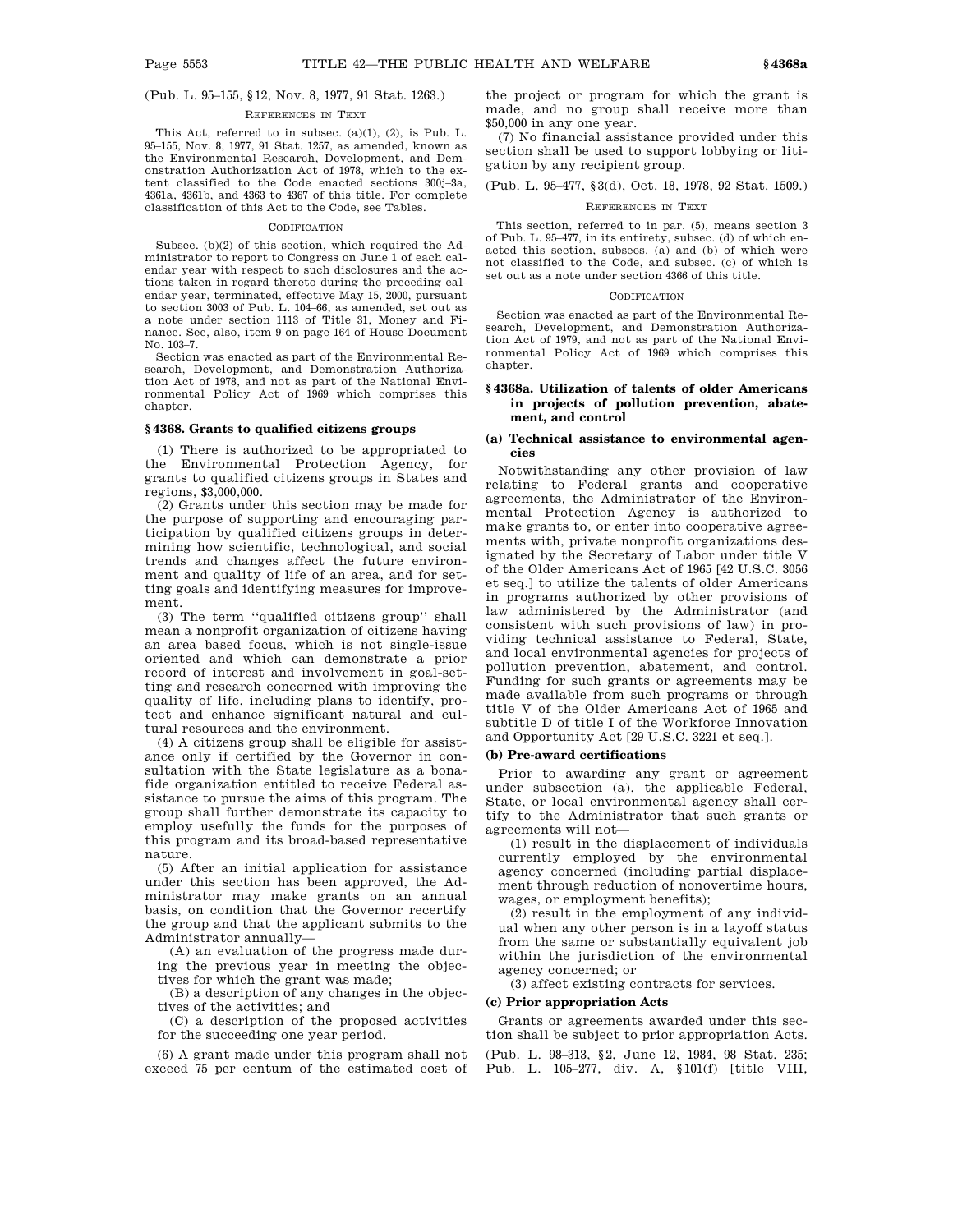§405(d)(35), (f)(27)], Oct. 21, 1998, 112 Stat. 2681–337, 2681–426, 2681–434; Pub. L. 113–128, title V, §512(j), July 22, 2014, 128 Stat. 1709.)

#### REFERENCES IN TEXT

The Older Americans Act of 1965, referred to in subsec. (a), is Pub. L. 89–73, July 14, 1965, 79 Stat. 218. Title V of the Act, known as the ''Community Service Senior Opportunities Act'', is classified generally to subchapter IX (§3056 et seq.) of chapter 35 of this title. For complete classification of this Act to the Code, see Short Title note set out under section 3001 of this title and Tables.

The Workforce Innovation and Opportunity Act, referred to in subsec. (a), is Pub. L.  $113-128$ , July 22, 2014, 128 Stat. 1425. Subsection D of title I of the Act is classified generally to part D (§3221 et seq.) of subchapter I of chapter 32 of Title 29, Labor. For complete classification of this Act to the Code, see Short Title note set out under section 3101 of Title 29 and Tables.

### CODIFICATION

Section was enacted as part of the Environmental Programs Assistance Act of 1984, and not as part of the National Environmental Policy Act of 1969 which comprises this chapter.

#### **AMENDMENTS**

2014—Subsec. (a). Pub. L. 113–128 substituted ''Funding for such grants or agreements may be made available from such programs or through title V of the Older Americans Act of 1965 and subtitle D of title I of the Workforce Innovation and Opportunity Act'' for ''Funding for such grants or agreements may be made available from such programs or through title V of the Older Americans Act of 1965 and subtitle D of title I of the Workforce Investment Act of 1998''.

1998—Subsec. (a). Pub. L. 105–277, §101(f) [title VIII, §405(f)(27)], struck out ''title IV of the Job Training Partnership Act or'' after ''title V of the Older Americans Act of 1965 and'' in last sentence.

Pub. L. 105–277, §101(f) [title VIII, §405(d)(35)], substituted ''and title IV of the Job Training Partnership Act or subtitle D of title I of the Workforce Investment Act of 1998'' for ''and title IV of the Job Training Partnership Act'' in second sentence.

# EFFECTIVE DATE OF 2014 AMENDMENT

Amendment by Pub. L. 113–128 effective on the first day of the first full program year after July 22, 2014 (July 1, 2015), see section 506 of Pub. L. 113–128, set out as an Effective Date note under section 3101 of Title 29, Labor.

#### EFFECTIVE DATE OF 1998 AMENDMENT

Amendment by section 101(f) [title VIII, §405(d)(35)] of Pub. L. 105–277 effective Oct. 21, 1998, and amendment by section  $101(f)$  [title VIII, §405(f)(27)] of Pub. L. 105–277 effective July 1, 2000, see section 101(f) [title VIII, §405(g)(1), (2)(B)] of Pub. L. 105-277, set out as a note under section 3502 of Title 5, Government Organization and Employees.

# SHORT TITLE

Pub. L. 98–313, §1, June 12, 1984, 98 Stat. 235, provided that: ''This Act [enacting this section] may be cited as the 'Environmental Programs Assistance Act of 1984'.''

### **§ 4368b. General assistance program**

#### **(a) Short title**

This section may be cited as the ''Indian Environmental General Assistance Program Act of  $1992$ ''.

# **(b) Purposes**

The purposes of this section are to—

(1) provide general assistance grants to Indian tribal governments and intertribal consortia to build capacity to administer environmental regulatory programs that may be delegated by the Environmental Protection Agency on Indian lands; and

(2) provide technical assistance from the Environmental Protection Agency to Indian tribal governments and intertribal consortia in the development of multimedia programs to address environmental issues on Indian lands.

# **(c) Definitions**

For purposes of this section:

(1) The term ''Indian tribal government'' means any Indian tribe, band, nation, or other organized group or community, including any Alaska Native village or regional or village corporation (as defined in, or established pursuant to, the Alaska Native Claims Settlement Act (43 U.S.C.A. 1601, et seq.)), which is recognized as eligible for the special services provided by the United States to Indians because of their status as Indians.

(2) The term ''intertribal consortia'' or ''intertribal consortium'' means a partnership between two or more Indian tribal governments authorized by the governing bodies of those tribes to apply for and receive assistance pursuant to this section.

(3) The term ''Administrator'' means the Administrator of the Environmental Protection Agency.

# **(d) General assistance program**

(1) The Administrator of the Environmental Protection Agency shall establish an Indian Environmental General Assistance Program that provides grants to eligible Indian tribal governments or intertribal consortia to cover the costs of planning, developing, and establishing environmental protection programs consistent with other applicable provisions of law providing for enforcement of such laws by Indian tribes on Indian lands.

(2) Each grant awarded for general assistance under this subsection for a fiscal year shall be no less than \$75,000, and no single grant may be awarded to an Indian tribal government or intertribal consortium for more than 10 percent of the funds appropriated under subsection (h) of this section.

(3) The term of any general assistance award made under this subsection may exceed one year. Any awards made pursuant to this section shall remain available until expended. An Indian tribal government or intertribal consortium may receive a general assistance grant for a period of up to four years in each specific media area.

# **(e) No reduction in amounts**

In no case shall the award of a general assistance grant to an Indian tribal government or intertribal consortium under this section result in a reduction of Environmental Protection Agency grants for environmental programs to that tribal government or consortium. Nothing in this section shall preclude an Indian tribal government or intertribal consortium from receiving individual media grants or cooperative agreements. Funds provided by the Environ-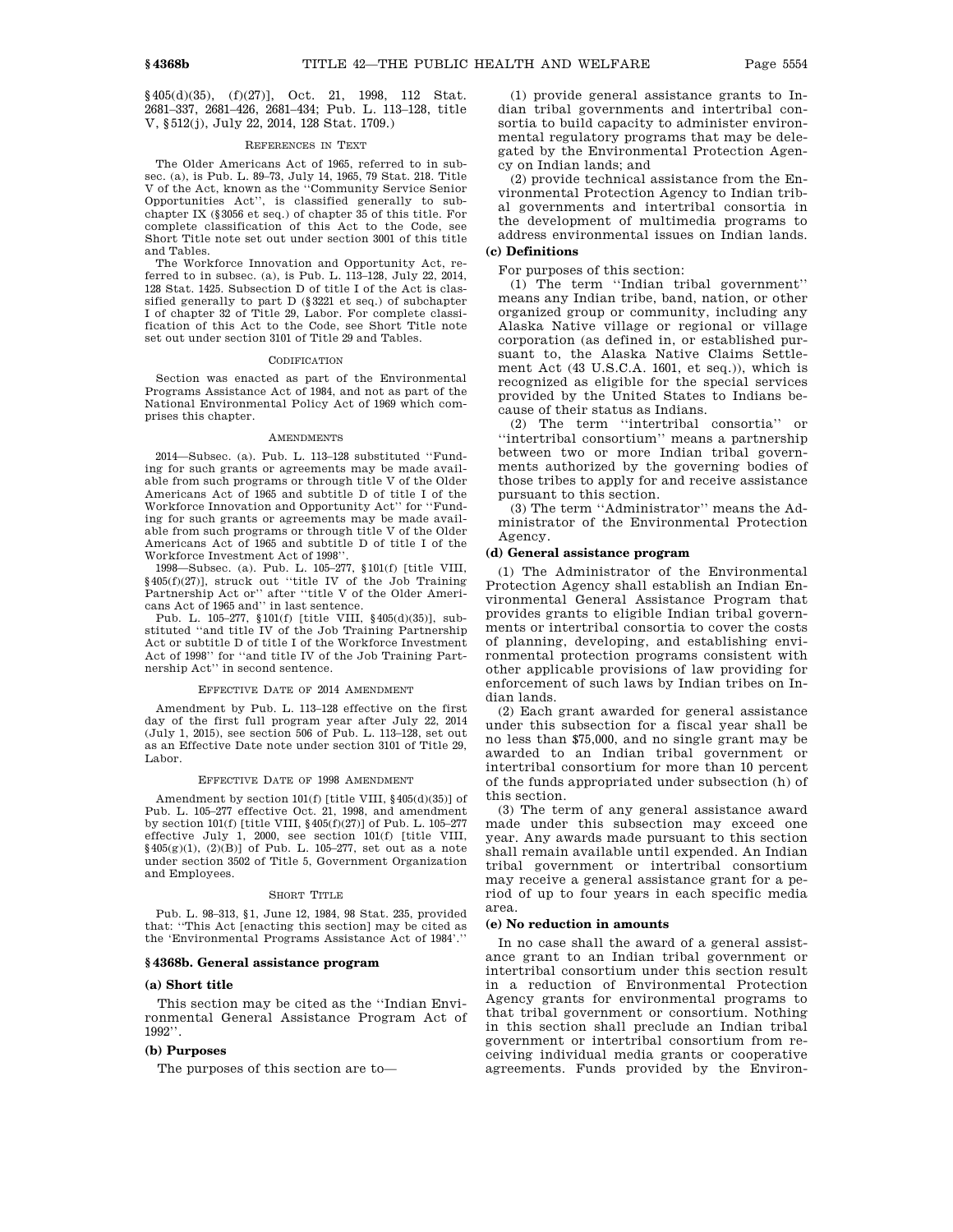mental Protection Agency through the general assistance program shall be used by an Indian tribal government or intertribal consortium to supplement other funds provided by the Environmental Protection Agency through individual media grants or cooperative agreements.

# **(f) Expenditure of general assistance**

Any general assistance under this section shall be expended for the purpose of planning, developing, and establishing the capability to implement programs administered by the Environmental Protection Agency and specified in the assistance agreement. Purposes and programs authorized under this section shall include the development and implementation of solid and hazardous waste programs for Indian lands. An Indian tribal government or intertribal consortium receiving general assistance pursuant to this section shall utilize such funds for programs and purposes to be carried out in accordance with the terms of the assistance agreement. Such programs and general assistance shall be carried out in accordance with the purposes and requirements of applicable provisions of law, including the Solid Waste Disposal Act (42 U.S.C. 6901 et seq.).

### **(g) Procedures**

(1) Within 12 months following October 24, 1992, the Administrator shall promulgate regulations establishing procedures under which an Indian tribal government or intertribal consortium may apply for general assistance grants under this section.

(2) The Administrator shall publish regulations issued pursuant to this section in the Federal Register.

(3) The Administrator shall establish procedures for accounting, auditing, evaluating, and reviewing any programs or activities funded in whole or in part for a general assistance grant under this section.

# **(h) Authorization**

There are authorized to be appropriated to carry out the provisions of this section, such sums as may be necessary for each of the fiscal years 1993, 1994, 1995, 1996, 1997, and 1998.

# **(i) Report to Congress**

The Administrator shall transmit an annual report to the appropriate Committees of the Congress with jurisdiction over the applicable environmental laws and Indian tribes describing which Indian tribes or intertribal consortia have been granted approval by the Administrator pursuant to law to enforce certain environmental laws and the effectiveness of any such enforcement.

(Pub. L. 95–134, title V, §502, as added Pub. L. 102–497, §11, Oct. 24, 1992, 106 Stat. 3258; amended Pub. L. 103–155, Nov. 24, 1993, 107 Stat. 1523; Pub. L. 104–233, §1, Oct. 2, 1996, 110 Stat. 3057.)

#### REFERENCES IN TEXT

The Alaska Native Claims Settlement Act, referred to in subsec. (c)(1), is Pub. L. 92–203, Dec. 18, 1971, 85 Stat. 688, as amended, which is classified generally to chapter 33 (§1601 et seq.) of Title 43, Public Lands. For complete classification of this Act to the Code, see Short Title note set out under section 1601 of Title 43 and Tables.

The Solid Waste Disposal Act, referred to in subsec. (f), is title II of Pub. L. 89–272, Oct. 20, 1965, 79 Stat. 997, as amended generally by Pub. L. 94–580, §2, Oct. 21, 1976, 90 Stat. 2795, which is classified generally to chapter 82 (§6901 et seq.) of this title. For complete classification of this Act to the Code, see Short Title note set out under section 6901 of this title and Tables.

#### CODIFICATION

Section was enacted as the Indian Environmental General Assistance Program Act of 1992 and as part of the Omnibus Territories Act of 1977, and not as part of the National Environmental Policy Act of 1969 which comprises this chapter.

#### AMENDMENTS

1996—Subsec. (h). Pub. L. 104–233 substituted ''such sums as may be necessary" for "\$15,000,000".

1993—Subsec. (d)(1). Pub. L. 103–155, §3(a), inserted 'consistent with other applicable provisions of law providing for enforcement of such laws by Indian tribes'' after ''programs''.

Subsec. (f). Pub. L. 103–155, §3(b), inserted at end ''Such programs and general assistance shall be carried out in accordance with the purposes and requirements of applicable provisions of law, including the Solid Waste Disposal Act (42 U.S.C. 6901 et seq.).''

Subsec. (h). Pub. L. 103–155, §1, substituted '', 1994, 1995, 1996, 1997, and 1998'' for ''and 1994''.

Subsec. (i). Pub. L. 103–155, §2, added subsec. (i).

# AVAILABILITY OF FUNDS FOR WASTE COLLECTION AND DISPOSAL

Pub. L. 115–141, div. G, title II, Mar. 23, 2018, 132 Stat. 668, provided in part: ''That hereafter, notwithstanding other applicable provisions of law, the funds appropriated for the Indian Environmental General Assistance Program shall be available to federally recognized tribes for solid waste and recovered materials collection, transportation, backhaul, and disposal services.''

### **§ 4369. Miscellaneous reports**

### **(a) Availability to Congressional committees**

All reports to or by the Administrator relevant to the Agency's program of research, development, and demonstration shall promptly be made available to the Committee on Science, Space, and Technology of the House of Representatives and the Committee on Environment and Public Works of the Senate, unless otherwise prohibited by law.

# **(b) Transmittal of jurisdictional information**

The Administrator shall keep the Committee on Science, Space, and Technology of the House of Representatives and the Committee on Environment and Public Works of the Senate fully and currently informed with respect to matters falling within or related to the jurisdiction of the committees.

### **(c) Comment by Government agencies and the public**

The reports provided for in section  $5910<sup>1</sup>$  of this title shall be made available to the public for comment, and to the heads of affected agencies for comment and, in the case of recommendations for action, for response.

# **(d) Transmittal of research information to the Department of Energy**

For the purpose of assisting the Department of Energy in planning and assigning priorities in

<sup>1</sup>See References in Text note below.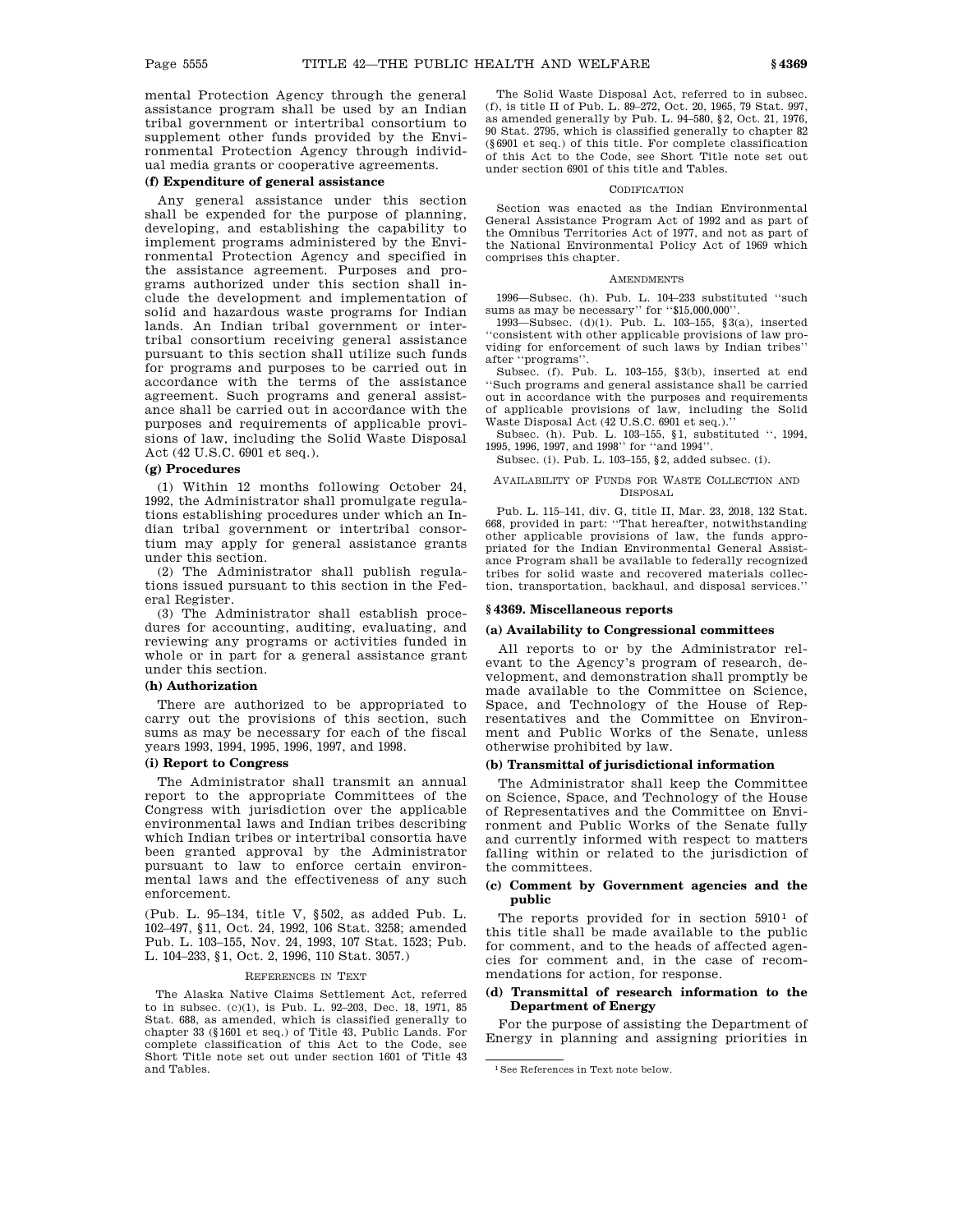research development and demonstration activities related to environmental control technologies, the Administrator shall actively make available to the Department all information on research activities and results of research programs of the Environmental Protection Agency.

(Pub. L. 95–477, §5, Oct. 18, 1978, 92 Stat. 1510; Pub. L. 103–437, §15(c)(6), Nov. 2, 1994, 108 Stat. 4592.)

#### REFERENCES IN TEXT

Section 5910 of this title, referred to in subsec. (c), was repealed by Pub. L. 104–66, title II, §2021(i), Dec. 21, 1995, 109 Stat. 727.

#### **CODIFICATION**

Section was enacted as part of the Environmental Research, Development, and Demonstration Authorization Act of 1979, and not as part of the National Environmental Policy Act of 1969 which comprises this chapter.

#### AMENDMENTS

1994—Subsecs. (a), (b). Pub. L. 103–437 substituted ''Science, Space, and Technology'' for ''Science and Technology''.

# **§ 4369a. Reports on environmental research and development activities of Agency**

# **(a) Reports to keep Congressional committees fully and currently informed**

The Administrator shall keep the appropriate committees of the House and the Senate fully and currently informed about all aspects of the environmental research and development activities of the Environmental Protection Agency.

# **(b) Omitted**

# (Pub. L. 96–229, §4, Apr. 7, 1980, 94 Stat. 328.)

#### CODIFICATION

Subsec. (b) of this section, which required the Administrator to annually make available to the appropriate committees of Congress sufficient copies of a report fully describing funds requested and the environmental research and development activities to be carried out with these funds, terminated, effective May 15, 2000, pursuant to section 3003 of Pub. L. 104–66, as amended, set out as a note under section 1113 of Title 31, Money and Finance. See, also, item 24 on page 163 of House Document No. 103–7.

Section was enacted as part of the Environmental Research, Development, and Demonstration Authorization Act of 1980, and not as part of the National Environmental Policy Act of 1969 which comprises this chapter.

#### **§ 4370. Reimbursement for use of facilities**

# **(a) Authority to allow outside groups or individuals to use research and test facilities; reimbursement**

The Administrator is authorized to allow appropriate use of special Environmental Protection Agency research and test facilities by outside groups or individuals and to receive reimbursement or fees for costs incurred thereby when he finds this to be in the public interest. Such reimbursement or fees are to be used by the Agency to defray the costs of use by outside groups or individuals.

### **(b) Rules and regulations**

The Administrator may promulgate regulations to cover such use of Agency facilities in accordance with generally accepted accounting, safety, and laboratory practices.

### **(c) Waiver of reimbursement by Administrator**

When he finds it is in the public interest the Administrator may waive reimbursement or fees for outside use of Agency facilities by nonprofit private or public entities.

(Pub. L. 96–229, §5, Apr. 7, 1980, 94 Stat. 328.)

### CODIFICATION

Section was enacted as part of the Environmental Re-search, Development, and Demonstration Authorization Act of 1980, and not as part of the National Envi-ronmental Policy Act of 1969 which comprises this chapter.

# **§ 4370a. Assistant Administrators of Environmental Protection Agency; appointment; duties**

(a) The President, by and with the advice and consent of the Senate, may appoint three Assistant Administrators of the Environmental Protection Agency in addition to—

(1) the five Assistant Administrators provided for in section 1(d) of Reorganization Plan Numbered 3 of 1970 (5 U.S.C. Appendix):

(2) the Assistant Administrator provided by section 2625(g) of title 15; and

(3) the Assistant Administrator provided by section 6911a of this title.

(b) Each Assistant Administrator appointed under subsection (a) shall perform such duties as the Administrator of the Environmental Protection Agency may prescribe.

(Pub. L. 98–80, §1, Aug. 23, 1983, 97 Stat. 485.)

#### REFERENCES IN TEXT

Reorganization Plan Numbered 3 of 1970, referred to in subsec. (a)(1), is set out under section 4321 of this title.

#### **CODIFICATION**

Section was not enacted as part of the National Environmental Policy Act of 1969 which comprises this chapter.

# **§ 4370b. Availability of fees and charges to carry out Agency programs**

Notwithstanding any other provision of law, after September 30, 1990, amounts deposited in the Licensing and Other Services Fund from fees and charges assessed and collected by the Administrator for services and activities carried out pursuant to the statutes administered by the Environmental Protection Agency shall thereafter be available to carry out the Agency's activities in the programs for which the fees or charges are made.

(Pub. L. 101–144, title III, Nov. 9, 1989, 103 Stat. 858.)

#### **CODIFICATION**

Section was enacted as part of the Departments of Veterans Affairs and Housing and Urban Development, and Independent Agencies Appropriations Act, 1990, and not as part of the National Environmental Policy Act of 1969 which comprises this chapter.

# **§ 4370c. Environmental Protection Agency fees**

#### **(a) Assessment and collection**

The Administrator of the Environmental Protection Agency shall, by regulation, assess and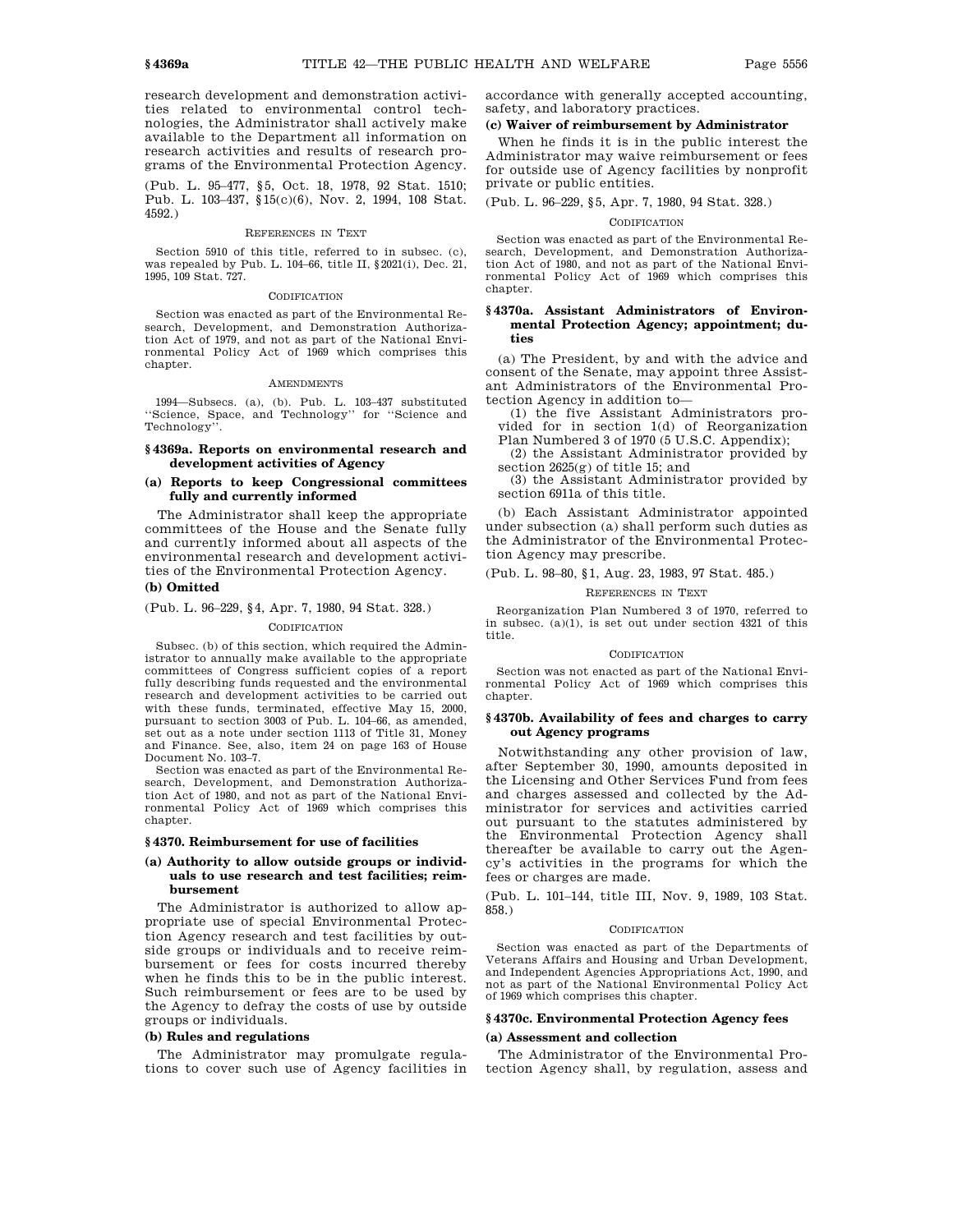collect fees and charges for services and activities carried out pursuant to laws administered by the Environmental Protection Agency.

# **(b) Amount of fees and charges**

Fees and charges assessed pursuant to this section shall be in such amounts as may be necessary to ensure that the aggregate amount of fees and charges collected pursuant to this section, in excess of the amount of fees and charges collected under current law—

(1) in fiscal year 1991, is not less than \$28,000,000; and

(2) in each of fiscal years 1992, 1993, 1994, and 1995, is not less than \$38,000,000.

# **(c) Limitation on fees and charges**

(1) The maximum aggregate amount of fees and charges in excess of the amounts being collected under current law which may be assessed and collected pursuant to this section in a fiscal year—

(A) for services and activities carried out pursuant ot<sup>1</sup> the Federal Water Pollution Control Act [33 U.S.C. 1251 et seq.] is \$10,000,000; and

(B) for services and activities in programs within the jurisdiction of the House Committee on Energy and Commerce and administered by the Environmental Protection Agency through the Administrator, shall be limited to such sums collected as of November 5, 1990, pursuant to sections  $2625(b)$  and  $2665(e)(2)^2$  of title 15, and such sums specifically authorized by the Clean Air Act Amendments of 1990.

(2) Any remaining amounts required to be collected under this section shall be collected from services and programs administered by the Environmental Protection Agency other than those specified in subparagraphs (A) and (B) of paragraph (1).

# **(d) Rule of construction**

Nothing in this section increases or diminishes the authority of the Administrator to promulgate regulations pursuant to section 9701 of title 31.

### **(e) Uses of fees**

Fees and charges collected pursuant to this section shall be deposited into a special account for environmental services in the Treasury of the United States. Subject to appropriation Acts, such funds shall be available to the Environmental Protection Agency to carry out the activities for which such fees and charges are collected. Such funds shall remain available until expended.

(Pub. L. 101–508, title VI, §6501, Nov. 5, 1990, 104 Stat. 1388–320.)

### REFERENCES IN TEXT

The Federal Water Pollution Control Act, referred to in subsec. (c)(1)(A), is act June 30, 1948, ch. 758, as amended generally by Pub. L. 92–500, §2, Oct. 18, 1972, 86 Stat. 816, which is classified generally to chapter 26 (§1251 et seq.) of Title 33, Navigation and Navigable Waters. For complete classification of this Act to the Code, see Short Title note set out under section 1251 of Title 33 and Tables.

Section 2665(e)(2) of title 15, referred to in subsec.  $(c)(1)(B)$ , was redesignated section  $2665(d)(2)$  of Title 15, Commerce and Trade, by Pub. L. 104–66, title II, §2021(*l*)(2), Dec. 21, 1995, 109 Stat. 728.

The Clean Air Act Amendments of 1990, referred to in subsec. (c)(1)(B), means Pub. L. 101–549, Nov. 15, 1990, 104 Stat. 2399. For complete classification of this Act to the Code, see Short Title of 1990 Amendment note set out under section 7401 of this title and Tables.

#### CODIFICATION

In subsec. (d), ''section 9701 of title 31'' was in the original ''the Independent Office Appropriations Act (31 U.S.C. 9701)'' and substitution was made as if it read for ''title V of the Independent Offices Appropriation Act of 1952'' on authority of Pub. L. 97–258, §4(b), Sept. 13, 1982, 96 Stat. 1067, the first section of which enacted Title 31, Money and Finance.

Section was enacted as part of the Omnibus Budget Reconciliation Act of 1990, and not as part of the National Environmental Policy Act of 1969 which comprises this chapter.

#### CHANGE OF NAME

Committee on Energy and Commerce of House of Representatives treated as referring to Committee on Commerce of House of Representatives by section 1(a) of Pub. L. 104–14, set out as a note preceding section 21 of Title 2, The Congress. Committee on Commerce of House of Representatives changed to Committee on Energy and Commerce of House of Representatives, and jurisdiction over matters relating to securities and exchanges and insurance generally transferred to Committee on Financial Services of House of Representatives by House Resolution No. 5, One Hundred Seventh Congress, Jan. 3, 2001.

# **§ 4370d. Percentage of Federal funding for organizations owned by socially and economically disadvantaged individuals**

The Administrator of the Environmental Protection Agency shall, on and after October 6, 1992, to the fullest extent possible, ensure that at least 8 per centum of Federal funding for prime and subcontracts awarded in support of authorized programs, including grants, loans, and contracts for wastewater treatment and leaking underground storage tanks grants, be made available to business concerns or other organizations owned or controlled by socially and economically disadvantaged individuals (within the meaning of section  $637(a)(5)$  and  $(6)$  of title 15), including historically black colleges and universities. For purposes of this section, economically and socially disadvantaged individuals shall be deemed to include women.

(Pub. L. 102–389, title III, Oct. 6, 1992, 106 Stat. 1602.)

### **CODIFICATION**

Section was enacted as part of the Departments of Veterans Affairs and Housing and Urban Development, and Independent Agencies Appropriations Act, 1993, and not as part of the National Environmental Policy Act of 1969 which comprises this chapter.

### **§ 4370e. Working capital fund in Treasury**

There is hereby established in the Treasury a ''Working capital fund'', to be available without fiscal year limitation for expenses and equipment necessary for the maintenance and operation of such administrative services as the Administrator determines may be performed more advantageously as central services: *Provided*,

<sup>1</sup>So in original. Probably should be ''to''.

<sup>2</sup>See References in Text note below.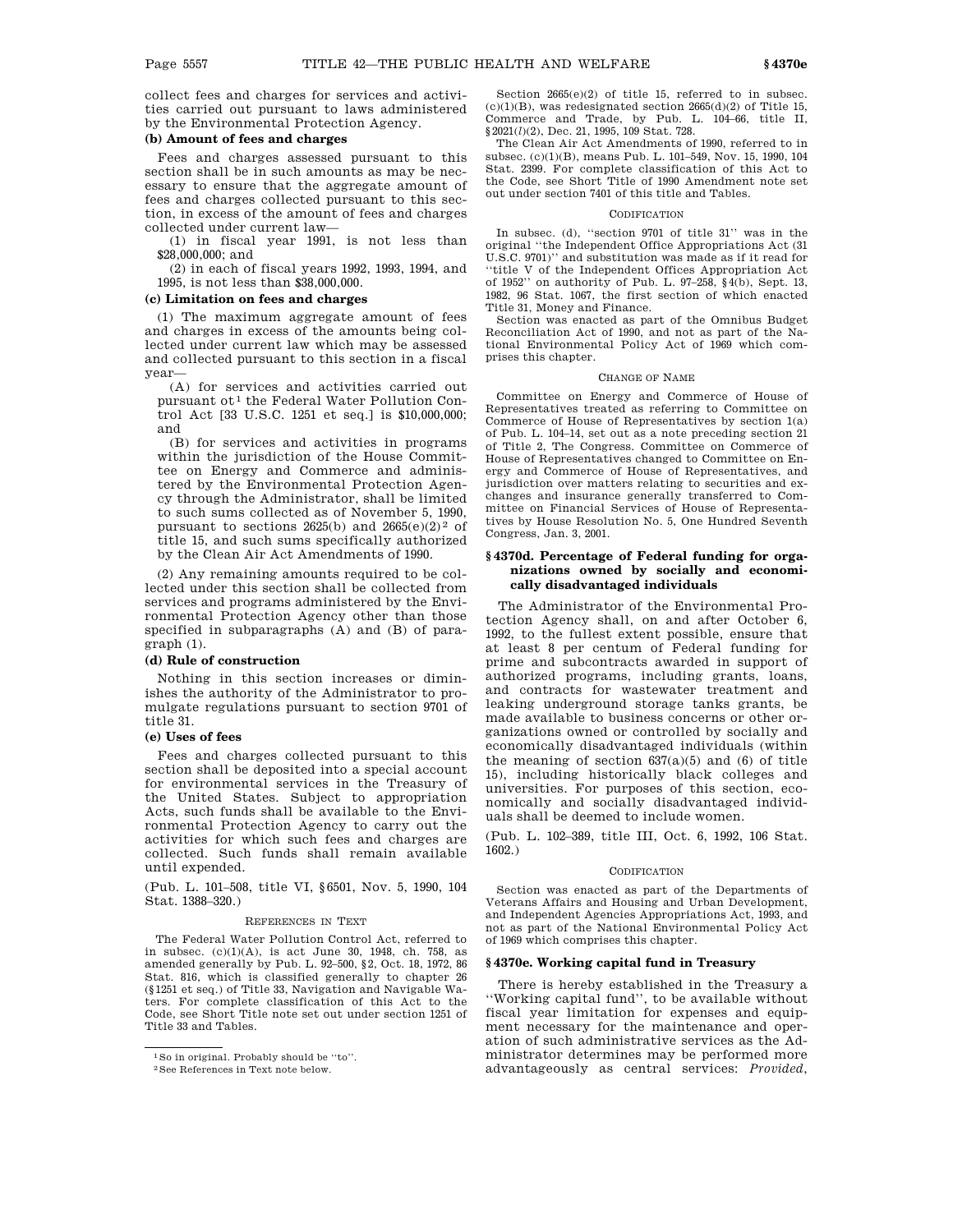That any inventories, equipment, and other assets pertaining to the services to be provided by such fund, either on hand or on order, less the related liabilities or unpaid obligations, and any appropriations made hereafter for the purpose of providing capital, shall be used to capitalize such fund: *Provided further*, That such fund shall be paid in advance or reimbursed from funds available to the Agency and other Federal agencies for which such centralized services are performed, at rates which will return in full all expenses of operation, including accrued leave, depreciation of fund plant and equipment, amortization of automated data processing (ADP) software and systems (either acquired or donated), and an amount necessary to maintain a reasonable operating reserve, as determined by the Administrator: *Provided further*, That such fund shall provide services on a competitive basis: *Provided further*, That an amount not to exceed four percent of the total annual income to such fund may be retained in the fund for fiscal year 1997 and each fiscal year thereafter, to remain available until expended, to be used for the acquisition of capital equipment and for the improvement and implementation of Agency financial management, ADP, and other support systems: *Provided further*, That no later than thirty days after the end of each fiscal year amounts in excess of this reserve limitation shall be transferred to the Treasury.

(Pub. L. 104–204, title III, Sept. 26, 1996, 110 Stat. 2912; Pub. L. 105–65, title III, Oct. 27, 1997, 111 Stat. 1374; Pub. L. 105–276, title III, Oct. 21, 1998, 112 Stat. 2499.)

#### CODIFICATION

Section was formerly set out as a note under section 501 of Title 31, Money and Finance.

Section was enacted as part of the Departments of Veterans Affairs and Housing and Urban Development, and Independent Agencies Appropriations Act, 1997, and not as part of the National Environmental Policy Act of 1969 which comprises this chapter.

#### **AMENDMENTS**

1998—Pub. L. 105–276, which directed the insertion of ''or reimbursed'' after ''that such fund shall be paid in advance'', was executed by making the insertion after ''That such fund shall be paid in advance'', to reflect the probable intent of Congress.

1997—Pub. L. 105–65 substituted ''a 'Working capital fund' to be available without fiscal year limitation for expenses and equipment'' for ''a franchise fund pilot to be known as the 'Working capital fund', as authorized by section 403 of Public Law 103–356, to be available as provided in such section for expenses and equipment'' and struck out proviso at end which read '': *Provided further*, That such franchise fund pilot shall terminate pursuant to section 403(f) of Public Law 103–356''.

# **§ 4370f. Availability of funds after expiration of period for liquidating obligations**

For fiscal year 2001 and thereafter, the obligated balances of sums available in multipleyear appropriations accounts shall remain available through the seventh fiscal year after their period of availability has expired for liquidating obligations made during the period of availability.

(Pub. L. 106–377, §1(a)(1) [title III], Oct. 27, 2000, 114 Stat. 1441, 1441A–44.)

#### CODIFICATION

Section was enacted as part of the Departments of Veterans Affairs and Housing and Urban Development, and Independent Agencies Appropriations Act, 2001, and not as part of the National Environmental Policy Act of 1969 which comprises this chapter.

### **§ 4370g. Availability of funds for uniforms and certain services**

For fiscal year 2009 and thereafter, the Science and Technology and Environmental Programs and Management Accounts are available for uniforms, or allowances therefore, $<sup>1</sup>$  as authorized</sup> by sections 5901 and 5902 of title 5 and for services as authorized by section 3109 of title 5, but at rates for individuals not to exceed the daily equivalent of the rate paid for level IV of the Executive Schedule.

(Pub. L. 111–8, div. E, title II, Mar. 11, 2009, 123 Stat. 728.)

#### REFERENCES IN TEXT

Level IV of the Executive Schedule, referred to in text, is set out under section 5315 of Title 5, Government Organization and Employees.

#### CODIFICATION

Section was enacted as part of the Department of the Interior, Environment, and Related Agencies Appropriations Act, 2009, and also as part of the Omnibus Appropriations Act, 2009, and not as part of the National Environmental Policy Act of 1969 which comprises this chapter.

# **§ 4370h. Availability of funds for facilities**

For fiscal year 2009 and thereafter, the Science and Technology, Environmental Programs and Management, Office of Inspector General, Hazardous Substance Superfund, and Leaking Underground Storage Tank Trust Fund Program Accounts, are available for the construction, alteration, repair, rehabilitation, and renovation of facilities provided that the cost does not exceed \$85,000 per project.

(Pub. L. 111–8, div. E, title II, Mar. 11, 2009, 123 Stat. 729.)

#### CODIFICATION

Section was enacted as part of the Department of the Interior, Environment, and Related Agencies Appropriations Act, 2009, and also as part of the Omnibus Appropriations Act, 2009, and not as part of the National Environmental Policy Act of 1969 which comprises this chapter.

### **§ 4370i. Regional liaisons for minority, tribal, and low-income communities**

# **(a) In general**

The Administrator of the Environmental Protection Agency (referred to in this section as the ''Administrator'') shall assign at least one employee in each regional office of the Environmental Protection Agency to serve as a liaison to minority, Tribal, and low-income communities in the relevant region.

### **(b) Public identification**

The Administrator shall identify each regional liaison assigned under subsection (a) on the internet website of—

<sup>1</sup>So in original. Probably should be ''therefor,''.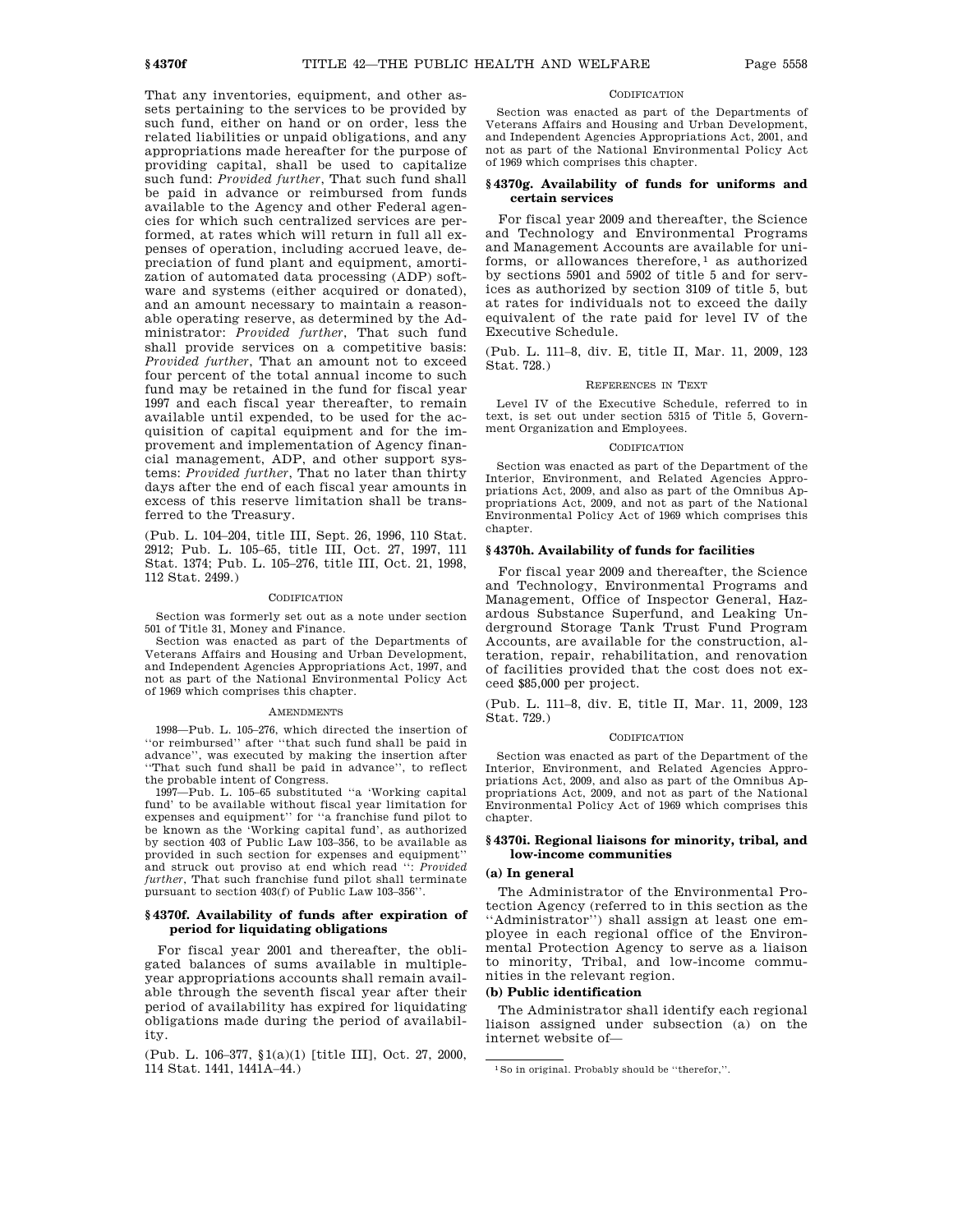(1) the relevant regional office of the Environmental Protection Agency; and

(2) the Office of Environmental Justice of the Environmental Protection Agency.

(Pub. L. 115–270, title IV, §4305, Oct. 23, 2018, 132 Stat. 3883.)

#### **CODIFICATION**

Section was enacted as part of the America's Water Infrastructure Act of 2018, and not as part of the National Environmental Policy Act of 1969 which comprises this chapter.

# **§ 4370j. Municipal Ombudsman**

# **(a) Establishment**

There is established within the Office of the Administrator an Office of the Municipal Ombudsman, to be headed by a Municipal Ombudsman.

# **(b) General duties**

The duties of the Municipal Ombudsman shall include the provision of—

(1) technical assistance to municipalities seeking to comply with the Federal Water Pollution Control Act [33 U.S.C. 1251 et seq.]; and

(2) information to the Administrator to help the Administrator ensure that agency policies are implemented by all offices of the Environmental Protection Agency, including regional offices.

### **(c) Actions required**

The Municipal Ombudsman shall work with appropriate offices at the headquarters and regional offices of the Environmental Protection Agency to ensure that a municipality seeking assistance is provided information regarding—

(1) available Federal financial assistance for which the municipality is eligible;

(2) flexibility available under the Federal Water Pollution Control Act; and

(3) the opportunity to develop an integrated plan under section 402(s) of the Federal Water Pollution Control Act [33 U.S.C. 1342(s)].

# **(d) Information sharing**

The Municipal Ombudsman shall publish on the website of the Environmental Protection Agency—

(1) general information relating to—

(A) the technical assistance referred to in subsection (b)(1);

(B) the financial assistance referred to in subsection  $(c)(1)$ ;

(C) the flexibility referred to in subsection  $(c)(2)$ ; and

(D) any resources developed by the Administrator related to integrated plans under section 402(s) of the Federal Water Pollution Control Act [33 U.S.C. 1342(s)]; and

(2) a copy of each permit, order, or judicial consent decree that implements or incorporates such an integrated plan.

(Pub. L. 115–436, §4, Jan. 14, 2019, 132 Stat. 5560.)

#### REFERENCES IN TEXT

The Federal Water Pollution Control Act, referred to in subsec. (b)(1), is act June 30, 1948, ch. 758, as amended generally by Pub. L. 92–500, §2, Oct. 18, 1972, 86 Stat. 816, which is classified generally to chapter 26 (§1251 et seq.) of Title 33, Navigation and Navigable Waters. For complete classification of this Act to the Code, see Short Title note set out under section 1251 of Title 33 and Tables.

### **CODIFICATION**

Section was enacted as part of the Water Infrastructure Improvement Act, and not as part of the National Environmental Policy Act of 1969 which comprises this chapter.

#### **DEFINITIONS**

Pub. L. 115–436, §2, Jan. 14, 2019, 132 Stat. 5558, provided that: ''In this Act [see Short Title of 2019 Amendment note set out under section 1251 of Title 33, Navigation and Navigable Waters]:

''(1) ADMINISTRATOR.—The term 'Administrator' means the Administrator of the Environmental Protection Agency.

''(2) MUNICIPALITY.—The term 'municipality' has the meaning given that term in section 502 of the Federal Water Pollution Control Act (33 U.S.C. 1362).

# SUBCHAPTER IV—FEDERAL PERMITTING IMPROVEMENT

# **§ 4370m. Definitions**

In this subchapter:

# **(1) Agency**

The term ''agency'' has the meaning given the term in section 551 of title 5.

# **(2) Agency CERPO**

The term ''agency CERPO'' means the chief environmental review and permitting officer of an agency, as designated by the head of the agency under section  $4370m-1(b)(2)(A)(iii)(I)$  of this title.

### **(3) Authorization**

The term ''authorization'' means any license, permit, approval, finding, determination, or other administrative decision issued by an agency that is required or authorized under Federal law in order to site, construct, reconstruct, or commence operations of a covered project administered by a Federal agency or, in the case of a State that chooses to participate in the environmental review and authorization process in accordance with section 4370m–2(c)(3)(A) of this title, a State agency.

### **(4) Cooperating agency**

The term ''cooperating agency'' means any agency with—

(A) jurisdiction under Federal law; or

(B) special expertise as described in section 1501.6 of title 40, Code of Federal Regulations (as in effect on December 4, 2015).

#### **(5) Council**

The term ''Council'' means the Federal Infrastructure Permitting Improvement Steering Council<sup>1</sup> established under section 4370m–1(a) of this title.

### **(6) Covered project**

# **(A) In general**

The term ''covered project'' means any activity in the United States that requires authorization or environmental review by a

<sup>1</sup>So in original. Probably should be ''Federal Permitting Improvement Steering Council''.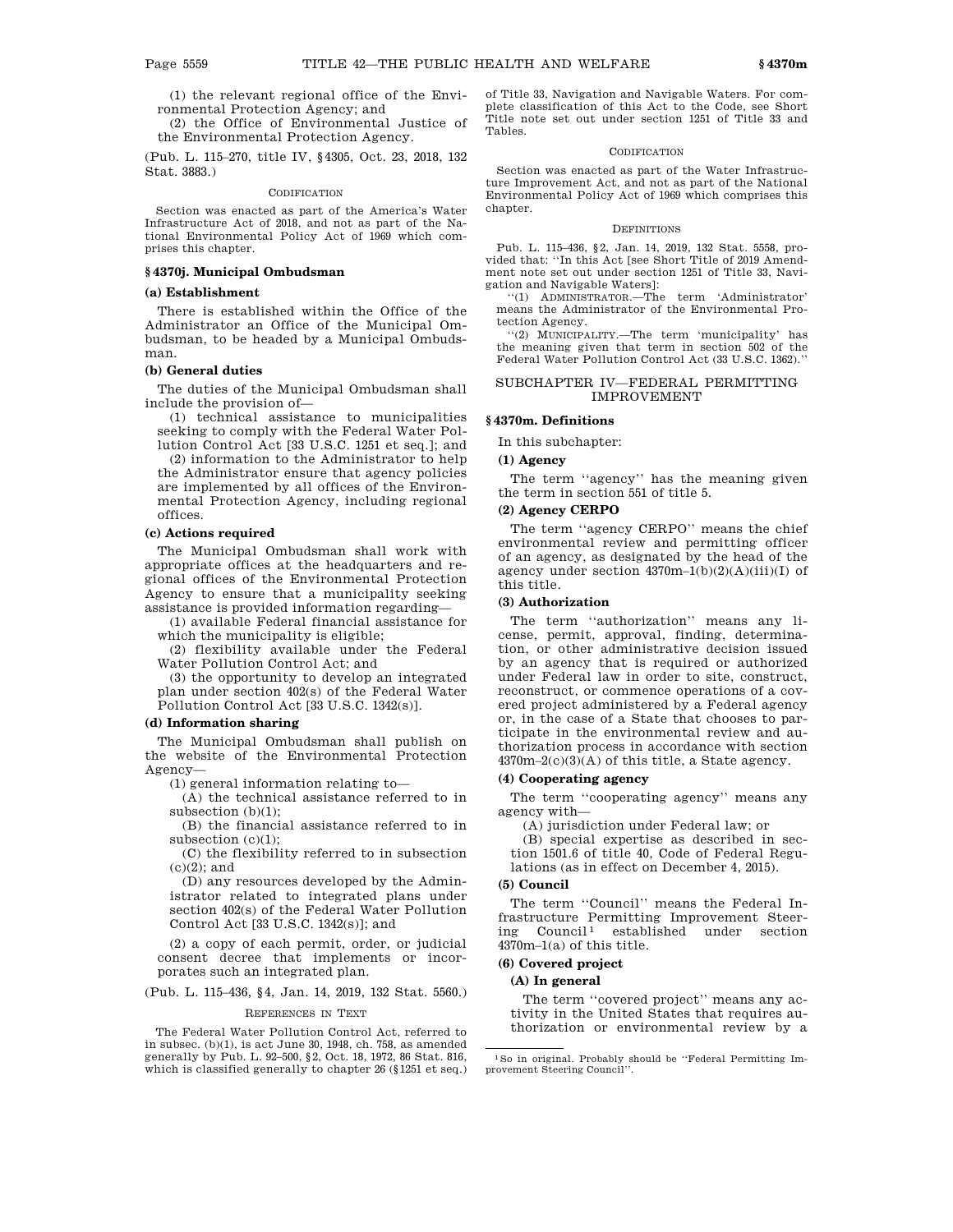Federal agency involving construction of infrastructure for renewable or conventional energy production, electricity transmission, surface transportation, aviation, ports and waterways, water resource projects, broadband, pipelines, manufacturing, or any other sector as determined by a majority vote of the Council that—

 $(i)(I)$  is subject to NEPA;

(II) is likely to require a total investment of more than \$200,000,000; and

(III) does not qualify for abbreviated authorization or environmental review processes under any applicable law; or

(ii) is subject to NEPA and the size and complexity of which, in the opinion of the Council, make the project likely to benefit from enhanced oversight and coordination, including a project likely to require—

(I) authorization from or environmental review involving more than 2 Federal agencies; or

(II) the preparation of an environmental impact statement under NEPA.

# **(B) Exclusion**

The term ''covered project'' does not include—

(i) any project subject to section 139 of title 23; or

(ii) any project subject to section 2348 of title 33.

# **(7) Dashboard**

The term ''Dashboard'' means the Permitting Dashboard required under section 4370m–2(b) of this title.

### **(8) Environmental assessment**

The term ''environmental assessment'' means a concise public document for which a Federal agency is responsible under section 1508.9 of title 40, Code of Federal Regulations (or successor regulations).

# **(9) Environmental document**

### **(A) In general**

The term ''environmental document'' means an environmental assessment, finding of no significant impact, notice of intent, environmental impact statement, or record of decision.

#### **(B) Inclusions**

The term ''environmental document'' includes—

(i) any document that is a supplement to a document described in subparagraph (A); and

(ii) a document prepared pursuant to a court order.

### **(10) Environmental impact statement**

The term ''environmental impact statement'' means the detailed written statement required under section 102(2)(C) of NEPA [42 U.S.C. 4332(2)(C)].

### **(11) Environmental review**

The term ''environmental review'' means the agency procedures and processes for applying a categorical exclusion or for preparing an environmental assessment, an environmental impact statement, or other document required under NEPA.

# **(12) Executive Director**

The term ''Executive Director'' means the Executive Director appointed by the President under section  $4370m-\bar{1(b)}(1)(A)$  of this title.

# **(13) Facilitating agency**

The term ''facilitating agency'' means the agency that receives the initial notification from the project sponsor required under section 4370m–2(a) of this title.

#### **(14) Inventory**

The term ''inventory'' means the inventory of covered projects established by the Executive Director under section  $4370m-1(c)(1)(A)$  of this title.

### **(15) Lead agency**

The term ''lead agency'' means the agency with principal responsibility for an environmental review of a covered project under NEPA and parts 1500 through 1508 of title 40, Code of Federal Regulations (or successor regulations).

# **(16) NEPA**

The term ''NEPA'' means the National Environmental Policy Act of 1969 (42 U.S.C. 4321 et seq.).

### **(17) Participating agency**

The term ''participating agency'' means an agency participating in an environmental review or authorization for a covered project in accordance with section 4370m–2 of this title.

#### **(18) Project sponsor**

The term ''project sponsor'' means an entity, including any private, public, or publicprivate entity, seeking an authorization for a covered project.

(Pub. L. 114–94, div. D, title XLI, §41001, Dec. 4, 2015, 129 Stat. 1741.)

#### REFERENCES IN TEXT

The National Environmental Policy Act of 1969 or NEPA, referred to in pars.  $(6)(A)$ ,  $(11)$ , and  $(15)$  and defined in (16), is Pub. L. 91–190, Jan. 1, 1970, 83 Stat. 852, which is classified generally to this chapter. For complete classification of this Act to the Code, see Short Title note set out under section 4321 of this title and Tables.

#### **CODIFICATION**

Section was enacted as part of the Fixing America's Surface Transportation Act, also known as the FAST Act, and not as part of the National Environmental Policy Act of 1969 which comprises this chapter.

#### SAVINGS CLAUSE

Pub. L. 114–94, div. A, title XI, §11503(b), Dec. 4, 2015, 129 Stat. 1692, provided that: ''Except as expressly provided in section  $41003(f)$  [42 U.S.C.  $4370m-2(f)$ ] and subsection (*o*) of section 139 of title 23, United States Code, the requirements and other provisions of title 41 of this Act [probably means title XLI of div. D of Pub. L. 114–94, 42 U.S.C. 4370m et seq.] shall not apply to—

''(1) programs administered now and in the future by the Department of Transportation or its operating administrations under title 23, 46, or 49, United States Code, including direct loan and loan guarantee programs, or other Federal statutes or programs or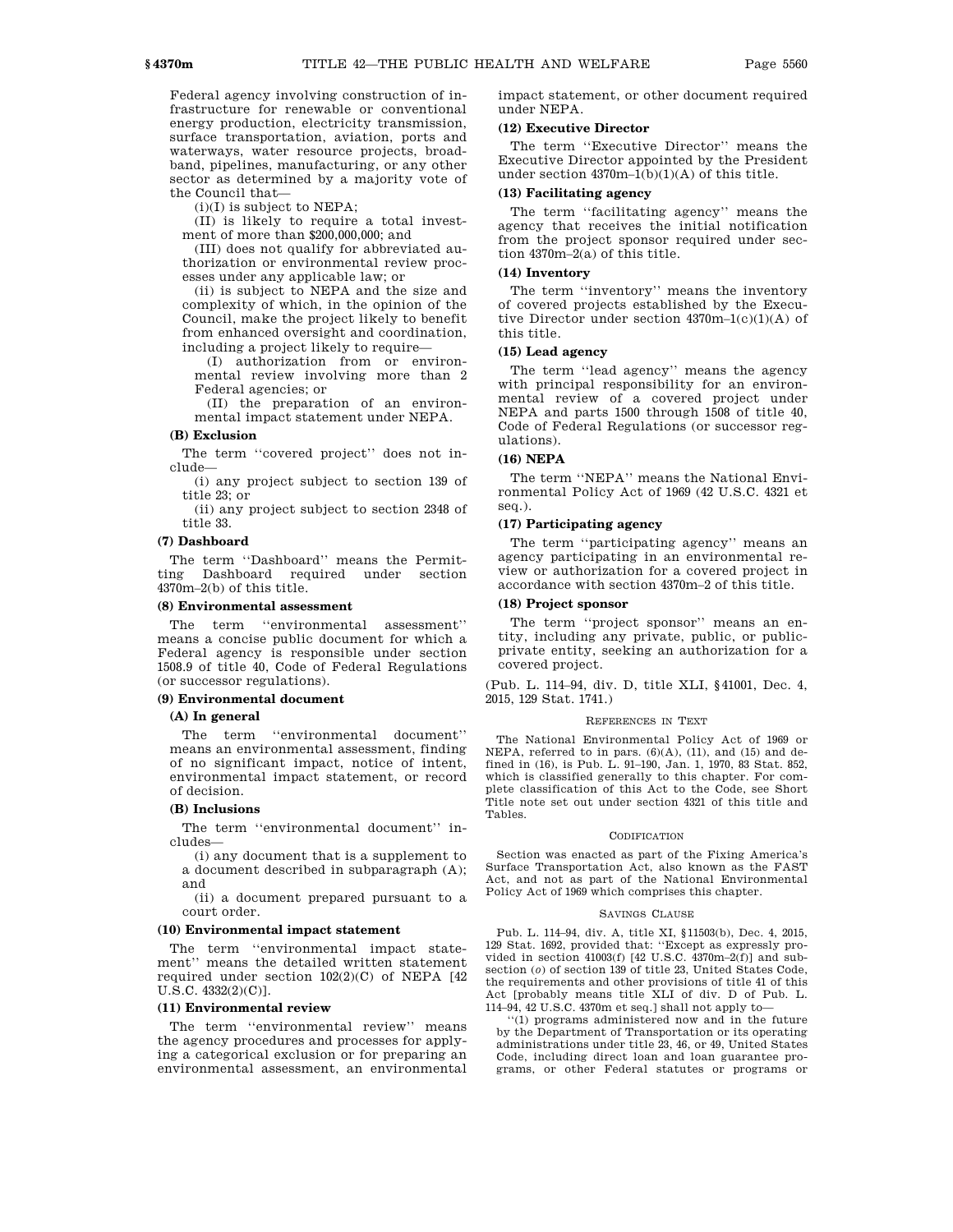projects administered by an agency pursuant to their authority under title 49, United States Code; or

''(2) any project subject to section 2045 of the Water Resources Development Act of 2007 (33 U.S.C. 2348).''

# PLACEMENT IN UNITED STATES CODE

Pub. L. 114–94, div. D, title XLI, §41014, Dec. 4, 2015, 129 Stat. 1762, provided that: ''The Office of the Law Revision Counsel is directed to place sections 41001 through 41013 of this title in chapter 55 of title 42, United States Code, as subchapter IV.''

EX. ORD. NO. 13766. EXPEDITING ENVIRONMENTAL RE-VIEWS AND APPROVALS FOR HIGH PRIORITY INFRA-STRUCTURE PROJECTS

Ex. Ord. No. 13766, Jan. 24, 2017, 82 F.R. 8657, provided: By the authority vested in me as President by the Constitution and the laws of the United States of America, I hereby direct as follows:

SECTION 1. *Purpose*. Infrastructure investment strengthens our economic platform, makes America more competitive, creates millions of jobs, increases wages for American workers, and reduces the costs of goods and services for American families and consumers. Too often, infrastructure projects in the United States have been routinely and excessively delayed by agency processes and procedures. These delays have increased project costs and blocked the American people from the full benefits of increased infrastructure investments, which are important to allowing Americans to compete and win on the world economic stage. Federal infrastructure decisions should be accomplished with maximum efficiency and effectiveness, while also respecting property rights and protecting public safety and the environment. To that end, it is the policy of the executive branch to streamline and expedite, in a manner consistent with law, environmental reviews and approvals for all infrastructure projects, especially projects that are a high priority for the Nation, such as improving the U.S. electric grid and telecommunications systems and repairing and upgrading critical port facilities, airports, pipelines, bridges, and highways.

SEC. 2. *Identification of High Priority Infrastructure Projects*. With respect to infrastructure projects for which Federal reviews and approvals are required, upon request by the Governor of a State, or the head of any executive department or agency (agency), or on his or her own initiative, the Chairman of the White House Council on Environmental Quality (CEQ) shall, within 30 days after a request is made, decide whether an infrastructure project qualifies as a ''high priority'' infrastructure project. This determination shall be made after consideration of the project's importance to the general welfare, value to the Nation, environmental benefits, and such other factors as the Chairman deems relevant.

SEC. 3. *Deadlines*. With respect to any project designated as a high priority under section 2 of this order, the Chairman of the CEQ shall coordinate with the head of the relevant agency to establish, in a manner consistent with law, expedited procedures and deadlines for completion of environmental reviews and approvals for such projects. All agencies shall give highest priority to completing such reviews and approvals by the established deadlines using all necessary and appropriate means. With respect to deadlines established consistent with this section that are not met, the head of the relevant agency shall provide a written explanation to the Chairman explaining the causes for the delay and providing concrete actions taken by the agency to complete such reviews and approvals as expeditiously as possible.

SEC. 4. *General Provisions*. (a) This order shall be implemented consistent with applicable law and subject to the availability of appropriations.

(b) Nothing in this order shall be construed to impair or otherwise affect:

(i) the authority granted by law to an executive department or agency or the head thereof; or

(ii) the functions of the Director of the Office of Management and Budget relating to budgetary, administrative, or legislative proposals.

(c) All actions taken pursuant to this order shall be consistent with requirements and authorities to protect intelligence and law enforcement sources and methods. Nothing in this order shall be interpreted to supersede measures established under authority of law to protect the security and integrity of specific activities and associations that are in direct support of intelligence and law enforcement operations.

 $(d)$  This order is not intended to, and does not, create any right or benefit, substantive or procedural, enforceable at law or in equity by any party against the United States, its departments, agencies, or entities, its officers, employees, or agents, or any other person.

#### DONALD J. TRUMP.

EX. ORD. NO. 13807. ESTABLISHING DISCIPLINE AND AC-COUNTABILITY IN THE ENVIRONMENTAL REVIEW AND PERMITTING PROCESS FOR INFRASTRUCTURE PROJECTS

Ex. Ord. No. 13807, Aug. 15, 2017, 82 F.R. 40463, provided:

By the authority vested in me as President by the Constitution and the laws of the United States of America, and in order to ensure that the Federal environmental review and permitting process for infrastructure projects is coordinated, predictable, and transparent, it is hereby ordered as follows:

SECTION 1. *Purpose*. America needs increased infrastructure investment to strengthen our economy, enhance our competitiveness in world trade, create jobs and increase wages for our workers, and reduce the costs of goods and services for our families. The poor condition of America's infrastructure has been estimated to cost a typical American household thousands of dollars each year. Inefficiencies in current infrastructure project decisions, including management of environmental reviews and permit decisions or authorizations, have delayed infrastructure investments, increased project costs, and blocked the American people from enjoying improved infrastructure that would benefit our economy, society, and environment. More efficient and effective Federal infrastructure decisions can transform our economy, so the Federal Government, as a whole, must change the way it processes environmental reviews and authorization decisions.

SEC. 2. *Policy*. It is the policy of the Federal Government to:

(a) safeguard our communities and maintain a healthy environment;

(b) ensure that Federal authorities make informed decisions concerning the environmental impacts of infrastructure projects;

(c) develop infrastructure in an environmentally sensitive manner;

(d) provide transparency and accountability to the public regarding environmental review and authorization decisions;

(e) be good stewards of public funds, including those used to develop infrastructure projects, and avoid duplicative and wasteful processes;

(f) conduct environmental reviews and authorization processes in a coordinated, consistent, predictable, and timely manner in order to give public and private investors the confidence necessary to make funding decisions for new infrastructure projects;

(g) speak with a coordinated voice when conducting environmental reviews and making authorization decisions; and

(h) make timely decisions with the goal of completing all Federal environmental reviews and authorization decisions for major infrastructure projects within 2 years.

SEC. 3. *Definitions*. The terms of this order shall be applied consistently with those defined under 42 U.S.C. 4370m and implementing guidance to the maximum extent possible. The following definitions shall specifically apply: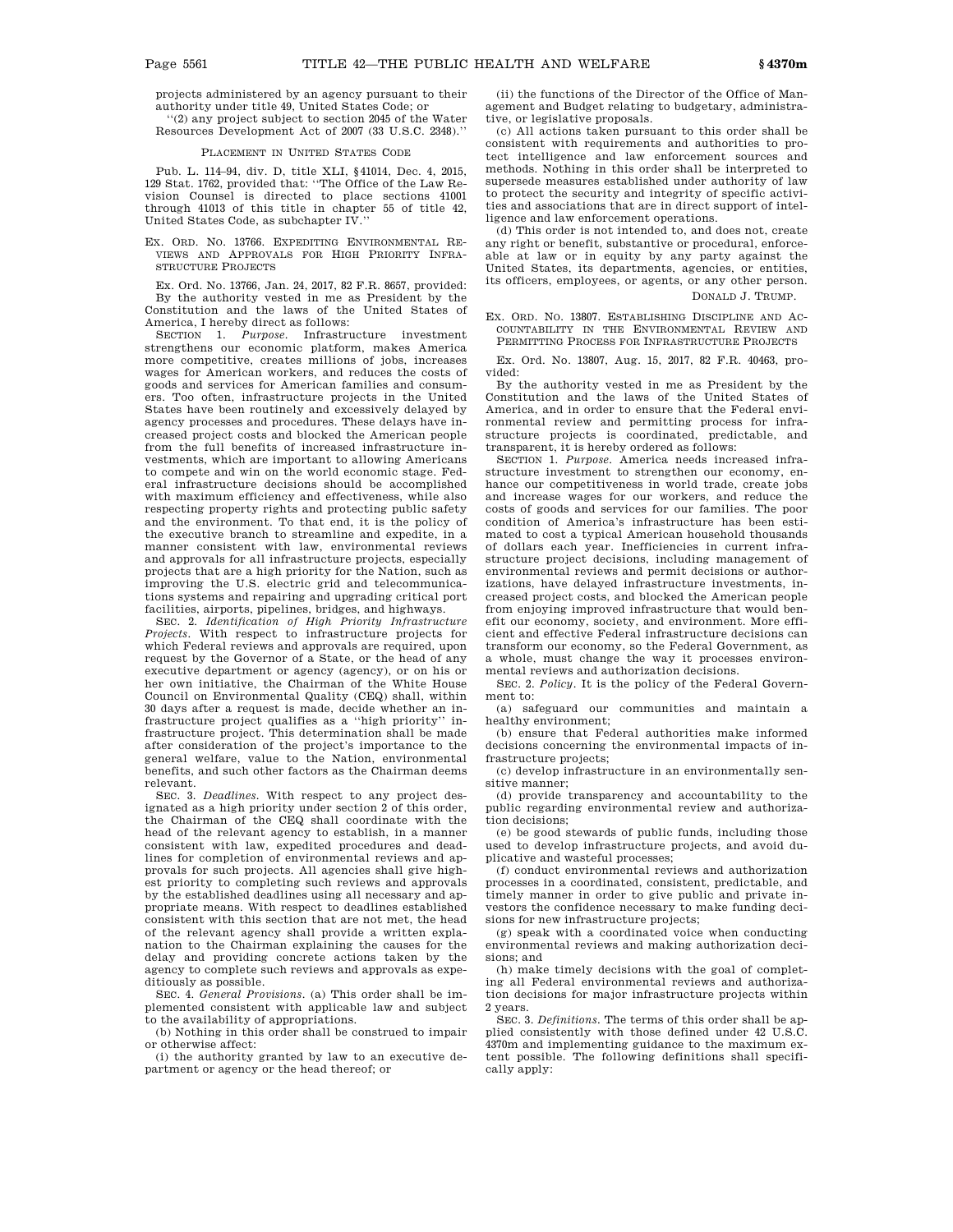(a) ''Authorization'' means any license, permit, approval, finding, determination, or other administrative decision issued by a Federal department or agency (agency) that is required or authorized under Federal law in order to site, construct, reconstruct, or commence operations of an infrastructure project, including any authorization under 42 U.S.C. 4370m(3).

(b) ''CAP Goals'' means Federal Government Priority Goals established by the Government Performance and Results Act (GPRA) Modernization Act of 2010, Public Law 111–352, 124 Stat. 3866, and commonly referred to as Cross-Agency Priority (CAP) Goals.

(c) ''Federal Permitting Improvement Steering Council'' or ''FPISC'' means the entity established under 42 U.S.C. 4370m–1.

(d) ''Infrastructure project'' means a project to develop the public and private physical assets that are designed to provide or support services to the general public in the following sectors: surface transportation, including roadways, bridges, railroads, and transit; aviation; ports, including navigational channels; water resources projects; energy production and generation, including from fossil, renewable, nuclear, and hydro sources; electricity transmission; broadband Internet; pipelines; stormwater and sewer infrastructure; drinking water infrastructure; and other sectors as may be determined by the FPISC.

(e) ''Major infrastructure project'' means an infrastructure project for which multiple authorizations by Federal agencies will be required to proceed with construction, the lead Federal agency has determined that it will prepare an environmental impact statement (EIS) under the National Environmental Policy Act (NEPA), 42 U.S.C. 4321 *et seq*., and the project sponsor has identified the reasonable availability of funds sufficient to complete the project.

(f) ''Permitting timetable'' means an environmental review and authorization schedule, or other equivalent schedule, for a project or group of projects that identifies milestones—including intermediate and final completion dates for action by each agency on any Federal environmental review or authorization required for a project or group of projects—that is prepared by the lead Federal agency in consultation with all cooperating and participating agencies.

SEC. 4. *Agency Performance Accountability*. Federal agencies should follow transparent and coordinated processes for conducting environmental reviews and making authorization decisions. These processes must include early and open coordination among Federal, State, tribal, and local agencies and early engagement with the public. Holding Federal agencies accountable for their progress on implementing the policy set forth in section 2 of this order should, among other things, produce measurably better environmental outcomes with respect to infrastructure development.

(a) *Performance Priority Goals.*

(i) *CAP Goal*. A CAP Goal is a Federal tool for accelerating progress in priority areas that require active collaboration among multiple agencies to overcome organizational barriers and to achieve better performance than one agency could achieve on its own. Within 180 days of the date of this order, the Director of the Office of Management and Budget (OMB), in consultation with the FPISC, shall establish a CAP Goal on Infrastructure Permitting Modernization so that, where permitted by law:

(A) Federal environmental reviews and authorization processes for infrastructure projects are consistent, coordinated, and predictable; and

(B) the time for the Federal Government's processing of environmental reviews and authorization decisions for new major infrastructure projects should be reduced to not more than an average of approximately 2 years, measured from the date of the publication of a notice of intent to prepare an environmental impact statement or other benchmark deemed appropriate by the Director of OMB. (ii) *Agency Goals*. All Federal agencies with environ-

mental review, authorization, or consultation respon-

sibilities for infrastructure projects shall modify their Strategic Plans and Annual Performance Plans under the GPRA Modernization Act of 2010 to include agency performance goals related to the completion of environmental reviews and authorizations for infrastructure projects consistent with the new CAP Goal on Infrastructure Permitting Modernization. The agencies shall integrate the achievement of these performance goals into appropriate agency personnel performance plans, such as those of the agency Chief Environmental Review and Permitting Officers (CERPOs) or other appropriate officials, consistent with guidance to be provided by OMB, in consultation with the Office of Personnel Management. Progress on these goals shall be reviewed and analyzed by agency leadership, pursuant to the GPRA Modernization Act of 2010.

(b) *Accountability*. Within 180 days of the establishment of the CAP Goal on Infrastructure Permitting Modernization, as described in subsection (a) of this section, or such longer period of time as determined by the Director of OMB, OMB, in consultation with the FPISC, shall issue guidance for establishing a performance accountability system to facilitate achievement of the CAP Goal.

(i) *Tracking of Major Infrastructure Projects*. The performance accountability system shall track each major infrastructure project. The performance accountability system shall include, at a minimum, assessments of the agency's performance with respect to each of the following areas, as applicable:

(A) whether major infrastructure projects are processed using the ''One Federal Decision'' mechanism, as described in subsection 5(b) of this order;

(B) whether major infrastructure projects have a permitting timetable;

(C) whether major infrastructure projects follow an effective process that automatically elevates instances in which permitting timetable milestones are missed or extended, or are anticipated to be missed or extended, to appropriate senior agency officials;

(D) whether agencies are meeting the established milestones in the permitting timetable;

(E) the time it takes to complete the processing of environmental reviews and authorizations for each major infrastructure project; and

(F) the costs of the environmental reviews and authorizations for each major infrastructure project.

(ii) *Scoring*. The accountability system shall include a scoring mechanism that shall follow, at a minimum, the following procedures:

(A) agencies will submit information to OMB, consistent with existing reporting mechanisms to the maximum extent possible, on the assessment areas described in subsection (b)(i) of this section;

(B) at least once per quarter, OMB will produce a scorecard of agency performance and overall progress toward achieving CAP Goal targets;

(C) where an agency's inability to meet a permitting timetable milestone results in a significant delay of the project timeline, after consulting with the project sponsor and relevant agencies, agencies will submit (based on OMB guidance) an estimate of the delay's costs to the project; and

(D) the Director of OMB will consider each agency's performance during budget formulation and determine whether appropriate penalties, including those authorized at 23 U.S.C. 139(h)(7) and 33 U.S.C.  $2348(h)(5)$ , must or should be imposed, to the extent required or permitted by law, for those that significantly fail to meet a permitting timetable milestone or in other situations deemed appropriate by the Director of OMB after considering the causes of any poor performance.

(iii) *Best Practices*. Agencies shall implement the techniques and strategies the FPISC annually identifies as best practices pursuant to 42 U.S.C. 4370m–1(c)(2)(B), as appropriate. The performance accountability system shall track and score agencies on the incorporation and implementation of appropriate best practices for all infrastructure projects, including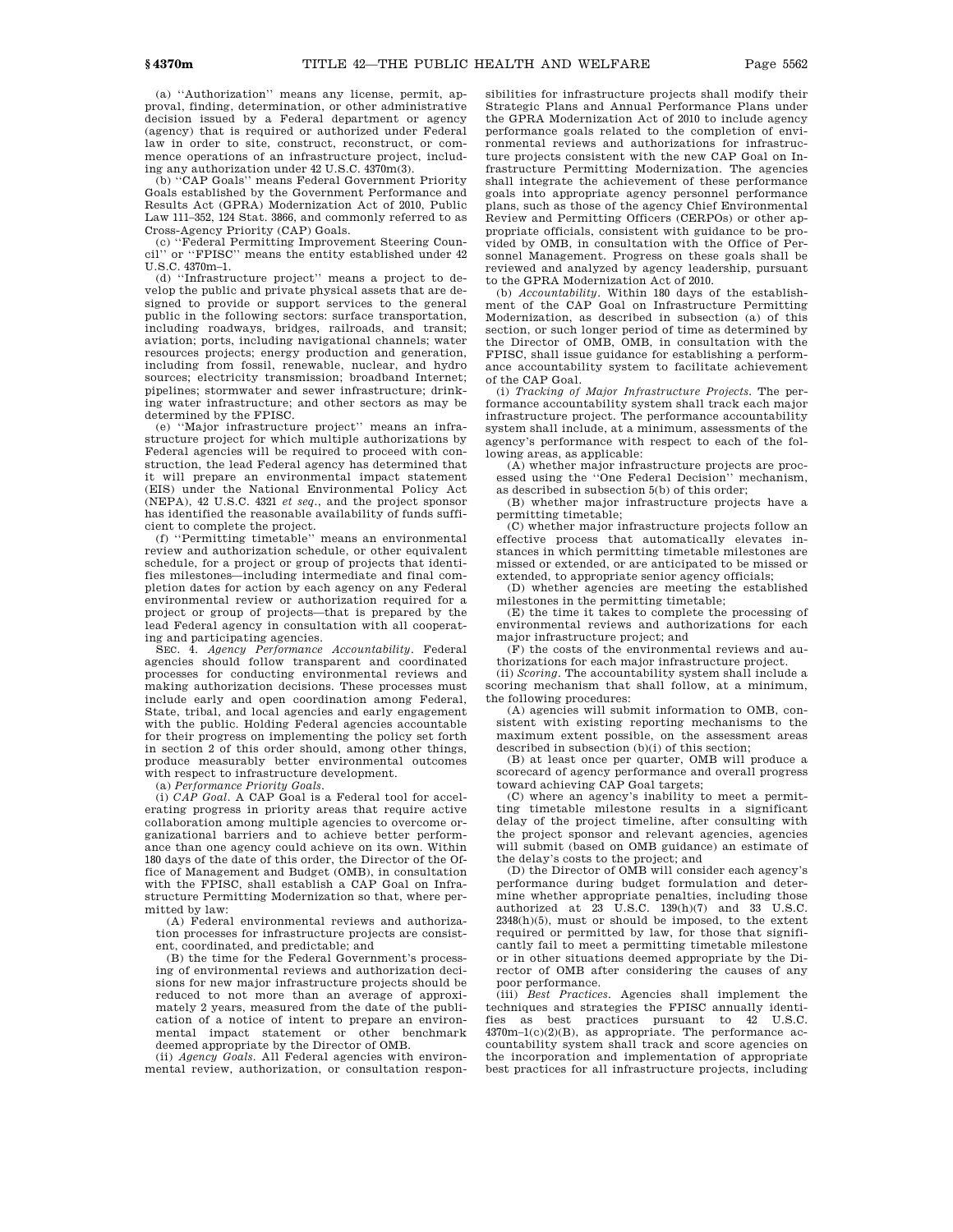the implementation of such best practices at an agency's field level.

SEC. 5. *Process Enhancements*. In furtherance of the policy described in section 2 of this order, Federal agencies shall follow a more unified environmental review and authorization process.

(a) *Processing of Major Infrastructure Projects*. In processing environmental reviews and authorizations for major infrastructure projects, Federal agencies shall:

(i) use ''One Federal Decision'' described in subsection (b) of this section;

(ii) develop and follow a permitting timetable, which shall be reviewed and updated at least quarterly by the lead Federal agency in consultation with Federal cooperating and participating agencies; and

(iii) follow an effective process that automatically elevates instances where a permitting timetable milestone is missed or extended, or is anticipated to be missed or extended, to appropriate senior agency officials of the lead Federal agency and the cooperating and participating Federal agency or agencies to which the milestone applies.

(b) *One Federal Decision.*

(i) Each major infrastructure project shall have a lead Federal agency, which shall be responsible for navigating the project through the Federal environmental review and authorization process, including the identification of a primary Federal point of contact at each Federal agency. All Federal cooperating and participating agencies shall identify points of contact for each project, cooperate with the lead Federal agency point of contact, and respond to all reasonable requests for information from the lead Federal agency in a timely manner.

(ii) With respect to the applicability of NEPA to a major infrastructure project, the Federal lead, cooperating, and participating agencies for each major infrastructure project shall all record any individual agency decision in one Record of Decision (ROD), which shall be coordinated by the lead Federal agency unless the project sponsor requests that agencies issue separate NEPA documents, the NEPA obligations of a cooperating or participating agency have already been satisfied, or the lead Federal agency determines that a single ROD would not best promote completion of the project's environmental review and authorization process. The Federal lead, cooperating, and participating agencies shall all agree to a permitting timetable that includes the completion dates for the ROD and the federally required authorizations for the project.

(iii) All Federal authorization decisions for the construction of a major infrastructure project shall be completed within 90 days of the issuance of a ROD by the lead Federal agency, provided that the final EIS includes an adequate level of detail to inform agency decisions pursuant to their specific statutory authority and requirements. The lead Federal agency may extend the 90-day deadline if the lead Federal agency determines that Federal law prohibits the agency from issuing its approval or permit within the 90-day period, the project sponsor requests that the permit or approval follow a different timeline, or the lead Federal agency determines that an extension would better promote completion of the project's environmental review and authorization process.

(iv) The Council on Environmental Quality (CEQ) and OMB shall develop the framework for implementing One Federal Decision, in consultation with the FPISC.

(A) The framework should be consistent with the model processes established under 42 U.S.C. 4370m–2, 23 U.S.C. 139, 33 U.S.C. 2348, the 2015 ''Red Book'' (officially entitled ''Synchronizing Environmental Reviews for Transportation and Other Infrastructure Projects''), and CEQ guidance on efficient and timely environmental reviews under NEPA.

(B) The framework shall also include guidance on the development of permitting timetables by the lead Federal agencies, in collaboration with Federal cooperating and participating agencies. Permitting timetables shall identify estimated intermediate and final completion dates for all environmental reviews and authorizations that are reasonably anticipated as being needed for a project, including the process for granting extensions of any established dates. The guidance shall specify that lead Federal agencies need not include the estimated intermediate and final completion dates of any such reviews or authorizations until the design of a project has sufficiently advanced so that they can be developed. In such cases, the guidance shall instruct lead Federal agencies to estimate when the project's design will be advanced enough to determine such dates. The timelines shall account for any federally required decisions or permits that are assumed by, or delegated to, State, tribal, or local agencies and the extent to which any approval or permit to be issued by a Federal agency is dependent upon the issuance of such a decision or permit.

(C) CEQ and OMB shall also develop guidance for applying One Federal Decision whenever the lead agency is a State, tribal, or local agency exercising an assignment or delegation of an agency's NEPA responsibilities.

(c) *Dashboard*. All projects subject to 23 U.S.C. 139 and ''covered projects'' under 42 U.S.C. 4370m shall be tracked on the Dashboard established under 42 U.S.C. 4370m–2(b). Other projects or classes of projects subject to special environmental review and authorization streamlining processes similar to those referenced in this subsection may also be tracked on the Dashboard at the discretion of the FPISC Executive Director. The dates for milestones of all projects tracked on the Dashboard shall be updated monthly, or on another appropriate timeline as may be determined by the FPISC Executive Director.

(d) *Executive Order 13766*. For purposes of implementing Executive Order 13766 of January 24, 2017 (Expediting Environmental Reviews and Approvals for High Priority Infrastructure Projects), all infrastructure projects that meet the criteria for, and are subject to, 23 U.S.C. 139, 33 U.S.C. 2348, or 42 U.S.C. 4370m–4370m–12 shall qualify as high priority projects under Executive Order 13766. Other projects or classes of projects subject to special environmental review and authorization streamlining processes, similar to those referenced in this subsection as may be determined by the FPISC Executive Director in consultation with OMB and CEQ, shall also qualify as high priority infrastructure projects under Executive Order 13766. The CEQ Chairman's responsibilities under sections 2 and 3 of Executive Order 13766 shall be satisfied by referring the project to the FPISC Executive Director, the Secretary of Transportation, or the Assistant Secretary of the Army for Civil Works, as appropriate.

(e) *Council on Environmental Quality.*

(i) *Directives*. Within 30 days of the date of this order, the CEQ shall develop an initial list of actions it will take to enhance and modernize the Federal environmental review and authorization process. Such actions should include issuing such regulations, guidance, and directives as CEQ may deem necessary to:

(A) ensure optimal interagency coordination of environmental review and authorization decisions, including by providing for an expanded role and authorities for lead agencies, more clearly defined responsibilities for cooperating and participating agencies, and Government-wide applicability of NEPA decisions and analyses;

(B) ensure that environmental reviews and authorization decisions involving multiple agencies are conducted in a manner that is concurrent, synchronized, timely, and efficient;

(C) provide for agency use, to the maximum extent permitted by law, of environmental studies, analysis, and decisions conducted in support of earlier Federal, State, tribal, or local environmental reviews or authorization decisions; and

(D) ensure that agencies apply NEPA in a manner that reduces unnecessary burdens and delays as much as possible, including by using CEQ's authority to in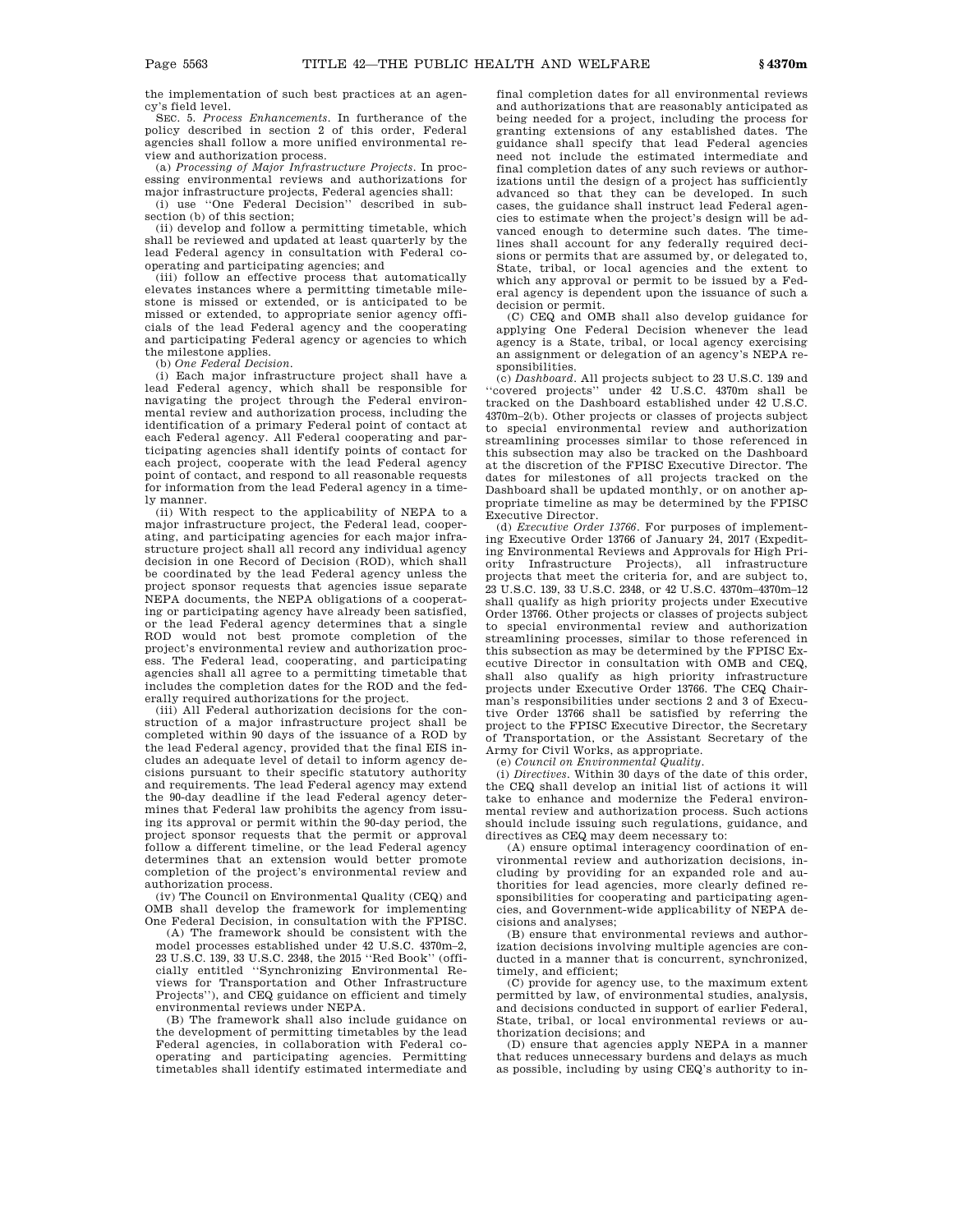terpret NEPA to simplify and accelerate the NEPA

review process. (ii) *Dispute Resolution*. Except where dispute resolution processes are otherwise provided for in law, including under 42 U.S.C. 4370m–2, or by Executive Order or other Presidential directive, upon request of a lead Federal agency, cooperating agency, or participating agency, CEQ may mediate interagency disputes arising between Federal agencies concerning Federal environmental review or authorization decisions for any infrastructure project pertaining to any environmental law, regulation, order or policy, and shall facilitate resolution of any conflicting positions of the relevant agencies.

(iii) *Agency Procedures*. CEQ shall form and lead an interagency working group, consisting of the Director of OMB, agency CERPOs, and such other representatives of agencies as CEQ deems appropriate. The working group shall review the NEPA implementing regulations and other environmental review and authorization processing policies of agencies that are members of the FPISC to identify impediments to efficient and effective environmental reviews and authorizations for infrastructure projects. The working group shall also identify those agencies that require an action plan to address identified impediments. Based on this review, agencies shall develop action plans that set forth the actions they will take and timelines for completing those actions, and they shall submit those action plans to CEQ and OMB for comment. Each agency's action plan shall, at a minimum, establish procedures for a regular review and update of categorical exclusions, where appropriate.

(f) *Federal Permitting Improvement Steering Council.*

(i) *Organizational Support*. Unless otherwise determined by the Director of OMB, the General Services Administration (GSA) shall provide necessary administrative and organizational support to the FPISC, including personnel, procurement, and budget support. The GSA Administrator, or the head of another agency designated by the Director of OMB, may delegate any authority to the FPISC Executive Director necessary for the operation and administration of the FPISC and the Office of the Executive Director, and the Executive Director may redelegate these authorities, as appropriate.

(ii) *Additional Duties*. In addition to the duties and responsibilities charged to the FPISC Executive Director under 42 U.S.C. 4370m–4370m–12 and this order, the FPISC Executive Director may, upon request of a FPISC member agency or a project sponsor, work with the lead agency or any cooperating and participating agencies to facilitate the environmental review and authorization process for any infrastructure project regardless of whether the project is a ''covered project'' under 42 U.S.C. 4370m, including by resolving disputes and promoting early coordination. The FPISC Executive Director, the Director of OMB, or the Chairman of CEQ may establish any appropriate policies or procedures concerning the FPISC Executive Director's facilitation of the environmental review and authorization process under this subsection. Agencies must cooperate with the FPISC Executive Director with respect to the implementation of these additional duties.

(g) *Energy Corridors*. The Departments of the Interior and Agriculture, as appropriate, shall be the lead agencies for facilitating the identification and designation of energy right-of-way corridors on Federal lands for Government-wide expedited environmental review for

the development of energy infrastructure projects. (h) The Department of the Interior shall provide to OMB a strategy and recommendations for a multiagency reorganization effort that would further the aims of this order. OMB, in consultation with the Department of the Interior, shall coordinate with the heads of other agencies affected to incorporate the strategy, as appropriate, into the comprehensive reorganization plan developed under Executive Order 13781 of March 13, 2017 (Comprehensive Plan for Reorganizing the Executive Branch).

SEC. 6. Executive Order 13690 of January 30, 2015 (Establishing a Federal Flood Risk Management Standard and a Process for Further Soliciting and Considering Stakeholder Input), is revoked.

SEC. 7. *General Provisions*. (a) Nothing in this order shall be construed to impair or otherwise affect:

(i) the authority granted by law to an executive department, agency, or the head thereof; or

(ii) the functions of the Director of the Office of Management and Budget relating to budgetary, administrative, or legislative proposals.

(b) This order shall be implemented consistent with applicable law and subject to the availability of appropriations.

(c) This order is not intended to, and does not, create any right or benefit, substantive or procedural, enforceable at law or in equity by any party against the United States, its departments, agencies, or entities, its officers, employees, or agents, or any other person. DONALD J. TRUMP.

# **§ 4370m–1. Federal Permitting Improvement Council**

#### **(a) Establishment**

There is established the Federal Permitting Improvement Steering Council.

# **(b) Composition**

# **(1) Chair**

The Executive Director shall—

(A) be appointed by the President; and

(B) serve as Chair of the Council.

### **(2) Council members**

### **(A) In general**

# **(i) Designation by head of agency**

Each individual listed in subparagraph (B) shall designate a member of the agency in which the individual serves to serve on the Council.

# **(ii) Qualifications**

A councilmem-ber<sup>1</sup> described in clause (i) shall hold a position in the agency of deputy secretary (or the equivalent) or higher.

# **(iii) Support**

# **(I) In general**

Consistent with guidance provided by the Director of the Office of Management and Budget, each individual listed in subparagraph (B) shall designate 1 or more appropriate members of the agency in which the individual serves to serve as an agency CERPO.

# **(II) Reporting**

In carrying out the duties of the agency CERPO under this subchapter, an agency CERPO shall report directly to a deputy secretary (or the equivalent) or higher.

# **(B) Heads of agencies**

The individuals that shall each designate a councilmember under this subparagraph are as follows:

- (i) The Secretary of Agriculture.
- (ii) The Secretary of the Army.
- (iii) The Secretary of Commerce.

<sup>1</sup>So in original.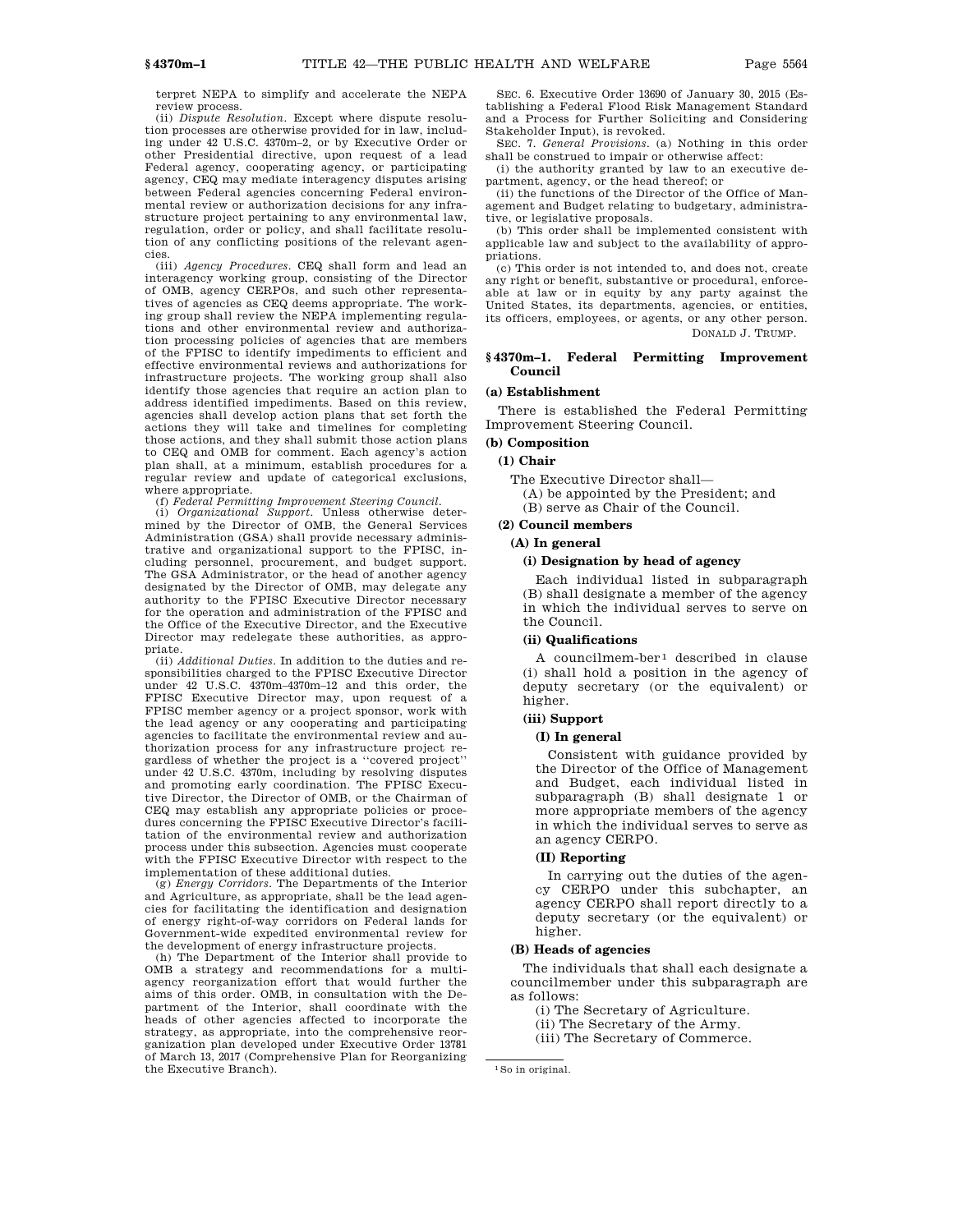(iv) The Secretary of the Interior.

(v) The Secretary of Energy.

(vi) The Secretary of Transportation.

(vii) The Secretary of Defense.

(viii) The Administrator of the Environmental Protection Agency.

(ix) The Chairman of the Federal Energy

Regulatory Commission. (x) The Chairman of the Nuclear Regulatory Commission.

(xi) The Secretary of Homeland Security.

(xii) The Secretary of Housing and Urban Development.

(xiii) The Chairman of the Advisory Council on Historic Preservation.

(xiv) Any other head of a Federal agency that the Executive Director may invite to participate as a member of the Council.

#### **(3) Additional members**

In addition to the members listed in paragraphs (1) and (2), the Chairman of the Council on Environmental Quality and the Director of the Office of Management and Budget shall also be members of the Council.

# **(c) Duties**

# **(1) Executive Director**

#### **(A) Inventory development**

The Executive Director, in consultation with the Council, shall—

(i) not later than 180 days after December 4, 2015, establish an inventory of covered projects that are pending the environmental review or authorization of the head of any Federal agency;

 $(ii)(I)$  categorize the projects in the inventory as appropriate, based on sector and project type; and

(II) for each category, identify the types of environmental reviews and authorizations most commonly involved; and

(iii) add a covered project to the inventory after receiving a notice described in section  $4370m-2(a)(1)$  of this title.

# **(B) Facilitating agency designation**

The Executive Director, in consultation with the Council, shall—

(i) designate a facilitating agency for each category of covered projects described in subparagraph (A)(ii); and

(ii) publish the list of designated facilitating agencies for each category of projects in the inventory on the Dashboard in an easily accessible format.

# **(C) Performance schedules**

# **(i) In general**

Not later than 1 year after December 4, 2015, the Executive Director, in consultation with the Council, shall develop recommended performance schedules, including intermediate and final completion dates, for environmental reviews and authorizations most commonly required for each category of covered projects described in subparagraph (A)(ii).

### **(ii) Requirements**

# **(I) In general**

The performance schedules shall reflect employment of the use of the most

efficient applicable processes, including the alignment of Federal reviews of projects and reduction of permitting and project delivery time.

# **(II) Limit**

# **(aa) In general**

The final completion dates in any performance schedule for the completion of an environmental review or authorization under clause (i) shall not exceed the average time to complete an environmental review or authorization for a project within that category.

# **(bb) Calculation of average time**

The average time referred to in item (aa) shall be calculated on the basis of data from the preceding 2 calendar years and shall run from the period beginning on the date on which the Executive Director must make a specific entry for the project on the Dashboard under section 4370m–2(b)(2) of this title (except that, for projects initiated before that duty takes effect, the period beginning on the date of filing of a completed application), and ending on the date of the issuance of a record of decision or other final agency action on the review or authorization.

### **(cc) Completion date**

Each performance schedule shall specify that any decision by an agency on an environmental review or authorization must be issued not later than 180 days after the date on which all information needed to complete the review or authorization (including any hearing that an agency holds on the matter) is in the possession of the agency.

#### **(iii) Review and revision**

Not later than 2 years after the date on which the performance schedules are established under this subparagraph, and not less frequently than once every 2 years thereafter, the Executive Director, in consultation with the Council, shall review and revise the performance schedules.

# **(D) Guidance**

The Executive Director, in consultation with the Council, may recommend to the Director of the Office of Management and Budget or to the Council on Environmental Quality, as appropriate, that guidance be issued as necessary for agencies—

(i) to carry out responsibilities under this subchapter; and

(ii) to effectuate the adoption by agencies of the best practices and recommendations of the Council described in paragraph (2).

# **(2) Council**

### **(A) Recommendations**

# **(i) In general**

The Council shall make recommendations to the Executive Director with re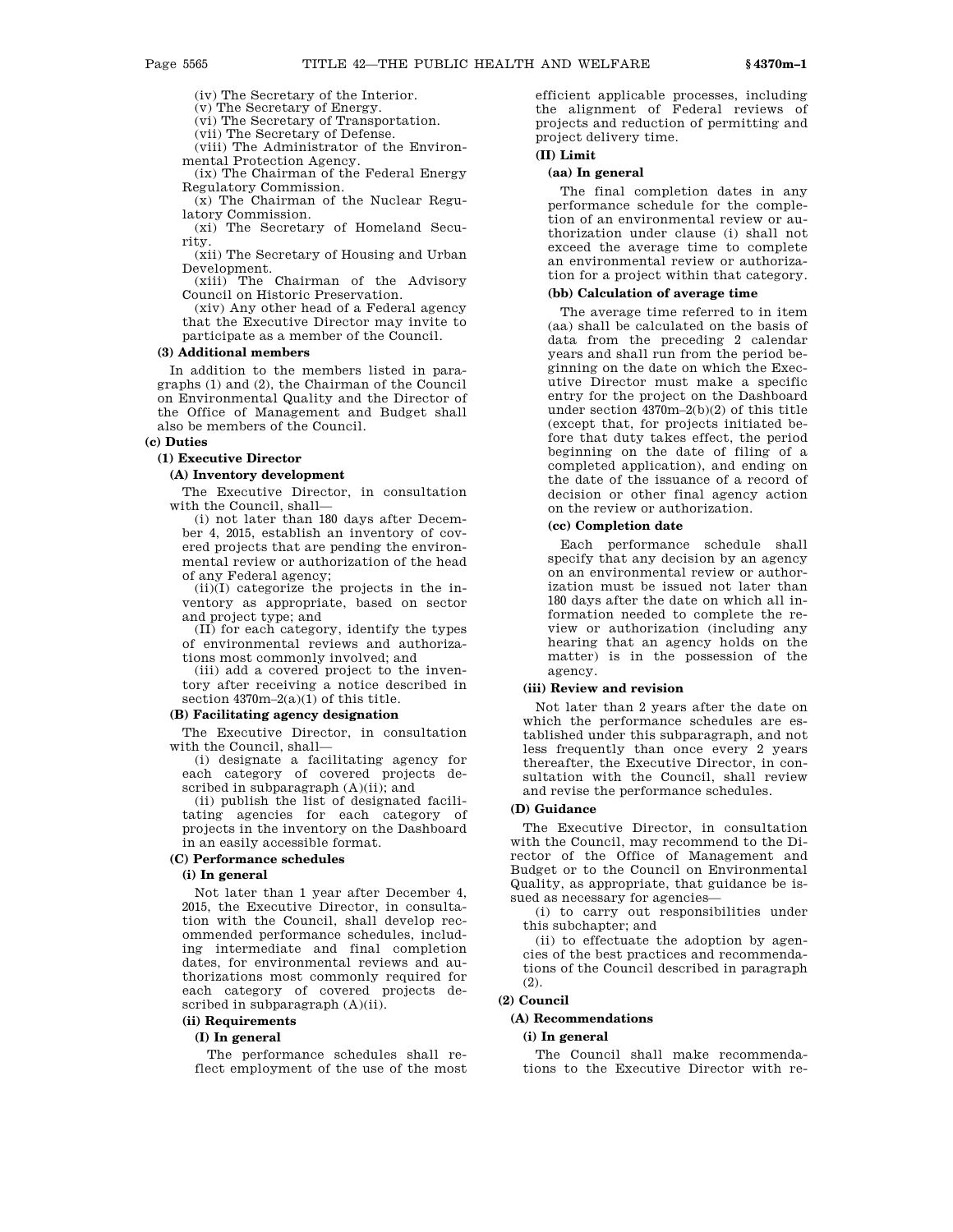spect to the designations under paragraph  $(1)(B)$  and the performance schedules under paragraph  $(1)(C)$ .

# **(ii) Update**

The Council may update the recommendations described in clause (i).

### **(B) Best practices**

Not later than 1 year after December 4, 2015, and not less frequently than annually thereafter, the Council shall issue recommendations on the best practices for—

(i) enhancing early stakeholder engagement, including fully considering and, as appropriate, incorporating recommendations provided in public comments on any proposed covered project;

(ii) ensuring timely decisions regarding environmental reviews and authorizations, including through the development of performance metrics;

(iii) improving coordination between Federal and non-Federal governmental entities, including through the development of common data standards and terminology across agencies;

(iv) increasing transparency;

(v) reducing information collection requirements and other administrative burdens on agencies, project sponsors, and other interested parties;

(vi) developing and making available to applicants appropriate geographic information systems and other tools;

(vii) creating and distributing training materials useful to Federal, State, tribal, and local permitting officials; and

(viii) addressing other aspects of infrastructure permitting, as determined by the Council.

### **(C) Meetings**

The Council shall meet not less frequently than annually with groups or individuals representing State, tribal, and local governments that are engaged in the infrastructure permitting process.

# **(3) Agency CERPOs**

An agency CERPO shall—

(A) advise the respective agency councilmember on matters related to environmental reviews and authorizations;

(B) provide technical support, when requested to facilitate efficient and timely processes for environmental reviews and authorizations for covered projects under the jurisdictional responsibility of the agency, including supporting timely identification and resolution of potential disputes within the agency or between the agency and other Federal agencies;

(C) analyze agency environmental review and authorization processes, policies, and authorities and make recommendations to the respective agency councilmember for ways to standardize, simplify, and improve the efficiency of the processes, policies, and authorities, including by implementing guidance issued under paragraph (1)(D) and other best practices, including the use of information technology and geographic information system tools within the agency and across agencies, to the extent consistent with existing law; and

(D) review and develop training programs for agency staff that support and conduct environmental reviews or authorizations.

### **(d) Administrative support**

The Director of the Office of Management and Budget shall designate a Federal agency, other than an agency that carries out or provides support only for projects that are not covered projects, to provide administrative support for the Executive Director, and the designated agency shall, as reasonably necessary, provide support and staff to enable the Executive Director to fulfill the duties of the Executive Director under this subchapter.

(Pub. L. 114–94, div. D, title XLI, §41002, Dec. 4, 2015, 129 Stat. 1743.)

#### **CODIFICATION**

Section was enacted as part of the Fixing America's Surface Transportation Act, also known as the FAST Act, and not as part of the National Environmental Policy Act of 1969 which comprises this chapter.

### **§ 4370m–2. Permitting process improvement**

# **(a) Project initiation and designation of participating agencies**

# **(1) Notice**

# **(A) In general**

A project sponsor of a covered project shall submit to the Executive Director and the facilitating agency notice of the initiation of a proposed covered project.

# **(B) Default designation**

If, at the time of submission of the notice under subparagraph (A), the Executive Director has not designated a facilitating agency under section  $\overline{4370m-1(c)(1)(B)}$  of this title for the categories of projects noticed, the agency that receives the notice under subparagraph (A) shall be designated as the facilitating agency.

# **(C) Contents**

Each notice described in subparagraph (A) shall include—

(i) a statement of the purposes and objectives of the proposed project;

(ii) a concise description, including the general location of the proposed project and a summary of geospatial information, if available, illustrating the project area and the locations, if any, of environmental, cultural, and historic resources;

(iii) a statement regarding the technical and financial ability of the project sponsor to construct the proposed project;

(iv) a statement of any Federal financing, environmental reviews, and authorizations anticipated to be required to complete the proposed project; and

(v) an assessment that the proposed project meets the definition of a covered project under section 4370m of this title and a statement of reasons supporting the assessment.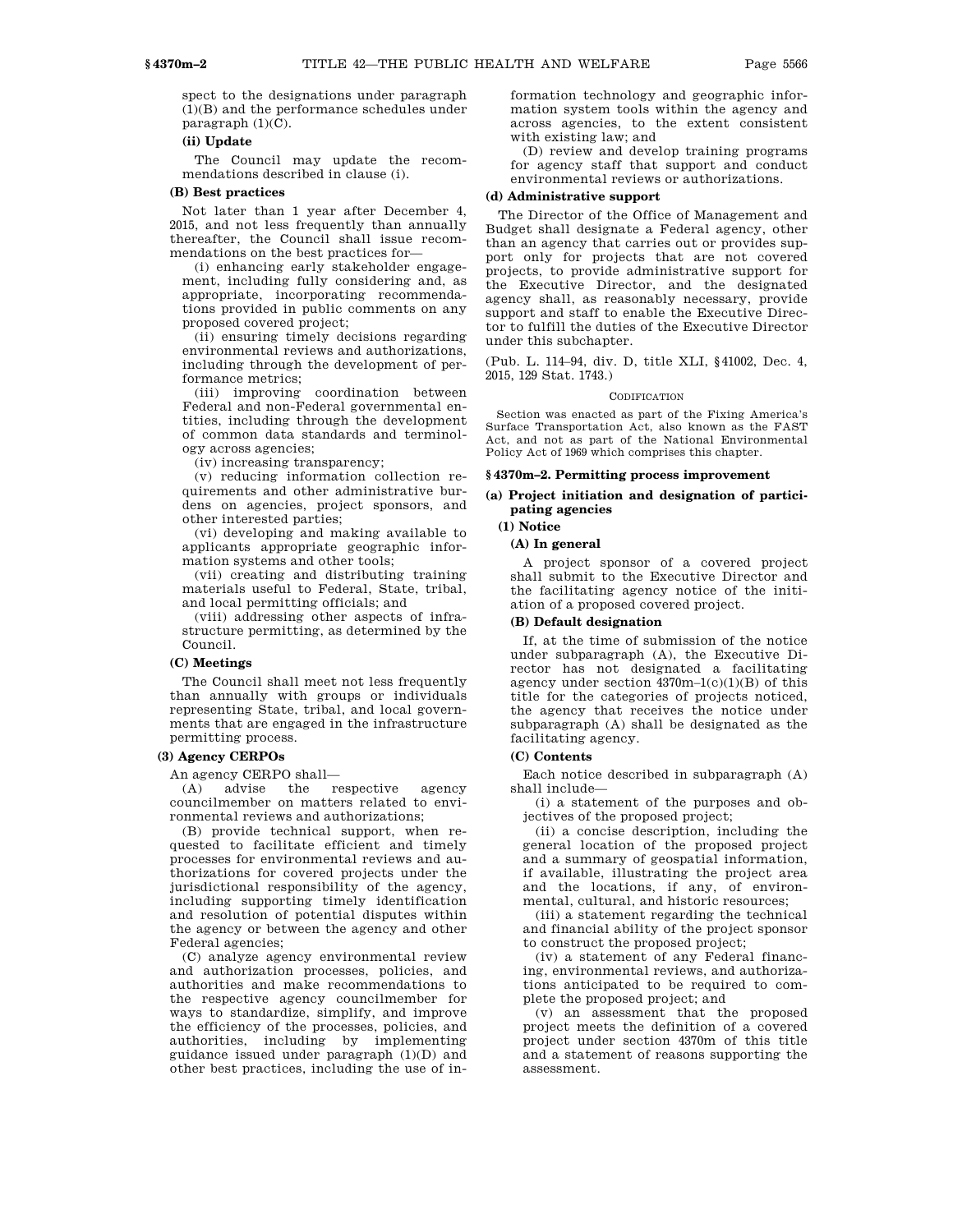# **(2) Invitation**

# **(A) In general**

Not later than 45 days after the date on which the Executive Director must make a specific entry for the project on the Dashboard under subsection  $(b)(2)(A)$ , the facilitating agency or lead agency, as applicable, shall—

(i) identify all Federal and non-Federal agencies and governmental entities likely to have financing, environmental review, authorization, or other responsibilities with respect to the proposed project; and

(ii) invite all Federal agencies identified under clause (i) to become a participating agency or a cooperating agency, as appropriate, in the environmental review and authorization management process described in section 4370m–4 of this title.

### **(B) Deadlines**

Each invitation made under subparagraph (A) shall include a deadline for a response to be submitted to the facilitating or lead agency, as applicable.

# **(3) Participating and cooperating agencies**

# **(A) In general**

An agency invited under paragraph (2) shall be designated as a participating or cooperating agency for a covered project, unless the agency informs the facilitating or lead agency, as applicable, in writing before the deadline under paragraph (2)(B) that the agency—

(i) has no jurisdiction or authority with respect to the proposed project; or

(ii) does not intend to exercise authority related to, or submit comments on, the proposed project.

# **(B) Changed circumstances**

On request and a showing of changed circumstances, the Executive Director may designate an agency that has opted out under subparagraph  $(A)(ii)$  to be a participating or cooperating agency, as appropriate.

# **(4) Effect of designation**

The designation described in paragraph (3) shall not—

(A) give the participating agency authority or jurisdiction over the covered project; or

(B) expand any jurisdiction or authority a cooperating agency may have over the proposed project.

# **(5) Lead agency designation**

# **(A) In general**

On establishment of the lead agency, the lead agency shall assume the responsibilities of the facilitating agency under this subchapter.

# **(B) Redesignation of facilitating agency**

If the lead agency assumes the responsibilities of the facilitating agency under subparagraph (A), the facilitating agency may be designated as a cooperative or participating agency.

# **(6) Change of facilitating or lead agency (A) In general**

On the request of a participating agency or project sponsor, the Executive Director may designate a different agency as the facilitating or lead agency, as applicable, for a covered project, if the facilitating or lead agency or the Executive Director receives new information regarding the scope or nature of a covered project that indicates that the project should be placed in a different category under section 4370m–1(c)(1)(B) of this title.

# **(B) Resolution of dispute**

The Chairman of the Council on Environmental Quality shall resolve any dispute over designation of a facilitating or lead agency for a particular covered project.

# **(b) Permitting dashboard**

# **(1) Requirement to maintain (A) In general**

The Executive Director, in coordination with the Administrator of General Services, shall maintain an online database to be known as the ''Permitting Dashboard'' to track the status of Federal environmental reviews and authorizations for any covered project in the inventory described in section  $4370m-1(c)(1)(A)$  of this title.

# **(B) Specific and searchable entry**

The Dashboard shall include a specific and searchable entry for each covered project.

# **(2) Additions**

# **(A) In general**

# **(i) Existing projects**

Not later than 14 days after the date on which the Executive Director adds a project to the inventory under section  $4370m-1(c)(1)(A)$  of this title, the Executive Director shall create a specific entry on the Dashboard for the covered project.

#### **(ii) New projects**

Not later than 14 days after the date on which the Executive Director receives a notice under subsection (a)(1), the Executive Director shall create a specific entry on the Dashboard for the covered project, unless the Executive Director, facilitating agency, or lead agency, as applicable, determines that the project is not a covered project.

# **(B) Explanation**

If the facilitating agency or lead agency, as applicable, determines that the project is not a covered project, the project sponsor may submit a further explanation as to why the project is a covered project not later than 14 days after the date of the determination under subparagraph (A).

# **(C) Final determination**

Not later than 14 days after receiving an explanation described in subparagraph (B), the Executive Director shall—

(i) make a final and conclusive determination as to whether the project is a covered project; and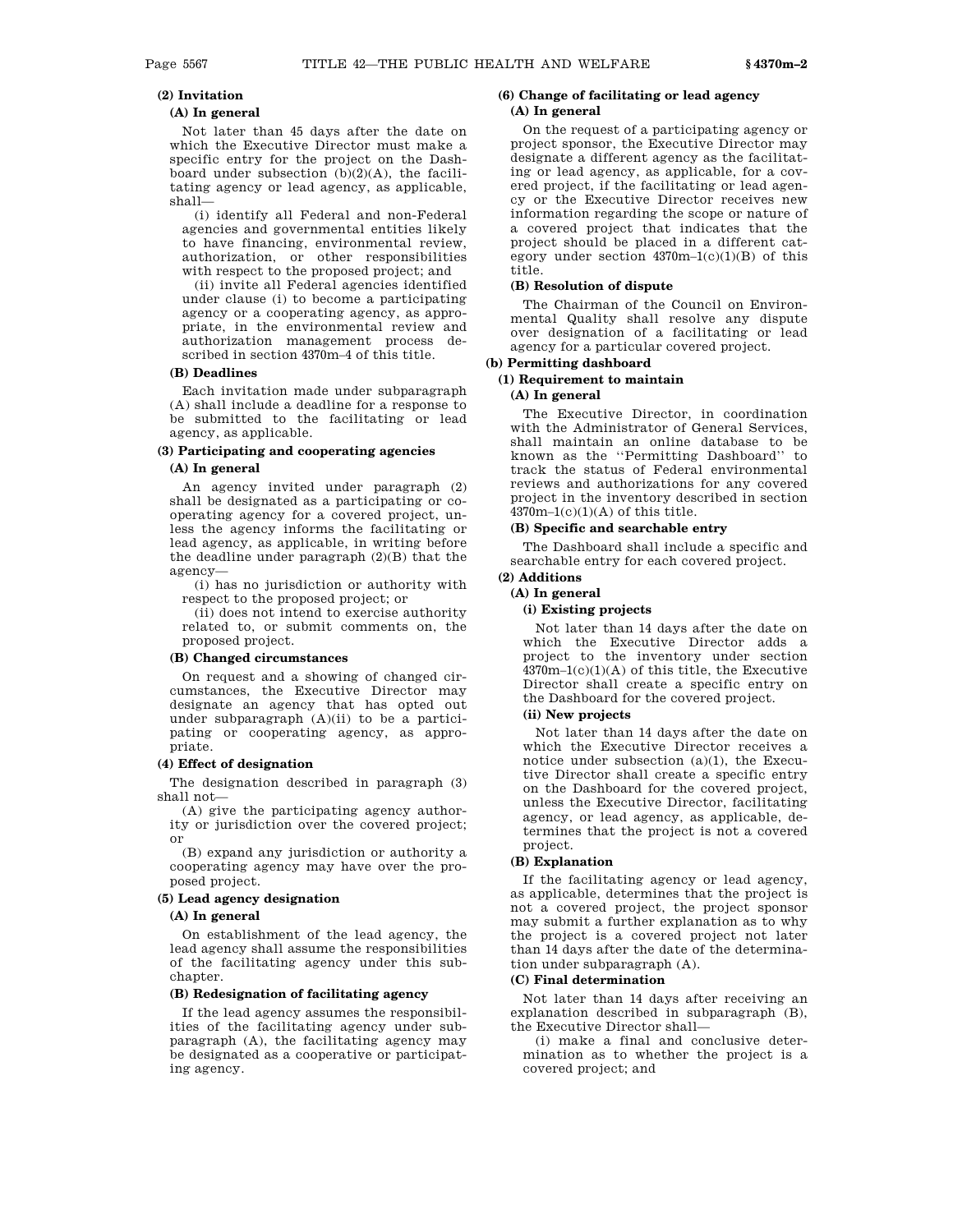(ii) if the Executive Director determines that the project is a covered project, create a specific entry on the Dashboard for the covered project.

### **(3) Postings by agencies**

# **(A) In general**

For each covered project added to the Dashboard under paragraph (2), the facilitating or lead agency, as applicable, and each cooperating and participating agency shall post to the Dashboard—

(i) a hyperlink that directs to a website that contains, to the extent consistent with applicable law—

(I) the notification submitted under subsection (a)(1);

(II)(aa) where practicable, the application and supporting documents, if applicable, that have been submitted by a project sponsor for any required environmental review or authorization; or

(bb) a notice explaining how the public may obtain access to such documents;

(III) a description of any Federal agency action taken or decision made that materially affects the status of a covered project;

(IV) any significant document that supports the action or decision described in subclause (III); and

 $(V)$  a description of the status of any litigation to which the agency is a party that is directly related to the project, including, if practicable, any judicial document made available on an electronic docket maintained by a Federal, State, or local court; and

(ii) any document described in clause (i) that is not available by hyperlink on another website.

# **(B) Deadline**

The information described in subparagraph (A) shall be posted to the website made available by hyperlink on the Dashboard not later than 5 business days after the date on which the Federal agency receives the information.

#### **(4) Postings by the Executive Director**

The Executive Director shall publish to the Dashboard—

(A) the permitting timetable established under subparagraph (A) or (C) of subsection  $(c)(2)$ ;

(B) the status of the compliance of each agency with the permitting timetable;

(C) any modifications of the permitting timetable;

(D) an explanation of each modification described in subparagraph (C); and

(E) any memorandum of understanding established under subsection (c)(3)(B).

### **(c) Coordination and timetables**

# **(1) Coordinated project plan**

# **(A) In general**

Not later than 60 days after the date on which the Executive Director must make a specific entry for the project on the Dashboard under subsection  $(b)(2)(A)$ , the facilitating or lead agency, as applicable, in consultation with each coordinating and participating agency, shall establish a concise plan for coordinating public and agency participation in, and completion of, any required Federal environmental review and authorization for the project.

# **(B) Required information**

The Coordinated Project Plan shall include the following information and be updated by the facilitating or lead agency, as applicable, at least once per quarter:

(i) A list of, and roles and responsibilities for, all entities with environmental review or authorization responsibility for the project.

(ii) A permitting timetable, as described in paragraph (2), setting forth a comprehensive schedule of dates by which all environmental reviews and authorizations, and to the maximum extent practicable, State permits, reviews and approvals must be made.

(iii) A discussion of potential avoidance, minimization, and mitigation strategies, if required by applicable law and known.

(iv) Plans and a schedule for public and tribal outreach and coordination, to the extent required by applicable law.

# **(C) Memorandum of understanding**

The coordinated project plan described in subparagraph (A) may be incorporated into a memorandum of understanding.

# **(2) Permitting timetable**

# **(A) Establishment**

As part of the coordination project plan under paragraph (1), the facilitating or lead agency, as applicable, in consultation with each cooperating and participating agency, the project sponsor, and any State in which the project is located, and, subject to subparagraph (C), with the concurrence of each cooperating agency, shall establish a permitting timetable that includes intermediate and final completion dates for action by each participating agency on any Federal environmental review or authorization required for the project.

#### **(B) Factors for consideration**

In establishing the permitting timetable under subparagraph (A), the facilitating or lead agency shall follow the performance schedules established under section  $4370m-1(c)(1)(C)$  of this title, but may vary the timetable based on relevant factors, including—

(i) the size and complexity of the covered project;

(ii) the resources available to each participating agency;

(iii) the regional or national economic significance of the project;

(iv) the sensitivity of the natural or historic resources that may be affected by the project;

(v) the financing plan for the project; and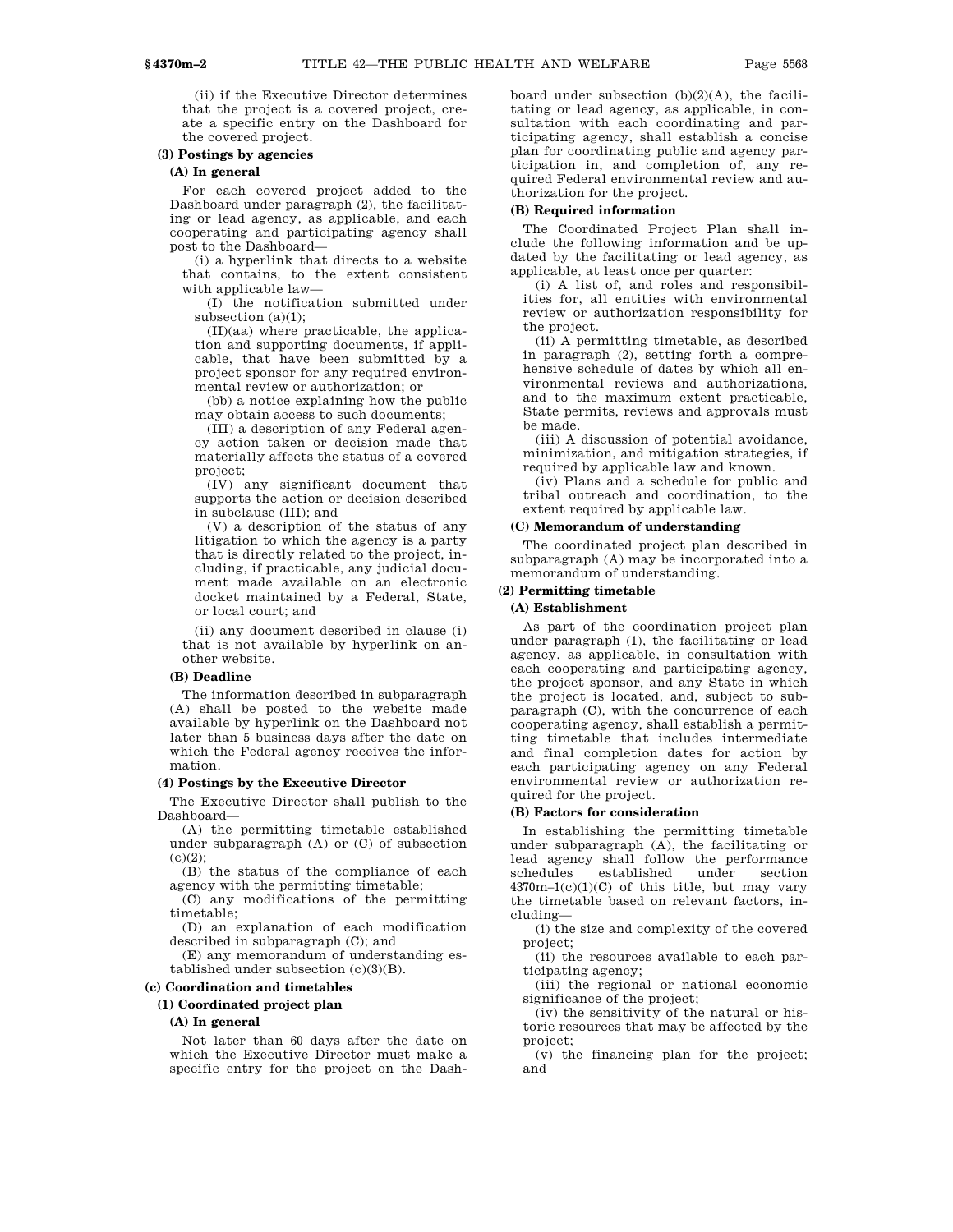(vi) the extent to which similar projects in geographic proximity to the project were recently subject to environmental review or similar procedures under State law.

# **(C) Dispute resolution**

# **(i) In general**

The Executive Director, in consultation with appropriate agency CERPOs and the project sponsor, shall, as necessary, mediate any disputes regarding the permitting timetable referred to under subparagraph  $(A)$ .

# **(ii) Disputes**

If a dispute remains unresolved 30 days after the date on which the dispute was submitted to the Executive Director, the Director of the Office of Management and Budget, in consultation with the Chairman of the Council on Environmental Quality, shall facilitate a resolution of the dispute and direct the agencies party to the dispute to resolve the dispute by the end of the 60-day period beginning on the date of submission of the dispute to the Executive Director.

# **(iii) Final resolution**

Any action taken by the Director of the Office of Management and Budget in the resolution of a dispute under clause (ii) shall—

(I) be final and conclusive; and

(II) not be subject to judicial review.

# **(D) Modification after approval**

### **(i) In general**

The facilitating or lead agency, as applicable, may modify a permitting timetable established under subparagraph (A) only if—

(I) the facilitating or lead agency, as applicable, and the affected cooperating agencies, after consultation with the participating agencies and the project sponsor, agree to a different completion date;

(II) the facilitating agency or lead agency, as applicable, or the affected cooperating agency provides a written justification for the modification; and

(III) in the case of a modification that would necessitate an extension of a final completion date under a permitting timetable established under subparagraph (A) to a date more than 30 days after the final completion date originally established under subparagraph (A), the facilitating or lead agency submits a request to modify the permitting timetable to the Executive Director, who shall consult with the project sponsor and make a determination on the record, based on consideration of the relevant factors described under subparagraph (B), whether to grant the facilitating or lead agency, as applicable, authority to make such modification.

# **(ii) Completion date**

A completion date in the permitting timetable may not be modified within 30 days of the completion date.

# **(iii) Limitation on length of modifications**

# **(I) In general**

Except as provided in subclause (II), the total length of all modifications to a permitting timetable authorized or made under this subparagraph, other than for reasons outside the control of Federal, State, local, or tribal governments, may not extend the permitting timetable for a period of time greater than half of the amount of time from the establishment of the permitting timetable under subparagraph (A) to the last final completion date originally established under subparagraph (A).

# **(II) Additional extensions**

The Director of the Office of Management and Budget, after consultation with the project sponsor, may permit the Executive Director to authorize additional extensions of a permitting timetable beyond the limit prescribed by subclause (I). In such a case, the Director of the Office of Management and Budget shall transmit, not later than 5 days after making a determination to permit an authorization of extension under this subclause, a report to Congress explaining why such modification is required. Such report shall explain to Congress with specificity why the original permitting timetable and the modifications authorized by the Executive Director failed to be adequate. The lead or facilitating agency, as applicable, shall transmit to Congress, the Director of the Office of Management and Budget, and the Executive Director a supplemental report on progress toward the final completion date each year thereafter, until the permit review is completed or the project sponsor withdraws its notice or application or other request to which this subchapter applies under section 4370m–9 of this title.

# **(iv) Limitation on judicial review**

The following shall not be subject to judicial review:

(I) A determination by the Executive Director under clause (i)(III).

(II) A determination under clause (iii)(II) by the Director of the Office of Management and Budget to permit the Executive Director to authorize extensions of a permitting timetable.

### **(E) Consistency with other time periods**

A permitting timetable established under subparagraph (A) shall be consistent with any other relevant time periods established under Federal law and shall not prevent any cooperating or participating agency from discharging any obligation under Federal law in connection with the project.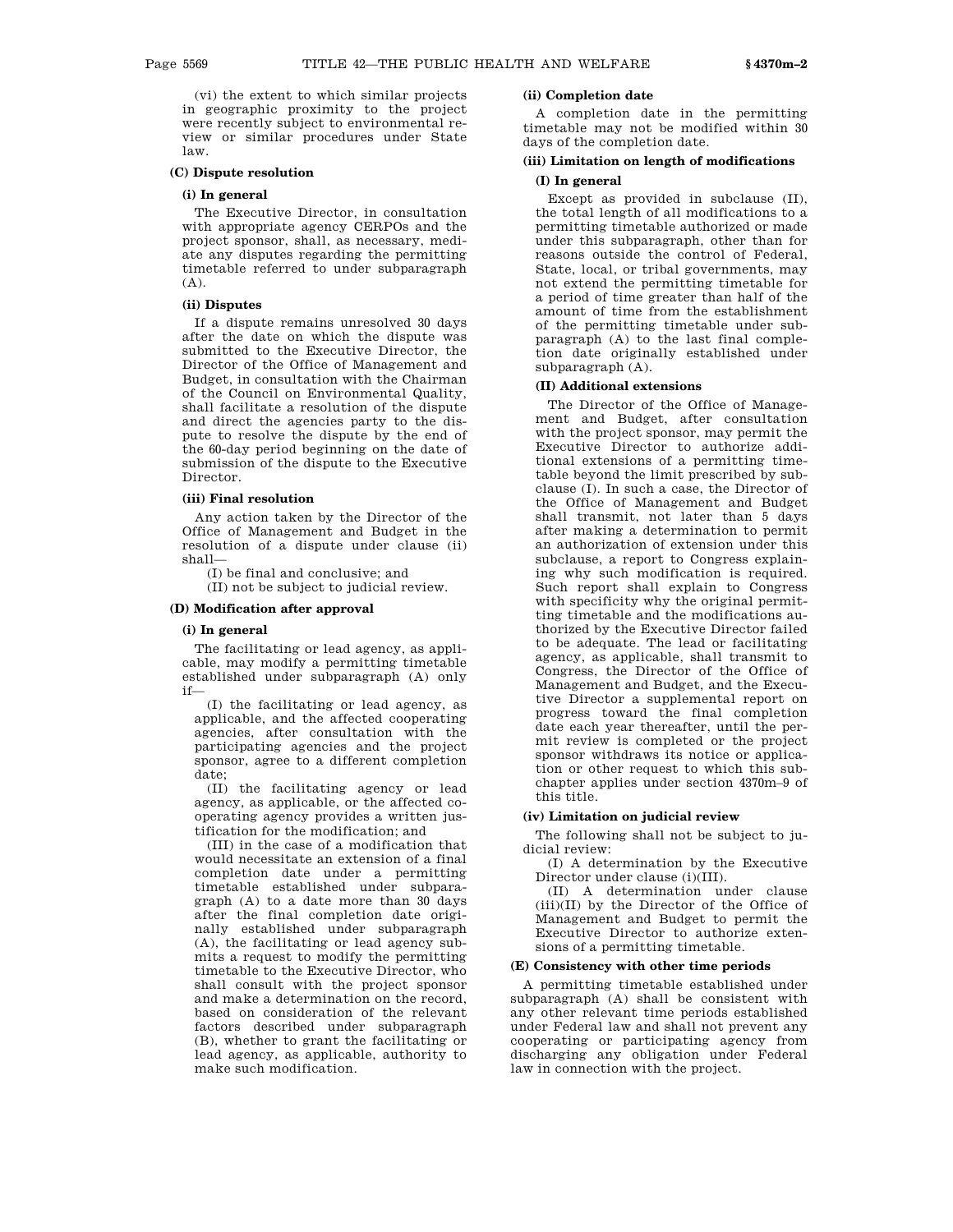# **(F) Conforming to permitting timetables**

# **(i) In general**

Each Federal agency shall conform to the completion dates set forth in the permitting timetable established under subparagraph (A), or with any completion date modified under subparagraph (D).

### **(ii) Failure to conform**

If a Federal agency fails to conform with a completion date for agency action on a covered project or is at significant risk of failing to conform with such a completion date, the agency shall—

(I) promptly submit to the Executive Director for publication on the Dashboard an explanation of the specific reasons for failing or significantly risking failing to conform to the completion date and a proposal for an alternative completion date;

(II) in consultation with the facilitating or lead agency, as applicable, establish an alternative completion date; and

(III) each month thereafter until the agency has taken final action on the delayed authorization or review, submit to the Executive Director for posting on the Dashboard a status report describing any agency activity related to the project.

### **(G) Abandonment of covered project**

### **(i) In general**

If the facilitating or lead agency, as applicable, has a reasonable basis to doubt the continuing technical or financial ability of the project sponsor to construct the covered project, the facilitating or lead agency may request the project sponsor provide an updated statement regarding the ability of the project sponsor to complete the project.

# **(ii) Failure to respond**

If the project sponsor fails to respond to a request described in clause (i) by the date that is 30 days after receiving the request, the lead or facilitating agency, as applicable, shall notify the Executive Director, who shall publish an appropriate notice on the Dashboard.

# **(iii) Publication to Dashboard**

On publication of a notice under clause (ii), the completion dates in the permitting timetable shall be tolled and agencies shall be relieved of the obligation to comply with subparagraph (F) until such time as the project sponsor submits to the facilitating or lead agency, as applicable, an updated statement regarding the technical and financial ability of the project sponsor to construct the project.

# **(3) Cooperating State, local, or tribal governments**

### **(A) State authority**

If the Federal environmental review is being implemented within the boundaries of a State, the State, consistent with State law, may choose to participate in the environmental review and authorization process under this subsection and to make subject to the process all State agencies that—

(i) have jurisdiction over the covered project;

(ii) are required to conduct or issue a review, analysis, opinion, or statement for the covered project; or

(iii) are required to make a determination on issuing a permit, license, or other approval or decision for the covered project.

# **(B) Coordination**

To the maximum extent practicable under applicable law, the facilitating or lead agency, as applicable, shall coordinate the Federal environmental review and authorization processes under this subsection with any State, local, or tribal agency responsible for conducting any separate review or authorization of the covered project to ensure timely and efficient completion of environmental reviews and authorizations.

# **(C) Memorandum of understanding**

# **(i) In general**

Any coordination plan between the facilitating or lead agency, as applicable, and any State, local, or tribal agency shall, to the maximum extent practicable, be included in a memorandum of understanding.

### **(ii) Submission to Executive Director**

The facilitating or lead agency, as applicable, shall submit to the Executive Director each memorandum of understanding described in clause (i).

### **(D) Applicability**

The requirements under this subchapter shall only apply to a State or an authorization issued by a State if the State has chosen to participate in the environmental review and authorization process pursuant to this paragraph.

# **(d) Early consultation**

The facilitating or lead agency, as applicable, shall provide an expeditious process for project sponsors to confer with each cooperating and participating agency involved and, not later than 60 days after the date on which the project sponsor submits a request under this subsection, to have each such agency provide to the project sponsor information concerning—

(1) the availability of information and tools, including pre-application toolkits, to facilitate early planning efforts;

(2) key issues of concern to each agency and to the public; and

(3) issues that must be addressed before an environmental review or authorization can be completed.

# **(e) Cooperating agency**

# **(1) In general**

A lead agency may designate a participating agency as a cooperating agency in accordance with part 1501 of title 40, Code of Federal Regulations (or successor regulations).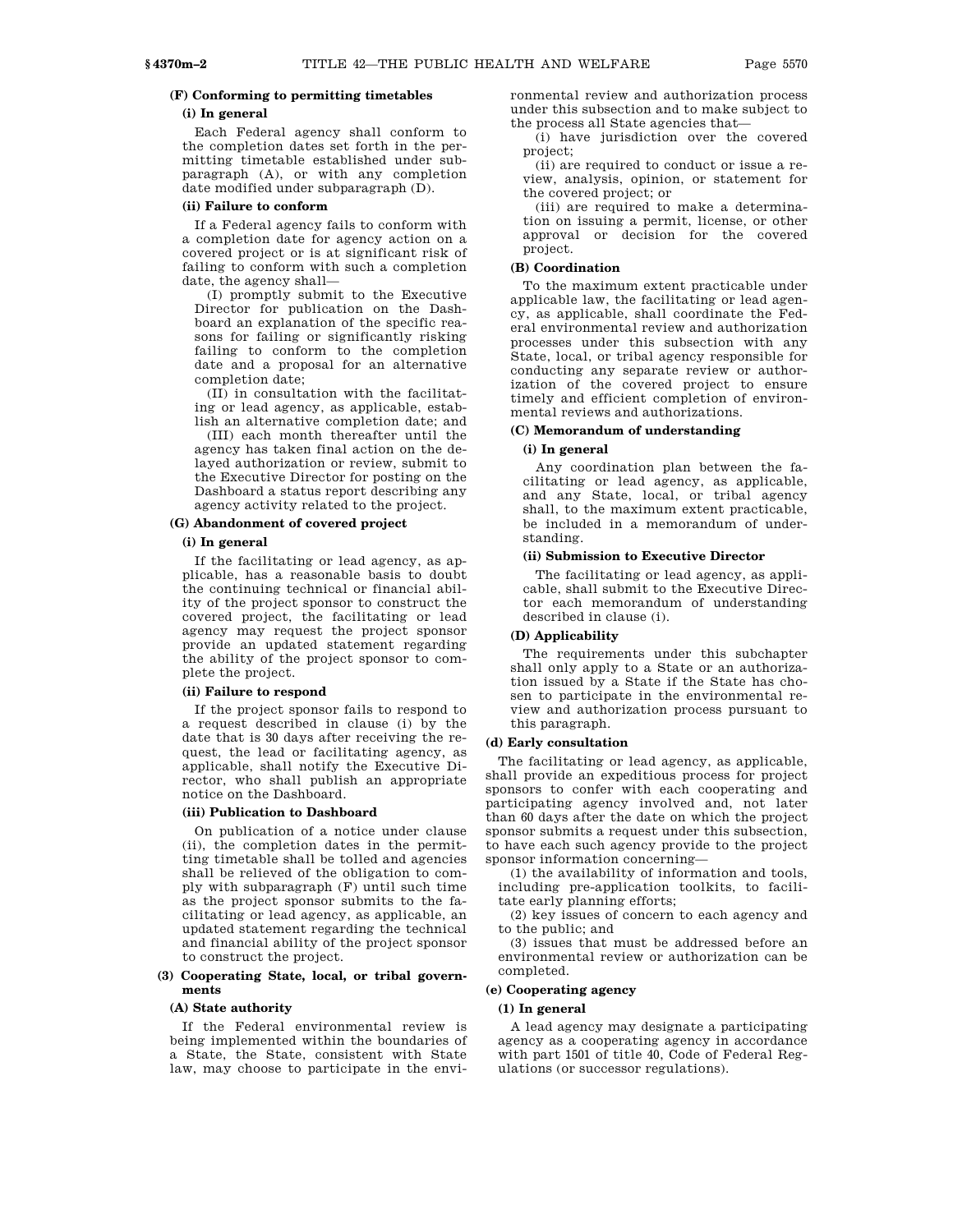# **(2) Effect on other designation**

The designation described in paragraph (1) shall not affect any designation under subsection (a)(3).

# **(3) Limitation on designation**

Any agency not designated as a participating agency under subsection (a)(3) shall not be designated as a cooperating agency under paragraph (1).

# **(f) Reporting status of other projects on Dashboard**

# **(1) In general**

On request of the Executive Director, the Secretary and the Secretary of the Army shall use best efforts to provide information for inclusion on the Dashboard on projects subject to section 139 of title 23 and section 2348 of title 33 likely to require—

(A) a total investment of more than \$200,000,000; and

(B) an environmental impact statement under NEPA.

# **(2) Effect of inclusion on Dashboard**

Inclusion on the Dashboard of information regarding projects subject to section 139 of title 23 or section 2348 of title 33 shall not subject those projects to any requirements of this subchapter.

(Pub. L. 114–94, div. D, title XLI, §41003, Dec. 4, 2015, 129 Stat. 1747.)

# REFERENCES IN TEXT

NEPA, referred to in subsec. (f)(1)(B), means the National Environmental Policy Act of 1969, Pub. L. 91–190, Jan. 1, 1970, 83 Stat. 852, which is classified generally to this chapter. See section 4370m(16) of this title. For complete classification of this Act to the Code, see Short Title note set out under section 4321 of this title and Tables.

# **CODIFICATION**

Section was enacted as part of the Fixing America's Surface Transportation Act, also known as the FAST Act, and not as part of the National Environmental Policy Act of 1969 which comprises this chapter.

# **§ 4370m–3. Interstate compacts**

### **(a) In general**

The consent of Congress is given for 3 or more contiguous States to enter into an interstate compact establishing regional infrastructure development agencies to facilitate authorization and review of covered projects, under State law or in the exercise of delegated permitting authority described under section 4370m–5 of this title, that will advance infrastructure development, production, and generation within the States that are parties to the compact.

# **(b) Regional infrastructure**

For the purpose of this subchapter, a regional infrastructure development agency referred to in subsection (a) shall have the same authorities and responsibilities of a State agency.

(Pub. L. 114–94, div. D, title XLI, §41004, Dec. 4, 2015, 129 Stat. 1755.)

#### **CODIFICATION**

Section was enacted as part of the Fixing America's Surface Transportation Act, also known as the FAST

Act, and not as part of the National Environmental Policy Act of 1969 which comprises this chapter.

# **§ 4370m–4. Coordination of required reviews**

### **(a) Concurrent reviews**

To integrate environmental reviews and authorizations, each agency shall, to the maximum extent practicable—

(1) carry out the obligations of the agency with respect to a covered project under any other applicable law concurrently, and in conjunction with, other environmental reviews and authorizations being conducted by other cooperating or participating agencies, including environmental reviews and authorizations required under NEPA, unless the agency determines that doing so would impair the ability of the agency to carry out the statutory obligations of the agency; and

(2) formulate and implement administrative, policy, and procedural mechanisms to enable the agency to ensure completion of the environmental review process in a timely, coordinated, and environmentally responsible manner.

- **(b) Adoption, incorporation by reference, and use of documents**
	- **(1) 1 State environmental documents; supplemental documents**

# **(A) Use of existing documents**

# **(i) In general**

On the request of a project sponsor, a lead agency shall consider and, as appropriate, adopt or incorporate by reference, the analysis and documentation that has been prepared for a covered project under State laws and procedures as the documentation, or part of the documentation, required to complete an environmental review for the covered project, if the analysis and documentation were, as determined by the lead agency in consultation with the Council on Environmental Quality, prepared under circumstances that allowed for opportunities for public participation and consideration of alternatives, environmental consequences, and other required analyses that are substantially equivalent to what would have been available had the documents and analysis been prepared by a Federal agency pursuant to NEPA.

# **(ii) Guidance by CEQ**

The Council on Environmental Quality may issue guidance to carry out this subsection.

# **(B) NEPA obligations**

An environmental document adopted under subparagraph (A) or a document that includes documentation incorporated under subparagraph (A) may serve as the documentation required for an environmental review or a supplemental environmental review required to be prepared by a lead agency under NEPA.

# **(C) Supplementation of State documents**

If the lead agency adopts or incorporates analysis and documentation described in

<sup>1</sup>So in original. No par. (2) has been enacted.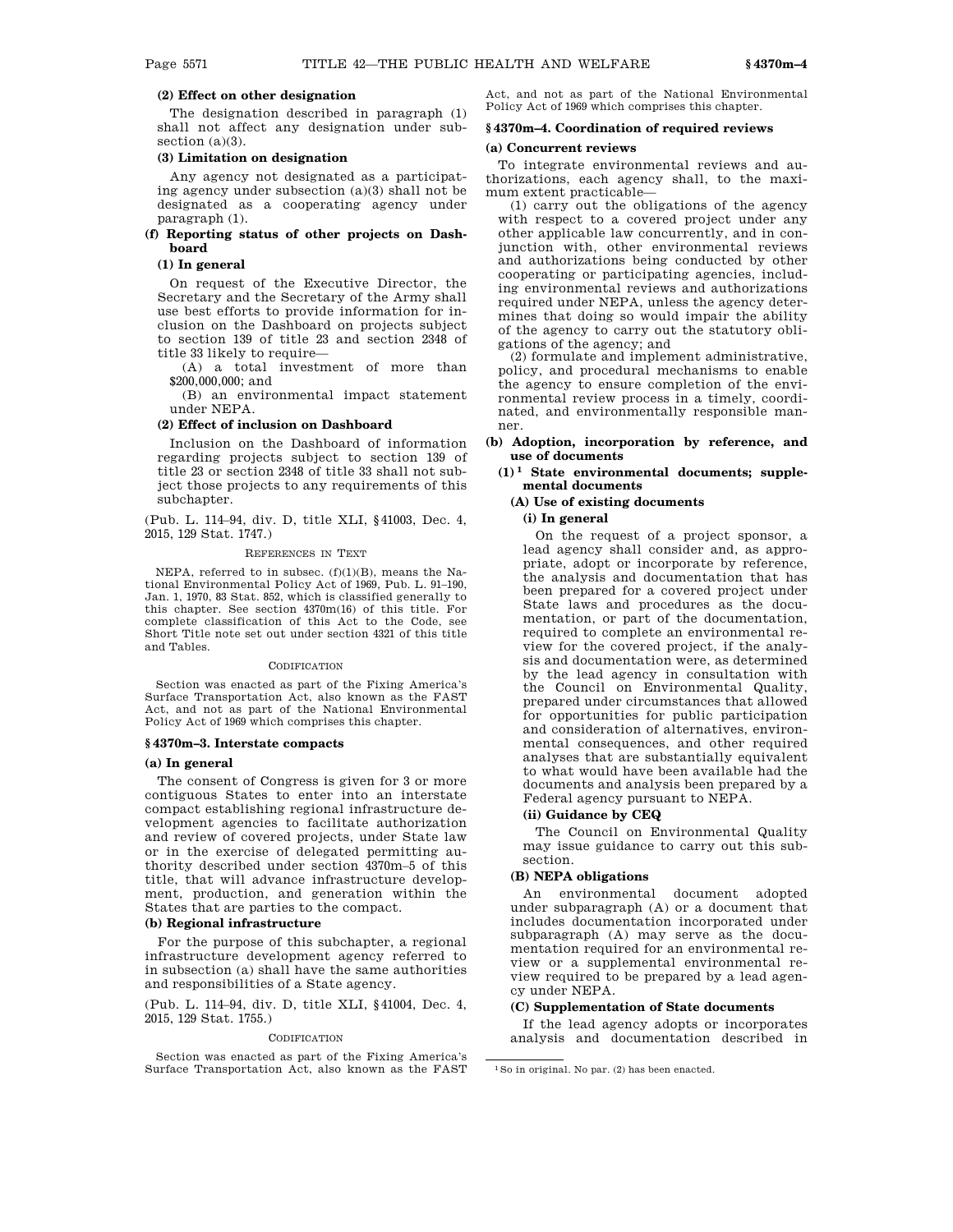subparagraph (A), the lead agency shall prepare and publish a supplemental document if the lead agency determines that during the period after preparation of the analysis and documentation and before the adoption or incorporation—

(i) a significant change has been made to the covered project that is relevant for purposes of environmental review of the project; or

(ii) there has been a significant circumstance or new information has emerged that is relevant to the environmental review for the covered project.

# **(D) Comments**

If a lead agency prepares and publishes a supplemental document under subparagraph (C), the lead agency shall solicit comments from other agencies and the public on the supplemental document for a period of not more than 45 days, beginning on the date on which the supplemental document is published, unless—

(i) the lead agency, the project sponsor, and any cooperating agency agree to a longer deadline; or

(ii) the lead agency extends the deadline for good cause.

# **(E) Notice of outcome of environmental review**

A lead agency shall issue a record of decision or finding of no significant impact, as appropriate, based on the document adopted under subparagraph (A) and any supplemental document prepared under subparagraph (C).

#### **(c) Alternatives analysis**

# **(1) Participation**

#### **(A) In general**

As early as practicable during the environmental review, but not later than the commencement of scoping for a project requiring the preparation of an environmental impact statement, the lead agency shall engage the cooperating agencies and the public to determine the range of reasonable alternatives to be considered for a covered project.

### **(B) Determination**

The determination under subparagraph (A) shall be completed not later than the completion of scoping.

# **(2) Range of alternatives**

# **(A) In general**

Following participation under paragraph (1) and subject to subparagraph (B), the lead agency shall determine the range of reasonable alternatives for consideration in any document that the lead agency is responsible for preparing for the covered project.

# **(B) Alternatives required by law**

In determining the range of alternatives under subparagraph (A), the lead agency shall include all alternatives required to be considered by law.

# **(3) Methodologies**

# **(A) In general**

The lead agency shall determine, in collaboration with each cooperating agency at appropriate times during the environmental review, the methodologies to be used and the level of detail required in the analysis of each alternative for a covered project.

#### **(B) Environmental review**

A cooperating agency shall use the methodologies referred to in subparagraph (A) when conducting any required environmental review, to the extent consistent with existing law.

# **(4) Preferred alternative**

With the concurrence of the cooperating agencies with jurisdiction under Federal law and at the discretion of the lead agency, the preferred alternative for a project, after being identified, may be developed to a higher level of detail than other alternatives to facilitate the development of mitigation measures or concurrent compliance with other applicable laws if the lead agency determines that the development of the higher level of detail will not prevent—

(A) the lead agency from making an impartial decision as to whether to accept another alternative that is being considered in the environmental review; and

(B) the public from commenting on the preferred and other alternatives.

### **(d) Environmental review comments**

# **(1) Comments on draft environmental impact statement**

For comments by an agency or the public on a draft environmental impact statement, the lead agency shall establish a comment period of not less than 45 days and not more than 60 days after the date on which a notice announcing availability of the environmental impact statement is published in the Federal Register, unless—

(A) the lead agency, the project sponsor, and any cooperating agency agree to a longer deadline; or

(B) the lead agency, in consultation with each cooperating agency, extends the deadline for good cause.

### **(2) Other review and comment periods**

For all other review or comment periods in the environmental review process described in parts 1500 through 1508 of title 40, Code of Federal Regulations (or successor regulations), the lead agency shall establish a comment period of not more than 45 days after the date on which the materials on which comment is requested are made available, unless—

(A) the lead agency, the project sponsor, and any cooperating agency agree to a longer deadline; or

(B) the lead agency extends the deadline for good cause.

### **(e) Issue identification and resolution**

### **(1) Cooperation**

The lead agency and each cooperating and participating agency shall work cooperatively in accordance with this section to identify and resolve issues that could delay completion of an environmental review or an authorization required for the project under applicable law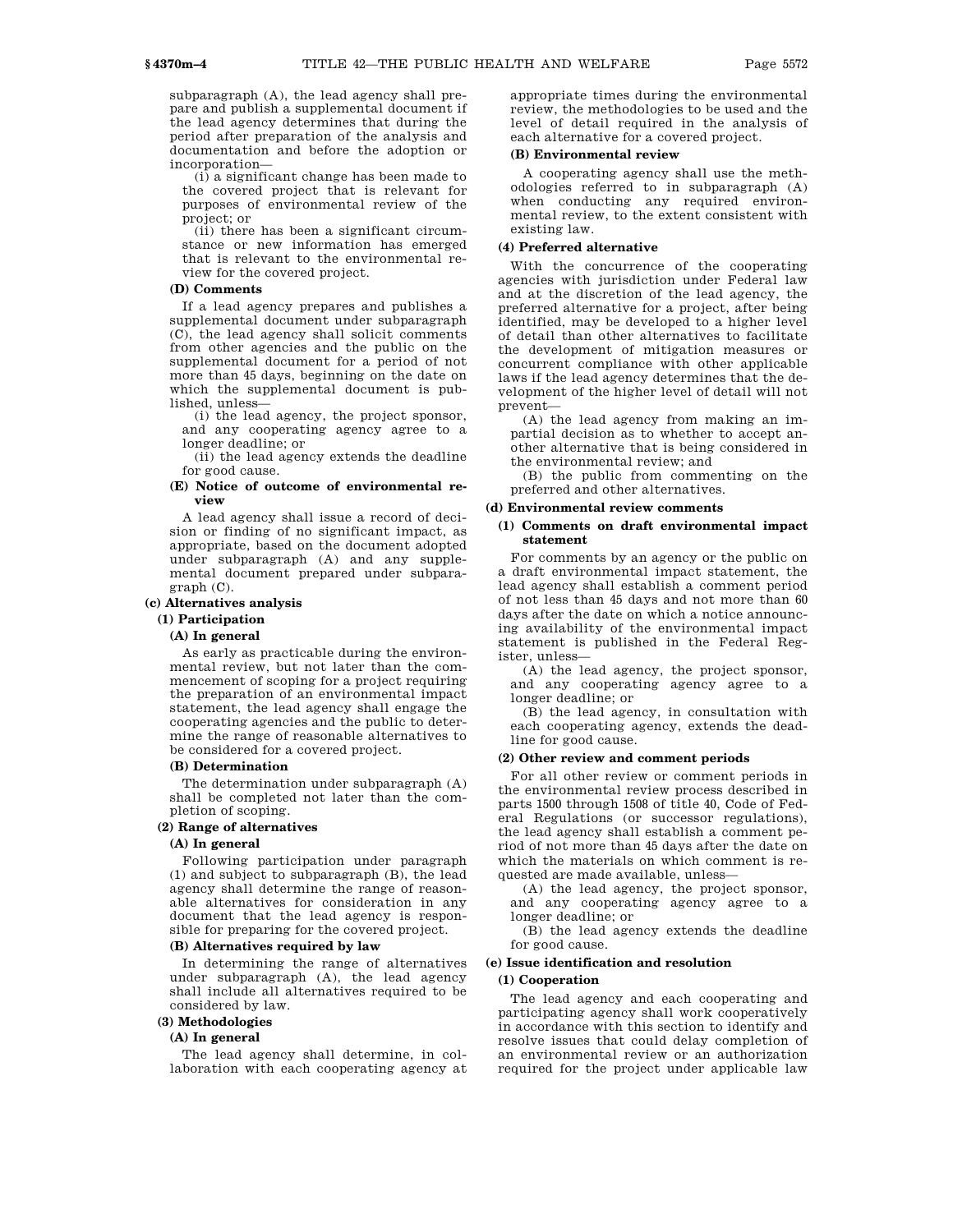or result in the denial of any approval under applicable law.

# **(2) Lead agency responsibilities**

# **(A) In general**

The lead agency shall make information available to each cooperating and participating agency and project sponsor as early as practicable in the environmental review regarding the environmental, historic, and socioeconomic resources located within the project area and the general locations of the alternatives under consideration.

# **(B) Sources of information**

The information described in subparagraph (A) may be based on existing data sources, including geographic information systems mapping.

# **(3) Cooperating and participating agency responsibilities**

Each cooperating and participating agency shall—

(A) identify, as early as practicable, any issues of concern regarding any potential environmental impacts of the covered project, including any issues that could substantially delay or prevent an agency from completing any environmental review or authorization required for the project; and

(B) communicate any issues described in subparagraph (A) to the project sponsor.

# **(f) Categories of projects**

The authorities granted under this section may be exercised for an individual covered project or a category of covered projects.

(Pub. L. 114–94, div. D, title XLI, §41005, Dec. 4, 2015, 129 Stat. 1755.)

#### REFERENCES IN TEXT

NEPA, referred to in subsecs.  $(a)(1)$  and  $(b)(1)(A)(i)$ , (B), means the National Environmental Policy Act of 1969, Pub. L. 91–190, Jan. 1, 1970, 83 Stat. 852, which is classified generally to this chapter. See section 4370m(16) of this title. For complete classification of this Act to the Code, see Short Title note set out under section 4321 of this title and Tables.

### CODIFICATION

Section was enacted as part of the Fixing America's Surface Transportation Act, also known as the FAST Act, and not as part of the National Environmental Policy Act of 1969 which comprises this chapter.

# **§ 4370m–5. Delegated State permitting programs**

### **(a) In general**

If a Federal statute permits a Federal agency to delegate to or otherwise authorize a State to issue or otherwise administer a permit program in lieu of the Federal agency, the Federal agency with authority to carry out the statute shall—

(1) on publication by the Council of best practices under section 4370m–1(c)(2)(B) of this title, initiate a national process, with public participation, to determine whether and the extent to which any of the best practices are generally applicable on a delegation- or authorization-wide basis to permitting under the statute; and

(2) not later than 2 years after December 4, 2015, make model recommendations for State modifications of the applicable permit program to reflect the best practices described in section  $4370m-1(c)(2)(B)$  of this title, as appropriate.

# **(b) Best practices**

Lead and cooperating agencies may share with State, tribal, and local authorities best practices involved in review of covered projects and invite input from State, tribal, and local authorities regarding best practices.

(Pub. L. 114–94, div. D, title XLI, §41006, Dec. 4, 2015, 129 Stat. 1758.)

#### CODIFICATION

Section was enacted as part of the Fixing America's Surface Transportation Act, also known as the FAST Act, and not as part of the National Environmental Policy Act of 1969 which comprises this chapter.

# **§ 4370m–6. Litigation, judicial review, and savings provision**

# **(a) Limitations on claims**

# **(1) In general**

Notwithstanding any other provision of law, a claim arising under Federal law seeking judicial review of any authorization issued by a Federal agency for a covered project shall be barred unless—

(A) the action is filed not later than 2 years after the date of publication in the Federal Register of the final record of decision or approval or denial of a permit, unless a shorter time is specified in the Federal law under which judicial review is allowed; and

(B) in the case of an action pertaining to an environmental review conducted under NEPA—

(i) the action is filed by a party that submitted a comment during the environmental review; and

(ii) any commenter filed a sufficiently detailed comment so as to put the lead agency on notice of the issue on which the party seeks judicial review, or the lead agency did not provide a reasonable opportunity for such a comment on that issue.

# **(2) New information**

# **(A) In general**

The head of a lead agency or participating agency shall consider new information received after the close of a comment period if the information satisfies the requirements under regulations implementing NEPA.

# **(B) Separate action**

If Federal law requires the preparation of a supplemental environmental impact statement or other supplemental environmental document, the preparation of such document shall be considered a separate final agency action and the deadline for filing a claim for judicial review of the agency action shall be 2 years after the date on which a notice announcing the final agency action is published in the Federal Register, unless a shorter time is specified in the Federal law under which judicial review is allowed.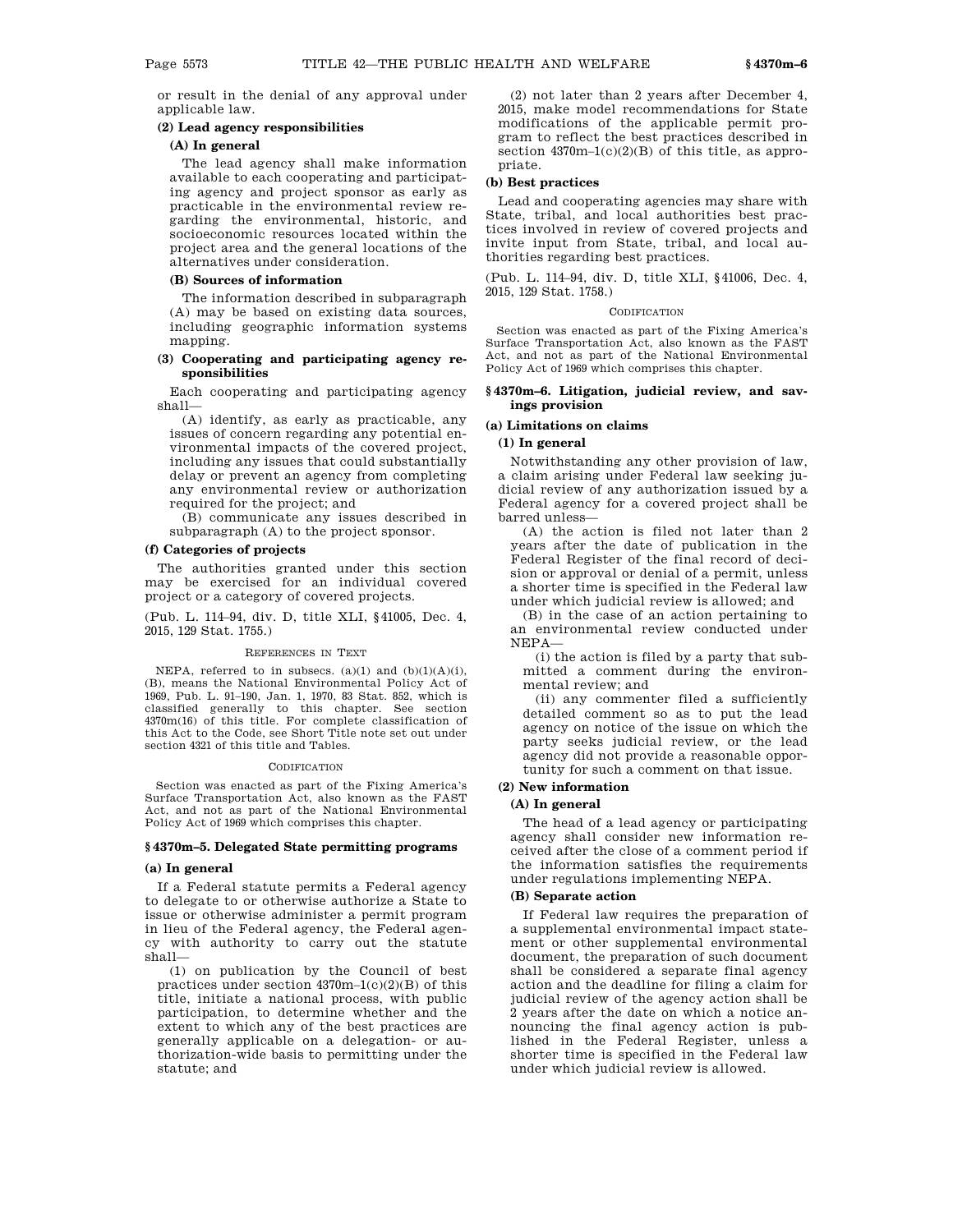# **(3) Rule of construction**

Nothing in this subsection creates a right to judicial review or places any limit on filing a claim that a person has violated the terms of an authorization.

# **(b) Preliminary injunctive relief**

In addition to considering any other applicable equitable factors, in any action seeking a temporary restraining order or preliminary injunction against an agency or a project sponsor in connection with review or authorization of a covered project, the court shall—

(1) consider the potential effects on public health, safety, and the environment, and the potential for significant negative effects on jobs resulting from an order or injunction; and (2) not presume that the harms described in

paragraph (1) are reparable.

#### **(c) Judicial review**

Except as provided in subsection (a), nothing in this subchapter affects the reviewability of any final Federal agency action in a court of competent jurisdiction.

# **(d) Savings clause**

Nothing in this subchapter—

(1) supersedes, amends, or modifies any Federal statute or affects the responsibility of any Federal officer to comply with or enforce any statute; or

(2) creates a presumption that a covered project will be approved or favorably reviewed by any agency.

#### **(e) Limitations**

Nothing in this section preempts, limits, or interferes with—

(1) any practice of seeking, considering, or responding to public comment; or

(2) any power, jurisdiction, responsibility, or authority that a Federal, State, or local governmental agency, metropolitan planning organization, Indian tribe, or project sponsor has with respect to carrying out a project or any other provisions of law applicable to any project, plan, or program.

(Pub. L. 114–94, div. D, title XLI, §41007, Dec. 4, 2015, 129 Stat. 1758.)

#### REFERENCES IN TEXT

NEPA, referred to in subsec.  $(a)(1)(B)$ ,  $(2)(A)$ , means the National Environmental Policy Act of 1969, Pub. L. 91–190, Jan. 1, 1970, 83 Stat. 852, which is classified generally to this chapter. See section 4370m(16) of this title. For complete classification of this Act to the Code, see Short Title note set out under section 4321 of this title and Tables.

#### **CODIFICATION**

Section was enacted as part of the Fixing America's Surface Transportation Act, also known as the FAST Act, and not as part of the National Environmental Policy Act of 1969 which comprises this chapter.

# **§ 4370m–7. Reports**

#### **(a) Report to Congress**

#### **(1) In general**

Not later than April 15 of each year for 10 years beginning on December 4, 2015, the Executive Director shall submit to Congress a report detailing the progress accomplished under this subchapter during the previous fiscal year.

#### **(2) Contents**

The report described in paragraph (1) shall assess the performance of each participating agency and lead agency based on the best practices described in section  $4370m-1(c)(2)(B)$ of this title, including—

(A) agency progress in making improvements consistent with those best practices; and

(B) agency compliance with the performance schedules established under section  $4370m-1(c)(1)(C)$  of this title.

### **(3) Opportunity to include comments**

Each councilmember, with input from the respective agency CERPO, shall have the opportunity to include comments concerning the performance of the agency in the report described in paragraph (1).

#### **(b) Comptroller general report**

Not later than 3 years after December 4, 2015, the Comptroller General of the United States shall submit to Congress a report that describes—

(1) agency progress in making improvements consistent with the best practices issued under section  $4370m-1(c)(2)(B)$  of this title; and

(2) agency compliance with the performance schedules established under section  $4370m-1(c)(1)(C)$  of this title.

(Pub. L. 114–94, div. D, title XLI, §41008, Dec. 4, 2015, 129 Stat. 1760.)

#### CODIFICATION

Section was enacted as part of the Fixing America's Surface Transportation Act, also known as the FAST Act, and not as part of the National Environmental Policy Act of 1969 which comprises this chapter.

# **§ 4370m–8. Funding for governance, oversight, and processing of environmental reviews and permits**

### **(a) In general**

The heads of agencies listed in section  $4370m-1(b)(2)(B)$  of this title, with the guidance of the Director of the Office of Management and Budget and in consultation with the Executive Director, may, after public notice and opportunity for comment, issue regulations establishing a fee structure for project proponents to reimburse the United States for reasonable costs incurred in conducting environmental reviews and authorizations for covered projects.

#### **(b) Reasonable costs**

As used in this section, the term ''reasonable costs'' shall include costs to implement the requirements and authorities required under sections 4370m–1 and 4370m–2 of this title, including the costs to agencies and the costs of operating the Council.

# **(c) Fee structure**

The fee structure established under subsection (a) shall—

(1) be developed in consultation with affected project proponents, industries, and other stakeholders;